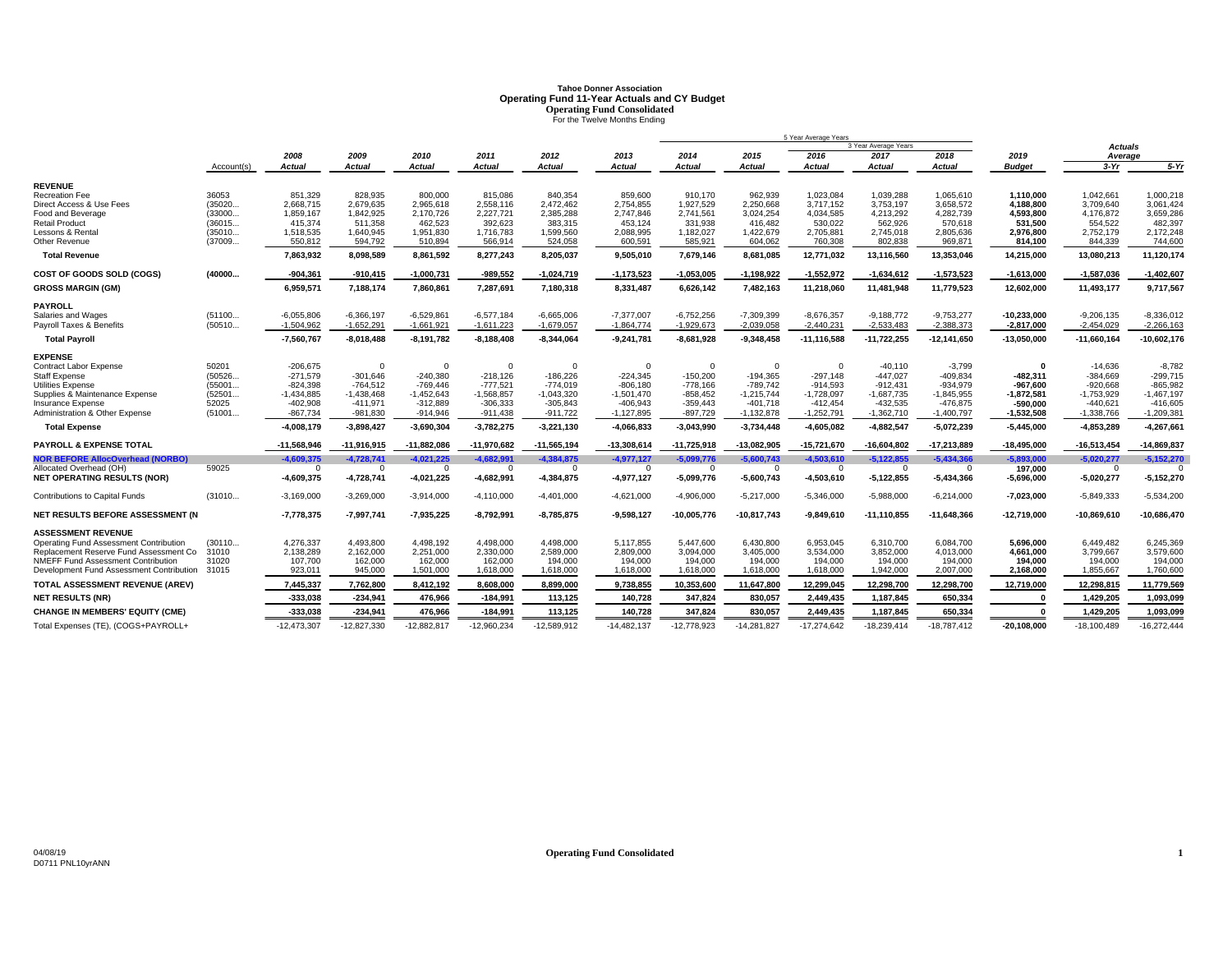# **Tahoe Donner AssociationOperating Fund 11-Year Actuals and CY Budget<br>Amenities Consolidated<br>For the Twelve Months Ending**

|                                         |            |               |                |               |               |                |                |               |              | 5 Year Average Years |                      |                 |               |               |               |
|-----------------------------------------|------------|---------------|----------------|---------------|---------------|----------------|----------------|---------------|--------------|----------------------|----------------------|-----------------|---------------|---------------|---------------|
|                                         |            |               |                |               |               |                |                |               |              |                      | 3 Year Average Years |                 |               | Actuals       |               |
|                                         |            | 2008          | 2009           | 2010          | 2011          | 2012           | 2013           | 2014          | 2015         | 2016                 | 2017                 | 2018            | 2019          | Average       |               |
|                                         | Account(s) | <b>Actual</b> | Actual         | <b>Actual</b> | <b>Actual</b> | <b>Actual</b>  | <b>Actual</b>  | <b>Actual</b> | Actual       | <b>Actual</b>        | <b>Actual</b>        | Actual          | <b>Budget</b> | $3-Yr$        | $5-Yr$        |
| <b>REVENUE</b>                          |            |               |                |               |               |                |                |               |              |                      |                      |                 |               |               |               |
| <b>Recreation Fee</b>                   | 36053      | 851,329       | 828,935        | 800,000       | 815,086       | 840,354        | 859,600        | 910,170       | 962,939      | 1,023,084            | 1,039,288            | 1,065,610       | 1,110,000     | 1,042,661     | 1,000,218     |
| Direct Access & Use Fees                | (35020     | 2,668,715     | 2,679,635      | 2,965,618     | 2,558,116     | 2,472,462      | 2,754,855      | 1,927,529     | 2,250,668    | 3,717,152            | 3,753,197            | 3,658,572       | 4,188,800     | 3,709,640     | 3,061,424     |
| Food and Beverage                       | (33000     | 1,859,167     | 1,842,925      | 2,178,042     | 2,235,491     | 2,386,802      | 2,751,013      | 2,741,561     | 3,026,354    | 4,034,585            | 4,219,826            | 4,290,723       | 4.595.800     | 4,181,711     | 3,662,610     |
| <b>Retail Product</b>                   | (36015     | 373,875       | 477,395        | 413,351       | 352,998       | 368,045        | 412,860        | 308,524       | 373,947      | 499,241              | 525,022              | 515,694         | 512.400       | 513,319       | 444,485       |
| Lessons & Rental                        | (35010     | 1,518,535     | 1,640,945      | 1,951,830     | 1,716,783     | 1,599,560      | 2,088,995      | 1,182,027     | 1,422,679    | 2,705,881            | 2,745,018            | 2,792,986       | 2,964,800     | 2,747,962     | 2,169,718     |
| Other Revenue                           | (37009     | 12,352        | 14,558         | 23,460        | 23,409        | 33,909         | 34,475         | 32,836        | 37,205       | 78,412               | 146,701              | 204,307         | 157,200       | 143,140       | 99,892        |
| <b>Total Revenue</b>                    |            | 7,283,973     | 7,484,393      | 8,332,301     | 7,701,884     | 7,701,131      | 8,901,798      | 7,102,647     | 8,073,792    | 12,058,354           | 12,429,052           | 12,527,893      | 13,529,000    | 12,338,433    | 10,438,348    |
| COST OF GOODS SOLD (COGS)               | (40000     | $-904,353$    | $-907,823$     | $-1,000,731$  | $-989,392$    | $-1,024,719$   | $-1, 173, 523$ | $-1,053,005$  | $-1,198,922$ | $-1,552,972$         | $-1,634,612$         | $-1,573,523$    | $-1,613,000$  | $-1,587,036$  | $-1,402,607$  |
| <b>GROSS MARGIN (GM)</b>                |            | 6,379,620     | 6,576,570      | 7,331,570     | 6,712,492     | 6,676,412      | 7,728,275      | 6,049,642     | 6,874,870    | 10,505,382           | 10,794,440           | 10,954,370      | 11,916,000    | 10,751,397    | 9,035,741     |
| <b>PAYROLL</b>                          |            |               |                |               |               |                |                |               |              |                      |                      |                 |               |               |               |
| Salaries and Wages                      | (51100     | $-3,438,197$  | $-3,631,956$   | $-3,746,278$  | $-3,748,692$  | $-3,707,569$   | $-4,196,673$   | $-3,573,526$  | $-3,982,987$ | $-5,232,705$         | $-5,657,064$         | $-5,748,744$    | $-6,138,000$  | $-5,546,171$  | $-4,839,005$  |
| Payroll Taxes & Benefits                | (50510     | $-796,792$    | $-873,062$     | $-904,616$    | $-866,954$    | $-920,632$     | $-1,018,286$   | $-1,080,939$  | $-1,181,740$ | $-1,559,177$         | $-1,648,174$         | $-1,445,208$    | $-1,674,500$  | $-1,550,853$  | $-1,383,048$  |
| <b>Total Pavroll</b>                    |            | -4,234,989    | $-4,505,018$   | $-4,650,894$  | $-4,615,645$  | $-4,628,202$   | $-5,214,959$   | $-4,654,465$  | $-5,164,727$ | $-6,791,882$         | $-7,305,238$         | $-7,193,952$    | $-7,812,500$  | $-7,097,024$  | $-6,222,053$  |
| <b>EXPENSE</b>                          |            |               |                |               |               |                |                |               |              |                      |                      |                 |               |               |               |
| Contract Labor Expense                  | 50201      | $-198$        | $\overline{0}$ | $\Omega$      | $\Omega$      | $\overline{0}$ | $\Omega$       | $\Omega$      | $\mathbf 0$  | $\overline{0}$       | $\Omega$             | $\Omega$        | $\mathbf{0}$  | $\mathbf 0$   |               |
| <b>Staff Expense</b>                    | (50526     | $-126,161$    | $-96.905$      | $-96,373$     | $-96,405$     | $-77,733$      | $-107,145$     | $-64,662$     | $-81,281$    | $-156,085$           | $-276,878$           | $-241,856$      | $-282.091$    | $-224,939$    | $-164, 152$   |
| Utilities Expense                       | (55001     | $-637,869$    | $-583,047$     | $-569,533$    | $-564,309$    | $-563,447$     | $-582,038$     | $-528,663$    | $-532,079$   | $-668,442$           | $-654,210$           | $-721,033$      | $-731.890$    | $-681,228$    | $-620,885$    |
| Supplies & Maintenance Expense          | (52501     | $-1,176,221$  | $-923,807$     | $-910,275$    | $-964,064$    | $-853,725$     | $-1,019,236$   | $-745,385$    | $-891,950$   | $-1,209,405$         | $-1,212,508$         | $-1,193,396$    | $-1,215,729$  | $-1,205,103$  | $-1,050,529$  |
| Insurance Expense                       | 52025      | $-248,633$    | $-252.600$     | $-195.919$    | $-194,200$    | $-186,014$     | $-260,300$     | $-222,579$    | $-246,336$   | $-279,950$           | $-287,200$           | $-306,000$      | $-321.000$    | $-291,050$    | $-268,413$    |
| Administration & Other Expense          | (51001     | $-223.513$    | $-276,019$     | $-330,678$    | $-354,896$    | $-313,012$     | $-431,720$     | $-348,112$    | $-441.590$   | $-531,110$           | $-528,290$           | $-535,576$      | $-584,590$    | $-531,659$    | -476,936      |
| <b>Total Expense</b>                    |            | $-2,412,595$  | $-2,132,378$   | $-2,102,777$  | $-2,173,875$  | $-1,993,931$   | $-2,400,439$   | $-1,909,401$  | $-2,193,236$ | $-2,844,992$         | $-2,959,086$         | $-2,997,860$    | $-3,135,300$  | $-2,933,979$  | $-2,580,915$  |
| <b>PAYROLL &amp; EXPENSE TOTAL</b>      |            | $-6,647,584$  | $-6,637,396$   | $-6,753,671$  | $-6,789,520$  | $-6,622,133$   | $-7,615,398$   | $-6,563,865$  | $-7,357,963$ | $-9,636,874$         | $-10,264,324$        | $-10, 191, 812$ | $-10,947,800$ | $-10,031,003$ | $-8,802,968$  |
| <b>NOR BEFORE AllocOverhead (NORBO)</b> |            | $-267,964$    | $-60.827$      | 577,899       | $-77,028$     | 54,279         | 112.877        | $-514.223$    | $-483.094$   | 868,508              | 530,116              | 762,558         | 968.200       | 720,394       | 232,773       |
| Allocated Overhead (OH)                 | 59025      | $-1,440,581$  | $\Omega$       | $\Omega$      | $\Omega$      | $\Omega$       | $\Omega$       | $\Omega$      | $\Omega$     | $\Omega$             | $\Omega$             | $\Omega$        | $-2,767,300$  | $\Omega$      |               |
| <b>NET OPERATING RESULTS (NOR)</b>      |            | $-1,708,545$  | $-60,827$      | 577,899       | $-77,028$     | 54,279         | 112,877        | $-514,223$    | $-483,094$   | 868,508              | 530,116              | 762,558         | $-1,799,100$  | 720,394       | 232,773       |
| NET RESULTS BEFORE ASSESSMENT (N        |            | $-1,708,545$  | $-60,827$      | 577,899       | $-77,028$     | 54,279         | 112,877        | $-514,223$    | $-483.094$   | 868,508              | 530,116              | 762,558         | $-1,799,100$  | 720,394       | 232,773       |
|                                         |            |               |                |               |               |                |                |               |              |                      |                      |                 |               |               |               |
| <b>ASSESSMENT REVENUE</b>               |            |               |                |               |               |                |                |               |              |                      |                      |                 |               |               |               |
| <b>NET RESULTS (NR)</b>                 |            | $-1,708,545$  | $-60,827$      | 577,899       | $-77,028$     | 54,279         | 112,877        | $-514,223$    | $-483,094$   | 868,508              | 530,116              | 762,558         | $-1,799,100$  | 720,394       | 232,773       |
| <b>CHANGE IN MEMBERS' EQUITY (CME)</b>  |            | $-1,708,545$  | $-60,827$      | 577,899       | $-77,028$     | 54,279         | 112,877        | $-514,223$    | $-483,094$   | 868,508              | 530,116              | 762,558         | $-1,799,100$  | 720,394       | 232,773       |
| Total Expenses (TE), (COGS+PAYROLL+     |            | $-7,551,937$  | $-7,545,219$   | $-7,754,402$  | $-7,778,912$  | $-7,646,852$   | $-8,788,921$   | $-7,616,870$  | $-8,556,885$ | $-11,189,846$        | $-11,898,936$        | $-11,765,335$   | $-12,560,800$ | $-11,618,039$ | $-10,205,574$ |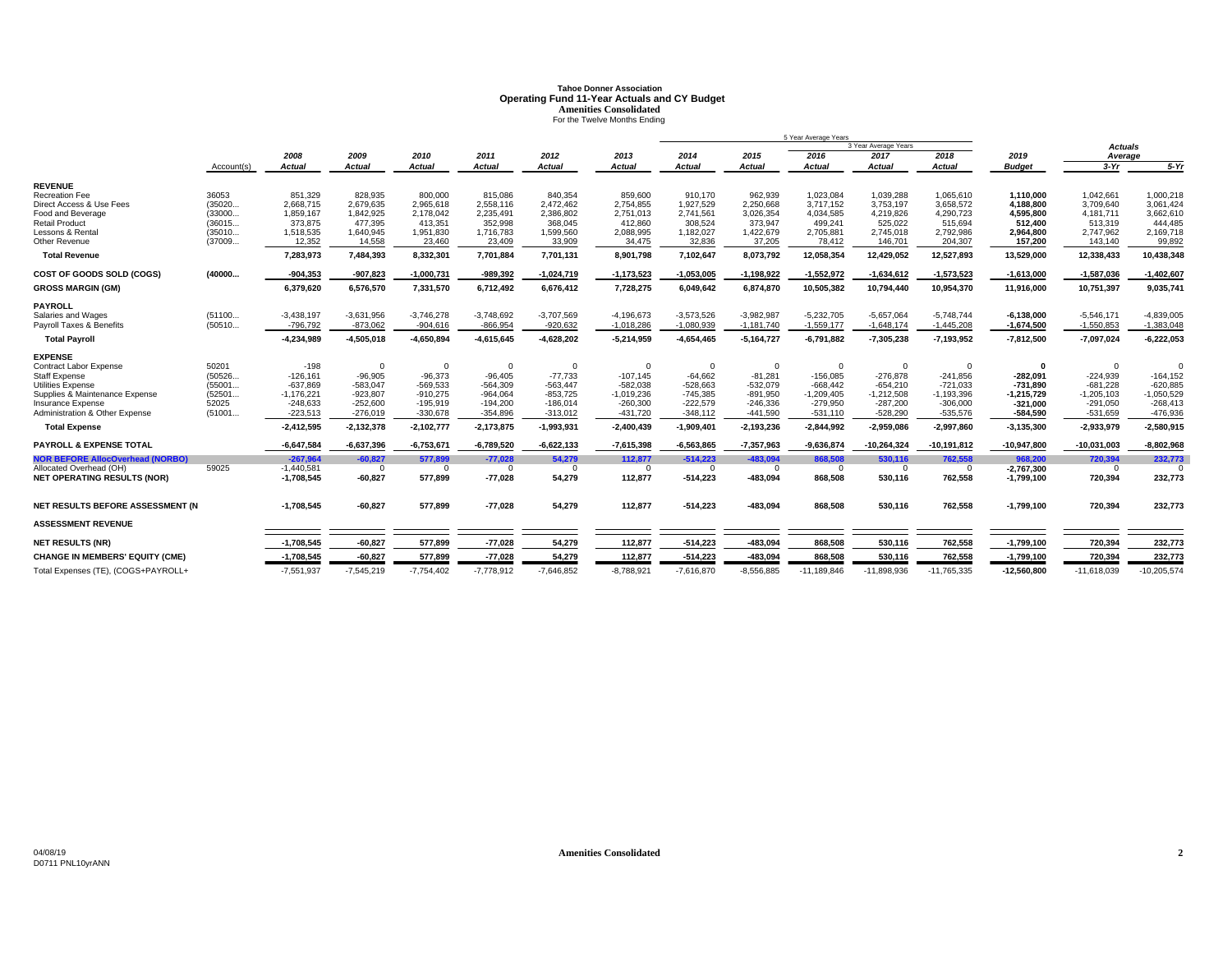# **Tahoe Donner AssociationOperating Fund 11-Year Actuals and CY Budget<br>Private Amenities Consolidated<br>For the Twelve Months Ending**

|                                           |            |              |               |              |               |               |                |               |               | 5 Year Average Years |                      |              |               |                |              |
|-------------------------------------------|------------|--------------|---------------|--------------|---------------|---------------|----------------|---------------|---------------|----------------------|----------------------|--------------|---------------|----------------|--------------|
|                                           |            |              |               |              |               |               |                |               |               |                      | 3 Year Average Years |              |               | <b>Actuals</b> |              |
|                                           |            | 2008         | 2009          | 2010         | 2011          | 2012          | 2013           | 2014          | 2015          | 2016                 | 2017                 | 2018         | 2019          | Average        |              |
|                                           | Account(s) | Actual       | <b>Actual</b> | Actual       | <b>Actual</b> | <b>Actual</b> | <b>Actual</b>  | <b>Actual</b> | <b>Actual</b> | <b>Actual</b>        | <b>Actual</b>        | Actual       | <b>Budget</b> | $3-Yr$         | $5-Yr$       |
| <b>REVENUE</b>                            |            |              |               |              |               |               |                |               |               |                      |                      |              |               |                |              |
| Recreation Fee                            | 36053      | 851,329      | 828,935       | 800,000      | 815,086       | 830,349       | 840,121        | 903,083       | 952,926       | 995,062              | 1,014,830            | 1,055,155    | 1,087,000     | 1,021,683      | 984,211      |
| Direct Access & Use Fees                  | (35020     | 280,155      | 336,875       | 345,273      | 437.844       | 428,062       | 452,008        | 474.644       | 478.197       | 578,777              | 610.329              | 626,369      | 721.600       | 605.158        | 553.663      |
| Food and Beverage                         | (33000     | 87.078       | 85,172        | 92,534       | 77,065        | 95,455        | 100,858        | 116,971       | 124.448       | 143.337              | 171.129              | 162,763      | 172.000       | 159,076        | 143,729      |
| <b>Retail Product</b>                     | (36015     | 69,148       | 96,677        | 92,063       | 125,542       | 131,013       | 164,396        | 155,317       | 137,093       | 117,983              | 117,045              | 113,261      | 111.400       | 116,096        | 128,140      |
| Lessons & Rental                          | (35010     | 255,781      | 294,993       | 352,530      | 408,728       | 445,914       | 556,116        | 582,253       | 574.896       | 585.494              | 610,581              | 663,306      | 634.000       | 619,794        | 603,306      |
| Other Revenue                             | (37009     | 9.167        | 8,297         | 9,934        | 6,552         | 5,976         | 7.777          | 10,521        | 2,950         | 3,158                | 1,992                | 21,244       | 27,000        | 8,798          | 7,973        |
| <b>Total Revenue</b>                      |            | 1,552,658    | 1,650,949     | 1,692,335    | 1,870,817     | 1,936,769     | 2,121,277      | 2,242,790     | 2,270,509     | 2,423,811            | 2,525,906            | 2,642,098    | 2,753,000     | 2,530,605      | 2,421,023    |
| COST OF GOODS SOLD (COGS)                 | (40000     | $-73.447$    | $-90,449$     | $-79,672$    | $-103,654$    | $-105,028$    | $-128,914$     | $-128,750$    | $-129,918$    | $-115,053$           | $-124,283$           | $-112,817$   | $-119,900$    | $-117,384$     | $-122,16$    |
| <b>GROSS MARGIN (GM)</b>                  |            | 1,479,212    | 1,560,500     | 1,612,663    | 1,767,163     | 1,831,741     | 1,992,363      | 2,114,040     | 2,140,591     | 2,308,758            | 2,401,623            | 2,529,281    | 2,633,100     | 2,413,221      | 2,298,859    |
| <b>PAYROLL</b>                            |            |              |               |              |               |               |                |               |               |                      |                      |              |               |                |              |
| Salaries and Wages                        | (51100     | $-704,220$   | $-787.809$    | -793,995     | $-873,675$    | $-893,222$    | $-996,170$     | $-928,965$    | $-930,794$    | $-996,498$           | $-1,035,230$         | $-1,110,339$ | $-1,230,400$  | $-1,047,355$   | $-1,000,365$ |
| Pavroll Taxes & Benefits                  | (50510     | $-151.949$   | $-203.268$    | $-197.547$   | $-191,655$    | $-191,581$    | $-220.839$     | $-244,522$    | $-230.366$    | $-240.586$           | $-265,416$           | $-262,854$   | $-318.700$    | $-256,285$     | $-248.749$   |
| <b>Total Payroll</b>                      |            | $-856,170$   | $-991,078$    | $-991,542$   | $-1,065,330$  | $-1,084,803$  | $-1,217,009$   | $-1,173,487$  | $-1,161,160$  | $-1,237,084$         | $-1,300,645$         | $-1,373,192$ | $-1,549,100$  | $-1,303,641$   | $-1,249,114$ |
| <b>EXPENSE</b>                            |            |              |               |              |               |               |                |               |               |                      |                      |              |               |                |              |
| <b>Staff Expense</b>                      | (50526     | $-18.457$    | $-13,049$     | $-17,733$    | $-17,124$     | $-12,771$     | $-17,756$      | $-9,215$      | $-10,125$     | $-14.464$            | $-16,986$            | $-17,236$    | $-20.270$     | $-16,229$      | $-13,605$    |
| <b>Utilities Expense</b>                  | (55001     | $-218,071$   | $-192,234$    | $-206,057$   | $-213,154$    | $-189,720$    | $-201,740$     | $-195,834$    | $-211,864$    | $-223,587$           | $-235,064$           | $-232,990$   | $-239,270$    | $-230,547$     | $-219,868$   |
| Supplies & Maintenance Expense            | (52501     | $-304,303$   | $-287,549$    | $-236,487$   | $-327,058$    | $-344,631$    | $-376,768$     | $-302,495$    | $-358,041$    | $-419,534$           | $-364,577$           | $-427,887$   | $-392,570$    | $-403,999$     | $-374,507$   |
| Insurance Expense                         | 52025      | $-26,878$    | $-28,200$     | $-21,286$    | $-22,800$     | $-22,200$     | $-26,200$      | $-23,043$     | $-26.400$     | $-26,924$            | $-27,000$            | $-32,400$    | $-33,000$     | $-28.775$      | $-27,154$    |
| <b>Administration &amp; Other Expense</b> | (51001     | $-18,178$    | $-26,565$     | $-22,945$    | $-31,114$     | $-28,263$     | $-39,863$      | $-30,330$     | $-37,900$     | $-41.607$            | $-40,595$            | $-57,490$    | -53,990       | $-46,564$      | $-41,584$    |
| <b>Total Expense</b>                      |            | $-585,888$   | $-547,597$    | $-504,508$   | $-611,251$    | $-597,585$    | $-662,326$     | $-560,916$    | $-644,330$    | $-726, 116$          | $-684,223$           | $-768,003$   | $-739,100$    | $-726,114$     | $-676,718$   |
| <b>PAYROLL &amp; EXPENSE TOTAL</b>        |            | $-1,442,058$ | $-1,538,674$  | $-1,496,050$ | $-1,676,580$  | $-1,682,388$  | $-1,879,335$   | $-1,734,403$  | $-1,805,489$  | $-1,963,200$         | $-1,984,868$         | $-2,141,195$ | $-2,288,200$  | $-2,029,755$   | $-1,925,831$ |
| <b>NOR BEFORE AllocOverhead (NORBO)</b>   |            | 37,154       | 21.825        | 116.613      | 90,583        | 149.353       | 113.028        | 379.637       | 335,102       | 345,558              | 416,755              | 388.086      | 344.900       | 383,466        | 373,027      |
| Allocated Overhead (OH)                   | 59025      | $-333,404$   | $\Omega$      | $\Omega$     | $\Omega$      | $\Omega$      | $\overline{0}$ | $\Omega$      | $\Omega$      | $\Omega$             | $\Omega$             | $\Omega$     | $-902.700$    | $^{\circ}$     | $\Omega$     |
| <b>NET OPERATING RESULTS (NOR)</b>        |            | $-296,250$   | 21,825        | 116,613      | 90,583        | 149,353       | 113,028        | 379,637       | 335,102       | 345,558              | 416,755              | 388,086      | $-557,800$    | 383,466        | 373,027      |
| NET RESULTS BEFORE ASSESSMENT (N          |            | $-296,250$   | 21,825        | 116,613      | 90,583        | 149,353       | 113,028        | 379,637       | 335,102       | 345,558              | 416,755              | 388,086      | $-557,800$    | 383,466        | 373,027      |
|                                           |            |              |               |              |               |               |                |               |               |                      |                      |              |               |                |              |
| <b>ASSESSMENT REVENUE</b>                 |            |              |               |              |               |               |                |               |               |                      |                      |              |               |                |              |
| <b>NET RESULTS (NR)</b>                   |            | $-296,250$   | 21,825        | 116,613      | 90,583        | 149,353       | 113,028        | 379,637       | 335,102       | 345,558              | 416,755              | 388,086      | $-557,800$    | 383,466        | 373,027      |
| <b>CHANGE IN MEMBERS' EQUITY (CME)</b>    |            | $-296,250$   | 21,825        | 116,613      | 90,583        | 149,353       | 113,028        | 379,637       | 335,102       | 345,558              | 416,755              | 388,086      | $-557,800$    | 383,466        | 373,027      |
| Total Expenses (TE), (COGS+PAYROLL+       |            | $-1,515,504$ | $-1,629,124$  | $-1,575,722$ | $-1,780,234$  | $-1,787,416$  | $-2,008,249$   | $-1,863,152$  | $-1,935,407$  | $-2,078,254$         | $-2,109,151$         | $-2,254,013$ | $-2,408,100$  | $-2,147,139$   | $-2,047,995$ |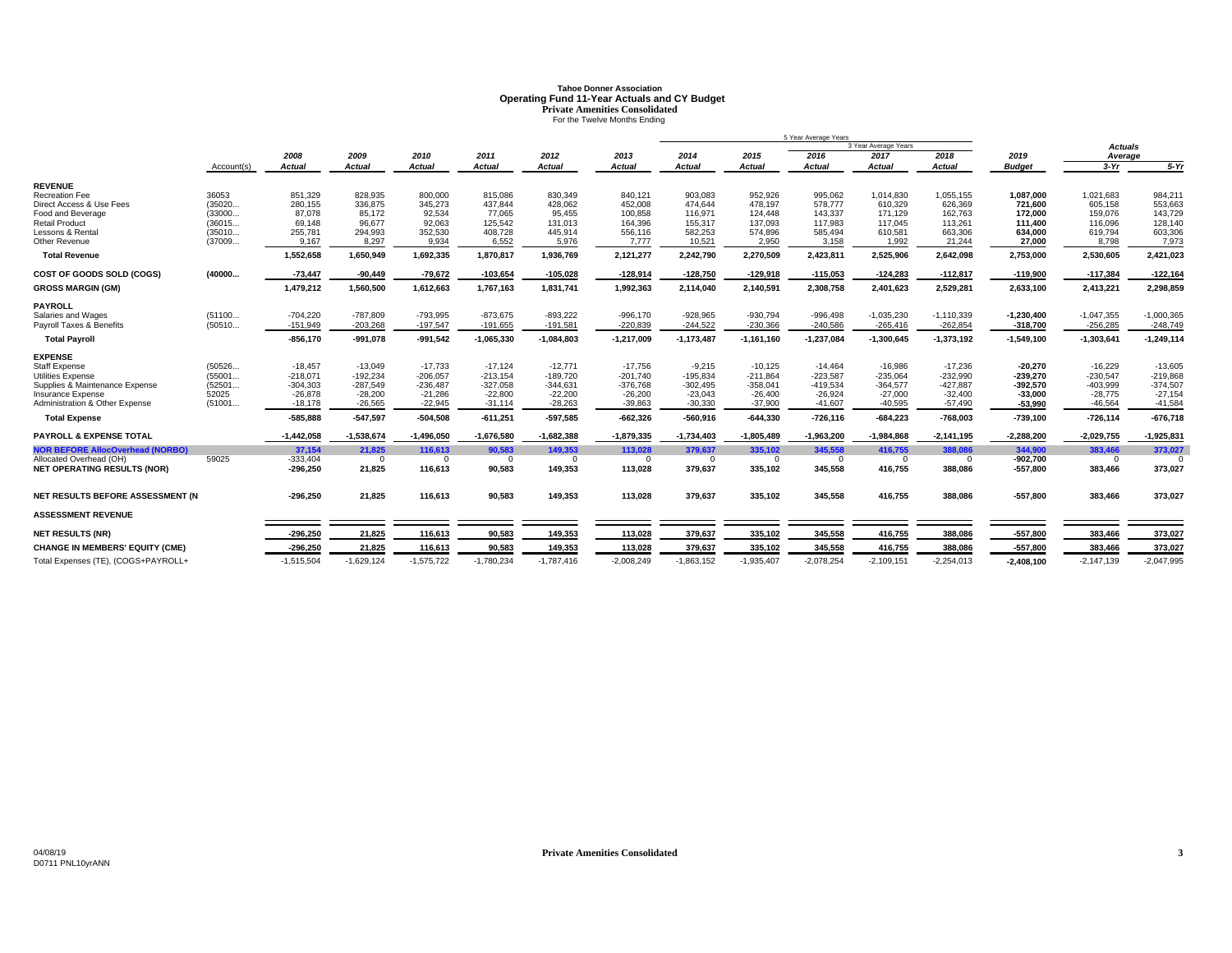# **Tahoe Donner AssociationOperating Fund 11-Year Actuals and CY Budget<br>
<b>Tennis (090)**<br>For the Twelve Months Ending

|                                         |            | 5 Year Average Years |               |               |               |                |               |               |            |               |                      |               |               |                |            |
|-----------------------------------------|------------|----------------------|---------------|---------------|---------------|----------------|---------------|---------------|------------|---------------|----------------------|---------------|---------------|----------------|------------|
|                                         |            |                      |               |               |               |                |               |               |            |               | 3 Year Average Years |               |               | <b>Actuals</b> |            |
|                                         |            | 2008                 | 2009          | 2010          | 2011          | 2012           | 2013          | 2014          | 2015       | 2016          | 2017                 | 2018          | 2019          | Average        |            |
|                                         | Account(s) | Actual               | <b>Actual</b> | <b>Actual</b> | <b>Actual</b> | <b>Actual</b>  | <b>Actual</b> | <b>Actual</b> | Actual     | <b>Actual</b> | <b>Actual</b>        | <b>Actual</b> | <b>Budget</b> | $3-Yr$         | $5-Yr$     |
| <b>REVENUE</b>                          |            |                      |               |               |               |                |               |               |            |               |                      |               |               |                |            |
| <b>Recreation Fee</b>                   | 36053      | 70,344               | 65,835        | 62,000        | 79,878        | 79,241         | 59,314        | 104,893       | 135,055    | 120,875       | 78,203               | 68,292        | 85,000        | 89,123         | 101,464    |
| Direct Access & Use Fees                | (35020     | 20.153               | 29.887        | 24.461        | 30,923        | 31,742         | 40,210        | 39,108        | 40.415     | 40.140        | 39,506               | 35,794        | 32.600        | 38,480         | 38,993     |
| Food and Beverage                       | (33000     | 8.290                | 9.013         | 6.552         | $\Omega$      | $\Omega$       | $\Omega$      | $\Omega$      | $\Omega$   | $\Omega$      | $\Omega$             | $\Omega$      |               | $\Omega$       |            |
| <b>Retail Product</b>                   | (36015     | 17,438               | 35,032        | 30,861        | 55,708        | 56,439         | 60,388        | 52,961        | 57,642     | 41,708        | 47,194               | 45,338        | 40.400        | 44.747         | 48,969     |
| Lessons & Rental                        | (35010     | 37.572               | 40,310        | 66.149        | 54,139        | 47,020         | 55,466        | 53,651        | 57,041     | 50,750        | 60,822               | 73,221        | 55,000        | 61,598         | 59,097     |
| Other Revenue                           | (37009     | 6,474                | 4,453         | 4,610         | 2,590         | $\Omega$       | 14            | $\Omega$      | 5          |               | 52                   | C             |               | 17             | 11         |
| <b>Total Revenue</b>                    |            | 160,271              | 184,530       | 194,634       | 223,238       | 214,442        | 215,392       | 250,613       | 290,157    | 253,474       | 225,777              | 222,645       | 213,000       | 233,965        | 248,533    |
| COST OF GOODS SOLD (COGS)               | (40000     | $-14,213$            | $-28,277$     | $-23,548$     | $-39,114$     | $-38,333$      | $-42,548$     | $-35,867$     | $-42,061$  | $-30,657$     | $-35,789$            | $-31,801$     | $-32,900$     | $-32,749$      | $-35,235$  |
| <b>GROSS MARGIN (GM)</b>                |            | 146,058              | 156,253       | 171,086       | 184,125       | 176,109        | 172,844       | 214,746       | 248,096    | 222,816       | 189,987              | 190,844       | 180,100       | 201,216        | 213,298    |
| <b>PAYROLL</b>                          |            |                      |               |               |               |                |               |               |            |               |                      |               |               |                |            |
| Salaries and Wages                      | (51100     | $-96,633$            | $-96,599$     | $-106,440$    | $-102,246$    | $-106, 123$    | $-121,380$    | $-100,365$    | $-116,183$ | $-109,732$    | $-121,351$           | $-133,366$    | $-117,400$    | $-121,483$     | $-116,199$ |
| Payroll Taxes & Benefits                | (50510     | $-16,041$            | $-14,997$     | $-16,927$     | $-15,641$     | $-14,999$      | $-19,436$     | $-19,998$     | $-22,897$  | $-20,458$     | $-22,886$            | $-22,702$     | $-21,900$     | $-22,016$      | $-21,788$  |
| <b>Total Payroll</b>                    |            | $-112,674$           | $-111,595$    | $-123,367$    | $-117,887$    | $-121, 122$    | $-140,816$    | $-120,363$    | $-139,080$ | $-130,191$    | $-144,237$           | $-156,068$    | $-139,300$    | $-143,499$     | $-137,988$ |
| <b>EXPENSE</b>                          |            |                      |               |               |               |                |               |               |            |               |                      |               |               |                |            |
| <b>Staff Expense</b>                    | (50526     | $-1,424$             | $-1,036$      | $-848$        | $-331$        | $\overline{0}$ | $-784$        | $-228$        | $\Omega$   | $-668$        | $-220$               | $-582$        | -800          | $-490$         | $-340$     |
| Utilities Expense                       | (55001     | $-9.675$             | $-9.940$      | $-10,303$     | $-12.489$     | $-9.937$       | $-13.064$     | $-11.212$     | $-10.924$  | $-11.714$     | $-14.127$            | $-15.648$     | $-14.820$     | $-13.829$      | $-12.725$  |
| Supplies & Maintenance Expense          | (52501     | $-26,706$            | $-34,986$     | $-20,795$     | $-31,638$     | $-30,261$      | $-35,650$     | $-28,260$     | $-26,245$  | $-22,548$     | $-26,412$            | $-30,886$     | $-21,310$     | $-26,615$      | $-26,870$  |
| Insurance Expense                       | 52025      | $-2,500$             | $-2,400$      | $-1,800$      | $-2,400$      | $-1,800$       | $-2,400$      | $-2,095$      | $-2.400$   | $-2,127$      | $-2,400$             | $-3,000$      | $-3,000$      | $-2,509$       | $-2,404$   |
| Administration & Other Expense          | (51001     | $-2,488$             | $-3,975$      | $-3,056$      | $-3,888$      | $-2,407$       | $-3,053$      | $-3,332$      | $-4,214$   | $-3,740$      | $-3,214$             | $-5,810$      | $-4,070$      | $-4,255$       | $-4,062$   |
| <b>Total Expense</b>                    |            | $-42.793$            | $-52,337$     | $-36,802$     | $-50,747$     | $-44,405$      | $-54,951$     | $-45,127$     | $-43,782$  | $-40.796$     | $-46,373$            | $-55,926$     | $-44.000$     | $-47,698$      | $-46,40$   |
| <b>PAYROLL &amp; EXPENSE TOTAL</b>      |            | $-155,467$           | $-163,932$    | $-160, 169$   | $-168,634$    | $-165,527$     | $-195,767$    | $-165,491$    | $-182,862$ | $-170,987$    | $-190,610$           | $-211,993$    | $-183,300$    | $-191,197$     | $-184,389$ |
| <b>NOR BEFORE AllocOverhead (NORBO)</b> |            | $-9.409$             | $-7.679$      | 10.917        | 15,491        | 10.582         | $-22.923$     | 49.255        | 65.234     | 51.830        | $-623$               | $-21,149$     | $-3.200$      | 10.019         | 28,909     |
| Allocated Overhead (OH)                 | 59025      | $-31,475$            | $\Omega$      | $\Omega$      | $\Omega$      | $\overline{0}$ | $\Omega$      | $\Omega$      | $\Omega$   | $\Omega$      | $\Omega$             | $\Omega$      | $-90,100$     | $\Omega$       | $\Omega$   |
| <b>NET OPERATING RESULTS (NOR)</b>      |            | $-40,884$            | $-7,679$      | 10,917        | 15,491        | 10,582         | $-22,923$     | 49,255        | 65,234     | 51,830        | $-623$               | $-21,149$     | $-93,300$     | 10,019         | 28,909     |
| NET RESULTS BEFORE ASSESSMENT (N        |            | $-40.884$            | $-7,679$      | 10,917        | 15,491        | 10,582         | $-22,923$     | 49.255        | 65,234     | 51,830        | $-623$               | $-21,149$     | $-93,300$     | 10,019         | 28,909     |
| <b>ASSESSMENT REVENUE</b>               |            |                      |               |               |               |                |               |               |            |               |                      |               |               |                |            |
|                                         |            |                      |               |               |               |                |               |               |            |               |                      |               |               |                |            |
| <b>NET RESULTS (NR)</b>                 |            | $-40,884$            | $-7,679$      | 10,917        | 15,491        | 10,582         | $-22,923$     | 49,255        | 65,234     | 51,830        | $-623$               | $-21,149$     | $-93,300$     | 10,019         | 28,909     |
| <b>CHANGE IN MEMBERS' EQUITY (CME)</b>  |            | $-40.884$            | $-7,679$      | 10,917        | 15,491        | 10,582         | $-22,923$     | 49,255        | 65,234     | 51,830        | $-623$               | $-21,149$     | $-93,300$     | 10,019         | 28,909     |
| Total Expenses (TE), (COGS+PAYROLL+     |            | $-169,680$           | $-192,209$    | $-183,717$    | $-207,747$    | $-203,860$     | $-238,315$    | $-201,358$    | $-224,923$ | $-201,644$    | $-226,400$           | $-243,794$    | $-216,200$    | $-223,946$     | $-219,624$ |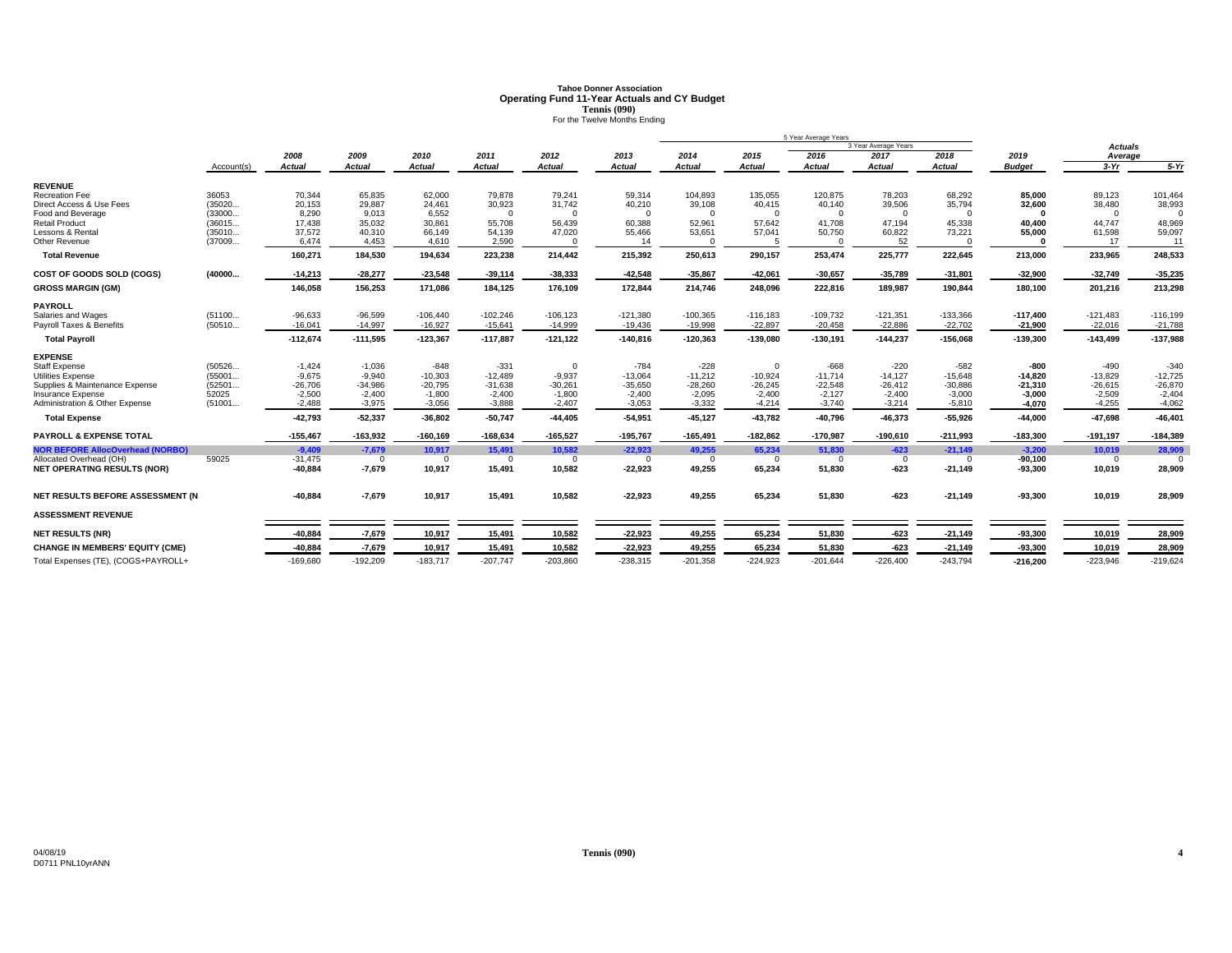# **Tahoe Donner AssociationOperating Fund 11-Year Actuals and CY Budget<br>Marina (060)<br>For the Twelve Months Ending**

|                                         |            |            |               |               |               |               |               |               |               | 5 Year Average Years |                      |               |               |                |             |
|-----------------------------------------|------------|------------|---------------|---------------|---------------|---------------|---------------|---------------|---------------|----------------------|----------------------|---------------|---------------|----------------|-------------|
|                                         |            |            |               |               |               |               |               |               |               |                      | 3 Year Average Years |               |               | <b>Actuals</b> |             |
|                                         |            | 2008       | 2009          | 2010          | 2011          | 2012          | 2013          | 2014          | 2015          | 2016                 | 2017                 | 2018          | 2019          | Average        |             |
|                                         | Account(s) | Actual     | <b>Actual</b> | <b>Actual</b> | <b>Actual</b> | <b>Actual</b> | <b>Actual</b> | <b>Actual</b> | <b>Actual</b> | <b>Actual</b>        | <b>Actual</b>        | <b>Actual</b> | <b>Budget</b> | $3-Yr$         | $5-Yr$      |
| <b>REVENUE</b>                          |            |            |               |               |               |               |               |               |               |                      |                      |               |               |                |             |
| <b>Recreation Fee</b>                   | 36053      | 103,196    | 123,454       | 122,000       | 132,859       | 140,003       | 141,836       | 152,269       | 181.685       | 194.269              | 175.899              | 180,601       | 200.000       | 183.590        | 176.945     |
| Direct Access & Use Fees                | (35020     | 75,631     | 86,948        | 93,732        | 111,601       | 110,012       | 121,236       | 131,598       | 123,668       | 129,478              | 154,580              | 166,956       | 200,000       | 150,338        | 141,256     |
| Food and Beverage                       | (33000     | 74,702     | 71.737        | 81,844        | 77,102        | 95,479        | 100,858       | 116,971       | 124,448       | 143,441              | 171,166              | 162,764       | 172.000       | 159,124        | 143,758     |
| <b>Retail Product</b>                   | (36015     | 29         | 1,698         | 741           | 12,640        | 15,204        | 14,833        | 15,255        | 13,854        | 13,781               | 16,763               | 17,629        | 17,000        | 16,058         | 15,456      |
| Lessons & Rental                        | (35010     | 65,575     | 68,574        | 87,113        | 107,133       | 120,746       | 138,324       | 150,791       | 147,431       | 146,683              | 167,888              | 150,466       | 140,000       | 155,012        | 152,652     |
| Other Revenue                           | (37009     | 420        | 602           | 2,000         | 360           | 480           | 727           | 1,840         | $\Omega$      | $\Omega$             | $\Omega$             |               | 21,000        | $\Omega$       | 368         |
| <b>Total Revenue</b>                    |            | 319,553    | 353,012       | 387,430       | 441,694       | 481,924       | 517,815       | 568,723       | 591,086       | 627,652              | 686,296              | 678,416       | 750,000       | 664,121        | 630,435     |
| COST OF GOODS SOLD (COGS)               | (40000     | $-24,874$  | $-23,577$     | $-21,071$     | $-30,989$     | $-33,400$     | $-37,229$     | $-45,323$     | $-50,995$     | $-48,733$            | $-58,614$            | $-52,259$     | $-53,000$     | $-53,202$      | $-51,185$   |
| <b>GROSS MARGIN (GM)</b>                |            | 294,679    | 329,435       | 366,359       | 410,706       | 448,524       | 480,586       | 523,400       | 540,090       | 578,919              | 627,682              | 626,157       | 697,000       | 610,919        | 579,250     |
| <b>PAYROLL</b>                          |            |            |               |               |               |               |               |               |               |                      |                      |               |               |                |             |
| Salaries and Wages                      | (51100     | $-115,214$ | $-125,043$    | $-128,280$    | $-136,385$    | $-144.612$    | $-145, 118$   | $-154,120$    | $-161.739$    | $-187.149$           | $-214.485$           | $-242,261$    | $-268,200$    | $-214,632$     | $-191,951$  |
| Payroll Taxes & Benefits                | (50510     | $-27,950$  | $-31,755$     | $-31,350$     | $-26,522$     | $-29,723$     | $-29,129$     | $-35,343$     | $-39,501$     | $-46,958$            | $-52,754$            | $-53,328$     | $-74,900$     | $-51,013$      | $-45,577$   |
| <b>Total Payroll</b>                    |            | $-143,164$ | $-156,798$    | $-159,631$    | $-162,907$    | $-174,335$    | $-174,247$    | $-189,464$    | $-201,240$    | $-234,107$           | $-267,240$           | $-295,589$    | $-343,100$    | $-265,645$     | $-237,528$  |
| <b>EXPENSE</b>                          |            |            |               |               |               |               |               |               |               |                      |                      |               |               |                |             |
| <b>Staff Expense</b>                    | (50526     | $-2.179$   | $-1.514$      | $-2.416$      | $-2.054$      | $-2.014$      | $-1.917$      | $-1.441$      | $-1.457$      | $-2.754$             | $-3.549$             | $-3,328$      | $-3,300$      | $-3,210$       | $-2.506$    |
| <b>Utilities Expense</b>                | (55001     | $-17,759$  | $-17,334$     | $-19,805$     | $-20,935$     | $-20,249$     | $-22,489$     | $-21,073$     | $-21,771$     | $-21,738$            | $-22,503$            | $-21,854$     | $-23,520$     | $-22,031$      | $-21,788$   |
| Supplies & Maintenance Expense          | (52501     | $-34,055$  | $-27.322$     | $-27,407$     | $-30,406$     | $-32,305$     | $-29,978$     | $-22,762$     | $-29,497$     | $-33.135$            | $-29.686$            | $-41,278$     | $-27.530$     | $-34.700$      | $-31.272$   |
| Insurance Expense                       | 52025      | $-4.743$   | $-4.800$      | $-3,600$      | $-4,300$      | $-3,600$      | $-4,200$      | $-4,190$      | $-4.800$      | $-4,624$             | $-4.800$             | $-5,400$      | $-6,000$      | $-4,941$       | $-4,763$    |
| Administration & Other Expense          | (51001     | $-4,415$   | $-8,554$      | $-5,701$      | $-6,222$      | $-5,685$      | $-7,209$      | $-7,425$      | $-10,629$     | $-8,921$             | $-11,080$            | $-13,277$     | $-12,450$     | $-11,092$      | $-10,266$   |
| <b>Total Expense</b>                    |            | $-63,150$  | $-59.523$     | $-58,929$     | $-63,916$     | $-63,853$     | $-65,793$     | $-56,890$     | $-68,155$     | $-71,171$            | $-71.618$            | $-85,137$     | $-72,800$     | $-75,975$      | $-70,594$   |
| PAYROLL & EXPENSE TOTAL                 |            | $-206.314$ | $-216,322$    | $-218,560$    | $-226,823$    | $-238,188$    | $-240.040$    | $-246,354$    | $-269,395$    | $-305,278$           | $-338.857$           | $-380,726$    | $-415,900$    | $-341.620$     | $-308, 122$ |
| <b>NOR BEFORE AllocOverhead (NORBO)</b> |            | 88.365     | 113,114       | 147,799       | 183,883       | 210,336       | 240,546       | 277,046       | 270,696       | 273,641              | 288,824              | 245,431       | 281,100       | 269,299        | 271,128     |
| Allocated Overhead (OH)                 | 59025      | $-56,487$  | $\Omega$      |               | $\Omega$      | $\Omega$      | $\Omega$      | $\Omega$      | $\Omega$      | $\Omega$             | $\Omega$             |               | $-133,800$    | $\Omega$       |             |
| <b>NET OPERATING RESULTS (NOR)</b>      |            | 31,878     | 113,114       | 147,799       | 183,883       | 210,336       | 240,546       | 277,046       | 270,696       | 273,641              | 288,824              | 245,431       | 147,300       | 269,299        | 271,128     |
| NET RESULTS BEFORE ASSESSMENT (N        |            | 31,878     | 113,114       | 147,799       | 183,883       | 210,336       | 240,546       | 277.046       | 270.696       | 273,641              | 288,824              | 245,431       | 147,300       | 269,299        | 271,128     |
| <b>ASSESSMENT REVENUE</b>               |            |            |               |               |               |               |               |               |               |                      |                      |               |               |                |             |
| <b>NET RESULTS (NR)</b>                 |            | 31,878     | 113,114       | 147,799       | 183,883       | 210,336       | 240,546       | 277,046       | 270,696       | 273,641              | 288,824              | 245,431       | 147,300       | 269,299        | 271,128     |
| <b>CHANGE IN MEMBERS' EQUITY (CME)</b>  |            | 31.878     |               | 147,799       | 183,883       | 210,336       | 240,546       | 277,046       | 270,696       |                      | 288,824              |               | 147,300       | 269,299        |             |
|                                         |            |            | 113,114       |               |               |               |               |               |               | 273,641              |                      | 245,431       |               |                | 271,128     |
| Total Expenses (TE), (COGS+PAYROLL+     |            | $-231,188$ | $-239,898$    | $-239,631$    | $-257,811$    | $-271,588$    | $-277,269$    | $-291,678$    | $-320,390$    | $-354,011$           | $-397,471$           | $-432,985$    | $-468,900$    | $-394,822$     | $-359,307$  |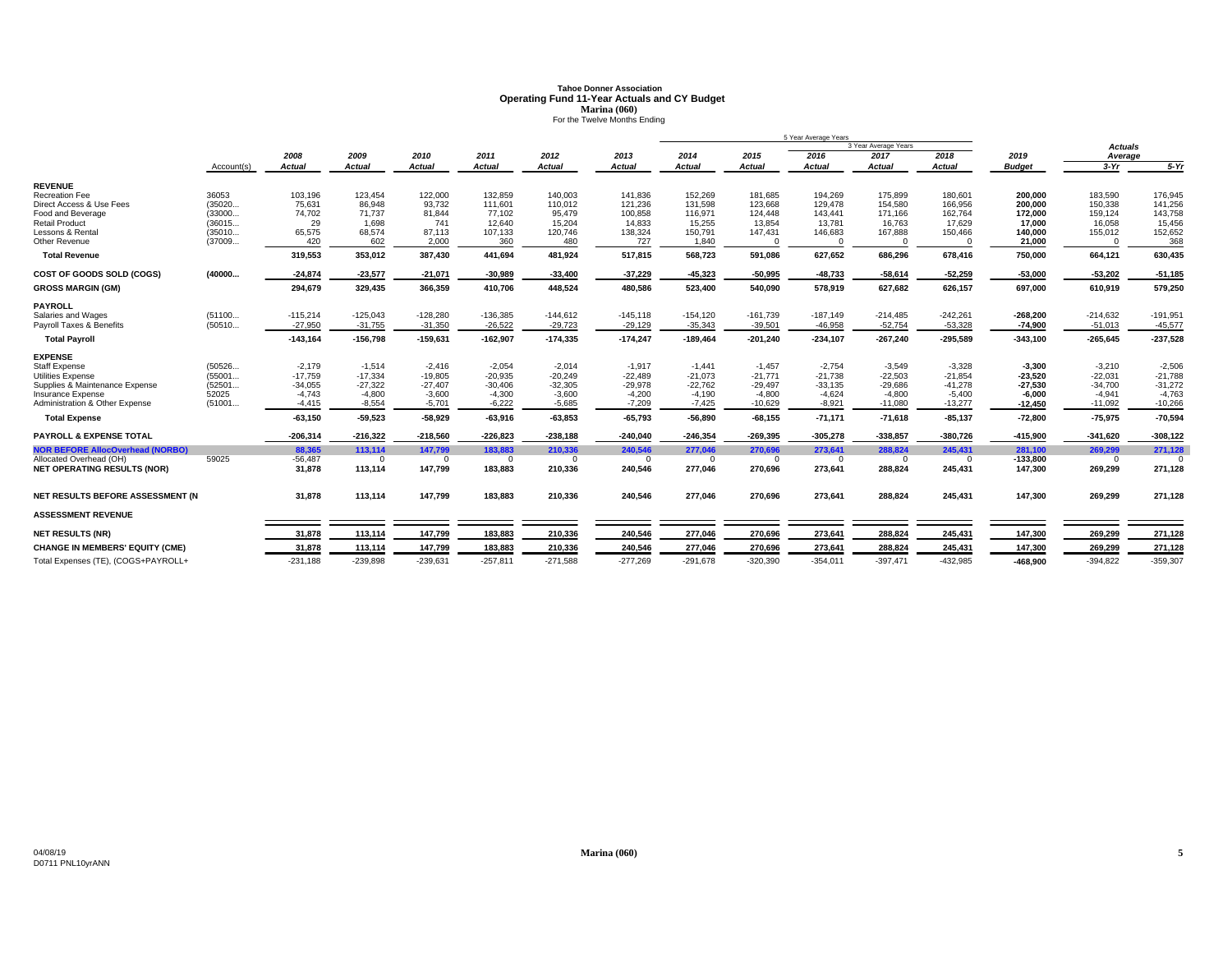# **Tahoe Donner AssociationOperating Fund 11-Year Actuals and CY Budget<br>
TC/Aquatics/Camps/Recreation<br>
For the Twelve Months Ending**

|                                         |            |                       |                |                       |                       |                       |                       |                       |                       | 5 Year Average Years  |                       |                |                       |                   |              |
|-----------------------------------------|------------|-----------------------|----------------|-----------------------|-----------------------|-----------------------|-----------------------|-----------------------|-----------------------|-----------------------|-----------------------|----------------|-----------------------|-------------------|--------------|
|                                         |            |                       |                |                       |                       |                       |                       |                       |                       |                       | 3 Year Average Years  |                |                       | Actuals           |              |
|                                         | Account(s) | 2008<br><b>Actual</b> | 2009<br>Actual | 2010<br><b>Actual</b> | 2011<br><b>Actual</b> | 2012<br><b>Actual</b> | 2013<br><b>Actual</b> | 2014<br><b>Actual</b> | 2015<br><b>Actual</b> | 2016<br><b>Actual</b> | 2017<br><b>Actual</b> | 2018<br>Actual | 2019<br><b>Budget</b> | Average<br>$3-Yr$ | $5-Yr$       |
|                                         |            |                       |                |                       |                       |                       |                       |                       |                       |                       |                       |                |                       |                   |              |
| <b>REVENUE</b>                          |            |                       |                |                       |                       |                       |                       |                       |                       |                       |                       |                |                       |                   |              |
| <b>Recreation Fee</b>                   | 36053      | 677.789               | 639.646        | 616,000               | 602,349               | 611.105               | 638,971               | 645,922               | 636,186               | 679.918               | 760.728               | 806.263        | 802.000               | 748.970           | 705,803      |
| Direct Access & Use Fees                | (35020     | 184,371               | 220,041        | 227,080               | 295,320               | 286,308               | 290,562               | 303,938               | 314,114               | 409,159               | 416,243               | 423,619        | 489,000               | 416,340           | 373,415      |
| Food and Beverage                       | (33000     | 4.086                 | 4.422          | 4.138                 | $-37$                 | $-23$                 | $\Omega$              | $\Omega$              | $\Omega$              | $-104$                | $-37$                 | $-1$           | $\Omega$              | $-47$             | $-28$        |
| <b>Retail Product</b>                   | (36015     | 51,681                | 59,947         | 60,461                | 57,194                | 59,370                | 89,175                | 87,101                | 65,597                | 62,494                | 53,089                | 50,293         | 54.000                | 55,292            | 63,715       |
| Lessons & Rental                        | (35010     | 152,635               | 186,109        | 199,268               | 247,455               | 278,148               | 362,325               | 377,811               | 370,424               | 388,061               | 381,871               | 439,620        | 439,000               | 403,184           | 391,557      |
| Other Revenue                           | (37009     | 2,273                 | 3,241          | 3,324                 | 3,602                 | 5,496                 | 7,037                 | 8,681                 | 2,945                 | 3,158                 | 1,940                 | 21,244         | 6,000                 | 8,781             | 7,593        |
| <b>Total Revenue</b>                    |            | 1,072,834             | 1.113.407      | 1,110,271             | 1,205,884             | 1,240,402             | 1,388,070             | 1,423,453             | 1,389,266             | 1,542,685             | 1,613,833             | 1.741.038      | 1,790,000             | 1,632,519         | 1,542,055    |
| COST OF GOODS SOLD (COGS)               | (40000     | $-34,360$             | $-38,596$      | $-35,054$             | $-33,552$             | $-33,294$             | $-49,137$             | $-47,559$             | $-36,862$             | $-35,663$             | $-29,879$             | $-28,758$      | $-34,000$             | $-31,433$         | $-35,744$    |
| <b>GROSS MARGIN (GM)</b>                |            | 1,038,474             | 1,074,811      | 1,075,218             | 1,172,332             | 1,207,108             | 1,338,933             | 1,375,894             | 1,352,405             | 1,507,022             | 1,583,954             | 1,712,280      | 1,756,000             | 1,601,086         | 1,506,311    |
| <b>PAYROLL</b>                          |            |                       |                |                       |                       |                       |                       |                       |                       |                       |                       |                |                       |                   |              |
| Salaries and Wages                      | (51100     | $-492,374$            | $-566, 167$    | $-559,274$            | $-635,044$            | $-642,488$            | $-729,672$            | $-674,480$            | $-652,872$            | $-699,617$            | $-699,393$            | $-734,712$     | $-844,800$            | $-711,241$        | $-692,215$   |
| Payroll Taxes & Benefits                | (50510     | $-107,958$            | $-156,517$     | $-149,270$            | $-149,492$            | $-146,859$            | $-172,274$            | $-189,180$            | $-167,968$            | $-173,170$            | $-189,775$            | $-186,823$     | $-221,900$            | $-183,256$        | $-181,383$   |
| <b>Total Payroll</b>                    |            | $-600,332$            | $-722,684$     | $-708,544$            | $-784,536$            | $-789,346$            | $-901,947$            | $-863,660$            | $-820, 840$           | $-872,787$            | $-889,168$            | $-921,536$     | $-1,066,700$          | $-894,497$        | $-873,598$   |
| <b>EXPENSE</b>                          |            |                       |                |                       |                       |                       |                       |                       |                       |                       |                       |                |                       |                   |              |
| <b>Staff Expense</b>                    | (50526     | $-14.853$             | $-10.498$      | $-14.469$             | $-14,739$             | $-10.757$             | $-15,054$             | $-7,545$              | $-8.668$              | $-11.042$             | $-13.217$             | $-13.326$      | $-16.170$             | $-12,528$         | $-10.760$    |
| Utilities Expense                       | (55001     | $-190.638$            | $-164.960$     | $-175,948$            | $-179,730$            | $-159,534$            | $-166, 187$           | $-163,549$            | $-179,169$            | $-190, 135$           | $-198.435$            | $-195,488$     | $-200.930$            | $-194,686$        | $-185,355$   |
| Supplies & Maintenance Expense          | (52501     | $-243,543$            | $-225,241$     | $-188,286$            | $-265,014$            | $-282,065$            | $-311,139$            | $-251,473$            | $-302,299$            | $-363,851$            | $-308,480$            | $-355,723$     | $-343,730$            | $-342,684$        | $-316,365$   |
| Insurance Expense                       | 52025      | $-19.635$             | $-21.000$      | $-15,886$             | $-16,100$             | $-16,800$             | $-19,600$             | $-16,759$             | $-19,200$             | $-20.174$             | $-19.800$             | $-24,000$      | $-24.000$             | $-21,325$         | $-19,987$    |
| Administration & Other Expense          | (51001     | $-11,275$             | $-14,037$      | $-14,188$             | $-21,005$             | $-20,172$             | $-29,601$             | $-19,572$             | $-23,057$             | $-28,947$             | $-26,301$             | $-38,403$      | $-37,470$             | $-31,217$         | $-27,256$    |
| <b>Total Expense</b>                    |            | $-479,944$            | $-435,736$     | $-408,777$            | $-496,588$            | $-489,328$            | $-541,581$            | -458,899              | $-532,393$            | $-614,148$            | $-566,233$            | $-626,941$     | $-622,300$            | $-602,440$        | $-559,723$   |
| <b>PAYROLL &amp; EXPENSE TOTAL</b>      |            | $-1.080.276$          | $-1,158,420$   | $-1,117,321$          | $-1,281,124$          | $-1,278,674$          | $-1,443,528$          | $-1,322,558$          | $-1,353,233$          | $-1,486,935$          | $-1,455,401$          | $-1,548,476$   | $-1,689,000$          | $-1,496,938$      | $-1,433,32$  |
| <b>NOR BEFORE AllocOverhead (NORBO)</b> |            | $-41,802$             | $-83.609$      | $-42,103$             | $-108,792$            | $-71,566$             | $-104,595$            | 53,336                | $-828$                | 20,087                | 128,553               | 163,804        | 67.000                | 104,148           | 72,990       |
| Allocated Overhead (OH)                 | 59025      | $-245,442$            | $\Omega$       | $\Omega$              | $\mathbf{0}$          | $\overline{0}$        | $\overline{0}$        | $\Omega$              | $^{\circ}$            | $\overline{0}$        | $\Omega$              | $\mathbf{0}$   | $-678.800$            | $\mathbf{0}$      |              |
| <b>NET OPERATING RESULTS (NOR)</b>      |            | $-287.244$            | $-83,609$      | $-42,103$             | $-108,792$            | $-71,566$             | $-104,595$            | 53,336                | $-828$                | 20,087                | 128,553               | 163,804        | $-611.800$            | 104,148           | 72,990       |
|                                         |            |                       |                |                       |                       |                       |                       |                       | $-828$                |                       |                       |                |                       |                   |              |
| NET RESULTS BEFORE ASSESSMENT (N        |            | $-287,244$            | $-83,609$      | $-42,103$             | $-108,792$            | $-71,566$             | $-104,595$            | 53,336                |                       | 20,087                | 128,553               | 163,804        | $-611,800$            | 104,148           | 72,990       |
| <b>ASSESSMENT REVENUE</b>               |            |                       |                |                       |                       |                       |                       |                       |                       |                       |                       |                |                       |                   |              |
| <b>NET RESULTS (NR)</b>                 |            | $-287.244$            | $-83,609$      | $-42,103$             | $-108,792$            | $-71,566$             | $-104,595$            | 53,336                | $-828$                | 20,087                | 128,553               | 163,804        | $-611,800$            | 104,148           | 72,990       |
| <b>CHANGE IN MEMBERS' EQUITY (CME)</b>  |            | $-287.244$            | $-83,609$      | $-42,103$             | $-108,792$            | $-71,566$             | $-104,595$            | 53,336                | $-828$                | 20,087                | 128,553               | 163,804        | $-611,800$            | 104.148           | 72,990       |
| Total Expenses (TE), (COGS+PAYROLL+     |            | $-1,114,636$          | $-1,197,016$   | $-1,152,374$          | $-1,314,676$          | $-1,311,968$          | $-1,492,665$          | $-1,370,117$          | $-1,390,094$          | $-1,522,598$          | $-1,485,280$          | $-1,577,234$   | $-1,723,000$          | $-1,528,371$      | $-1,469,065$ |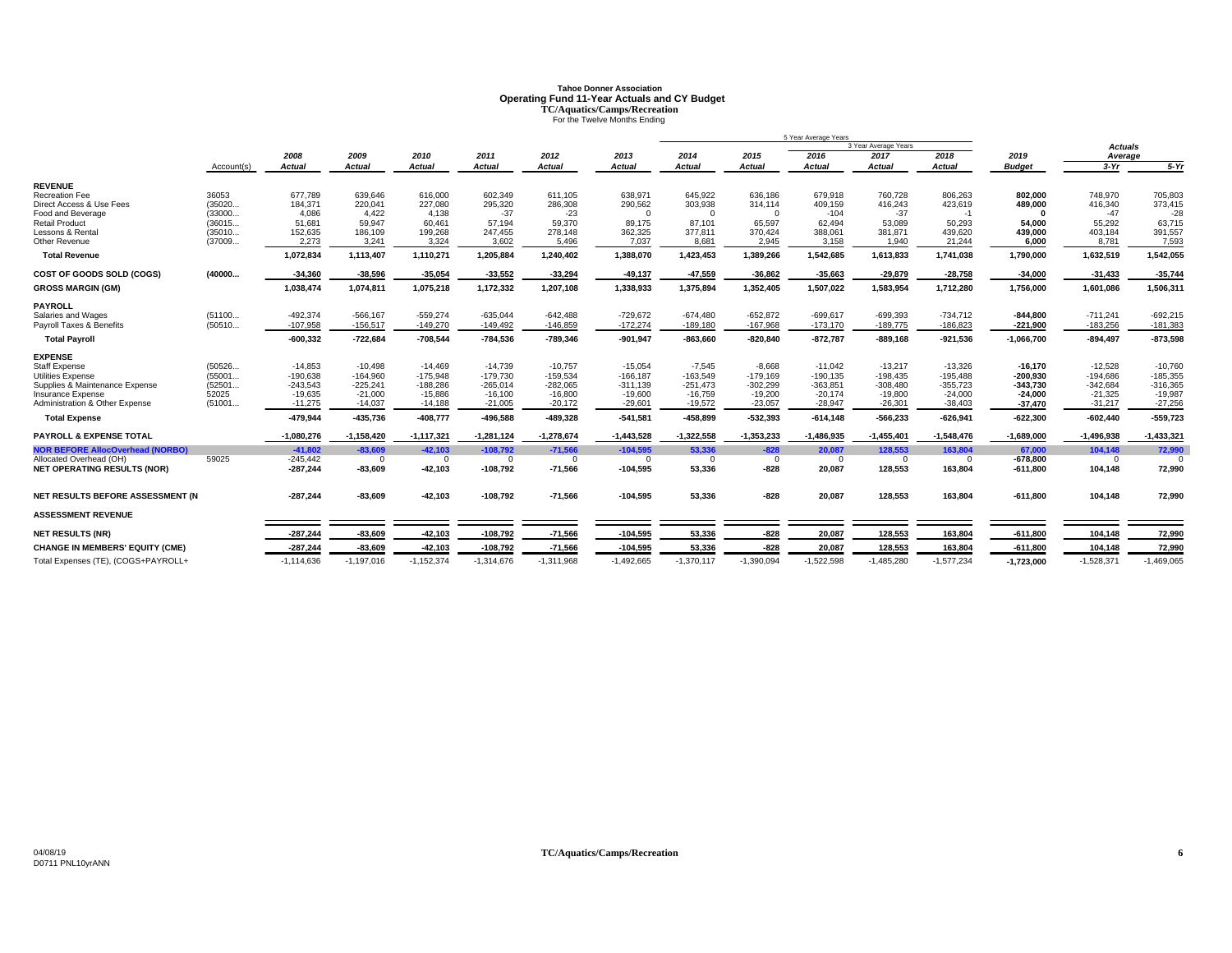# **Tahoe Donner AssociationOperating Fund 11-Year Actuals and CY Budget<br>
Trout Creek Recreation Center (132)**<br>
For the Twelve Months Ending

|                                         |            |               |               |            |               |             |            |            |               | 5 Year Average Years |                      |               |               |                |             |
|-----------------------------------------|------------|---------------|---------------|------------|---------------|-------------|------------|------------|---------------|----------------------|----------------------|---------------|---------------|----------------|-------------|
|                                         |            |               |               |            |               |             |            |            |               |                      | 3 Year Average Years |               |               | <b>Actuals</b> |             |
|                                         |            | 2008          | 2009          | 2010       | 2011          | 2012        | 2013       | 2014       | 2015          | 2016                 | 2017                 | 2018          | 2019          | Average        |             |
|                                         | Account(s) | <b>Actual</b> | <b>Actual</b> | Actual     | <b>Actual</b> | Actual      | Actual     | Actual     | <b>Actual</b> | <b>Actual</b>        | <b>Actual</b>        | <b>Actual</b> | <b>Budget</b> | $3-Yr$         | $5-Yr$      |
| <b>REVENUE</b>                          |            |               |               |            |               |             |            |            |               |                      |                      |               |               |                |             |
| <b>Recreation Fee</b>                   | 36053      | 654,513       | 621,477       | 600,000    | 470,630       | 479,122     | 500,597    | 504,469    | 497,566       | 531,524              | 602,560              | 629,245       | 610,000       | 587,776        | 553,073     |
| Direct Access & Use Fees                | (35020     | 171,651       | 202,946       | 205,234    | 210,928       | 198,892     | 212,244    | 201,286    | 199,616       | 221,864              | 227,590              | 266,180       | 310,000       | 238,545        | 223,307     |
| Food and Beverage                       | (33000     | 770           | 1,192         | $\Omega$   |               | $-23$       | $\Omega$   | $\Omega$   | $\Omega$      | $\Omega$             | $\Omega$             | $\Omega$      | $\Omega$      | $\Omega$       |             |
| <b>Retail Product</b>                   | (36015     | 51.716        | 60,201        | 60.734     | 53,578        | 52,838      | 69,522     | 64,898     | 61.012        | 57.734               | 47.317               | 46.648        | 49.000        | 50.566         | 55,522      |
| Lessons & Rental                        | (35010     | 67,328        | 92,076        | 95,946     | 91,879        | 94,950      | 101,373    | 116,790    | 126,335       | 126,652              | 123,147              | 134,628       | 125,000       | 128,142        | 125,510     |
| Other Revenue                           | (37009     | 1,054         | 1,719         | 33         | 155           | 85          |            | 281        | 1,245         | $\Omega$             | $\Omega$             | ſ             |               | $\Omega$       | 305         |
| <b>Total Revenue</b>                    |            | 947,030       | 979,611       | 961,947    | 827,170       | 825,863     | 883,736    | 887,724    | 885,774       | 937,774              | 1,000,613            | 1,076,701     | 1,094,000     | 1,005,029      | 957,717     |
| COST OF GOODS SOLD (COGS)               | (40000     | $-33,130$     | $-36,890$     | $-33,591$  | $-30,301$     | $-29,834$   | $-40,017$  | $-36,884$  | $-35,331$     | $-33,335$            | $-27,127$            | $-27,108$     | $-30,000$     | $-29,190$      | $-31,957$   |
| <b>GROSS MARGIN (GM)</b>                |            | 913,901       | 942,722       | 928,356    | 796,869       | 796,029     | 843,719    | 850,840    | 850,443       | 904,440              | 973,486              | 1,049,593     | 1,064,000     | 975,839        | 925,760     |
| <b>PAYROLL</b>                          |            |               |               |            |               |             |            |            |               |                      |                      |               |               |                |             |
| Salaries and Wages                      | (51100     | $-359,554$    | $-455,208$    | $-353,605$ | $-384,533$    | $-396,994$  | $-397,583$ | $-392,060$ | $-405,999$    | $-419,863$           | $-448,848$           | $-461,360$    | $-522,300$    | $-443,357$     | $-425,626$  |
| Payroll Taxes & Benefits                | (50510     | $-70.665$     | $-128,024$    | $-100,093$ | $-94,354$     | $-97,382$   | $-106,224$ | $-117,401$ | $-105,982$    | $-106,029$           | $-129,957$           | $-126,091$    | $-147,600$    | $-120,693$     | $-117,092$  |
| <b>Total Payroll</b>                    |            | -430,219      | $-583,232$    | -453,698   | $-478,887$    | $-494,376$  | $-503,807$ | $-509,461$ | $-511,981$    | $-525,892$           | $-578,805$           | $-587,452$    | $-669,900$    | $-564,050$     | $-542,718$  |
| <b>EXPENSE</b>                          |            |               |               |            |               |             |            |            |               |                      |                      |               |               |                |             |
| <b>Staff Expense</b>                    | (50526     | $-13.417$     | $-9,579$      | $-6.784$   | $-3.463$      | $-2,336$    | $-1,109$   | $-884$     | $-2.675$      | $-3.386$             | $-3,393$             | $-2,846$      | $-5.300$      | $-3,208$       | $-2,637$    |
| <b>Utilities Expense</b>                | (55001     | $-179,556$    | $-153,129$    | $-163,595$ | $-98,110$     | $-95,370$   | $-98,821$  | $-100,008$ | $-105,033$    | $-102,242$           | $-102,496$           | $-110,786$    | $-109,710$    | $-105,174$     | $-104, 113$ |
| Supplies & Maintenance Expense          | (52501     | $-204,031$    | $-199.207$    | $-137,010$ | $-101,085$    | $-116, 123$ | $-141,829$ | $-119,024$ | $-162,634$    | $-188.618$           | $-138.821$           | $-169,514$    | $-155.630$    | $-165,651$     | $-155,722$  |
| Insurance Expense                       | 52025      | $-17.172$     | $-18,000$     | $-13,606$  | $-10,100$     | $-10,800$   | $-13,000$  | $-10,474$  | $-12,000$     | $-11.454$            | $-12.000$            | $-15,600$     | $-15,600$     | $-13,018$      | $-12,306$   |
| Administration & Other Expense          | (51001     | $-11,223$     | $-10,050$     | $-10,429$  | $-10,392$     | $-9,396$    | $-11,090$  | $-10,530$  | $-10,043$     | $-11,782$            | $-11,386$            | $-15,233$     | $-14,760$     | $-12,800$      | $-11,795$   |
| <b>Total Expense</b>                    |            | -425,399      | $-389,964$    | $-331,423$ | $-223,150$    | $-234,025$  | $-265,849$ | $-240,921$ | $-292,385$    | $-317,482$           | $-268,096$           | $-313,979$    | $-301,000$    | $-299,852$     | $-286,573$  |
| <b>PAYROLL &amp; EXPENSE TOTAL</b>      |            | $-855,618$    | $-973,197$    | $-785,121$ | $-702,038$    | $-728,401$  | $-769.655$ | $-750.382$ | $-804,365$    | $-843,374$           | $-846.901$           | $-901,431$    | -970.900      | $-863,902$     | $-829,29$   |
| <b>NOR BEFORE AllocOverhead (NORBO)</b> |            | 58.283        | $-30.475$     | 143.235    | 94,832        | 67,629      | 74.064     | 100.458    | 46,078        | 61.065               | 126.585              | 148,162       | 93.100        | 111.937        | 96,470      |
| Allocated Overhead (OH)                 | 59025      | $-171.158$    | $\Omega$      | $\Omega$   | $\Omega$      | $\Omega$    | $\Omega$   | $\Omega$   | $\mathbf{0}$  | $\Omega$             | $\Omega$             | $\Omega$      | $-280.700$    | $\Omega$       |             |
| <b>NET OPERATING RESULTS (NOR)</b>      |            | $-112,875$    | $-30,475$     | 143,235    | 94,832        | 67,629      | 74,064     | 100,458    | 46,078        | 61,065               | 126,585              | 148,162       | $-187,600$    | 111,937        | 96,470      |
| NET RESULTS BEFORE ASSESSMENT (N        |            | $-112,875$    | $-30,475$     | 143,235    | 94,832        | 67,629      | 74,064     | 100,458    | 46,078        | 61,065               | 126,585              | 148,162       | $-187,600$    | 111,937        | 96,470      |
|                                         |            |               |               |            |               |             |            |            |               |                      |                      |               |               |                |             |
| <b>ASSESSMENT REVENUE</b>               |            |               |               |            |               |             |            |            |               |                      |                      |               |               |                |             |
| <b>NET RESULTS (NR)</b>                 |            | $-112.875$    | $-30,475$     | 143,235    | 94,832        | 67,629      | 74,064     | 100,458    | 46,078        | 61,065               | 126,585              | 148,162       | $-187,600$    | 111,937        | 96,470      |
| <b>CHANGE IN MEMBERS' EQUITY (CME)</b>  |            | $-112,875$    | $-30,475$     | 143,235    | 94,832        | 67,629      | 74,064     | 100,458    | 46,078        | 61,065               | 126,585              | 148,162       | $-187,600$    | 111,937        | 96,470      |
| Total Expenses (TE), (COGS+PAYROLL+     |            | $-888,747$    | $-1,010,086$  | $-818,712$ | $-732,338$    | $-758,234$  | $-809,672$ | $-787,266$ | $-839,696$    | $-876.709$           | $-874,028$           | $-928,538$    | $-1,000,900$  | $-893,092$     | $-861,248$  |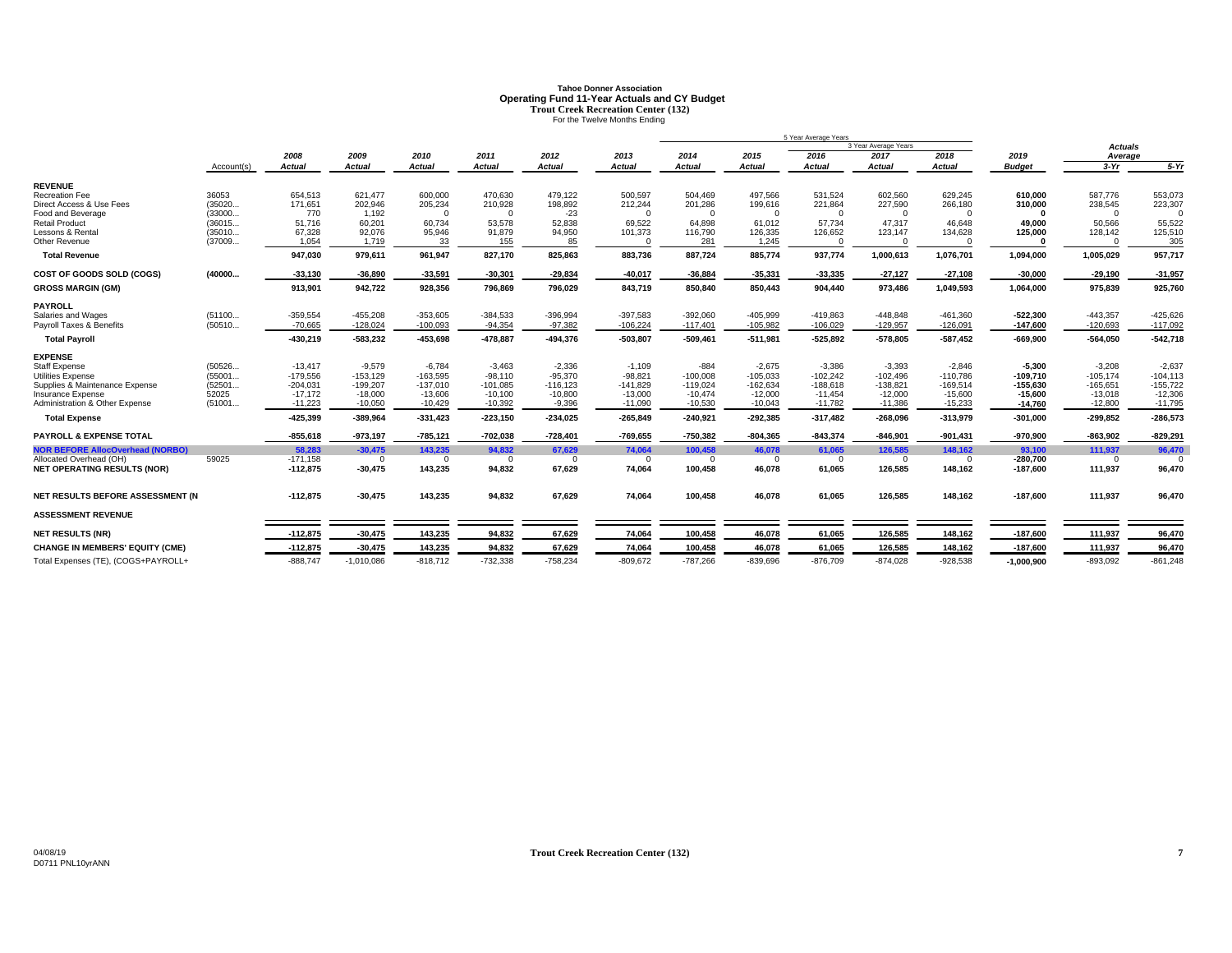# **Tahoe Donner AssociationOperating Fund 11-Year Actuals and CY Budget<br>Aquatics (130)<br>For the Twelve Months Ending**

|                                                            |                  |                        |                       |                       |                           |                           |                        |                             |                        | 5 Year Average Years      |                        |                        |                          |                          |                        |
|------------------------------------------------------------|------------------|------------------------|-----------------------|-----------------------|---------------------------|---------------------------|------------------------|-----------------------------|------------------------|---------------------------|------------------------|------------------------|--------------------------|--------------------------|------------------------|
|                                                            |                  |                        |                       |                       |                           |                           |                        |                             |                        |                           | 3 Year Average Years   |                        |                          | <b>Actuals</b>           |                        |
|                                                            |                  | 2008                   | 2009                  | 2010                  | 2011                      | 2012                      | 2013                   | 2014                        | 2015                   | 2016                      | 2017                   | 2018                   | 2019                     | Average                  |                        |
|                                                            | Account(s)       | <b>Actual</b>          | <b>Actual</b>         | <b>Actual</b>         | <b>Actual</b>             | <b>Actual</b>             | <b>Actual</b>          | <b>Actual</b>               | Actual                 | <b>Actual</b>             | <b>Actual</b>          | <b>Actual</b>          | <b>Budget</b>            | $3-Yr$                   | $5-Yr$                 |
| <b>REVENUE</b>                                             |                  |                        |                       |                       |                           |                           |                        |                             |                        |                           |                        |                        |                          |                          |                        |
| <b>Recreation Fee</b>                                      | 36053            | 23,276                 | 18,169                | 16,000                | 131,719                   | 131,983                   | 138,374                | 141,453                     | 138,620                | 148,393                   | 158,169                | 177,018                | 192,000                  | 161,193                  | 152,730                |
| Direct Access & Use Fees                                   | (35020           | 11,353                 | 13,712                | 17,202                | 17,662                    | 17,046                    | 17,686                 | 20,812                      | 20,170                 | 22,474                    | 26,302                 | 21,454                 | 24,000                   | 23,410                   | 22,242                 |
| Food and Beverage                                          | (33000           | $\Omega$               |                       |                       | $-37$                     | $\Omega$                  | $\Omega$               | $\Omega$                    | $\Omega$               | $\Omega$                  | $\Omega$               |                        |                          | $\Omega$                 |                        |
| Lessons & Rental                                           | (35010           | $^{\circ}$             |                       | $\Omega$              | 35,092                    | 43,404                    | 48,010                 | 45,517                      | 36,559                 | 40,480                    | 20,174                 | 26,055                 | 24.000                   | 28,903                   | 33,757                 |
| Other Revenue                                              | (37009           | $\Omega$               | 675                   | 1,200                 | 1,640                     | 1,520                     | 1.040                  | 1.965                       | 30                     | 2.016                     | 676                    | 1,498                  | 1.000                    | 1.397                    | 1,237                  |
| <b>Total Revenue</b>                                       |                  | 34,629                 | 32,556                | 34,402                | 186,076                   | 193,953                   | 205,110                | 209,747                     | 195,379                | 213,363                   | 205,321                | 226,025                | 241,000                  | 214,903                  | 209,967                |
| <b>GROSS MARGIN (GM)</b>                                   |                  | 34,629                 | 32,556                | 34,402                | 186,076                   | 193,953                   | 205,110                | 209,747                     | 195,379                | 213,363                   | 205,321                | 226,025                | 241,000                  | 214,903                  | 209,967                |
| <b>PAYROLL</b>                                             |                  |                        |                       |                       |                           |                           |                        |                             |                        |                           |                        |                        |                          |                          |                        |
| Salaries and Wages                                         | (51100           | $-30,782$              | $-16,600$             | $-84,381$             | $-104,490$                | $-103,882$                | $-132,688$             | $-102,279$                  | $-90,171$              | $-95,089$                 | $-59,965$              | $-57,669$              | $-88.400$                | $-70,908$                | $-81,035$              |
| Pavroll Taxes & Benefits                                   | (50510           | $-6.956$               | $-2,710$              | $-13,912$             | $-18.027$                 | $-17,291$                 | $-23,132$              | $-31,085$                   | $-20.956$              | $-21.247$                 | $-12,071$              | $-11,323$              | $-17,600$                | $-14,880$                | $-19,336$              |
| <b>Total Payroll</b>                                       |                  | $-37,738$              | $-19,310$             | $-98,292$             | $-122,517$                | $-121,172$                | $-155,821$             | $-133,363$                  | $-111,127$             | $-116,336$                | $-72,037$              | $-68,992$              | $-106,000$               | $-85,788$                | $-100,371$             |
|                                                            |                  |                        |                       |                       |                           |                           |                        |                             |                        |                           |                        |                        |                          |                          |                        |
| <b>EXPENSE</b>                                             |                  |                        |                       |                       |                           |                           |                        |                             |                        |                           |                        |                        |                          |                          |                        |
| <b>Staff Expense</b>                                       | (50526           | $\Omega$               | $\Omega$              | $-4,807$              | $-7,990$                  | $-5,109$                  | $-8,222$               | $-3,924$                    | $-3,601$               | $-4,987$                  | $-4,688$               | $-6,211$               | $-5,980$                 | $-5,295$                 | $-4,682$               |
| <b>Utilities Expense</b><br>Supplies & Maintenance Expense | (55001<br>(52501 | $-9,746$<br>$-3,686$   | $-10,244$<br>$-198$   | $-10,259$<br>$-7.773$ | $-79,418$<br>$-53,890$    | $-61,518$<br>$-50,688$    | $-64,422$<br>$-46,218$ | $-61,127$<br>$-33,101$      | $-72,246$<br>$-41,809$ | $-83,572$<br>$-38,994$    | $-91,941$<br>$-39,523$ | $-81,240$<br>$-39,261$ | $-88.760$                | $-85,584$<br>$-39,259$   | $-78,025$<br>$-38,538$ |
| Insurance Expense                                          | 52025            | $-523$                 | $-600$                | $-480$                | $-4,200$                  | $-4,200$                  | $-4,800$               | $-4,190$                    | $-4,800$               | $-4,246$                  | $-5,400$               | $-6,000$               | $-39.950$<br>$-6.000$    | $-5,215$                 | $-4,927$               |
| Administration & Other Expense                             | (51001           | $-34$                  | $-292$                | $-385$                | $-1,297$                  | $-1,498$                  | $-2,137$               | $-531$                      | $-4,007$               | $-3,931$                  | $-3.025$               | $-4,181$               | $-5,710$                 | $-3,712$                 | $-3,135$               |
| <b>Total Expense</b>                                       |                  | $-13,989$              | $-11,334$             | $-23,704$             | $-146,795$                | $-123,012$                | $-125.799$             | $-102,873$                  | $-126,463$             | $-135.729$                | $-144,577$             | $-136,893$             | $-146.400$               | $-139.067$               | $-129,307$             |
|                                                            |                  |                        |                       |                       |                           |                           |                        |                             |                        |                           |                        |                        |                          |                          |                        |
| <b>PAYROLL &amp; EXPENSE TOTAL</b>                         |                  | $-51,727$              | $-30,644$             | $-121,996$            | $-269,312$                | $-244,185$                | $-281,620$             | $-236,236$                  | $-237,589$             | $-252,066$                | $-216,614$             | $-205,885$             | $-252,400$               | $-224,855$               | $-229,678$             |
| <b>NOR BEFORE AllocOverhead (NORBO)</b>                    |                  | $-17,098$              | 1,912                 | $-87,594$             | $-83,236$                 | $-50,232$                 | $-76,510$              | $-26,489$                   | $-42,211$              | $-38,703$                 | $-11,293$              | 20,140                 | $-11,400$                | $-9,952$                 | $-19,711$              |
| Allocated Overhead (OH)                                    | 59025            | $-19,906$<br>$-37,004$ | $\mathbf{0}$<br>1,912 | $\Omega$<br>$-87,594$ | $\mathbf{0}$<br>$-83,236$ | $\mathbf{0}$<br>$-50,232$ | $\Omega$<br>$-76,510$  | $\overline{0}$<br>$-26,489$ | $\Omega$<br>$-42,211$  | $\mathbf{0}$<br>$-38,703$ | $\Omega$<br>$-11,293$  | $\Omega$<br>20,140     | $-197.800$<br>$-209,200$ | $\mathbf{0}$<br>$-9,952$ | $-19,711$              |
| <b>NET OPERATING RESULTS (NOR)</b>                         |                  |                        |                       |                       |                           |                           |                        |                             |                        |                           |                        |                        |                          |                          |                        |
| NET RESULTS BEFORE ASSESSMENT (N                           |                  | $-37,004$              | 1,912                 | $-87,594$             | $-83,236$                 | $-50,232$                 | $-76,510$              | $-26,489$                   | $-42,211$              | $-38,703$                 | $-11,293$              | 20,140                 | $-209,200$               | $-9,952$                 | $-19,711$              |
| <b>ASSESSMENT REVENUE</b>                                  |                  |                        |                       |                       |                           |                           |                        |                             |                        |                           |                        |                        |                          |                          |                        |
| <b>NET RESULTS (NR)</b>                                    |                  | $-37,004$              | 1,912                 | $-87,594$             | $-83,236$                 | $-50,232$                 | $-76,510$              | $-26,489$                   | $-42,211$              | $-38,703$                 | $-11,293$              | 20,140                 | $-209,200$               | $-9,952$                 | $-19,711$              |
| <b>CHANGE IN MEMBERS' EQUITY (CME)</b>                     |                  | $-37,004$              | 1,912                 | $-87,594$             | $-83,236$                 | $-50,232$                 | $-76,510$              | $-26,489$                   | $-42,21$               | $-38,703$                 | $-11,293$              | 20,140                 | $-209,200$               | $-9,952$                 | $-19,711$              |
| Total Expenses (TE), (COGS+PAYROLL+                        |                  | $-51,727$              | $-30,644$             | $-121,996$            | $-269,312$                | $-244,185$                | $-281,620$             | $-236,236$                  | $-237,589$             | $-252,066$                | $-216,614$             | $-205,885$             | $-252,400$               | $-224,855$               | $-229,678$             |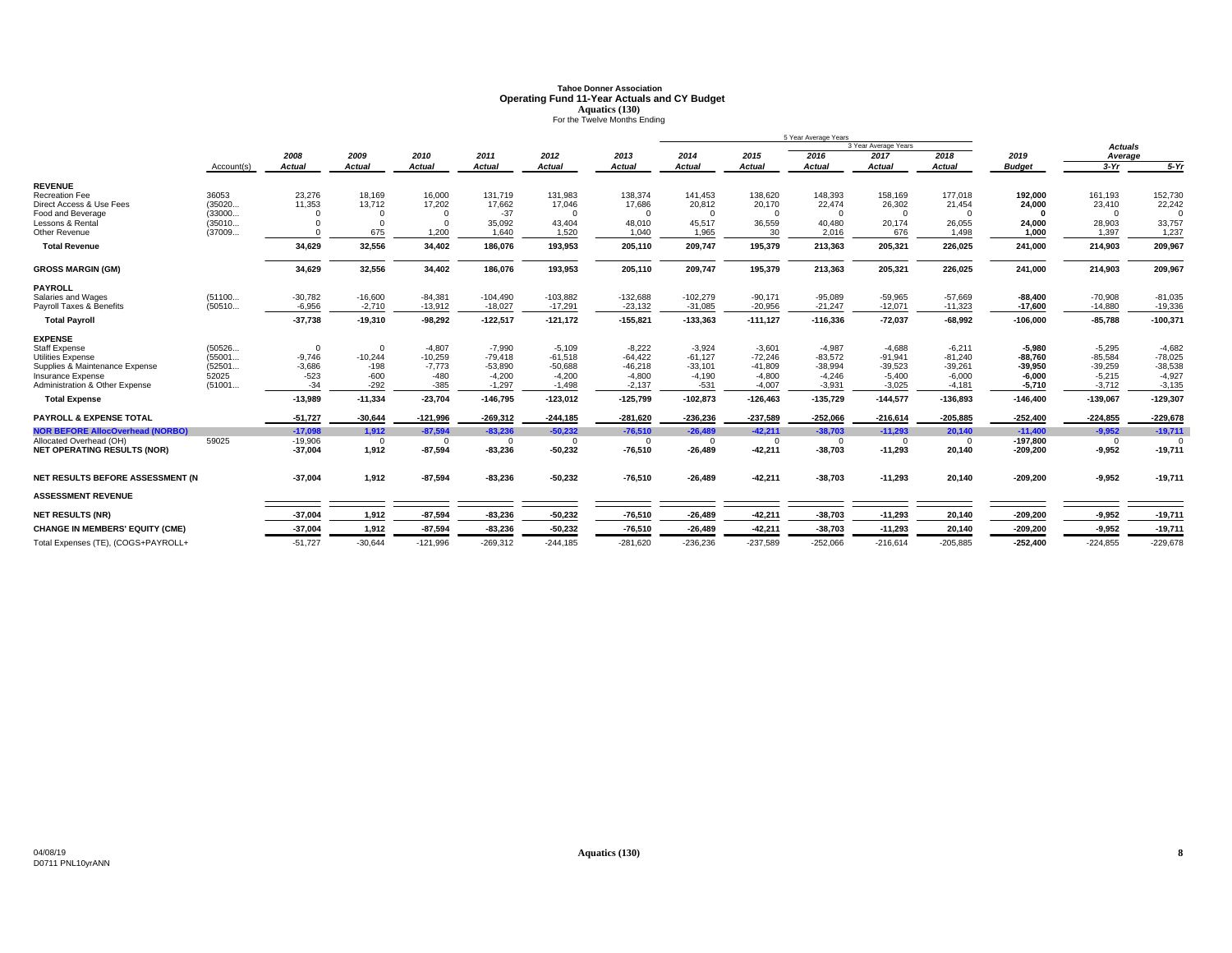# **Tahoe Donner AssociationOperating Fund 11-Year Actuals and CY Budget<br>
Day Camp (145)<br>
For the Twelve Months Ending**

|                                         |            |               |               |               |               |               |               |               |               | 5 Year Average Years |                      |               |               |                |            |
|-----------------------------------------|------------|---------------|---------------|---------------|---------------|---------------|---------------|---------------|---------------|----------------------|----------------------|---------------|---------------|----------------|------------|
|                                         |            |               |               |               |               |               |               |               |               |                      | 3 Year Average Years |               |               | <b>Actuals</b> |            |
|                                         |            | 2008          | 2009          | 2010          | 2011          | 2012          | 2013          | 2014          | 2015          | 2016                 | 2017                 | 2018          | 2019          | Average        |            |
|                                         | Account(s) | <b>Actual</b> | <b>Actual</b> | <b>Actual</b> | <b>Actual</b> | <b>Actual</b> | <b>Actual</b> | <b>Actual</b> | <b>Actual</b> | <b>Actual</b>        | <b>Actual</b>        | <b>Actual</b> | <b>Budget</b> | $3-Yr$         | $5-Yr$     |
| <b>REVENUE</b>                          |            |               |               |               |               |               |               |               |               |                      |                      |               |               |                |            |
| Lessons & Rental                        | (35010     | 83,014        | 91,533        | 99,077        | 106,611       | 114,243       | 164,703       | 182,763       | 197,557       | 204,726              | 223,485              | 255,512       | 275,000       | 227,908        | 212,809    |
| Other Revenue                           | (37009     | 670           | 340           | 250           | 350           | 490           | 930           | 660           | 680           | 1,125                | 1,230                | 1,155         |               | 1,170          | 970        |
| <b>Total Revenue</b>                    |            | 83.684        | 91,873        | 99,327        | 106,961       | 114,733       | 165.633       | 183,423       | 198,237       | 205,851              | 224,715              | 256,667       | 275,000       | 229,078        | 213,779    |
| <b>GROSS MARGIN (GM)</b>                |            | 83,684        | 91,873        | 99,327        | 106,961       | 114,733       | 165,633       | 183,423       | 198,237       | 205,851              | 224,715              | 256,667       | 275,000       | 229,078        | 213,779    |
| <b>PAYROLL</b>                          |            |               |               |               |               |               |               |               |               |                      |                      |               |               |                |            |
| Salaries and Wages                      | (51100     | $-70,574$     | $-57.047$     | $-64,902$     | $-52,825$     | $-55,719$     | $-77,448$     | $-74.078$     | $-87.851$     | $-103,049$           | $-120,305$           | $-142,213$    | $-153,500$    | $-121,856$     | $-105,499$ |
| Payroll Taxes & Benefits                | (50510     | $-24,072$     | $-15,035$     | $-16,431$     | $-14,335$     | $-9,572$      | $-14.443$     | $-16,896$     | $-20,282$     | $-22.269$            | $-29,131$            | $-30,587$     | $-34.000$     | $-27,329$      | $-23,833$  |
| <b>Total Payroll</b>                    |            | $-94,647$     | $-72,082$     | $-81,334$     | $-67,160$     | $-65,290$     | $-91,890$     | $-90,974$     | $-108,133$    | $-125,318$           | $-149,436$           | $-172,799$    | $-187,500$    | $-149,184$     | $-129,332$ |
| <b>EXPENSE</b>                          |            |               |               |               |               |               |               |               |               |                      |                      |               |               |                |            |
| <b>Staff Expense</b>                    | (50526     | $-892$        | $-695$        | $-1.589$      | $-621$        | $-1.460$      | $-2,878$      | $-1.497$      | $-1.800$      | $-2.426$             | $-3,571$             | $-2,977$      | $-2.990$      | $-2,991$       | $-2,454$   |
| Utilities Expense                       | (55001     | $-1.336$      | $-1.407$      | $-1.914$      | $-1.888$      | $-2.239$      | $-2,018$      | $-1.791$      | $-1.479$      | $-3.871$             | $-3.638$             | $-3,316$      | $-2.100$      | $-3.609$       | $-2.819$   |
| Supplies & Maintenance Expense          | (52501     | $-15,029$     | $-10,348$     | $-13,227$     | $-14,357$     | $-16,067$     | $-28,093$     | $-29,980$     | $-25,640$     | $-29,089$            | $-25,675$            | $-34,163$     | $-35,610$     | $-29,642$      | $-28,909$  |
| Insurance Expense                       | 52025      | $-1.552$      | $-1.800$      | $-1,200$      | $-1,200$      | $-1,200$      | $-1.200$      | $-1.571$      | $-1.800$      | $-1.688$             | $-1.800$             | $-1,800$      | $-1.800$      | $-1,763$       | $-1,732$   |
| Administration & Other Expense          | (51001     |               | $-3.260$      | $-2,345$      | $-3,032$      | $-4,473$      | $-5.260$      | $-4,794$      | $-5.915$      | $-9.396$             | $-6.907$             | $-10,377$     | $-8.900$      | $-8,893$       | $-7,478$   |
| <b>Total Expense</b>                    |            | $-18,813$     | $-17,510$     | $-20,274$     | -21,099       | $-25,439$     | $-39,449$     | $-39,634$     | $-36,633$     | $-46,470$            | $-41,591$            | $-52,634$     | $-51,400$     | $-46,898$      | -43,392    |
| <b>PAYROLL &amp; EXPENSE TOTAL</b>      |            | $-113.460$    | $-89,593$     | $-101.607$    | $-88.259$     | $-90.729$     | $-131.339$    | $-130.608$    | $-144.766$    | $-171.787$           | $-191.027$           | $-225,433$    | $-238.900$    | $-196.082$     | $-172,724$ |
| <b>NOR BEFORE AllocOverhead (NORBO)</b> |            | $-29,776$     | 2,280         | $-2,280$      | 18,702        | 24,004        | 34.294        | 52,815        | 53,471        | 34,064               | 33,688               | 31,234        | 36,100        | 32,995         | 41,054     |
| Allocated Overhead (OH)                 | 59025      | $-33,591$     | 0             | $\Omega$      | 0             | $\Omega$      | $\Omega$      | $\Omega$      | $^{\circ}$    | $\Omega$             | $\Omega$             | $\Omega$      | $-67,000$     | $\Omega$       |            |
| <b>NET OPERATING RESULTS (NOR)</b>      |            | $-63,367$     | 2,280         | $-2,280$      | 18,702        | 24,004        | 34,294        | 52,815        | 53,471        | 34,064               | 33,688               | 31,234        | $-30.900$     | 32,995         | 41,054     |
| NET RESULTS BEFORE ASSESSMENT (N        |            | $-63,367$     | 2,280         | $-2,280$      | 18,702        | 24,004        | 34,294        | 52,815        | 53,471        | 34,064               | 33,688               | 31,234        | $-30,900$     | 32,995         | 41,054     |
| <b>ASSESSMENT REVENUE</b>               |            |               |               |               |               |               |               |               |               |                      |                      |               |               |                |            |
| <b>NET RESULTS (NR)</b>                 |            | $-63.367$     | 2,280         | $-2,280$      | 18,702        | 24,004        | 34.294        | 52,815        | 53,471        | 34,064               | 33,688               | 31,234        | $-30,900$     | 32,995         | 41,054     |
|                                         |            |               |               |               |               |               |               |               |               |                      |                      |               |               |                |            |
| <b>CHANGE IN MEMBERS' EQUITY (CME)</b>  |            | $-63,367$     | 2,280         | $-2,280$      | 18,702        | 24,004        | 34,294        | 52,815        | 53,471        | 34,064               | 33,688               | 31,234        | $-30,900$     | 32,995         | 41,054     |
| Total Expenses (TE), (COGS+PAYROLL+     |            | $-113.460$    | $-89.593$     | $-101.607$    | $-88,259$     | $-90.729$     | $-131.339$    | $-130.608$    | $-144.766$    | $-171.787$           | $-191.027$           | $-225.433$    | $-238.900$    | $-196.082$     | $-172,724$ |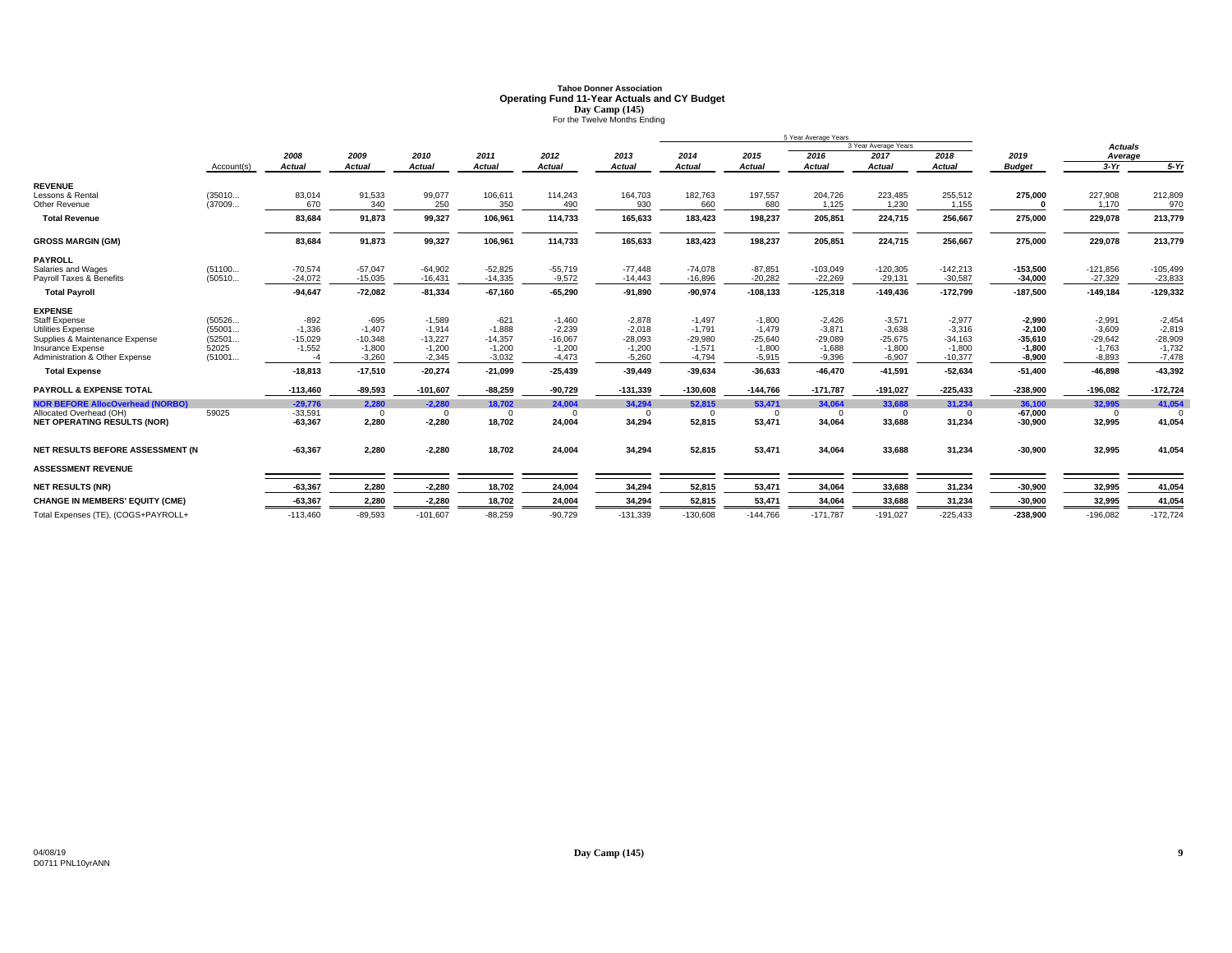# **Tahoe Donner AssociationOperating Fund 11-Year Actuals and CY Budget<br>
<b>Recreation (140)**<br>
For the Twelve Months Ending

|                                                            |                 |                     |                     |                     |                     |                     |                     |                     |                     | 5 Year Average Years   |                      |                      |                      |                        |                       |
|------------------------------------------------------------|-----------------|---------------------|---------------------|---------------------|---------------------|---------------------|---------------------|---------------------|---------------------|------------------------|----------------------|----------------------|----------------------|------------------------|-----------------------|
|                                                            |                 |                     |                     |                     |                     |                     |                     |                     |                     |                        | 3 Year Average Years |                      |                      | <b>Actuals</b>         |                       |
|                                                            |                 | 2008                | 2009                | 2010                | 2011                | 2012                | 2013                | 2014                | 2015                | 2016                   | 2017                 | 2018                 | 2019                 | Average                |                       |
|                                                            | Account(s)      | Actual              | Actual              | Actual              | <b>Actual</b>       | Actual              | <b>Actual</b>       | <b>Actual</b>       | Actual              | Actual                 | <b>Actual</b>        | <b>Actual</b>        | <b>Budget</b>        | $3-Yr$                 | $5-Yr$                |
| <b>REVENUE</b>                                             |                 |                     |                     |                     |                     |                     |                     |                     |                     |                        |                      |                      |                      |                        |                       |
| Direct Access & Use Fees                                   | (35020          | 1,367               | 3,383               | 4,644               | 66,730              | 70,370              | 60,632              | 81,840              | 94,328              | 164,821                | 162,351              | 135,985              | 155,000              | 154,386                | 127,865               |
| Food and Beverage                                          | (33000          | 3.316               | 3,230               | 4,138               | $\Omega$            | $\Omega$            | $\Omega$            | $\Omega$            | $\Omega$            | $-104$                 | $-37$                | $-1$                 | $\sqrt{2}$           | $-47$                  | $-28$                 |
| <b>Retail Product</b>                                      | (36015          | $-34$               | $-254$              | $-273$              | 3,616               | 6,532               | 19,653              | 22,203              | 4,586               | 4.760                  | 5,772                | 3,646                | 5.000                | 4,726                  | 8,193                 |
| Lessons & Rental                                           | (35010          | 2,293               | 2,500               | 4.245               | 13,874              | 25,552              | 48,239              | 32,742              | 9,973               | 16,204                 | 15,065               | 23,425               | 15.000               | 18,231                 | 19,482                |
| Other Revenue                                              | (37009          | 549                 | 507                 | 1,841               | 1,457               | 3,401               | 5,067               | 5,775               | 990                 | 17                     | 34                   | 18,591               | 5.000                | 6,214                  | 5,08'                 |
| <b>Total Revenue</b>                                       |                 | 7,491               | 9,367               | 14,596              | 85,677              | 105,854             | 133,592             | 142,560             | 109,876             | 185,697                | 183,184              | 181,645              | 180,000              | 183,509                | 160,593               |
| COST OF GOODS SOLD (COGS)                                  | (40000          | $-1,230$            | $-1,706$            | $-1,463$            | $-3,251$            | $-3,461$            | $-9,120$            | $-10,675$           | $-1,531$            | $-2,328$               | $-2,752$             | $-1,650$             | $-4,000$             | $-2,243$               | $-3,787$              |
| <b>GROSS MARGIN (GM)</b>                                   |                 | 6,260               | 7,661               | 13,133              | 82,426              | 102,393             | 124,471             | 131,885             | 108,345             | 183,369                | 180,433              | 179,996              | 176,000              | 181,266                | 156,806               |
| <b>PAYROLL</b>                                             |                 |                     |                     |                     |                     |                     |                     |                     |                     |                        |                      |                      |                      |                        |                       |
| Salaries and Wages                                         | (51100          | $-31,463$           | $-37,312$           | $-56,386$           | $-93,196$           | $-85,894$           | $-121,953$          | $-106,063$          | $-68,852$           | $-81.617$              | $-70,274$            | $-73,471$            | $-80.600$            | $-75,120$              | $-80,055$             |
| Payroll Taxes & Benefits                                   | (50510          | $-6.265$            | $-10,747$           | $-18,834$           | $-22,777$           | $-22,614$           | $-28,475$           | $-23,798$           | $-20,748$           | $-23,624$              | $-18,616$            | $-18,822$            | $-22,700$            | $-20,354$              | $-21,122$             |
| <b>Total Payroll</b>                                       |                 | $-37,728$           | $-48,059$           | $-75,220$           | $-115,972$          | $-108,507$          | $-150,428$          | $-129,861$          | $-89,600$           | $-105,241$             | $-88,890$            | $-92,293$            | $-103,300$           | $-95,475$              | $-101,177$            |
| <b>EXPENSE</b>                                             |                 |                     |                     |                     |                     |                     |                     |                     |                     |                        |                      |                      |                      |                        |                       |
| <b>Staff Expense</b>                                       | (50526          | $-545$              | $-224$              | $-1,289$            | $-2,664$            | $-1,853$            | $-2,845$            | $-1,240$            | $-592$              | $-243$                 | $-1,565$             | $-1,291$             | $-1,900$             | $-1,033$               | $-986$                |
| <b>Utilities Expense</b>                                   | (55001          | $\Omega$            | $-180$              | $-180$              | $-314$              | $-407$              | $-926$              | $-623$              | $-411$              | $-450$                 | $-360$               | $-146$               | $-360$               | $-319$                 | $-398$                |
| Supplies & Maintenance Expense<br><b>Insurance Expense</b> | (52501<br>52025 | $-20,796$<br>$-388$ | $-15,489$<br>$-600$ | $-30,277$<br>$-600$ | $-95,682$<br>$-600$ | $-99,187$<br>$-600$ | $-94,999$<br>$-600$ | $-69,367$<br>$-524$ | $-72,216$<br>$-600$ | $-107,150$<br>$-2.785$ | $-104,461$<br>$-600$ | $-112,785$<br>$-600$ | $-112,540$<br>$-600$ | $-108,132$<br>$-1.328$ | $-93,196$<br>$-1,022$ |
| Administration & Other Expense                             | (51001          | $-14$               | $-435$              | $-1,030$            | $-6,283$            | $-4,805$            | $-11.114$           | $-3,717$            | $-3,092$            | $-3,839$               | $-4,983$             | $-8,612$             | $-8,100$             | $-5,811$               | $-4,849$              |
| <b>Total Expense</b>                                       |                 | $-21,743$           | $-16,928$           | $-33,376$           | $-105,543$          | $-106,852$          | $-110,485$          | $-75,472$           | $-76,912$           | $-114,467$             | $-111,969$           | $-123,435$           | $-123,500$           | $-116,624$             | $-100,451$            |
| <b>PAYROLL &amp; EXPENSE TOTAL</b>                         |                 | $-59,472$           | $-64,987$           | $-108,596$          | $-221,515$          | $-215,359$          | $-260,914$          | $-205,333$          | $-166,512$          | $-219,708$             | $-200,859$           | $-215,728$           | $-226,800$           | $-212,098$             | $-201,628$            |
| <b>NOR BEFORE AllocOverhead (NORBO)</b>                    |                 | $-53,211$           | $-57,326$           | $-95,463$           | $-139,089$          | $-112,966$          | $-136,443$          | $-73,448$           | $-58,166$           | $-36,339$              | $-20,427$            | $-35,732$            | $-50,800$            | $-30,833$              | $-44,822$             |
| Allocated Overhead (OH)                                    | 59025           | $-20,787$           | - 0                 | $\Omega$            | $\Omega$            | $^{\circ}$          | $\Omega$            | $\Omega$            | $^{\circ}$          | $^{\circ}$             | $\Omega$             | $\mathbf{0}$         | $-133,300$           | $^{\circ}$             |                       |
| <b>NET OPERATING RESULTS (NOR)</b>                         |                 | $-73,998$           | $-57,326$           | $-95,463$           | $-139,089$          | $-112,966$          | $-136,443$          | $-73,448$           | $-58,166$           | $-36,339$              | $-20,427$            | $-35,732$            | $-184,100$           | $-30,833$              | $-44,822$             |
|                                                            |                 |                     |                     |                     |                     |                     |                     |                     |                     |                        |                      |                      |                      |                        |                       |
| NET RESULTS BEFORE ASSESSMENT (N                           |                 | $-73,998$           | $-57,326$           | $-95,463$           | $-139,089$          | $-112,966$          | $-136,443$          | $-73,448$           | $-58,166$           | $-36,339$              | $-20,427$            | $-35,732$            | $-184,100$           | $-30,833$              | $-44,822$             |
| <b>ASSESSMENT REVENUE</b>                                  |                 |                     |                     |                     |                     |                     |                     |                     |                     |                        |                      |                      |                      |                        |                       |
| <b>NET RESULTS (NR)</b>                                    |                 | $-73,998$           | $-57,326$           | $-95,463$           | $-139,089$          | $-112,966$          | $-136,443$          | $-73,448$           | $-58,166$           | $-36,339$              | $-20,427$            | $-35,732$            | $-184,100$           | $-30,833$              | $-44,822$             |
| <b>CHANGE IN MEMBERS' EQUITY (CME)</b>                     |                 | $-73,998$           | $-57,326$           | $-95.463$           | $-139,089$          | $-112,966$          | $-136,443$          | $-73,448$           | $-58,166$           | $-36,339$              | $-20,427$            | $-35,732$            | $-184,100$           | $-30,833$              | $-44,822$             |
| Total Expenses (TE), (COGS+PAYROLL+                        |                 | $-60,702$           | $-66.693$           | $-110,059$          | $-224,767$          | $-218,820$          | $-270,034$          | $-216,008$          | $-168,042$          | $-222,036$             | $-203,611$           | $-217,377$           | $-230,800$           | $-214,342$             | $-205,415$            |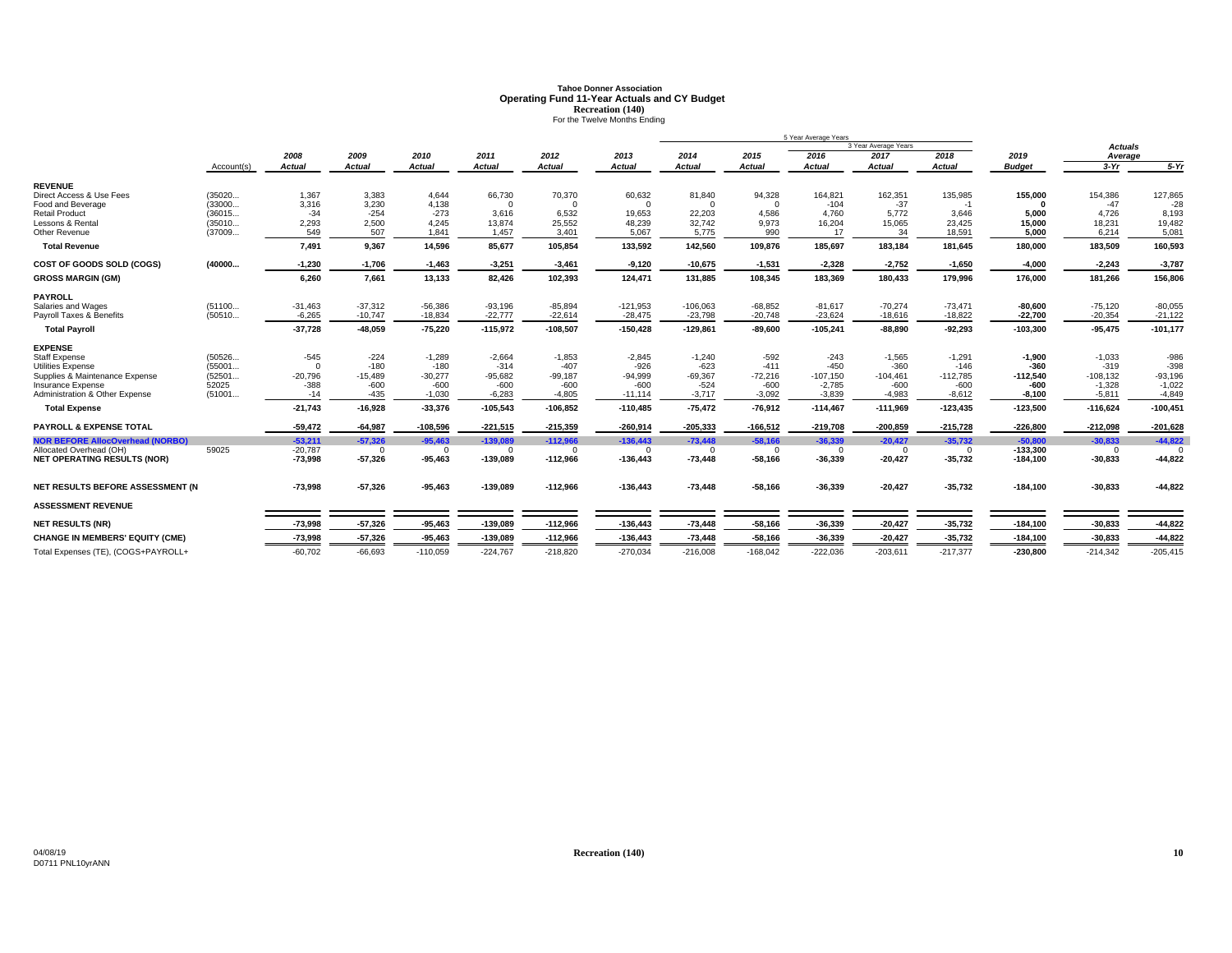# **Tahoe Donner AssociationOperating Fund 11-Year Actuals and CY Budget<br>Public Amenities Consolidated<br>For the Twelve Months Ending**

|                                                  |                  |                          |                         |                         |                         |                         |                         |                         |                         | 5 Year Average Years     |                          |                          |                          |                          |                          |
|--------------------------------------------------|------------------|--------------------------|-------------------------|-------------------------|-------------------------|-------------------------|-------------------------|-------------------------|-------------------------|--------------------------|--------------------------|--------------------------|--------------------------|--------------------------|--------------------------|
|                                                  |                  |                          |                         |                         |                         |                         |                         |                         |                         |                          | 3 Year Average Years     |                          |                          | Actuals                  |                          |
|                                                  | Account(s)       | 2008<br>Actual           | 2009<br>Actual          | 2010<br><b>Actual</b>   | 2011<br><b>Actual</b>   | 2012<br>Actual          | 2013<br>Actual          | 2014<br><b>Actual</b>   | 2015<br><b>Actual</b>   | 2016<br><b>Actual</b>    | 2017<br><b>Actual</b>    | 2018<br><b>Actual</b>    | 2019<br><b>Budget</b>    | Average<br>$3-Yr$        | $5-Yr$                   |
|                                                  |                  |                          |                         |                         |                         |                         |                         |                         |                         |                          |                          |                          |                          |                          |                          |
| <b>REVENUE</b>                                   |                  |                          |                         |                         |                         |                         |                         |                         |                         |                          |                          |                          |                          |                          |                          |
| Recreation Fee                                   | 36053<br>(35020  | 2,388,560                | $\Omega$<br>2,342,760   | $\Omega$<br>2,620,345   | 2,120,272               | 10,005<br>2.044.400     | 19,478<br>2,302,847     | 7,087<br>1,452,885      | 10,013<br>1,772,471     | 28,022<br>3,138,375      | 24,458<br>3.142.868      | 10,455                   | 23,000<br>3.467.200      | 20,978                   | 16,007<br>2,507,760      |
| Direct Access & Use Fees<br>Food and Beverage    | (33000           | 1,772,089                | 1.757.753               | 2,085,508               | 2,158,426               | 2,291,346               | 2,650,155               | 2,624,591               | 2,901,906               | 3,891,248                | 4.048.697                | 3,032,202<br>4,127,961   | 4,423,800                | 3,104,482<br>4,022,635   | 3,518,880                |
| <b>Retail Product</b>                            | (36015           | 304,727                  | 380,718                 | 321,288                 | 227,457                 | 237,032                 | 248,464                 | 153,207                 | 236,854                 | 381,257                  | 407.977                  | 402,433                  | 401.000                  | 397,222                  | 316,346                  |
| <b>Lessons &amp; Rental</b>                      | (35010           | 1,262,754                | 1,345,952               | 1,599,300               | 1,308,055               | 1,153,645               | 1,532,880               | 599,773                 | 847,783                 | 2,120,387                | 2,134,437                | 2,129,680                | 2,330,800                | 2,128,168                | 1,566,412                |
| Other Revenue                                    | (37009           | 3.185                    | 6.261                   | 13.525                  | 16,857                  | 27,933                  | 26.697                  | 22.315                  | 34.256                  | 75.254                   | 144.709                  | 183.063                  | 130.200                  | 134,342                  | 91,919                   |
| <b>Total Revenue</b>                             |                  | 5,731,315                | 5,833,444               | 6,639,966               | 5,831,067               | 5,764,362               | 6,780,521               | 4,859,858               | 5,803,283               | 9,634,543                | 9,903,146                | 9,885,795                | 10,776,000               | 9,807,828                | 8,017,325                |
| COST OF GOODS SOLD (COGS)                        | (40000           | $-830.907$               | $-817,374$              | $-921,059$              | $-885,738$              | $-919,691$              | $-1,044,609$            | $-924.255$              | $-1,069,004$            | $-1,437,919$             | $-1,510,330$             | $-1,460,706$             | $-1,493,100$             | $-1,469,651$             | $-1,280,443$             |
| <b>GROSS MARGIN (GM)</b>                         |                  | 4,900,408                | 5,016,070               | 5,718,908               | 4,945,329               | 4,844,671               | 5,735,912               | 3,935,602               | 4,734,278               | 8,196,624                | 8,392,817                | 8,425,089                | 9,282,900                | 8,338,177                | 6,736,882                |
| <b>PAYROLL</b>                                   |                  |                          |                         |                         |                         |                         |                         |                         |                         |                          |                          |                          |                          |                          |                          |
| Salaries and Wages                               | (51100           | $-2,733,977$             | $-2.844.147$            | $-2.952.283$            | $-2.875.017$            | $-2,814,347$            | $-3.200.503$            | $-2.644.561$            | $-3,052,193$            | $-4.236.207$             | $-4.621.835$             | $-4.638.405$             | $-4.907.600$             | $-4,498,815$             | $-3.838.640$             |
| Payroll Taxes & Benefits                         | (50510           | $-644,842$               | $-669,794$              | $-707,069$              | $-675,299$              | $-729,052$              | $-797,447$              | $-836,417$              | $-951,374$              | $-1,318,591$             | $-1,382,758$             | $-1,182,355$             | $-1,355,800$             | $-1,294,568$             | $-1,134,299$             |
| <b>Total Payroll</b>                             |                  | $-3,378,819$             | $-3,513,940$            | $-3,659,352$            | $-3,550,316$            | $-3,543,399$            | $-3,997,950$            | $-3,480,978$            | $-4,003,567$            | $-5,554,798$             | $-6,004,593$             | $-5,820,759$             | $-6,263,400$             | $-5,793,383$             | $-4,972,939$             |
| <b>EXPENSE</b>                                   |                  |                          |                         |                         |                         |                         |                         |                         |                         |                          |                          |                          |                          |                          |                          |
| Contract Labor Expense                           | 50201            | $-198$                   | $\Omega$                | $\Omega$                | $\Omega$                | $\mathbf 0$             | $\mathbf 0$             | $\Omega$                | $\mathbf 0$             | $\mathbf 0$              | $\Omega$                 | $\Omega$                 | 0                        | $\mathbf 0$              | $\Omega$                 |
| <b>Staff Expense</b><br><b>Utilities Expense</b> | (50526<br>(55001 | $-107,704$<br>$-419,797$ | $-83,856$<br>$-390,814$ | $-78,639$<br>$-363,477$ | $-79,282$<br>$-351,155$ | $-64,961$<br>$-373,728$ | $-89,389$<br>$-380,299$ | $-55,447$<br>$-332,829$ | $-71,156$<br>$-320,215$ | $-141,621$<br>$-444,855$ | $-259,891$<br>$-419,146$ | $-224,620$<br>$-488,043$ | $-261,821$<br>$-492.620$ | $-208,711$<br>$-450,682$ | $-150,547$<br>$-401,018$ |
| Supplies & Maintenance Expense                   | (52501           | $-871.918$               | $-636.258$              | $-673.788$              | $-637.006$              | $-509,094$              | $-642.469$              | $-442,891$              | $-533,909$              | $-789.871$               | $-847.931$               | $-765.509$               | -823.159                 | $-801,103$               | $-676,022$               |
| Insurance Expense                                | 52025            | $-221,755$               | $-224,400$              | $-174,633$              | $-171,400$              | $-163,814$              | $-234,100$              | $-199,536$              | $-219,936$              | $-253,025$               | $-260,200$               | $-273,600$               | $-288,000$               | $-262,275$               | $-241,259$               |
| Administration & Other Expense                   | (51001           | $-205,335$               | $-249,454$              | $-307,733$              | $-323,781$              | $-284,749$              | $-391,857$              | $-317,782$              | $-403,690$              | $-489,503$               | $-487,695$               | $-478,085$               | $-530,600$               | $-485,095$               | $-435,351$               |
| <b>Total Expense</b>                             |                  | $-1,826,707$             | $-1,584,781$            | $-1,598,269$            | $-1,562,624$            | $-1,396,346$            | $-1,738,113$            | $-1,348,484$            | $-1,548,907$            | $-2,118,876$             | $-2,274,863$             | $-2,229,858$             | $-2,396,200$             | $-2,207,865$             | $-1,904,197$             |
| <b>PAYROLL &amp; EXPENSE TOTAL</b>               |                  | $-5,205,526$             | $-5,098,722$            | $-5,257,621$            | $-5,112,940$            | $-4,939,745$            | $-5,736,063$            | $-4,829,462$            | $-5,552,474$            | $-7,673,673$             | $-8,279,456$             | $-8,050,617$             | $-8,659,600$             | $-8,001,249$             | $-6,877,136$             |
| <b>NOR BEFORE AllocOverhead (NORBO)</b>          |                  | $-305.118$               | $-82.652$               | 461.286                 | $-167.611$              | $-95,074$               | $-151$                  | $-893.860$              | $-818.195$              | 522.951                  | 113.361                  | 374,472                  | 623.300                  | 336,928                  | $-140,254$               |
| Allocated Overhead (OH)                          | 59025            | $-1,107,177$             | $\Omega$                | $\Omega$                | $\Omega$                | $\Omega$                | $\Omega$<br>$-151$      | $\Omega$                | $\Omega$                | $\Omega$                 | $\Omega$                 | $\Omega$                 | $-1,864,600$             | $^{\circ}$               |                          |
| <b>NET OPERATING RESULTS (NOR)</b>               |                  | $-1,412,295$             | $-82,652$               | 461,286                 | $-167,611$              | $-95,074$               |                         | $-893,860$              | $-818,195$              | 522,951                  | 113,361                  | 374,472                  | $-1,241,300$             | 336,928                  | $-140,254$               |
| NET RESULTS BEFORE ASSESSMENT (N                 |                  | $-1,412,295$             | $-82.652$               | 461,286                 | $-167,611$              | $-95,074$               | $-151$                  | $-893,860$              | $-818,195$              | 522,951                  | 113,361                  | 374,472                  | $-1,241,300$             | 336,928                  | $-140,254$               |
| <b>ASSESSMENT REVENUE</b>                        |                  |                          |                         |                         |                         |                         |                         |                         |                         |                          |                          |                          |                          |                          |                          |
| <b>NET RESULTS (NR)</b>                          |                  | $-1,412,295$             | $-82,652$               | 461,286                 | $-167,611$              | $-95,074$               | $-151$                  | $-893,860$              | $-818,195$              | 522,951                  | 113,361                  | 374,472                  | $-1,241,300$             | 336,928                  | $-140,254$               |
| <b>CHANGE IN MEMBERS' EQUITY (CME)</b>           |                  | $-1,412,295$             | $-82,652$               | 461,286                 | $-167,611$              | $-95,074$               | $-151$                  | $-893,860$              | $-818, 195$             | 522,951                  | 113,361                  | 374,472                  | $-1,241,300$             | 336,928                  | $-140,254$               |
| Total Expenses (TE), (COGS+PAYROLL+              |                  | $-6,036,433$             | $-5,916,096$            | $-6,178,680$            | $-5,998,678$            | $-5,859,436$            | $-6,780,672$            | $-5,753,718$            | $-6,621,478$            | $-9,111,592$             | $-9,789,785$             | $-9,511,323$             | $-10,152,700$            | $-9,470,900$             | $-8,157,579$             |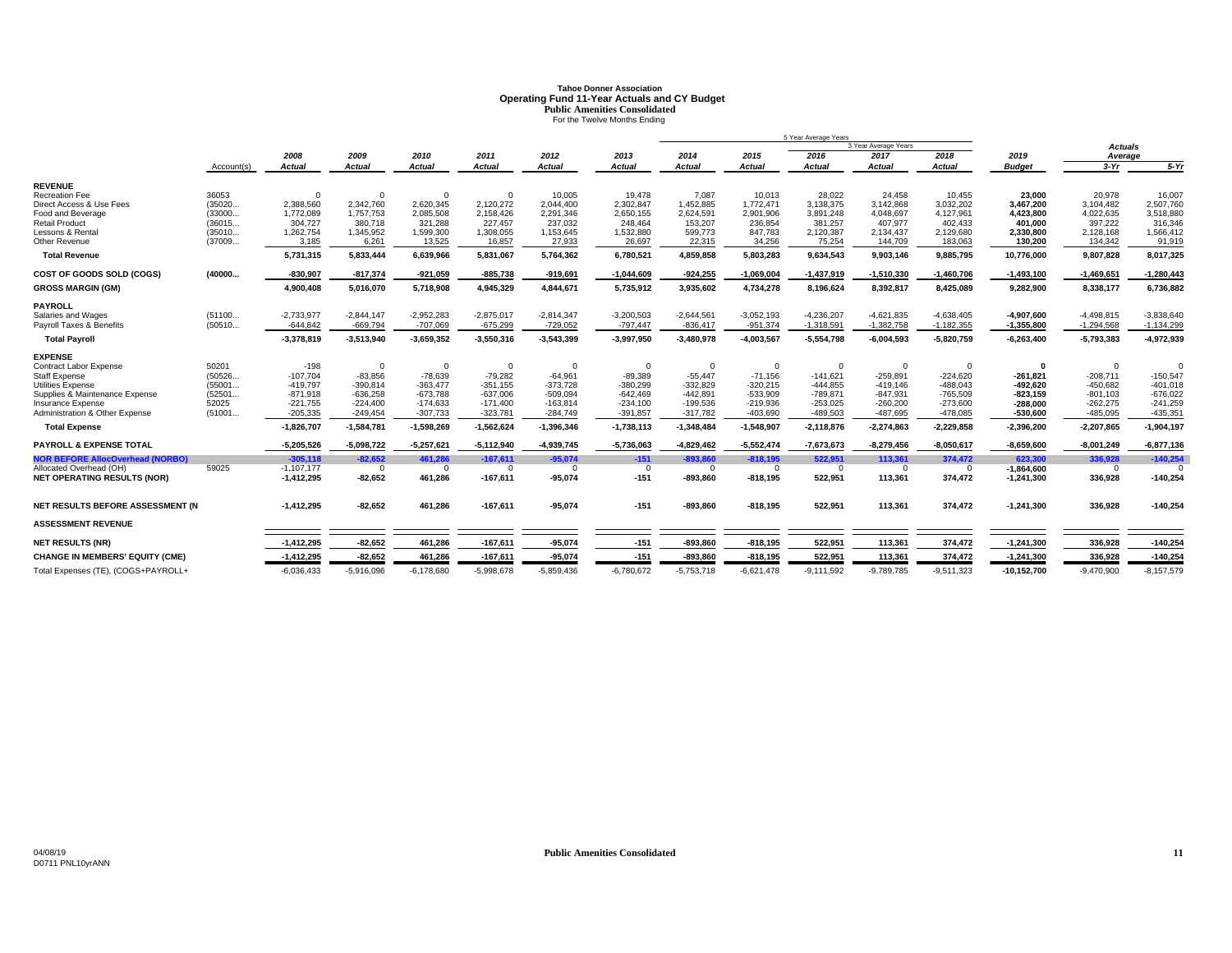# **Tahoe Donner AssociationOperating Fund 11-Year Actuals and CY Budget<br>
For the Twelve Months Ending<br>
For the Twelve Months Ending**

|                                                               |                 |                          |                         |                         |                         |                        |                         | 5 Year Average Years    |                         |                             |                         |                        |                          |                          |                         |
|---------------------------------------------------------------|-----------------|--------------------------|-------------------------|-------------------------|-------------------------|------------------------|-------------------------|-------------------------|-------------------------|-----------------------------|-------------------------|------------------------|--------------------------|--------------------------|-------------------------|
|                                                               |                 |                          |                         |                         |                         |                        |                         |                         |                         |                             | 3 Year Average Years    |                        |                          | Actuals                  |                         |
|                                                               |                 | 2008                     | 2009                    | 2010                    | 2011                    | 2012                   | 2013                    | 2014                    | 2015                    | 2016                        | 2017                    | 2018                   | 2019                     | Average                  |                         |
|                                                               | Account(s)      | <b>Actual</b>            | <b>Actual</b>           | <b>Actual</b>           | <b>Actual</b>           | <b>Actual</b>          | <b>Actual</b>           | <b>Actual</b>           | <b>Actual</b>           | <b>Actual</b>               | <b>Actual</b>           | Actual                 | <b>Budget</b>            | $3-Yr$                   | $5-Yr$                  |
| <b>REVENUE</b>                                                |                 |                          |                         |                         |                         |                        |                         |                         |                         |                             |                         |                        |                          |                          |                         |
| Direct Access & Use Fees                                      | (35020          | 928,723                  | 848,642                 | 785,900                 | 707,408                 | 760,079                | 798,174                 | 841,369                 | 830,043                 | 841,682                     | 729,034                 | 802,084                | 894,000                  | 790,933                  | 808,843                 |
| Food and Beverage                                             | (33000          | $\Omega$                 | $\Omega$                |                         | $\Omega$                | $\Omega$               | $\Omega$                | $\Omega$                | $\Omega$                | $\Omega$                    | -3                      | $\Omega$               |                          | $-1$                     |                         |
| <b>Retail Product</b>                                         | (36015          | 109,111                  | 95,862                  | 84,510                  | 98,080                  | 102,193                | 104,598                 | 99,440                  | 93,423                  | 88,812                      | 88,970                  | 94,637                 | 90.000                   | 90,807                   | 93,057                  |
| Lessons & Rental                                              | (35010          | 182,350                  | 179,536                 | 158,865                 | 137,112                 | 143,108                | 160,536                 | 190,773                 | 181,764                 | 179,397                     | 166,058                 | 202,639                | 165.000                  | 182,698                  | 184,126                 |
| Other Revenue                                                 | (37009          | 5,062                    | 4,532                   | 7,275                   | 5,754                   | 7,935                  | 9,662                   | 7,503                   | 3,773                   | 9,217                       | 10,140                  | 3,464                  | 11,000                   | 7,607                    | 6,819                   |
| <b>Total Revenue</b>                                          |                 | 1,225,246                | 1,128,572               | 1,036,549               | 948,354                 | 1,013,315              | 1,072,970               | 1,139,086               | 1,109,002               | 1,119,109                   | 994,199                 | 1,102,824              | 1,160,000                | 1,072,044                | 1,092,844               |
| COST OF GOODS SOLD (COGS)                                     | (40000          | $-87,608$                | $-73,066$               | $-64,011$               | $-77,599$               | $-79,883$              | $-81,900$               | $-69,377$               | $-64,383$               | $-58,706$                   | $-59,577$               | $-62,154$              | $-61,000$                | $-60,146$                | $-62,840$               |
| <b>GROSS MARGIN (GM)</b>                                      |                 | 1,137,638                | 1,055,506               | 972,538                 | 870,755                 | 933,432                | 991,070                 | 1,069,708               | 1,044,619               | 1,060,403                   | 934,622                 | 1,040,670              | 1,099,000                | 1,011,898                | 1,030,005               |
| <b>PAYROLL</b>                                                |                 |                          |                         |                         |                         |                        |                         |                         |                         |                             |                         |                        |                          |                          |                         |
| Salaries and Wages                                            | (51100          | $-793,714$               | $-791,220$              | $-733,624$              | $-699, 121$             | $-718,788$             | $-723,588$              | $-639,007$              | $-660,533$              | $-672,075$                  | $-675,512$              | $-657,116$             | $-711,200$               | $-668,234$               | $-660,849$              |
| Payroll Taxes & Benefits                                      | (50510          | $-185, 101$              | $-174,589$              | $-156,288$              | $-145,358$              | $-153,767$             | $-157,883$              | $-163,582$              | $-162,504$              | $-173,077$                  | $-178,404$              | $-150,741$             | $-172,300$               | $-167,407$               | $-165,662$              |
| <b>Total Pavroll</b>                                          |                 | $-978,815$               | $-965.808$              | $-889,912$              | $-844,479$              | $-872,555$             | $-881,470$              | $-802,589$              | $-823,037$              | $-845, 151$                 | $-853,917$              | $-807,857$             | $-883,500$               | $-835,642$               | $-826,510$              |
| <b>EXPENSE</b>                                                |                 |                          |                         |                         |                         |                        |                         |                         |                         |                             |                         |                        |                          |                          |                         |
| <b>Staff Expense</b>                                          | (50526          | $-24,909$                | $-18,723$               | $-15,709$               | $-14,358$               | $-8,244$               | $-13,844$               | $-9.147$                | $-9.727$                | $-12.124$                   | $-13,706$               | $-6,902$               | $-11.800$                | $-10,910$                | $-10,321$               |
| <b>Utilities Expense</b>                                      | (55001          | $-168,080$               | $-154.123$              | $-116,168$              | $-111,116$              | $-159,710$             | $-145,918$              | $-141,125$              | $-107,287$              | $-133.565$                  | $-123.086$              | $-149,420$             | $-136.150$               | $-135,357$               | $-130,897$              |
| Supplies & Maintenance Expense<br><b>Insurance Expense</b>    | (52501<br>52025 | $-211,280$<br>$-45,890$  | $-165,614$<br>$-48,000$ | $-141,781$<br>$-35,880$ | $-132,417$<br>$-33,900$ | $-74,167$<br>$-35,600$ | $-141,120$<br>$-44,000$ | $-124,728$<br>$-39,802$ | $-116,395$<br>$-45,600$ | $-98,327$<br>$-40,531$      | $-113,902$<br>$-46,200$ | $-96,683$<br>$-54,000$ | $-87,260$<br>$-55,200$   | $-102,971$<br>$-46,910$  | $-110,007$<br>$-45,227$ |
| Administration & Other Expense                                | (51001          | $-30,554$                | $-29,118$               | $-32,150$               | $-27,076$               | $-29,968$              | $-30,955$               | $-28,869$               | $-32,616$               | $-29,249$                   | $-37,833$               | $-38,954$              | $-29,490$                | $-35,346$                | $-33,504$               |
| <b>Total Expense</b>                                          |                 | $-480.714$               | $-415,577$              | $-341,687$              | $-318,867$              | $-307,689$             | $-375,838$              | $-343,672$              | $-311.625$              | $-313,796$                  | $-334,726$              | $-345,960$             | $-319,900$               | $-331,494$               | $-329,956$              |
|                                                               |                 |                          |                         |                         |                         |                        |                         |                         |                         |                             |                         |                        |                          |                          |                         |
| <b>PAYROLL &amp; EXPENSE TOTAL</b>                            |                 | 1,459,529                | $-1,381,386$            | $-1,231,599$            | $-1, 163, 346$          | $-1,180,244$           | $-1,257,308$            | $-1,146,261$            | $-1,134,663$            | $-1,158,947$                | $-1,188,643$            | $-1,153,817$           | $-1,203,400$             | $-1,167,136$             | $-1,156,466$            |
| <b>NOR BEFORE AllocOverhead (NORBO)</b>                       |                 | $-321,891$               | $-325.880$              | $-259,061$              | $-292,592$              | $-246,812$             | $-266.238$              | $-76,553$               | $-90,043$               | $-98,545$                   | $-254,021$              | $-113,147$             | $-104,400$               | $-155,237$               | $-126,462$              |
| Allocated Overhead (OH)<br><b>NET OPERATING RESULTS (NOR)</b> | 59025           | $-314,041$<br>$-635,932$ | $\Omega$<br>$-325,880$  | $\Omega$<br>$-259,061$  | $\Omega$<br>$-292,592$  | $\Omega$<br>$-246,812$ | $\Omega$<br>$-266,238$  | $\Omega$<br>$-76,553$   | $\Omega$<br>$-90,043$   | $\overline{0}$<br>$-98,545$ | $\Omega$<br>$-254,021$  | $\Omega$<br>$-113,147$ | $-222,900$<br>$-327,300$ | $^{\circ}$<br>$-155,237$ | $-126,462$              |
|                                                               |                 |                          |                         |                         |                         |                        |                         |                         |                         |                             |                         |                        |                          |                          |                         |
| NET RESULTS BEFORE ASSESSMENT (N                              |                 | $-635,932$               | $-325,880$              | $-259,061$              | $-292,592$              | $-246,812$             | $-266,238$              | $-76,553$               | $-90,043$               | $-98,545$                   | $-254,021$              | $-113,147$             | $-327,300$               | $-155,237$               | $-126,462$              |
|                                                               |                 |                          |                         |                         |                         |                        |                         |                         |                         |                             |                         |                        |                          |                          |                         |
| <b>ASSESSMENT REVENUE</b>                                     |                 |                          |                         |                         |                         |                        |                         |                         |                         |                             |                         |                        |                          |                          |                         |
| <b>NET RESULTS (NR)</b>                                       |                 | $-635,932$               | $-325,880$              | $-259,061$              | $-292,592$              | $-246,812$             | $-266,238$              | $-76,553$               | $-90,043$               | $-98,545$                   | $-254,021$              | $-113,147$             | $-327,300$               | $-155,237$               | $-126,462$              |
| <b>CHANGE IN MEMBERS' EQUITY (CME)</b>                        |                 | $-635,932$               | $-325,880$              | $-259,061$              | $-292,592$              | $-246,812$             | $-266,238$              | $-76,553$               | $-90,043$               | $-98,545$                   | $-254,021$              | $-113,147$             | $-327,300$               | $-155,237$               | $-126,462$              |
| Total Expenses (TE), (COGS+PAYROLL+                           |                 | $-1,547,137$             | $-1,454,452$            | $-1,295,610$            | $-1,240,946$            | $-1,260,128$           | $-1,339,208$            | $-1,215,638$            | $-1,199,046$            | $-1,217,653$                | $-1,248,220$            | $-1,215,971$           | $-1,264,400$             | $-1,227,282$             | $-1,219,306$            |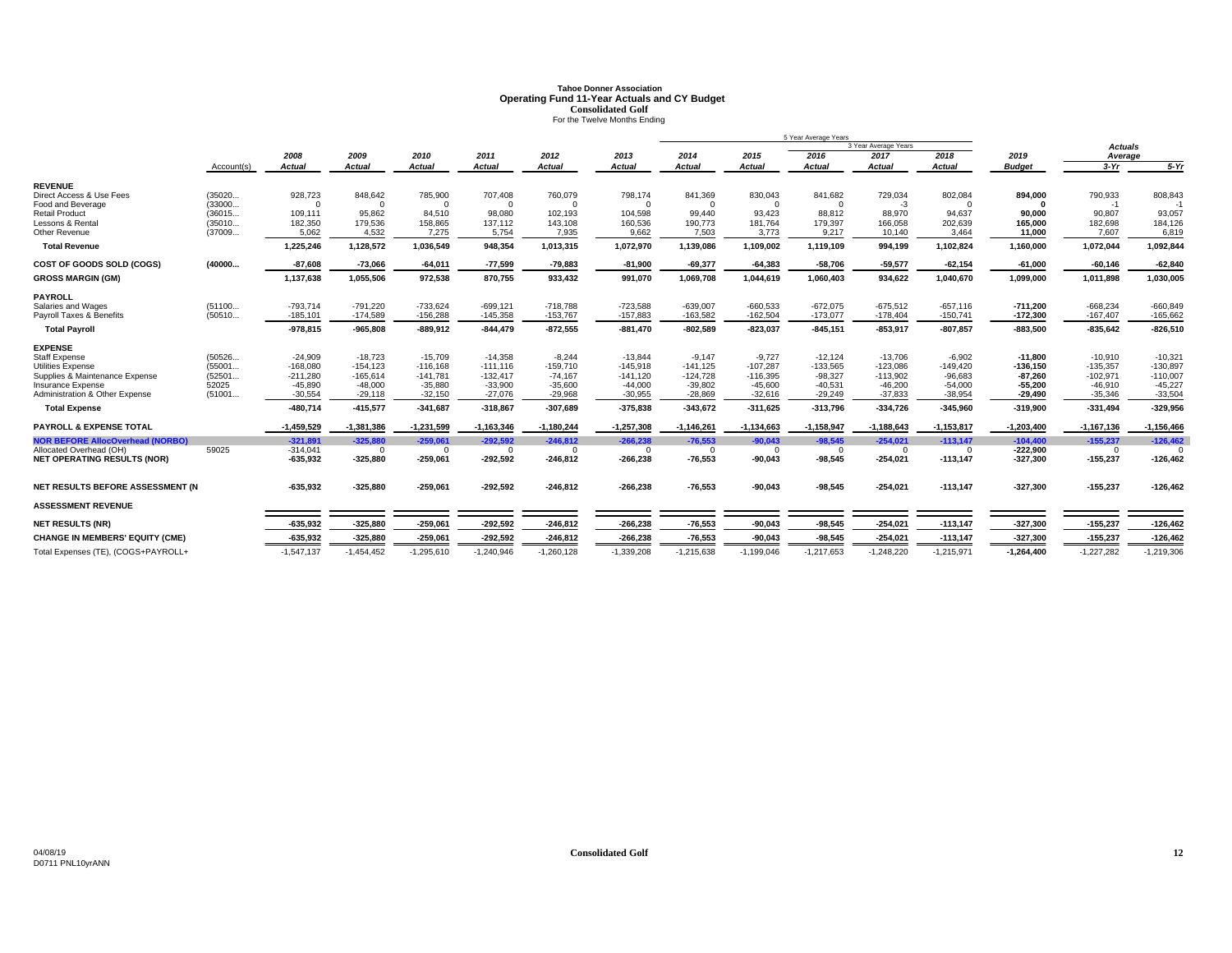# **Tahoe Donner AssociationOperating Fund 11-Year Actuals and CY Budget<br>
Golf Course Operations (120)<br>
For the Twelve Months Ending**

|                                                  |                  | 5 Year Average Years   |                       |                       |                     |                       |                       |                       |                       |                       |                       |                       |                       |                       |                       |
|--------------------------------------------------|------------------|------------------------|-----------------------|-----------------------|---------------------|-----------------------|-----------------------|-----------------------|-----------------------|-----------------------|-----------------------|-----------------------|-----------------------|-----------------------|-----------------------|
|                                                  |                  |                        |                       |                       |                     |                       |                       |                       |                       |                       | 3 Year Average Years  |                       |                       | <b>Actuals</b>        |                       |
|                                                  |                  | 2008                   | 2009                  | 2010                  | 2011                | 2012                  | 2013                  | 2014                  | 2015                  | 2016                  | 2017                  | 2018                  | 2019                  | Average               |                       |
|                                                  | Account(s)       | Actual                 | Actual                | Actual                | <b>Actual</b>       | <b>Actual</b>         | <b>Actual</b>         | Actual                | <b>Actual</b>         | Actual                | <b>Actual</b>         | <b>Actual</b>         | <b>Budget</b>         | $3-Yr$                | $5-Yr$                |
| <b>REVENUE</b>                                   |                  |                        |                       |                       |                     |                       |                       |                       |                       |                       |                       |                       |                       |                       |                       |
| Direct Access & Use Fees                         | (35020           | 928,723                | 848,642               | 785,900               | 707,408             | 760,079               | 798,174               | 841,369               | 830,043               | 841,682               | 729,034               | 802,084               | 894,000               | 790,933               | 808,843               |
| Food and Beverage                                | (33000           | $\Omega$               | $\Omega$              | $\Omega$              | $\Omega$            | $\Omega$              | $\Omega$              | $\Omega$              | $\Omega$              | $\Omega$              | $-3$                  |                       |                       | $-1$                  |                       |
| <b>Retail Product</b>                            | (36015           | 109.111                | 95.862                | 84,510                | 98,080              | 102,193               | 104,598               | 99.440                | 93.423                | 88.812                | 88.970                | 94,637                | 90,000                | 90.807                | 93,057                |
| Lessons & Rental                                 | (35010           | 182,350                | 179,536               | 158,865               | 137,112             | 143,108               | 160,536               | 190,773               | 181,764               | 179,397               | 166,058               | 202,639               | 165.000               | 182,698               | 184,126               |
| Other Revenue                                    | (37009           | 5,062                  | 4,532                 | 7,275                 | 5,754               | 7,935                 | 9,662                 | 7,503                 | 3,773                 | 9,217                 | 10,140                | 3,464                 | 11,000                | 7,607                 | 6,819                 |
| <b>Total Revenue</b>                             |                  | 1,225,246              | 1,128,572             | 1,036,549             | 948,354             | 1,013,315             | 1,072,970             | 1,139,086             | 1,109,002             | 1,119,109             | 994,199               | 1,102,824             | 1,160,000             | 1,072,044             | 1,092,844             |
| COST OF GOODS SOLD (COGS)                        | (40000           | $-87,608$              | $-73,066$             | $-64,011$             | $-77,599$           | $-79,883$             | $-81,900$             | $-69,377$             | $-64,383$             | $-58,706$             | $-59,577$             | $-62, 154$            | $-61,000$             | $-60,146$             | $-62,840$             |
| <b>GROSS MARGIN (GM)</b>                         |                  | 1,137,638              | 1,055,506             | 972,538               | 870,755             | 933,432               | 991,070               | 1,069,708             | 1,044,619             | 1,060,403             | 934,622               | 1,040,670             | 1,099,000             | 1,011,898             | 1,030,005             |
| <b>PAYROLL</b>                                   |                  |                        |                       |                       |                     |                       |                       |                       |                       |                       |                       |                       |                       |                       |                       |
| Salaries and Wages                               | (51100           | $-262,348$             | $-257.842$            | $-228,197$            | $-208,899$          | $-213,832$            | $-215,730$            | $-171,883$            | $-190,293$            | $-163,619$            | $-163, 132$           | $-175,935$            | $-193,100$            | $-167,562$            | $-172,973$            |
| Payroll Taxes & Benefits                         | (50510           | $-56.898$              | $-55.972$             | $-49.924$             | $-45,517$           | $-48,104$             | $-48,354$             | $-45,211$             | $-42,168$             | $-42.472$             | $-42,895$             | $-42,326$             | $-49.200$             | $-42,564$             | $-43,015$             |
| <b>Total Payroll</b>                             |                  | $-319,247$             | $-313,814$            | $-278,121$            | $-254,416$          | $-261,936$            | $-264,085$            | $-217,095$            | $-232,461$            | $-206,091$            | $-206,028$            | $-218,260$            | $-242,300$            | $-210,126$            | $-215,987$            |
| <b>EXPENSE</b>                                   |                  |                        |                       |                       |                     |                       |                       |                       |                       |                       |                       |                       |                       |                       |                       |
| <b>Staff Expense</b><br><b>Utilities Expense</b> | (50526<br>(55001 | $-12,319$<br>$-13,766$ | $-5,555$<br>$-12,196$ | $-4,431$<br>$-11,435$ | $-197$<br>$-11,136$ | $-2,331$<br>$-12,144$ | $-3,503$<br>$-12,231$ | $-1.501$<br>$-12,022$ | $-1.820$<br>$-12,383$ | $-2,453$<br>$-13,540$ | $-2.742$<br>$-12,861$ | $-1,568$<br>$-22,754$ | $-1.800$<br>$-12.920$ | $-2,255$<br>$-16,385$ | $-2,017$<br>$-14,712$ |
| Supplies & Maintenance Expense                   | (52501           | $-32,556$              | $-18,432$             | $-20,304$             | $-15,024$           | $-17,624$             | $-18,698$             | $-18,136$             | $-20,847$             | $-25,046$             | $-18,106$             | $-19,983$             | $-17,380$             | $-21,045$             | $-20,424$             |
| Insurance Expense                                | 52025            | $-25,456$              | $-26,400$             | $-19,800$             | $-17,900$           | $-18,800$             | $-24,800$             | $-21,996$             | $-25,200$             | $-22.486$             | $-25,800$             | $-30,000$             | $-30,600$             | $-26,095$             | $-25,096$             |
| Administration & Other Expense                   | (51001           | $-28,325$              | $-27.163$             | $-29.467$             | $-23,426$           | $-26,139$             | $-27,374$             | $-25,862$             | $-26,702$             | $-23,865$             | $-33,301$             | $-35,883$             | $-26,300$             | $-31,016$             | $-29,122$             |
| <b>Total Expense</b>                             |                  | $-112,422$             | $-89,747$             | $-85,437$             | $-67,683$           | $-77,039$             | $-86,605$             | $-79,517$             | $-86,952$             | $-87,390$             | $-92,811$             | $-110, 187$           | $-89,000$             | $-96,796$             | $-91,371$             |
| <b>PAYROLL &amp; EXPENSE TOTAL</b>               |                  | -431.669               | $-403,561$            | $-363,558$            | $-322,099$          | $-338,975$            | $-350.690$            | $-296.612$            | $-319,414$            | $-293,481$            | $-298.838$            | $-328,448$            | $-331,300$            | $-306.923$            | $-307,359$            |
| <b>NOR BEFORE AllocOverhead (NORBO)</b>          |                  | 705,969                | 651,945               | 608,980               | 548.656             | 594,457               | 640.381               | 773,097               | 725,206               | 766,921               | 635,784               | 712,222               | 767,700               | 704,976               | 722,646               |
| Allocated Overhead (OH)                          | 59025            | $-182,046$             | - 0                   | - 0                   | $\Omega$            | $\Omega$              | $\Omega$              | $\Omega$              | $\Omega$              | $\Omega$              | - 0                   | $\Omega$              | $-139.200$            | $\Omega$              |                       |
| <b>NET OPERATING RESULTS (NOR)</b>               |                  | 523,923                | 651,945               | 608,980               | 548,656             | 594,457               | 640,381               | 773,097               | 725,206               | 766,921               | 635,784               | 712,222               | 628,500               | 704,976               | 722,646               |
| NET RESULTS BEFORE ASSESSMENT (N                 |                  | 523,923                | 651,945               | 608,980               | 548,656             | 594,457               | 640,381               | 773,097               | 725,206               | 766,921               | 635,784               | 712,222               | 628,500               | 704,976               | 722,646               |
|                                                  |                  |                        |                       |                       |                     |                       |                       |                       |                       |                       |                       |                       |                       |                       |                       |
| <b>ASSESSMENT REVENUE</b>                        |                  |                        |                       |                       |                     |                       |                       |                       |                       |                       |                       |                       |                       |                       |                       |
| <b>NET RESULTS (NR)</b>                          |                  | 523,923                | 651,945               | 608,980               | 548,656             | 594,457               | 640,381               | 773,097               | 725,206               | 766,921               | 635,784               | 712,222               | 628,500               | 704,976               | 722,646               |
| <b>CHANGE IN MEMBERS' EQUITY (CME)</b>           |                  | 523,923                | 651,945               | 608,980               | 548,656             | 594,457               | 640,381               | 773,097               | 725,206               | 766,921               | 635,784               | 712,222               | 628,500               | 704,976               | 722,646               |
| Total Expenses (TE), (COGS+PAYROLL+              |                  | $-519,277$             | $-476,628$            | $-427,569$            | $-399,698$          | $-418,858$            | $-432,589$            | $-365,989$            | $-383,797$            | $-352,187$            | $-358,416$            | $-390,602$            | $-392,300$            | $-367,068$            | $-370,198$            |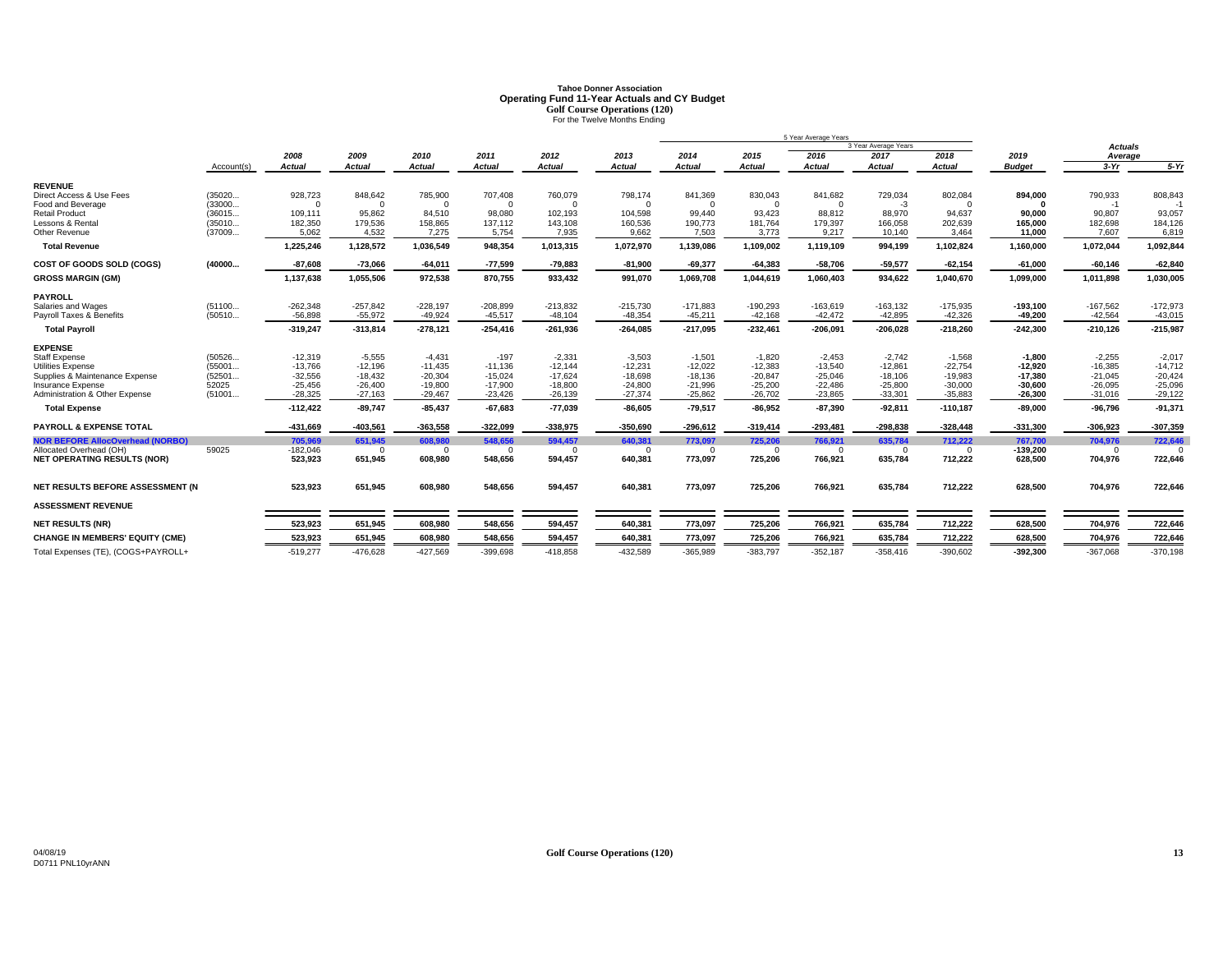# **Tahoe Donner AssociationOperating Fund 11-Year Actuals and CY Budget**<br>
Golf Course Maintenance (125)<br>
For the Twelve Months Ending

|                                                                                                                                                                                                                                                                                                                                |                                                        |                                                                                                                                              |                                                                                                                        |                                                                                                                        |                                                                                                                       |                                                                                                                      |                                                                                                                        | 5 Year Average Years                                                                                                              |                                                                                                                                 |                                                                                                                                  |                                                                                                                       |                                                                                                                      |                                                                                                                                    |                                                                                                                                  |                                                                                                                       |
|--------------------------------------------------------------------------------------------------------------------------------------------------------------------------------------------------------------------------------------------------------------------------------------------------------------------------------|--------------------------------------------------------|----------------------------------------------------------------------------------------------------------------------------------------------|------------------------------------------------------------------------------------------------------------------------|------------------------------------------------------------------------------------------------------------------------|-----------------------------------------------------------------------------------------------------------------------|----------------------------------------------------------------------------------------------------------------------|------------------------------------------------------------------------------------------------------------------------|-----------------------------------------------------------------------------------------------------------------------------------|---------------------------------------------------------------------------------------------------------------------------------|----------------------------------------------------------------------------------------------------------------------------------|-----------------------------------------------------------------------------------------------------------------------|----------------------------------------------------------------------------------------------------------------------|------------------------------------------------------------------------------------------------------------------------------------|----------------------------------------------------------------------------------------------------------------------------------|-----------------------------------------------------------------------------------------------------------------------|
|                                                                                                                                                                                                                                                                                                                                |                                                        |                                                                                                                                              |                                                                                                                        |                                                                                                                        |                                                                                                                       |                                                                                                                      |                                                                                                                        |                                                                                                                                   |                                                                                                                                 |                                                                                                                                  | 3 Year Average Years                                                                                                  |                                                                                                                      |                                                                                                                                    | <b>Actuals</b>                                                                                                                   |                                                                                                                       |
|                                                                                                                                                                                                                                                                                                                                |                                                        | 2008                                                                                                                                         | 2009                                                                                                                   | 2010                                                                                                                   | 2011                                                                                                                  | 2012                                                                                                                 | 2013                                                                                                                   | 2014                                                                                                                              | 2015                                                                                                                            | 2016                                                                                                                             | 2017                                                                                                                  | 2018                                                                                                                 | 2019                                                                                                                               | Average                                                                                                                          |                                                                                                                       |
|                                                                                                                                                                                                                                                                                                                                | Account(s)                                             | Actual                                                                                                                                       | <b>Actual</b>                                                                                                          | <b>Actual</b>                                                                                                          | <b>Actual</b>                                                                                                         | <b>Actual</b>                                                                                                        | Actual                                                                                                                 | Actual                                                                                                                            | <b>Actual</b>                                                                                                                   | Actual                                                                                                                           | <b>Actual</b>                                                                                                         | <b>Actual</b>                                                                                                        | <b>Budget</b>                                                                                                                      | $3-Yr$                                                                                                                           | $5-Yr$                                                                                                                |
| <b>REVENUE</b>                                                                                                                                                                                                                                                                                                                 |                                                        |                                                                                                                                              |                                                                                                                        |                                                                                                                        |                                                                                                                       |                                                                                                                      |                                                                                                                        |                                                                                                                                   |                                                                                                                                 |                                                                                                                                  |                                                                                                                       |                                                                                                                      |                                                                                                                                    |                                                                                                                                  |                                                                                                                       |
| <b>PAYROLL</b><br>Salaries and Wages<br>Pavroll Taxes & Benefits                                                                                                                                                                                                                                                               | (51100<br>(50510                                       | $-531,365$<br>$-128.203$                                                                                                                     | $-533,377$<br>$-118.617$                                                                                               | $-505.427$<br>$-106.364$                                                                                               | $-490,222$<br>$-99.842$                                                                                               | $-504,956$<br>$-105,663$                                                                                             | $-507,857$<br>$-109.528$                                                                                               | $-467.123$<br>$-118.371$                                                                                                          | $-470,240$<br>$-120,336$                                                                                                        | $-508,456$<br>$-130.604$                                                                                                         | $-512.380$<br>$-135.509$                                                                                              | $-481.182$<br>$-108,415$                                                                                             | $-518.100$<br>$-123,100$                                                                                                           | $-500,672$<br>$-124.843$                                                                                                         | $-487,876$<br>$-122,647$                                                                                              |
| <b>Total Payroll</b>                                                                                                                                                                                                                                                                                                           |                                                        | $-659,568$                                                                                                                                   | $-651.994$                                                                                                             | $-611,791$                                                                                                             | $-590,063$                                                                                                            | $-610,619$                                                                                                           | $-617,386$                                                                                                             | $-585,494$                                                                                                                        | $-590,576$                                                                                                                      | $-639,060$                                                                                                                       | $-647,889$                                                                                                            | $-589,597$                                                                                                           | $-641.200$                                                                                                                         | $-625,515$                                                                                                                       | $-610,523$                                                                                                            |
| <b>EXPENSE</b><br><b>Staff Expense</b><br>Utilities Expense<br>Supplies & Maintenance Expense<br>Insurance Expense<br>Administration & Other Expense<br><b>Total Expense</b><br><b>PAYROLL &amp; EXPENSE TOTAL</b><br><b>NOR BEFORE AllocOverhead (NORBO)</b><br>Allocated Overhead (OH)<br><b>NET OPERATING RESULTS (NOR)</b> | (50526<br>(55001<br>(52501<br>52025<br>(51001<br>59025 | $-12,590$<br>$-154,314$<br>$-178,724$<br>$-20.434$<br>$-2,229$<br>$-368,291$<br>$-1.027.860$<br>$-1.027.860$<br>$-131,995$<br>$-1, 159, 855$ | $-13,168$<br>$-141.926$<br>$-147,182$<br>$-21.600$<br>$-1,954$<br>$-325.830$<br>$-977.824$<br>$-977.824$<br>$-977,824$ | $-11.278$<br>$-104.734$<br>$-121,477$<br>$-16.080$<br>$-2,682$<br>$-256.250$<br>$-868.041$<br>$-868.041$<br>$-868,041$ | $-14,161$<br>$-99,980$<br>$-117,393$<br>$-16,000$<br>$-3,651$<br>$-251,184$<br>$-841.247$<br>$-841,247$<br>$-841,247$ | $-5,913$<br>$-147,566$<br>$-56,543$<br>$-16,800$<br>$-3,828$<br>$-230.651$<br>$-841,270$<br>$-841,270$<br>$-841,270$ | $-10,342$<br>$-133,688$<br>$-122,422$<br>$-19.200$<br>$-3,582$<br>$-289.233$<br>$-906.618$<br>$-906.618$<br>$-906,618$ | $-7,646$<br>$-129,104$<br>$-106,592$<br>$-17.806$<br>$-3.008$<br>$-264,155$<br>$-849.649$<br>$-849.649$<br>$\Omega$<br>$-849,649$ | $-7,907$<br>$-94,903$<br>$-95,548$<br>$-20,400$<br>$-5,914$<br>$-224.673$<br>$-815,249$<br>$-815.249$<br>$\Omega$<br>$-815,249$ | $-9,671$<br>$-120,025$<br>$-73,281$<br>$-18.045$<br>$-5,385$<br>$-226.406$<br>$-865.466$<br>$-865.466$<br>$\Omega$<br>$-865,466$ | $-10,963$<br>$-110,225$<br>$-95,795$<br>$-20.400$<br>$-4,532$<br>$-241.916$<br>$-889.805$<br>$-889.805$<br>$-889,805$ | $-5,334$<br>$-126,666$<br>$-76,701$<br>$-24,000$<br>$-3,071$<br>$-235.772$<br>$-825,369$<br>$-825,369$<br>$-825,369$ | $-10,000$<br>$-123,230$<br>$-69.880$<br>$-24.600$<br>$-3,190$<br>$-230.900$<br>$-872,100$<br>$-872.100$<br>$-83.700$<br>$-955,800$ | $-8,656$<br>$-118,972$<br>$-81,926$<br>$-20.815$<br>$-4,329$<br>$-234,698$<br>$-860.213$<br>$-860.213$<br>$\Omega$<br>$-860,213$ | $-8,304$<br>$-116, 185$<br>$-89,583$<br>$-20,130$<br>$-4,382$<br>$-238,584$<br>$-849,108$<br>$-849,108$<br>$-849,108$ |
| NET RESULTS BEFORE ASSESSMENT (N                                                                                                                                                                                                                                                                                               |                                                        | $-1, 159, 855$                                                                                                                               | $-977,824$                                                                                                             | $-868,041$                                                                                                             | $-841,247$                                                                                                            | $-841,270$                                                                                                           | $-906,618$                                                                                                             | $-849,649$                                                                                                                        | $-815,249$                                                                                                                      | $-865,466$                                                                                                                       | $-889,805$                                                                                                            | $-825,369$                                                                                                           | $-955,800$                                                                                                                         | $-860,213$                                                                                                                       | $-849,108$                                                                                                            |
| <b>ASSESSMENT REVENUE</b>                                                                                                                                                                                                                                                                                                      |                                                        |                                                                                                                                              |                                                                                                                        |                                                                                                                        |                                                                                                                       |                                                                                                                      |                                                                                                                        |                                                                                                                                   |                                                                                                                                 |                                                                                                                                  |                                                                                                                       |                                                                                                                      |                                                                                                                                    |                                                                                                                                  |                                                                                                                       |
| <b>NET RESULTS (NR)</b>                                                                                                                                                                                                                                                                                                        |                                                        | $-1,159,855$                                                                                                                                 | $-977,824$                                                                                                             | $-868,041$                                                                                                             | $-841,247$                                                                                                            | $-841,270$                                                                                                           | $-906,618$                                                                                                             | $-849,649$                                                                                                                        | $-815,249$                                                                                                                      | $-865,466$                                                                                                                       | $-889,805$                                                                                                            | $-825,369$                                                                                                           | $-955,800$                                                                                                                         | $-860,213$                                                                                                                       | $-849,108$                                                                                                            |
| <b>CHANGE IN MEMBERS' EQUITY (CME)</b>                                                                                                                                                                                                                                                                                         |                                                        | $-1,159,855$                                                                                                                                 | $-977,824$                                                                                                             | $-868,041$                                                                                                             | $-841,247$                                                                                                            | $-841,270$                                                                                                           | $-906,618$                                                                                                             | $-849,649$                                                                                                                        | $-815,249$                                                                                                                      | $-865,466$                                                                                                                       | $-889,805$                                                                                                            | $-825,369$                                                                                                           | $-955,800$                                                                                                                         | $-860,213$                                                                                                                       | $-849,108$                                                                                                            |
| Total Expenses (TE), (COGS+PAYROLL+                                                                                                                                                                                                                                                                                            |                                                        | $-1,027,860$                                                                                                                                 | $-977,824$                                                                                                             | $-868,041$                                                                                                             | $-841,247$                                                                                                            | $-841,270$                                                                                                           | $-906,618$                                                                                                             | $-849,649$                                                                                                                        | $-815,249$                                                                                                                      | $-865.466$                                                                                                                       | $-889,805$                                                                                                            | $-825,369$                                                                                                           | $-872,100$                                                                                                                         | $-860,213$                                                                                                                       | $-849,108$                                                                                                            |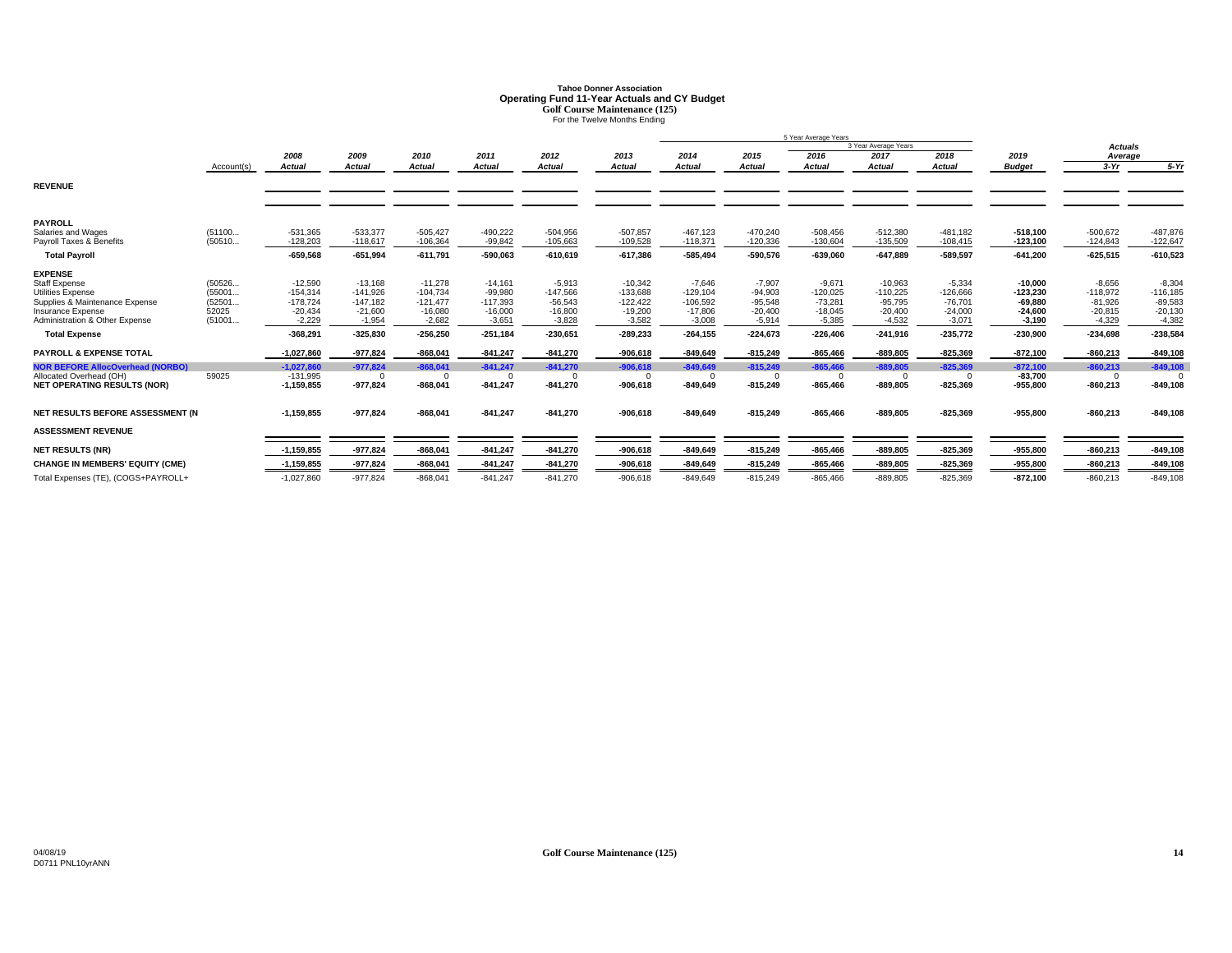# **Tahoe Donner AssociationOperating Fund 11-Year Actuals and CY Budget<br>Cross Country Center (110)<br>For the Twelve Months Ending**

|                                                            |                  |                         |                        |                        |                        |                        |                         |                        |                        | 5 Year Average Years    |                         |                         |                         |                         |                        |
|------------------------------------------------------------|------------------|-------------------------|------------------------|------------------------|------------------------|------------------------|-------------------------|------------------------|------------------------|-------------------------|-------------------------|-------------------------|-------------------------|-------------------------|------------------------|
|                                                            |                  |                         |                        |                        |                        |                        |                         |                        |                        |                         | 3 Year Average Years    |                         |                         | <b>Actuals</b>          |                        |
|                                                            |                  | 2008                    | 2009                   | 2010                   | 2011                   | 2012                   | 2013                    | 2014                   | 2015                   | 2016                    | 2017                    | 2018                    | 2019                    | Average                 |                        |
|                                                            | Account(s)       | Actual                  | Actual                 | Actual                 | <b>Actual</b>          | <b>Actual</b>          | <b>Actual</b>           | Actual                 | <b>Actual</b>          | Actual                  | <b>Actual</b>           | <b>Actual</b>           | <b>Budget</b>           | $3-Yr$                  | $5-Yr$                 |
| <b>REVENUE</b>                                             |                  |                         |                        |                        |                        |                        |                         |                        |                        |                         |                         |                         |                         |                         |                        |
| Direct Access & Use Fees                                   | (35020           | 404,041                 | 438,710                | 511,602                | 404,718                | 386,334                | 412,201                 | 304,405                | 245,198                | 559,814                 | 627,099                 | 595,714                 | 638,000                 | 594,209                 | 466,446                |
| Food and Beverage                                          | (33000           | 39,552                  | 42.829                 | 53,980                 | 33,267                 | 33,336                 | 55,760                  | 11,510                 | 1.635                  | $\Omega$                | $\Omega$                | $\Omega$                |                         | $\Omega$                | 2,629                  |
| <b>Retail Product</b>                                      | (36015           | 49.102                  | 43.267                 | 44,657                 | 31,975                 | 37,107                 | 48.141                  | 23,377                 | 61.937                 | 110,800                 | 95.671                  | 122,126                 | 110,000                 | 109,532                 | 82,782                 |
| Lessons & Rental                                           | (35010           | 144,835                 | 150,164                | 185,585                | 120,976                | 113,291                | 173,444                 | 98,102                 | 124,014                | 301,168                 | 277,873                 | 230,540                 | 287.000                 | 269,860                 | 206,339                |
| Other Revenue                                              | (37009           | $-290$                  | 1,457                  | 1,113                  | 1,218                  | 1,359                  | 2,789                   | 1,511                  | 2,979                  | 6,306                   | 4,755                   | 8,783                   | 8,000                   | 6,615                   | 4,867                  |
| <b>Total Revenue</b>                                       |                  | 637,240                 | 676,427                | 796,939                | 592,154                | 571,427                | 692,335                 | 438,906                | 435,764                | 978,088                 | 1,005,397               | 957,163                 | 1,043,000               | 980,216                 | 763,064                |
| COST OF GOODS SOLD (COGS)                                  | (40000           | $-46.438$               | $-45,223$              | $-48,602$              | $-31,591$              | $-36,448$              | $-50.200$               | $-19.290$              | $-37,527$              | $-65,781$               | $-52.080$               | $-72,782$               | $-59.000$               | $-63,548$               | $-49,492$              |
| <b>GROSS MARGIN (GM)</b>                                   |                  | 590,802                 | 631,204                | 748,336                | 560,563                | 534,979                | 642,135                 | 419,616                | 398,237                | 912,307                 | 953,318                 | 884,381                 | 984,000                 | 916,669                 | 713,572                |
| <b>PAYROLL</b>                                             |                  |                         |                        |                        |                        |                        |                         |                        |                        |                         |                         |                         |                         |                         |                        |
| Salaries and Wages                                         | (51100           | $-197,094$              | $-218,544$             | $-250,005$             | $-213,631$             | $-211,923$             | $-286,600$              | $-191,283$             | $-232,493$             | $-376,558$              | $-396,649$              | $-369,855$              | $-395,400$              | $-381,021$              | $-313,367$             |
| Payroll Taxes & Benefits                                   | (50510           | $-50.566$               | $-52,358$              | $-57,018$              | $-48.907$              | $-52,249$              | $-63.019$               | $-52,517$              | $-60.632$              | $-93,294$               | $-92.412$               | $-81,505$               | $-91.400$               | $-89.070$               | $-76,072$              |
| <b>Total Payroll</b>                                       |                  | $-247,660$              | $-270,902$             | $-307,024$             | $-262,538$             | $-264,171$             | $-349,619$              | $-243,799$             | $-293,125$             | $-469,852$              | $-489,061$              | $-451,360$              | $-486,800$              | $-470,091$              | $-389,439$             |
| <b>EXPENSE</b>                                             |                  |                         |                        |                        |                        |                        |                         |                        |                        |                         |                         |                         |                         |                         |                        |
| <b>Staff Expense</b>                                       | (50526           | $-7.873$                | $-7.296$               | $-4.715$               | $-4.507$               | $-1.713$               | $-7.212$                | $-1.825$               | $-4.334$               | $-7.985$                | $-5.376$                | $-4.942$                | $-10.250$               | $-6.101$                | $-4,892$               |
| <b>Utilities Expense</b><br>Supplies & Maintenance Expense | (55001<br>(52501 | $-25,093$<br>$-157,180$ | $-22,432$<br>$-98.407$ | $-22,210$<br>$-99,775$ | $-22,290$<br>$-81,487$ | $-17,457$<br>$-81,820$ | $-20,508$<br>$-105,397$ | $-12,635$<br>$-33,643$ | $-13,544$<br>$-55,883$ | $-36,344$<br>$-123,985$ | $-32,870$<br>$-161,807$ | $-22,128$<br>$-110,363$ | $-33.200$<br>$-152,100$ | $-30,447$<br>$-132,052$ | $-23,504$<br>$-97,136$ |
| Insurance Expense                                          | 52025            | $-36,600$               | $-34.800$              | $-27,389$              | $-24,100$              | $-24,068$              | $-33,800$               | $-28,804$              | $-30,787$              | $-33.826$               | $-39,200$               | $-39,600$               | $-40,800$               | $-37,542$               | $-34.443$              |
| Administration & Other Expense                             | (51001           | $-33,764$               | $-36.166$              | $-42,816$              | $-31,139$              | $-25,721$              | $-34,109$               | $-18,309$              | $-26,212$              | $-36,068$               | $-51,980$               | $-57,821$               | $-63,150$               | $-48,623$               | $-38,078$              |
| <b>Total Expense</b>                                       |                  | $-260,510$              | $-199, 102$            | $-196,906$             | $-163,523$             | $-150,779$             | $-201,026$              | $-95,216$              | $-130,758$             | $-238,207$              | $-291,232$              | $-234,855$              | $-299,500$              | $-254,765$              | $-198,054$             |
| <b>PAYROLL &amp; EXPENSE TOTAL</b>                         |                  | $-508.169$              | $-470.004$             | $-503.929$             | $-426.061$             | $-414,951$             | $-550.646$              | -339.015               | $-423.883$             | $-708.059$              | $-780.293$              | $-686,215$              | $-786.300$              | $-724,856$              | $-587,493$             |
| <b>NOR BEFORE AllocOverhead (NORBO)</b>                    |                  | 82.633                  | 161.200                | 244,407                | 134,502                | 120,029                | 91,490                  | 80.600                 | $-25,646$              | 204,248                 | 173,025                 | 198,166                 | 197.700                 | 191,813                 | 126,079                |
| Allocated Overhead (OH)                                    | 59025            | $-110,439$              | - 0                    |                        | $\Omega$               | $\Omega$               | $\Omega$                | $\Omega$               | $\Omega$               | $\Omega$                | - 0                     | $\Omega$                | $-220,300$              | $\Omega$                |                        |
| <b>NET OPERATING RESULTS (NOR)</b>                         |                  | $-27,806$               | 161,200                | 244,407                | 134,502                | 120,029                | 91,490                  | 80,600                 | $-25,646$              | 204,248                 | 173,025                 | 198,166                 | $-22,600$               | 191,813                 | 126,079                |
|                                                            |                  |                         |                        |                        |                        |                        |                         |                        |                        |                         |                         |                         |                         |                         |                        |
| NET RESULTS BEFORE ASSESSMENT (N                           |                  | $-27,806$               | 161,200                | 244,407                | 134,502                | 120,029                | 91,490                  | 80,600                 | $-25,646$              | 204,248                 | 173,025                 | 198,166                 | $-22,600$               | 191,813                 | 126,079                |
| <b>ASSESSMENT REVENUE</b>                                  |                  |                         |                        |                        |                        |                        |                         |                        |                        |                         |                         |                         |                         |                         |                        |
| <b>NET RESULTS (NR)</b>                                    |                  | $-27,806$               | 161,200                | 244,407                | 134,502                | 120,029                | 91,490                  | 80,600                 | $-25,646$              | 204,248                 | 173,025                 | 198,166                 | $-22,600$               | 191,813                 | 126,079                |
| <b>CHANGE IN MEMBERS' EQUITY (CME)</b>                     |                  | $-27,806$               | 161,200                | 244,407                | 134,502                | 120,029                | 91.490                  | 80,600                 | $-25,646$              | 204,248                 | 173,025                 | 198,166                 | $-22,600$               | 191,813                 | 126,079                |
| Total Expenses (TE), (COGS+PAYROLL+                        |                  | $-554,607$              | $-515,227$             | $-552,532$             | $-457,652$             | $-451,399$             | $-600,846$              | $-358,306$             | $-461,410$             | $-773,840$              | $-832,373$              | $-758,997$              | $-845,300$              | $-788,403$              | $-636,985$             |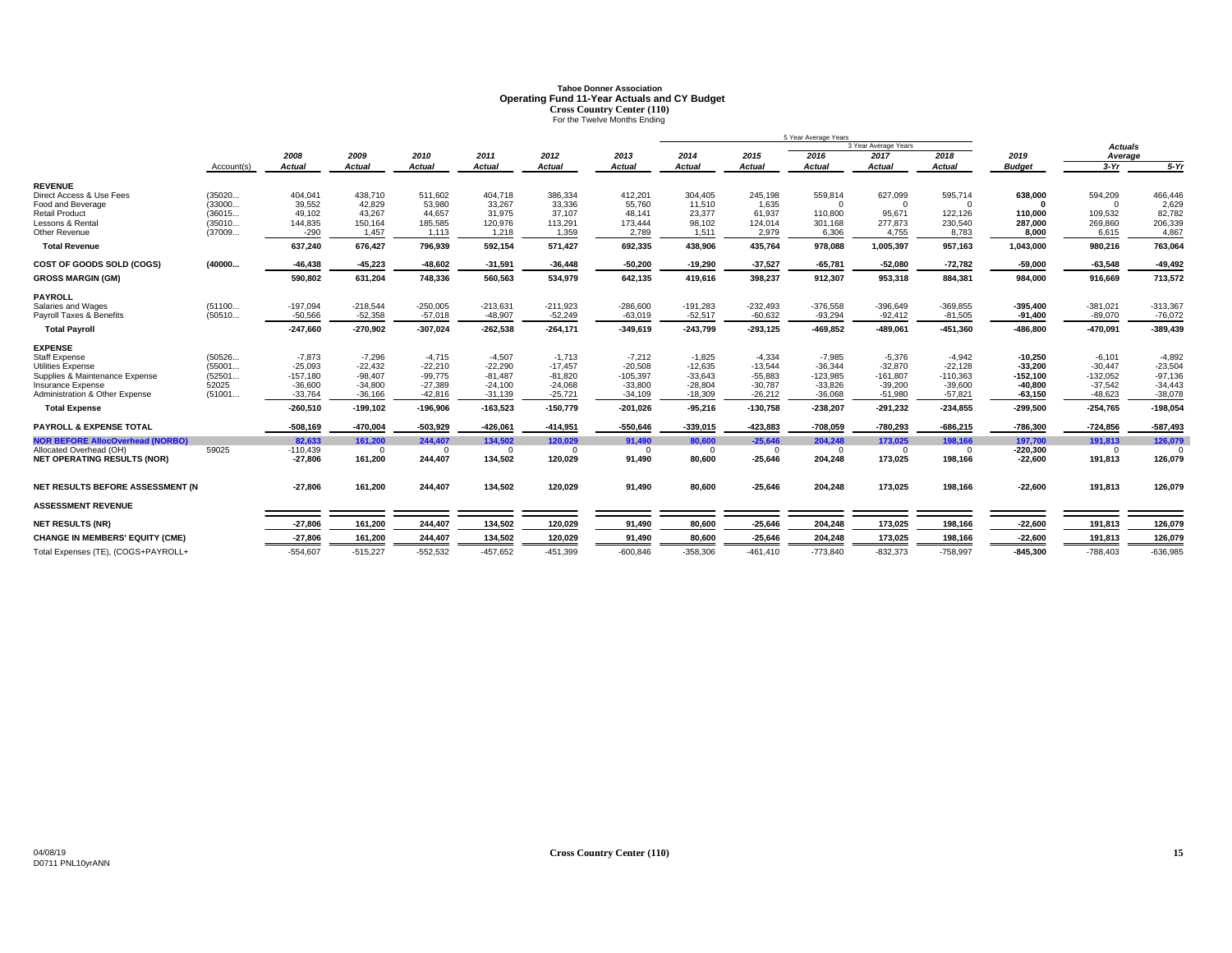# **Tahoe Donner AssociationOperating Fund 11-Year Actuals and CY Budget<br>Consolidated Downhill Ski<br>For the Twelve Months Ending**

|                                                |                  |                          |                           |                          |                          |                          |                          |                          |                          | 5 Year Average Years       |                            |                            |                            |                             |                            |
|------------------------------------------------|------------------|--------------------------|---------------------------|--------------------------|--------------------------|--------------------------|--------------------------|--------------------------|--------------------------|----------------------------|----------------------------|----------------------------|----------------------------|-----------------------------|----------------------------|
|                                                |                  |                          |                           |                          |                          |                          |                          |                          |                          |                            | 3 Year Average Years       |                            |                            | <b>Actuals</b>              |                            |
|                                                |                  | 2008                     | 2009                      | 2010                     | 2011                     | 2012                     | 2013                     | 2014                     | 2015                     | 2016                       | 2017                       | 2018                       | 2019                       | Average                     |                            |
|                                                | Account(s)       | <b>Actual</b>            | Actual                    | <b>Actual</b>            | <b>Actual</b>            | <b>Actual</b>            | <b>Actual</b>            | Actual                   | <b>Actual</b>            | <b>Actual</b>              | <b>Actual</b>              | <b>Actual</b>              | <b>Budget</b>              | $3-Yr$                      | $5-Yr$                     |
| <b>REVENUE</b>                                 |                  |                          |                           |                          |                          |                          |                          |                          |                          |                            |                            |                            |                            |                             |                            |
| Direct Access & Use Fees                       | (35020           | 905,817                  | 901,406                   | 1,109,174                | 806,233                  | 704,882                  | 836,199                  | 194,171                  | 455,317                  | 1,326,690                  | 1,382,930                  | 1,248,633                  | 1,476,800                  | 1,319,418                   | 921,548                    |
| Food and Beverage<br><b>Retail Product</b>     | (33000<br>(36015 | 290,593<br>167,321       | 298,244<br>153,748        | 352,568<br>127,164       | 266,046<br>92,454        | 218,177<br>86,546        | 292,471<br>83,625        | 80,506<br>28,830         | 154,524<br>44,204        | 462,509<br>130,160         | 455,172<br>149,219         | 379,010<br>123,821         | 479,700<br>134.000         | 432,230<br>134,400          | 306,344<br>95,247          |
| Lessons & Rental                               | (35010           | 849,234                  | 935,530                   | 1,185,091                | 983,174                  | 880,326                  | 1,139,004                | 297,980                  | 460,711                  | 1,540,830                  | 1,585,616                  | 1,561,294                  | 1,734,000                  | 1,562,580                   | 1,089,286                  |
| Other Revenue                                  | (37009           | 15,279                   | 15,528                    | 9,314                    | 9,952                    | 18,642                   | 13,945                   | 12,954                   | 13,152                   | 41,980                     | 94,668                     | 118,262                    | 70,500                     | 84,970                      | 56,203                     |
| <b>Total Revenue</b>                           |                  | 2,228,243                | 2,304,456                 | 2,783,311                | 2,157,859                | 1,908,574                | 2,365,245                | 614.440                  | 1,127,909                | 3,502,168                  | 3,667,605                  | 3,431,021                  | 3,895,000                  | 3,533,598                   | 2,468,628                  |
| COST OF GOODS SOLD (COGS)                      | (40000           | $-204,256$               | $-197,073$                | $-195,308$               | $-145,076$               | $-130,813$               | $-131,735$               | $-40,872$                | $-66,063$                | $-205,359$                 | $-205,947$                 | $-172,636$                 | $-203,000$                 | $-194,648$                  | $-138,175$                 |
| <b>GROSS MARGIN (GM)</b>                       |                  | 2,023,987                | 2,107,383                 | 2,588,002                | 2,012,783                | 1,777,761                | 2,233,510                | 573,568                  | 1,061,846                | 3,296,809                  | 3,461,658                  | 3,258,384                  | 3,692,000                  | 3,338,950                   | 2,330,453                  |
| <b>PAYROLL</b>                                 |                  |                          |                           |                          |                          |                          |                          |                          |                          |                            |                            |                            |                            |                             |                            |
| Salaries and Wages<br>Payroll Taxes & Benefits | (51100<br>(50510 | $-878,705$<br>$-203,229$ | $-896, 192$<br>$-224,843$ | $-966,600$<br>$-265,781$ | $-953,377$<br>$-269,058$ | $-861,897$<br>$-282,376$ | $-991,205$<br>$-307,326$ | $-567,420$<br>$-267,694$ | $-666,354$<br>$-296,047$ | $-1,335,985$<br>$-541,527$ | $-1,478,043$<br>$-525,952$ | $-1,462,173$<br>$-385,112$ | $-1,580,000$<br>$-442,100$ | $-1,425,400$<br>$-484, 197$ | $-1,101,995$<br>$-403,267$ |
| <b>Total Pavroll</b>                           |                  | $-1,081,933$             | $-1, 121, 035$            | $-1,232,381$             | $-1,222,435$             | $-1, 144, 273$           | $-1,298,531$             | $-835,114$               | $-962,401$               | $-1,877,512$               | $-2,003,995$               | $-1,847,285$               | $-2,022,100$               | $-1,909,597$                | $-1,505,261$               |
| <b>EXPENSE</b>                                 |                  |                          |                           |                          |                          |                          |                          |                          |                          |                            |                            |                            |                            |                             |                            |
| Staff Expense                                  | (50526           | $-48,099$                | $-32,372$                 | $-28,108$                | $-29,240$                | $-21,416$                | $-30,989$                | $-12,580$                | $-23,478$                | $-78,855$                  | $-161,751$                 | $-138,163$                 | $-156,921$                 | $-126,256$                  | $-82,965$                  |
| <b>Utilities Expense</b>                       | (55001           | $-92.451$                | $-89.732$                 | $-94,231$                | $-92,034$                | $-76,721$                | $-81,603$                | $-58.794$                | $-70.504$                | $-115.690$                 | $-106.378$                 | $-143,104$                 | $-146.010$                 | $-121,724$                  | $-98,894$                  |
| Supplies & Maintenance Expense                 | (52501           | $-219,409$               | $-144,930$                | $-202,239$               | $-206,260$               | $-132,587$               | $-131,416$               | $-62,999$                | -79,897                  | $-207,166$                 | $-217,215$                 | $-186.443$                 | $-239,529$                 | $-203,608$                  | $-150,744$                 |
| Insurance Expense                              | 52025            | $-112,400$               | $-114,600$                | $-89,810$                | $-91,000$                | $-85,800$                | $-128,200$               | $-104,219$               | $-111,391$               | $-132,048$                 | $-134,800$                 | $-138,600$                 | $-150,000$                 | $-135,149$                  | $-124,212$                 |
| Administration & Other Expense                 | (51001           | $-79,242$                | $-80,854$                 | $-120,009$               | $-141,437$               | $-100,982$               | $-171,787$               | $-125,502$               | -179,953                 | $-217,746$                 | $-159,301$                 | $-150,998$                 | $-200,440$                 | $-176,015$                  | $-166,700$                 |
| <b>Total Expense</b>                           |                  | $-551,602$               | $-462,489$                | $-534,396$               | -559,970                 | $-417,506$               | $-543,996$               | $-364,095$               | $-465,223$               | $-751,504$                 | $-779,446$                 | $-757,308$                 | $-892,900$                 | $-762,753$                  | $-623,515$                 |
| <b>PAYROLL &amp; EXPENSE TOTAL</b>             |                  | $-1,633,535$             | $-1,583,523$              | $-1,766,776$             | $-1,782,405$             | $-1,561,778$             | $-1,842,527$             | $-1,199,209$             | $-1,427,624$             | $-2,629,016$               | $-2,783,441$               | $-2,604,593$               | $-2,915,000$               | $-2,672,350$                | $-2,128,777$               |
| <b>NOR BEFORE AllocOverhead (NORBO)</b>        |                  | 390,452                  | 523.860                   | 821,226                  | 230,378                  | 215,983                  | 390,983                  | $-625.640$               | $-365,778$               | 667,793                    | 678,217                    | 653,792                    | 777,000                    | 666,600                     | 201,677                    |
| Allocated Overhead (OH)                        | 59025            | $-358,634$               | $\Omega$                  | $\Omega$                 | $\Omega$                 | $\Omega$                 | $\Omega$                 | $\Omega$                 | $\Omega$                 | $\Omega$                   | $\Omega$                   | $\Omega$                   | $-482,900$                 | $\Omega$                    |                            |
| <b>NET OPERATING RESULTS (NOR)</b>             |                  | 31,818                   | 523,860                   | 821,226                  | 230,378                  | 215,983                  | 390,983                  | $-625,640$               | $-365,778$               | 667,793                    | 678,217                    | 653,792                    | 294,100                    | 666,600                     | 201,677                    |
| NET RESULTS BEFORE ASSESSMENT (N               |                  | 31,818                   | 523,860                   | 821,226                  | 230,378                  | 215,983                  | 390,983                  | $-625,640$               | $-365,778$               | 667,793                    | 678,217                    | 653,792                    | 294,100                    | 666,600                     | 201,677                    |
| <b>ASSESSMENT REVENUE</b>                      |                  |                          |                           |                          |                          |                          |                          |                          |                          |                            |                            |                            |                            |                             |                            |
| <b>NET RESULTS (NR)</b>                        |                  | 31,818                   | 523,860                   | 821,226                  | 230,378                  | 215,983                  | 390,983                  | $-625,640$               | $-365,778$               | 667,793                    | 678,217                    | 653,792                    | 294,100                    | 666,600                     | 201,677                    |
| <b>CHANGE IN MEMBERS' EQUITY (CME)</b>         |                  | 31.818                   | 523,860                   | 821,226                  | 230,378                  | 215,983                  | 390.983                  | $-625,640$               | $-365,778$               | 667,793                    | 678,217                    | 653,792                    | 294,100                    | 666,600                     | 201,677                    |
| Total Expenses (TE), (COGS+PAYROLL+            |                  | $-1,837,791$             | $-1,780,596$              | $-1,962,085$             | $-1,927,481$             | $-1,692,591$             | $-1,974,262$             | $-1,240,080$             | $-1,493,687$             | $-2,834,375$               | $-2,989,388$               | $-2,777,229$               | $-3,118,000$               | $-2,866,997$                | $-2,266,952$               |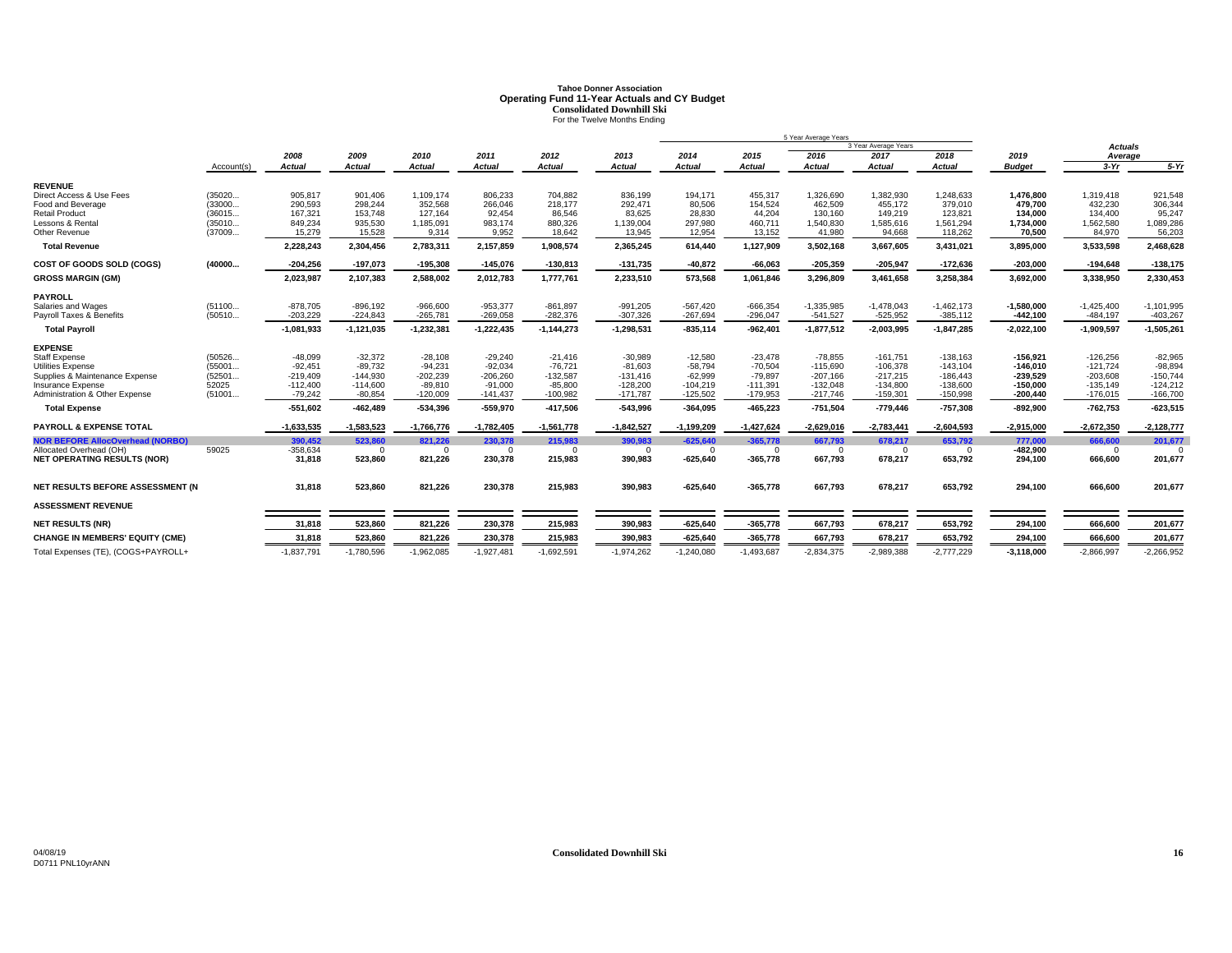# **Tahoe Donner AssociationOperating Fund 11-Year Actuals and CY Budget<br>Winter F & B (180)<br>For the Twelve Months Ending**

|                                         |            |               |               |               |               |               |               | 5 Year Average Years |               |               |                      |               |               |                |            |
|-----------------------------------------|------------|---------------|---------------|---------------|---------------|---------------|---------------|----------------------|---------------|---------------|----------------------|---------------|---------------|----------------|------------|
|                                         |            |               |               |               |               |               |               |                      |               |               | 3 Year Average Years |               |               | <b>Actuals</b> |            |
|                                         |            | 2008          | 2009          | 2010          | 2011          | 2012          | 2013          | 2014                 | 2015          | 2016          | 2017                 | 2018          | 2019          | Average        |            |
|                                         | Account(s) | <b>Actual</b> | <b>Actual</b> | <b>Actual</b> | <b>Actual</b> | <b>Actual</b> | <b>Actual</b> | Actual               | <b>Actual</b> | <b>Actual</b> | <b>Actual</b>        | <b>Actual</b> | <b>Budget</b> | $3-Yr$         | $5-Yr$     |
| <b>REVENUE</b>                          |            |               |               |               |               |               |               |                      |               |               |                      |               |               |                |            |
| Food and Beverage                       | (33000     | 290,593       | 298,244       | 352,568       | 266,046       | 218,177       | 292,471       | 80,506               | 154,524       | 462,509       | 455,315              | 379,010       | 479,700       | 432,278        | 306,373    |
| <b>Retail Product</b>                   | (36015     | $-14,753$     | $-16,582$     | $-17,533$     | $\Omega$      | $-1$          |               | $\Omega$             |               |               | 17                   |               |               |                |            |
| Other Revenue                           | (37009     | 2,658         | 1,623         | 1,682         | 600           | 26            | 770           | 900                  | 820           | 740           | 840                  | 880           | 1,300         | 820            | 836        |
| <b>Total Revenue</b>                    |            | 278,498       | 283,285       | 336,717       | 266,646       | 218,202       | 293,241       | 81,406               | 155,344       | 463,249       | 456,172              | 379,890       | 481,000       | 433,103        | 307,212    |
| COST OF GOODS SOLD (COGS)               | (40000     | $-94,923$     | $-85,758$     | $-104,016$    | $-88,555$     | $-81,123$     | $-87,542$     | $-24.985$            | $-44,209$     | $-141,452$    | $-131,727$           | $-113,830$    | $-137,000$    | $-129,003$     | $-91,241$  |
| <b>GROSS MARGIN (GM)</b>                |            | 183,575       | 197,527       | 232,702       | 178,090       | 137,079       | 205,699       | 56,421               | 111,135       | 321,797       | 324,445              | 266,060       | 344,000       | 304,101        | 215,972    |
| <b>PAYROLL</b>                          |            |               |               |               |               |               |               |                      |               |               |                      |               |               |                |            |
| Salaries and Wages                      | (51100     | $-94.568$     | $-98,122$     | $-91,399$     | $-86,695$     | $-80,745$     | $-87,005$     | $-55,156$            | $-69.479$     | $-117.220$    | $-138,554$           | $-144.434$    | $-151.400$    | $-133,403$     | $-104,969$ |
| Payroll Taxes & Benefits                | (50510     | $-19,156$     | $-18,696$     | $-20,794$     | $-18,886$     | $-22,196$     | $-26,593$     | $-26,474$            | $-32,397$     | $-50,729$     | $-48,426$            | $-40,835$     | $-47,300$     | $-46,663$      | $-39,772$  |
| <b>Total Payroll</b>                    |            | $-113,724$    | $-116,818$    | $-112,193$    | $-105,581$    | $-102,942$    | $-113,598$    | $-81,629$            | $-101,876$    | $-167,949$    | $-186,980$           | $-185,269$    | $-198,700$    | $-180,066$     | $-144,741$ |
| <b>EXPENSE</b>                          |            |               |               |               |               |               |               |                      |               |               |                      |               |               |                |            |
| <b>Staff Expense</b>                    | (50526     | $-569$        | $-377$        | $-254$        | $-391$        | $-197$        | $-703$        | $-90$                | $-499$        | $-2,199$      | $-4,333$             | $-3,006$      | $-4,051$      | $-3,179$       | $-2,025$   |
| <b>Utilities Expense</b>                | (55001     | $-997$        | $-329$        | $-120$        | $\Omega$      | $-60$         | $-150$        | $-180$               | $-180$        | $-206$        | $-180$               | $-180$        |               | $-189$         | $-185$     |
| Supplies & Maintenance Expense          | (52501     | $-19,620$     | $-21,840$     | $-28,100$     | $-22,665$     | $-19,976$     | $-19,890$     | $-10,519$            | $-15,858$     | $-31,051$     | $-28,241$            | $-23,649$     | $-26,309$     | $-27,647$      | $-21,864$  |
| Administration & Other Expense          | (51001     | $-4,033$      | $-4,916$      | $-5,074$      | $-5,859$      | $-4,995$      | $-6,614$      | $-3,446$             | $-4,923$      | $-11,016$     | $-12,162$            | $-11,565$     | $-13.240$     | $-11,581$      | $-8,622$   |
| <b>Total Expense</b>                    |            | $-25,220$     | $-27,462$     | $-33,548$     | $-28,916$     | $-25,229$     | $-27,357$     | $-14,235$            | $-21,460$     | $-44,473$     | $-44,917$            | $-38,400$     | $-43.600$     | $-42,596$      | $-32,697$  |
| <b>PAYROLL &amp; EXPENSE TOTAL</b>      |            | $-138,945$    | $-144,280$    | $-145,741$    | $-134,496$    | $-128,170$    | $-140.954$    | $-95,865$            | $-123,336$    | $-212,422$    | $-231,897$           | $-223,670$    | $-242,300$    | $-222,663$     | $-177,438$ |
| <b>NOR BEFORE AllocOverhead (NORBO)</b> |            | 44,630        | 53,247        | 86,961        | 43,594        | 8,909         | 64,745        | $-39,444$            | $-12,201$     | 109,376       | 92,548               | 42,390        | 101,700       | 81,438         | 38,534     |
| <b>NET OPERATING RESULTS (NOR)</b>      |            | 44,630        | 53,247        | 86,961        | 43,594        | 8,909         | 64,745        | $-39,444$            | $-12,201$     | 109,376       | 92,548               | 42,390        | 101,700       | 81,438         | 38,534     |
| NET RESULTS BEFORE ASSESSMENT (N        |            | 44,630        | 53,247        | 86,961        | 43,594        | 8,909         | 64,745        | $-39,444$            | $-12,201$     | 109,376       | 92,548               | 42,390        | 101,700       | 81,438         | 38,534     |
|                                         |            |               |               |               |               |               |               |                      |               |               |                      |               |               |                |            |
| <b>ASSESSMENT REVENUE</b>               |            |               |               |               |               |               |               |                      |               |               |                      |               |               |                |            |
| <b>NET RESULTS (NR)</b>                 |            | 44,630        | 53,247        | 86,961        | 43,594        | 8,909         | 64,745        | $-39,444$            | $-12,201$     | 109,376       | 92,548               | 42,390        | 101,700       | 81,438         | 38,534     |
| <b>CHANGE IN MEMBERS' EQUITY (CME)</b>  |            | 44,630        | 53,247        | 86,961        | 43,594        | 8,909         | 64,745        | $-39,444$            | $-12,201$     | 109,376       | 92,548               | 42,390        | 101,700       | 81,438         | 38,534     |
| Total Expenses (TE), (COGS+PAYROLL+     |            | $-233,868$    | $-230,038$    | $-249,757$    | $-223,051$    | $-209,293$    | $-228,496$    | $-120,849$           | $-167,545$    | $-353,873$    | $-363,624$           | $-337.499$    | $-379,300$    | $-351,665$     | $-268,678$ |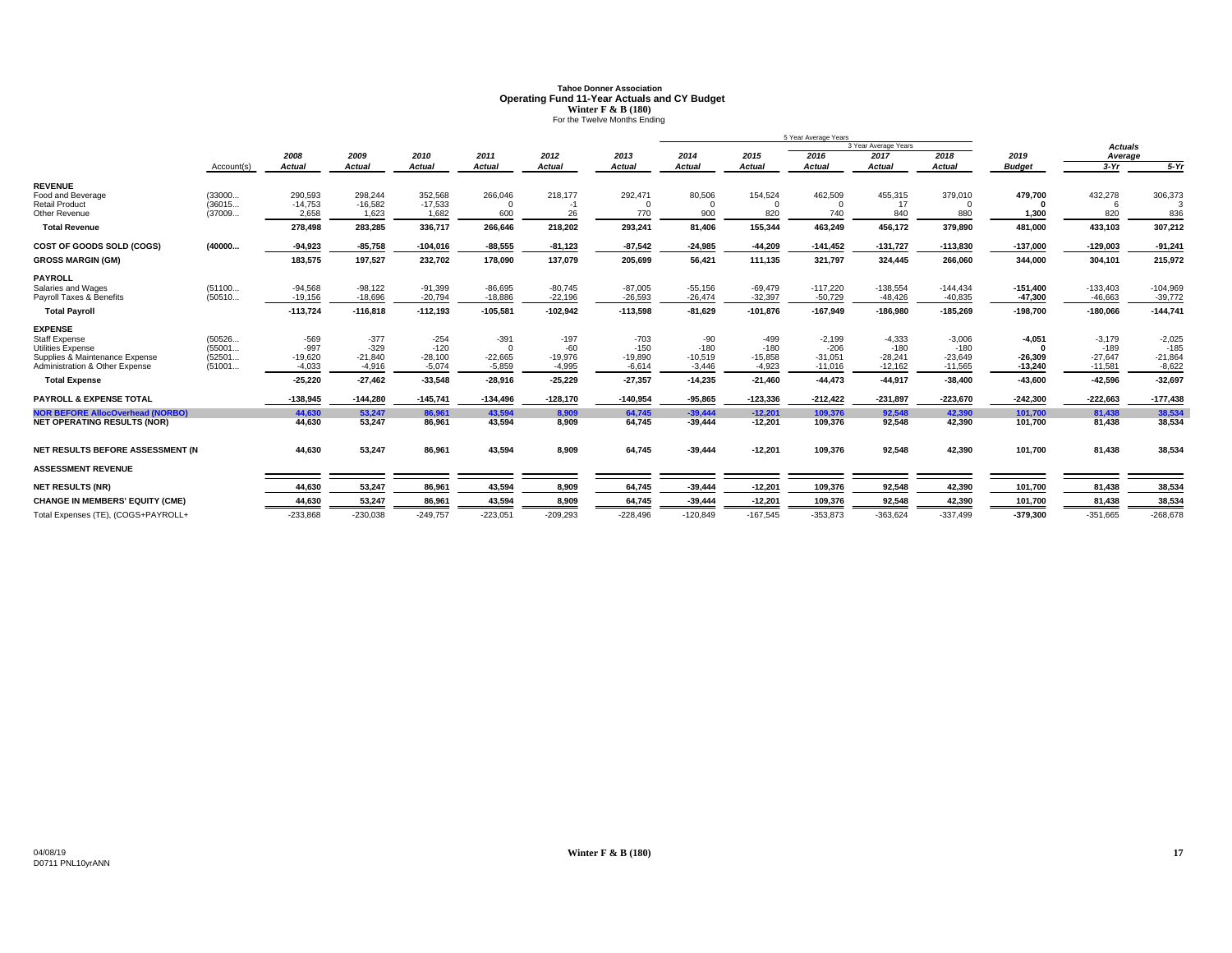# **Tahoe Donner AssociationOperating Fund 11-Year Actuals and CY Budget<br>Marketing (200)<br>For the Twelve Months Ending**

|                                                                  | 5 Year Average Years |                       |                       |               |               |               |                       |                     |            |                        |                      |               |                        |                        |           |
|------------------------------------------------------------------|----------------------|-----------------------|-----------------------|---------------|---------------|---------------|-----------------------|---------------------|------------|------------------------|----------------------|---------------|------------------------|------------------------|-----------|
|                                                                  |                      |                       |                       |               |               |               |                       |                     |            |                        | 3 Year Average Years |               |                        | <b>Actuals</b>         |           |
|                                                                  |                      | 2008                  | 2009                  | 2010          | 2011          | 2012          | 2013                  | 2014                | 2015       | 2016                   | 2017                 | 2018          | 2019                   | Average                |           |
|                                                                  | Account(s)           | <b>Actual</b>         | <b>Actual</b>         | <b>Actual</b> | <b>Actual</b> | <b>Actual</b> | <b>Actual</b>         | <b>Actual</b>       | Actual     | <b>Actual</b>          | <b>Actual</b>        | <b>Actual</b> | <b>Budget</b>          | $3-Yr$                 | $5-Yr$    |
| <b>REVENUE</b>                                                   |                      |                       |                       |               |               |               |                       |                     |            |                        |                      |               |                        |                        |           |
| Other Revenue                                                    | (37009               | $\Omega$              |                       |               |               |               |                       |                     |            | $\Omega$               | $\Omega$             | 703           |                        | 234                    | 141       |
| <b>Total Revenue</b>                                             |                      | $\mathbf{0}$          |                       |               |               |               |                       |                     |            | $\mathbf{0}$           |                      | 703           |                        | 234                    | 141       |
| <b>GROSS MARGIN (GM)</b>                                         |                      | $\mathbf{0}$          | $\Omega$              | $\mathbf{r}$  | $\sqrt{2}$    | $\sqrt{2}$    |                       | $\Omega$            | $\Omega$   | $\mathbf{0}$           | $\Omega$             | 703           | $\mathbf{r}$           | 234                    | 141       |
| <b>PAYROLL</b>                                                   |                      |                       |                       |               |               |               |                       |                     |            |                        |                      |               |                        |                        |           |
| Salaries and Wages<br>Payroll Taxes & Benefits                   | (51100<br>(50510     | $-3,503$<br>$-953$    | $\Omega$              |               | 0             |               |                       | $\Omega$            |            | $\Omega$               | $\Omega$             |               |                        |                        | 0         |
| <b>Total Payroll</b>                                             |                      | $-4,456$              | $\mathbf{0}$          |               |               |               |                       | $\Omega$            | $\Omega$   | $\mathbf{0}$           |                      |               |                        |                        | 0         |
| <b>EXPENSE</b>                                                   |                      |                       |                       |               |               |               |                       |                     |            |                        |                      |               |                        |                        |           |
| <b>Staff Expense</b>                                             | (50526               | -8                    | 0                     |               | 0             | $\mathbf 0$   | $-600$                | $-86$               | $-974$     | $\mathbf 0$            | $\overline{0}$       | $-15$         | 0                      | $-5$                   | $-215$    |
| Utilities Expense                                                | (55001               | $-598$                | $-621$                | $-695$        | $-683$        | $-989$        | $-753$                | $-687$              | $-215$     | $\Omega$               | $\Omega$             | $\Omega$      | $-950$                 | $\Omega$               | $-180$    |
| Supplies & Maintenance Expense<br>Administration & Other Expense | (52501               | $-6,294$<br>$-17.110$ | $-5,720$<br>$-16.219$ | $-2,999$      | $-194$        | $-3,195$      | $-5,073$<br>$-92.874$ | $-960$<br>$-86.598$ | $-2,743$   | $-8,384$<br>$-107.660$ | $-14,477$            | $-11,976$     | $-14,550$<br>$-70.500$ | $-11,612$<br>$-69.198$ | $-7,708$  |
|                                                                  | (51001               |                       |                       | $-39,518$     | $-61,744$     | $-37,105$     |                       |                     | $-127,549$ |                        | $-52,732$            | $-47,201$     |                        |                        | $-84,348$ |
| <b>Total Expense</b>                                             |                      | $-24,009$             | $-22,560$             | $-43,213$     | $-62,621$     | $-41,288$     | $-99,300$             | $-88,331$           | $-131,480$ | $-116,044$             | $-67,209$            | $-59,192$     | $-86.000$              | $-80,815$              | $-92,451$ |
| <b>PAYROLL &amp; EXPENSE TOTAL</b>                               |                      | $-28,465$             | $-22,560$             | $-43,213$     | $-62,621$     | $-41,288$     | $-99,300$             | $-88,331$           | $-131,480$ | $-116,044$             | $-67,209$            | $-59,192$     | $-86,000$              | $-80,815$              | $-92,451$ |
| <b>NOR BEFORE AllocOverhead (NORBO)</b>                          |                      | $-28.465$             | $-22,560$             | $-43,213$     | $-62,621$     | $-41,288$     | $-99.300$             | $-88,331$           | $-131,480$ | $-116,044$             | $-67,209$            | $-58,489$     | $-86,000$              | $-80,581$              | $-92,310$ |
| <b>NET OPERATING RESULTS (NOR)</b>                               |                      | -28,465               | $-22,560$             | $-43,213$     | $-62,621$     | $-41,288$     | -99,300               | $-88,331$           | $-131,480$ | $-116,044$             | $-67,209$            | $-58,489$     | $-86,000$              | $-80,581$              | $-92,310$ |
| NET RESULTS BEFORE ASSESSMENT (N                                 |                      | $-28,465$             | $-22,560$             | $-43,213$     | $-62,621$     | $-41,288$     | $-99,300$             | $-88,331$           | $-131,480$ | $-116,044$             | $-67,209$            | $-58,489$     | $-86,000$              | $-80,581$              | $-92,310$ |
| <b>ASSESSMENT REVENUE</b>                                        |                      |                       |                       |               |               |               |                       |                     |            |                        |                      |               |                        |                        |           |
| <b>NET RESULTS (NR)</b>                                          |                      | $-28,465$             | $-22,560$             | $-43,213$     | $-62,621$     | $-41,288$     | $-99,300$             | $-88,331$           | $-131,480$ | $-116,044$             | $-67,209$            | $-58,489$     | $-86,000$              | $-80,581$              | $-92,310$ |
| <b>CHANGE IN MEMBERS' EQUITY (CME)</b>                           |                      | $-28.465$             | $-22,560$             | $-43,213$     | $-62,621$     | $-41,288$     | $-99.300$             | $-88,331$           | $-131,480$ | $-116,044$             | $-67,209$            | $-58,489$     | $-86.000$              | $-80,581$              | $-92,310$ |
| Total Expenses (TE), (COGS+PAYROLL+                              |                      | $-28.465$             | $-22.560$             | $-43.213$     | $-62.621$     | $-41.288$     | $-99.300$             | $-88.331$           | $-131.480$ | $-116.044$             | $-67.209$            | $-59.192$     | $-86.000$              | $-80.815$              | $-92.451$ |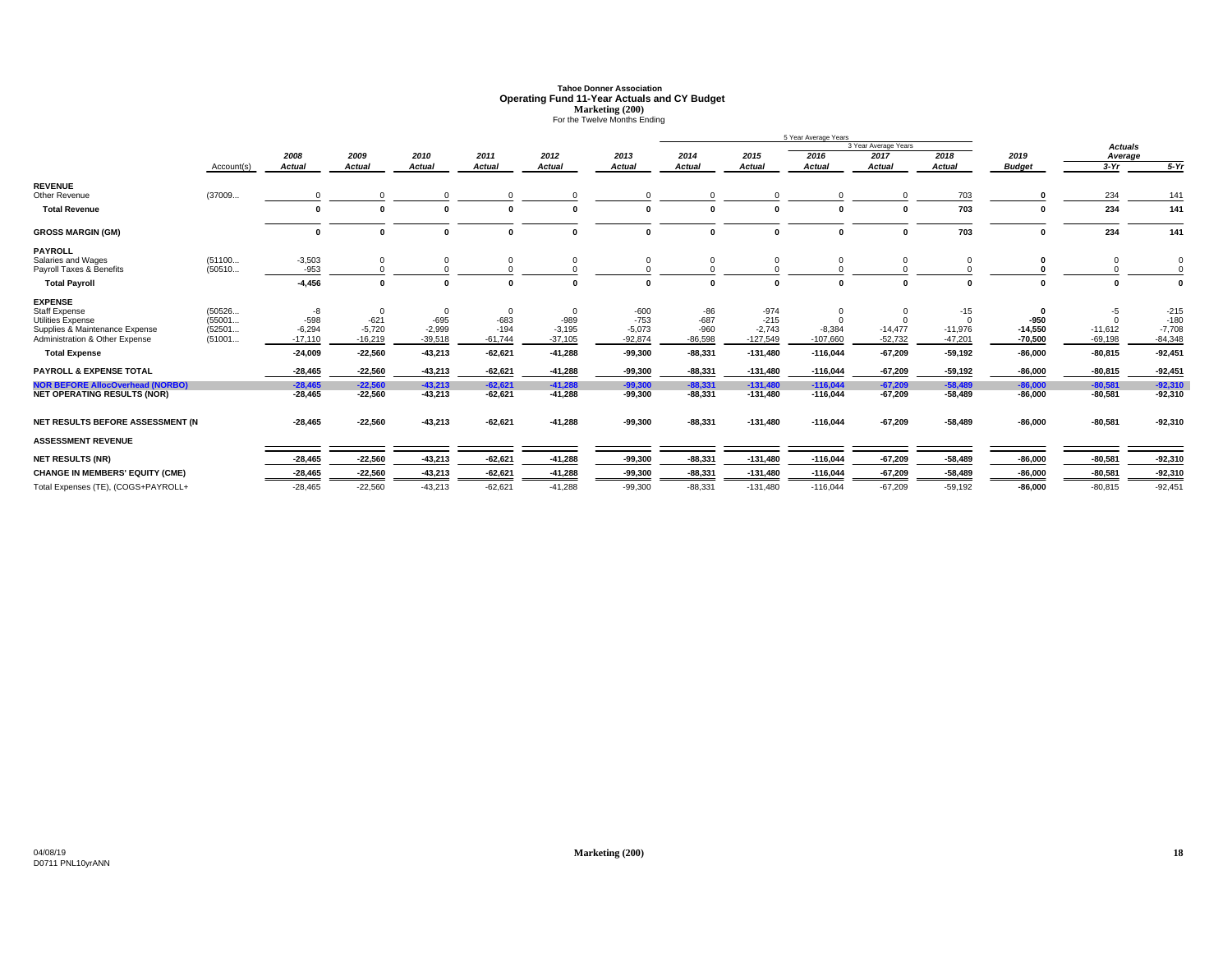# **Tahoe Donner AssociationOperating Fund 11-Year Actuals and CY Budget<br>Mountain Operations (210)<br>For the Twelve Months Ending**

|                                                     |                 |                         |                         |                        |                        |                        |                         |                         | 5 Year Average Years    |                         |                         |                         |                         |                         |                         |
|-----------------------------------------------------|-----------------|-------------------------|-------------------------|------------------------|------------------------|------------------------|-------------------------|-------------------------|-------------------------|-------------------------|-------------------------|-------------------------|-------------------------|-------------------------|-------------------------|
|                                                     |                 |                         |                         |                        |                        |                        |                         |                         |                         |                         | 3 Year Average Years    |                         |                         | <b>Actuals</b>          |                         |
|                                                     |                 | 2008                    | 2009                    | 2010                   | 2011                   | 2012                   | 2013                    | 2014                    | 2015                    | 2016                    | 2017                    | 2018                    | 2019                    | Average                 |                         |
|                                                     | Account(s)      | <b>Actual</b>           | <b>Actual</b>           | <b>Actual</b>          | <b>Actual</b>          | <b>Actual</b>          | <b>Actual</b>           | <b>Actual</b>           | <b>Actual</b>           | <b>Actual</b>           | <b>Actual</b>           | <b>Actual</b>           | <b>Budget</b>           | $3-Yr$                  | $5-Yr$                  |
| <b>REVENUE</b>                                      |                 |                         |                         |                        |                        |                        |                         |                         |                         |                         |                         |                         |                         |                         |                         |
| Other Revenue                                       | (37009          |                         | $\Omega$                |                        |                        | $\Omega$               |                         | $\Omega$                |                         | 13,082                  | 67,863                  | 95,743                  | 50,000                  | 58,896                  | 35,338                  |
| <b>Total Revenue</b>                                |                 | 0                       | $\Omega$                |                        |                        |                        |                         | $\sqrt{2}$              | $\mathbf{0}$            | 13,082                  | 67,863                  | 95,743                  | 50,000                  | 58,896                  | 35,338                  |
| <b>GROSS MARGIN (GM)</b>                            |                 | $\mathbf{0}$            | $\Omega$                | $\Omega$               |                        | $\Omega$               | <sup>0</sup>            | $\Omega$                | $\mathbf{0}$            | 13,082                  | 67,863                  | 95,743                  | 50,000                  | 58,896                  | 35,338                  |
| <b>PAYROLL</b>                                      |                 |                         |                         |                        |                        |                        |                         |                         |                         |                         |                         |                         |                         |                         |                         |
| Salaries and Wages                                  | (51100          | $-277,764$              | $-288,012$              | $-274,281$             | $-231,264$             | $-304,991$             | $-354,229$              | $-195,172$              | $-224,647$              | $-499,723$              | $-526,748$              | $-492,625$              | $-559,400$              | $-506,365$              | $-387,783$              |
| Payroll Taxes & Benefits                            | (50510          | $-55,763$               | $-65,739$               | $-69,901$              | $-70,204$              | $-97,326$              | $-111,008$              | $-85,876$               | $-96.298$               | $-193,333$              | $-183,238$              | $-124,846$              | $-144,300$              | $-167,139$              | $-136,718$              |
| <b>Total Payroll</b>                                |                 | $-333,527$              | $-353,751$              | $-344, 183$            | $-301,468$             | $-402,317$             | $-465.237$              | $-281,048$              | $-320,945$              | $-693,056$              | $-709,986$              | $-617,471$              | $-703,700$              | $-673,504$              | $-524,501$              |
| <b>EXPENSE</b>                                      |                 |                         |                         |                        |                        |                        |                         |                         |                         |                         |                         |                         |                         |                         |                         |
| <b>Staff Expense</b>                                | (50526          | $-32,579$               | $-19,704$               | $-22,249$              | $-24,528$              | $-13,944$              | $-21,396$               | $-6,001$                | $-19,323$               | $-65.395$               | $-147.455$              | $-130,286$              | $-137,200$              | $-114,379$              | $-73,692$               |
| <b>Utilities Expense</b>                            | (55001          | $-87,226$               | $-86,096$               | $-90,126$              | $-87,311$              | $-71,797$              | $-74,249$               | $-51,832$               | $-56,204$               | $-78.482$               | $-79,964$               | $-84,243$               | $-89.360$               | $-80,896$               | $-70,145$               |
| Supplies & Maintenance Expense                      | (52501          | $-168,870$              | $-82,644$               | $-140,303$             | $-152,920$             | $-111,110$             | $-106,028$              | $-42,461$               | $-56,021$               | $-147,950$              | $-169,314$              | $-149,212$              | $-179,970$              | $-155,492$              | $-112,992$              |
| Insurance Expense<br>Administration & Other Expense | 52025<br>(51001 | $-112.400$<br>$-15.008$ | $-114.600$<br>$-14.042$ | $-89,810$<br>$-16.450$ | $-91,000$<br>$-21,948$ | $-85,800$<br>$-22,206$ | $-128,200$<br>$-20.541$ | $-104.219$<br>$-21,045$ | $-111,391$<br>$-25.290$ | $-122.635$<br>$-28.410$ | $-134.800$<br>$-23,484$ | $-138,600$<br>$-23,420$ | $-150.000$<br>$-31.270$ | $-132,012$<br>$-25,105$ | $-122,329$<br>$-24,330$ |
|                                                     |                 |                         |                         |                        |                        |                        |                         |                         |                         |                         |                         |                         |                         |                         |                         |
| <b>Total Expense</b>                                |                 | -416,082                | $-317,085$              | $-358,937$             | $-377,708$             | $-304,857$             | $-350,414$              | $-225,558$              | $-268,229$              | $-442,872$              | $-555,017$              | $-525,760$              | $-587,800$              | $-507,883$              | $-403,487$              |
| <b>PAYROLL &amp; EXPENSE TOTAL</b>                  |                 | $-749.609$              | $-670.836$              | $-703.120$             | $-679,176$             | $-707,174$             | $-815.651$              | $-506.606$              | $-589.175$              | $-1.135.928$            | $-1,265,002$            | $-1,143,232$            | $-1,291,500$            | $-1.181.387$            | $-927,989$              |
| <b>NOR BEFORE AllocOverhead (NORBO)</b>             |                 | $-749.609$              | $-670,836$              | $-703,120$             | $-679,176$             | $-707,174$             | $-815,651$              | $-506.606$              | $-589,175$              | $-1,122,846$            | $-1,197,140$            | $-1,047,489$            | $-1,241,500$            | $-1,122,492$            | $-892,651$              |
| Allocated Overhead (OH)                             | 59025           | $-358.634$              | $\Omega$                | $\Omega$               | $\Omega$               | $\Omega$               | $\Omega$                | $\Omega$                |                         | $\Omega$                | $\Omega$                |                         | $-482.900$              | $\Omega$                |                         |
| <b>NET OPERATING RESULTS (NOR)</b>                  |                 | $-1,108,243$            | $-670,836$              | $-703,120$             | $-679,176$             | $-707,174$             | $-815,651$              | $-506,606$              | $-589,175$              | $-1,122,846$            | $-1,197,140$            | $-1,047,489$            | $-1,724,400$            | $-1,122,492$            | $-892,651$              |
| NET RESULTS BEFORE ASSESSMENT (N                    |                 | $-1,108,243$            | $-670,836$              | $-703,120$             | $-679,176$             | $-707,174$             | $-815,651$              | $-506,606$              | $-589,175$              | $-1,122,846$            | $-1,197,140$            | $-1,047,489$            | $-1,724,400$            | $-1,122,492$            | $-892,651$              |
| <b>ASSESSMENT REVENUE</b>                           |                 |                         |                         |                        |                        |                        |                         |                         |                         |                         |                         |                         |                         |                         |                         |
| <b>NET RESULTS (NR)</b>                             |                 | $-1,108,243$            | $-670,836$              | $-703,120$             | $-679,176$             | $-707,174$             | $-815,651$              | $-506,606$              | $-589,175$              | $-1,122,846$            | $-1,197,140$            | $-1,047,489$            | $-1,724,400$            | $-1,122,492$            | $-892,65$               |
|                                                     |                 |                         |                         |                        |                        |                        |                         |                         |                         |                         |                         |                         |                         |                         |                         |
| <b>CHANGE IN MEMBERS' EQUITY (CME)</b>              |                 | $-1,108,243$            | $-670,836$              | $-703,120$             | $-679,176$             | $-707,174$             | $-815,651$              | $-506,606$              | $-589,175$              | $-1,122,846$            | $-1,197,140$            | $-1,047,489$            | $-1,724,400$            | $-1,122,492$            | $-892,65$               |
| Total Expenses (TE), (COGS+PAYROLL+                 |                 | $-749.609$              | $-670.836$              | $-703.120$             | $-679.176$             | $-707.174$             | $-815.651$              | $-506.606$              | $-589.175$              | $-1.135.928$            | $-1.265.002$            | $-1.143.232$            | $-1.291.500$            | $-1.181.387$            | $-927.989$              |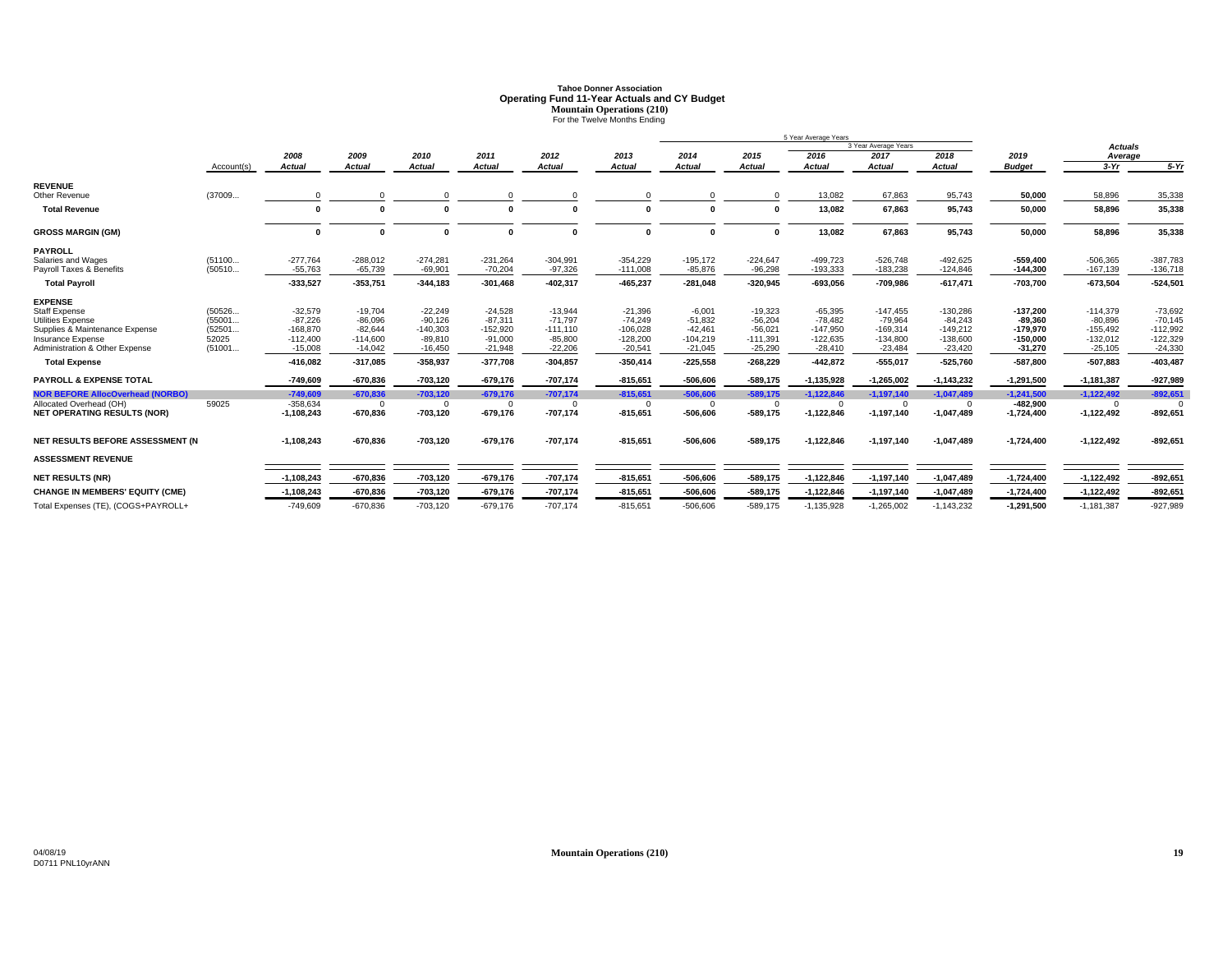# **Tahoe Donner AssociationOperating Fund 11-Year Actuals and CY Budget<br>
Lift Maintenance (211)<br>
For the Twelve Months Ending**

|                                                                  |                  |                       |                       |                      |                       |                    |                   | 5 Year Average Years |                 |                    |                      |                    |                         |                   |                   |
|------------------------------------------------------------------|------------------|-----------------------|-----------------------|----------------------|-----------------------|--------------------|-------------------|----------------------|-----------------|--------------------|----------------------|--------------------|-------------------------|-------------------|-------------------|
|                                                                  |                  |                       |                       |                      |                       |                    |                   |                      |                 |                    | 3 Year Average Years |                    |                         | <b>Actuals</b>    |                   |
|                                                                  |                  | 2008                  | 2009                  | 2010                 | 2011                  | 2012               | 2013              | 2014                 | 2015            | 2016               | 2017                 | 2018               | 2019                    | Average           |                   |
|                                                                  | Account(s)       | <b>Actual</b>         | Actual                | <b>Actual</b>        | <b>Actual</b>         | Actual             | <b>Actual</b>     | <b>Actual</b>        | <b>Actual</b>   | <b>Actual</b>      | <b>Actual</b>        | Actual             | <b>Budget</b>           | $3-Yr$            | $5-Yr$            |
| <b>REVENUE</b>                                                   |                  |                       |                       |                      |                       |                    |                   |                      |                 |                    |                      |                    |                         |                   |                   |
|                                                                  |                  |                       |                       |                      |                       |                    |                   |                      |                 |                    |                      |                    |                         |                   |                   |
| <b>PAYROLL</b><br>Salaries and Wages                             | (51100           | $-77.362$             | $-75,196$             | $-125,972$           | $-197,968$            | $-105,015$         | $-113.467$        | $-104.641$           | $-108.748$      | $-184.949$         | $-162,042$           | $-168,239$         |                         | $-171.743$        | $-145,724$        |
| Payroll Taxes & Benefits                                         | (50510           | $-29,347$             | $-30,784$             | $-50,447$            | $-67,100$             | $-56,032$          | $-48,043$         | $-56,064$            | $-56,094$       | $-81,014$          | $-66,577$            | $-53,185$          | $-168.600$<br>$-58,200$ | $-66,925$         | $-62,587$         |
| <b>Total Payroll</b>                                             |                  | $-106,709$            | $-105,981$            | $-176,418$           | $-265,068$            | $-161,047$         | $-161,509$        | $-160,705$           | $-164,842$      | $-265,963$         | $-228,619$           | $-221,424$         | $-226,800$              | $-238,668$        | $-208,310$        |
| <b>EXPENSE</b>                                                   |                  |                       |                       |                      |                       |                    |                   |                      |                 |                    |                      |                    |                         |                   |                   |
| <b>Staff Expense</b>                                             | (50526           | $-4,251$              | $-2,385$              | $-46$                | $-501$                | $-2,847$           | $-2,987$          | $-3,942$             | $-951$          | $-7,145$           | $-1,581$             | $-1,747$           | $-4.170$                | $-3,491$          | $-3,073$          |
| Utilities Expense                                                | (55001           | $-3.344$              | $-2.370$              | $-2,931$             | $-3,490$              | $-3.443$           | $-5,912$          | $-5,409$             | $-5.774$        | $-7,854$           | $-6,614$             | $-5,385$           | $-6.750$                | $-6,617$          | $-6,207$          |
| Supplies & Maintenance Expense<br>Administration & Other Expense | (52501<br>(51001 | $-10,309$<br>$-1.500$ | $-12,400$<br>$-2.147$ | $-7,183$<br>$-2,383$ | $-10,977$<br>$-2.608$ | 20,600<br>$-3.367$ | 9.067<br>$-5,435$ | 3.124<br>$-3.517$    | 2.177<br>$-626$ | $-596$<br>$-5,068$ | 13,599<br>$-6,269$   | 16,949<br>$-7,053$ | 14.620<br>$-7,100$      | 9,984<br>$-6,130$ | 7,051<br>$-4,507$ |
|                                                                  |                  |                       |                       |                      |                       |                    |                   |                      |                 |                    |                      |                    |                         |                   |                   |
| <b>Total Expense</b>                                             |                  | $-19.404$             | $-19,301$             | $-12,543$            | $-17,575$             | 10,942             | $-5,266$          | $-9.745$             | $-5.174$        | $-20,662$          | $-865$               | 2,764              | $-3.400$                | $-6,255$          | $-6,736$          |
| <b>PAYROLL &amp; EXPENSE TOTAL</b>                               |                  | $-126.113$            | $-125,282$            | $-188,962$           | $-282,643$            | $-150, 105$        | $-166.776$        | $-170,450$           | $-170,016$      | $-286,625$         | $-229,484$           | $-218,660$         | $-230,200$              | $-244.923$        | $-215,047$        |
| <b>NOR BEFORE AllocOverhead (NORBO)</b>                          |                  | $-126.113$            | $-125.282$            | $-188.962$           | $-282.643$            | $-150, 105$        | $-166.776$        | $-170,450$           | $-170.016$      | $-286.625$         | $-229.484$           | $-218.660$         | $-230.200$              | $-244.923$        | $-215.047$        |
| <b>NET OPERATING RESULTS (NOR)</b>                               |                  | $-126, 113$           | $-125.282$            | $-188.962$           | $-282,643$            | $-150.105$         | $-166,776$        | $-170,450$           | $-170,016$      | $-286.625$         | $-229.484$           | $-218.660$         | $-230.200$              | $-244.923$        | $-215,047$        |
| NET RESULTS BEFORE ASSESSMENT (N                                 |                  | $-126, 113$           | $-125,282$            | $-188,962$           | -282,643              | $-150, 105$        | -166,776          | $-170,450$           | $-170,016$      | $-286,625$         | $-229,484$           | $-218,660$         | $-230,200$              | -244,923          | $-215,047$        |
| <b>ASSESSMENT REVENUE</b>                                        |                  |                       |                       |                      |                       |                    |                   |                      |                 |                    |                      |                    |                         |                   |                   |
| <b>NET RESULTS (NR)</b>                                          |                  | $-126, 113$           | $-125,282$            | $-188,962$           | $-282,643$            | $-150, 105$        | $-166,776$        | $-170,450$           | $-170,016$      | $-286,625$         | $-229,484$           | $-218,660$         | $-230,200$              | $-244,923$        | $-215,047$        |
| <b>CHANGE IN MEMBERS' EQUITY (CME)</b>                           |                  | $-126, 113$           | $-125,282$            | $-188,962$           | $-282,643$            | $-150, 105$        | $-166,776$        | $-170,450$           | $-170,016$      | $-286,625$         | $-229,484$           | $-218,660$         | $-230,200$              | $-244,923$        | $-215,047$        |
| Total Expenses (TE), (COGS+PAYROLL+                              |                  | $-126, 113$           | $-125.282$            | $-188.962$           | $-282,643$            | $-150.105$         | $-166.776$        | $-170.450$           | $-170,016$      | $-286.625$         | $-229.484$           | $-218.660$         | $-230.200$              | $-244.923$        | $-215,047$        |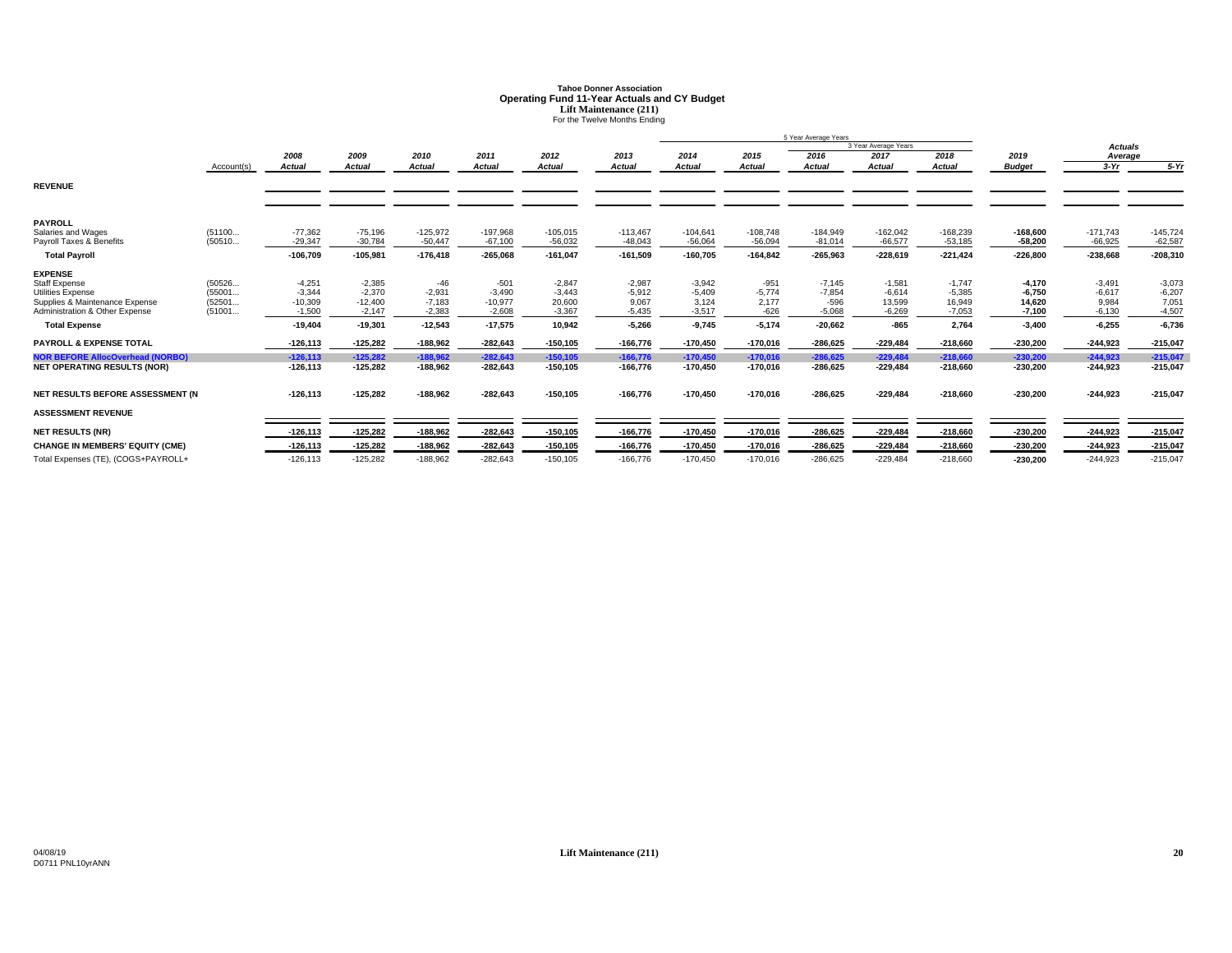# **Tahoe Donner AssociationOperating Fund 11-Year Actuals and CY Budget<br>
<b>Snowmaking (212)**<br>
For the Twelve Months Ending

|                                                                  |                  |               |               |               |               |               |               | 5 Year Average Years |                        |                       |                             |                               |                       |                             |                               |
|------------------------------------------------------------------|------------------|---------------|---------------|---------------|---------------|---------------|---------------|----------------------|------------------------|-----------------------|-----------------------------|-------------------------------|-----------------------|-----------------------------|-------------------------------|
|                                                                  |                  |               |               |               |               |               |               |                      |                        |                       | 3 Year Average Years        |                               |                       | <b>Actuals</b>              |                               |
|                                                                  |                  | 2008          | 2009          | 2010          | 2011          | 2012          | 2013          | 2014                 | 2015                   | 2016                  | 2017                        | 2018                          | 2019                  | Average                     |                               |
|                                                                  | Account(s)       | <b>Actual</b> | <b>Actual</b> | <b>Actual</b> | <b>Actual</b> | <b>Actual</b> | <b>Actual</b> | Actual               | Actual                 | <b>Actual</b>         | <b>Actual</b>               | <b>Actual</b>                 | <b>Budget</b>         | $3-Yr$                      | $5-Yr$                        |
| <b>REVENUE</b>                                                   |                  |               |               |               |               |               |               |                      |                        |                       |                             |                               |                       |                             |                               |
| <b>PAYROLL</b>                                                   |                  |               |               |               |               |               |               |                      |                        |                       |                             |                               |                       |                             |                               |
| Salaries and Wages<br>Payroll Taxes & Benefits                   | (51100<br>(50510 | 0             |               |               | $\Omega$      |               |               |                      | $-937$<br>$-135$       | $-3,720$<br>$-1,333$  | $-13,597$<br>$-4,525$       | $-11,170$<br>$-2,820$         | $-24,700$<br>$-8,700$ | $-9,496$<br>$-2,893$        | $-5,885$<br>$-1,763$          |
| <b>Total Payroll</b>                                             |                  | $\mathbf{0}$  |               |               |               |               |               | $\sqrt{2}$           | $-1,072$               | $-5,053$              | $-18,122$                   | $-13,990$                     | $-33,400$             | $-12,388$                   | $-7,648$                      |
| <b>EXPENSE</b><br>Staff Expense<br>Utilities Expense             | (50526<br>(55001 |               |               |               |               |               |               |                      | $^{\circ}$<br>$-7,142$ | $\Omega$<br>$-28,236$ | $\overline{0}$<br>$-18,068$ |                               | -500<br>$-47.000$     | $\Omega$                    | 0                             |
| Supplies & Maintenance Expense<br>Administration & Other Expense | (52501<br>(51001 |               |               |               |               |               |               |                      | $-830$                 | $-1,525$<br>$-11$     | $-1,355$<br>$-15$           | $-52,709$<br>$-3,251$<br>$-2$ | $-5.700$              | $-33,004$<br>$-2,044$<br>-9 | $-21,231$<br>$-1,392$<br>$-6$ |
| <b>Total Expense</b>                                             |                  | $\mathbf{0}$  |               |               |               |               |               | $\Omega$             | $-7,972$               | $-29,772$             | $-19,439$                   | $-55,962$                     | $-53,200$             | $-35,058$                   | $-22,629$                     |
| <b>PAYROLL &amp; EXPENSE TOTAL</b>                               |                  |               |               |               |               |               |               | $\sqrt{2}$           | $-9,044$               | $-34,825$             | $-37,561$                   | $-69,952$                     | $-86,600$             | $-47,446$                   | $-30,276$                     |
| <b>NOR BEFORE AllocOverhead (NORBO)</b>                          |                  | $\mathbf{a}$  |               |               |               |               |               | $\mathbf{a}$         | $-9,044$               | $-34,825$             | $-37,561$                   | $-69,952$                     | $-86,600$             | $-47,446$                   | $-30,276$                     |
| <b>NET OPERATING RESULTS (NOR)</b>                               |                  | $\mathbf{0}$  | $\sqrt{2}$    |               |               | n             |               | $\sqrt{2}$           | $-9,044$               | $-34,825$             | $-37,561$                   | $-69,952$                     | $-86,600$             | -47,446                     | $-30,276$                     |
| NET RESULTS BEFORE ASSESSMENT (N                                 |                  | 0             | $\mathbf 0$   | $\bf{0}$      | 0             | $\mathbf 0$   | 0             | $\mathbf 0$          | $-9,044$               | $-34,825$             | $-37,561$                   | $-69,952$                     | $-86,600$             | $-47,446$                   | $-30,276$                     |
| <b>ASSESSMENT REVENUE</b>                                        |                  |               |               |               |               |               |               |                      |                        |                       |                             |                               |                       |                             |                               |
| <b>NET RESULTS (NR)</b>                                          |                  |               |               |               |               |               |               |                      | $-9,044$               | $-34,825$             | $-37,561$                   | $-69,952$                     | $-86,600$             | $-47,446$                   | $-30,276$                     |
| <b>CHANGE IN MEMBERS' EQUITY (CME)</b>                           |                  |               |               |               |               |               |               |                      | $-9,044$               | $-34,825$             | $-37,561$                   | $-69,952$                     | $-86,600$             | $-47,446$                   | $-30,276$                     |
| Total Expenses (TE), (COGS+PAYROLL+                              |                  | $\Omega$      |               |               | $\Omega$      |               |               | $\Omega$             | $-9,044$               | $-34,825$             | $-37,561$                   | $-69,952$                     | $-86,600$             | $-47,446$                   | $-30,276$                     |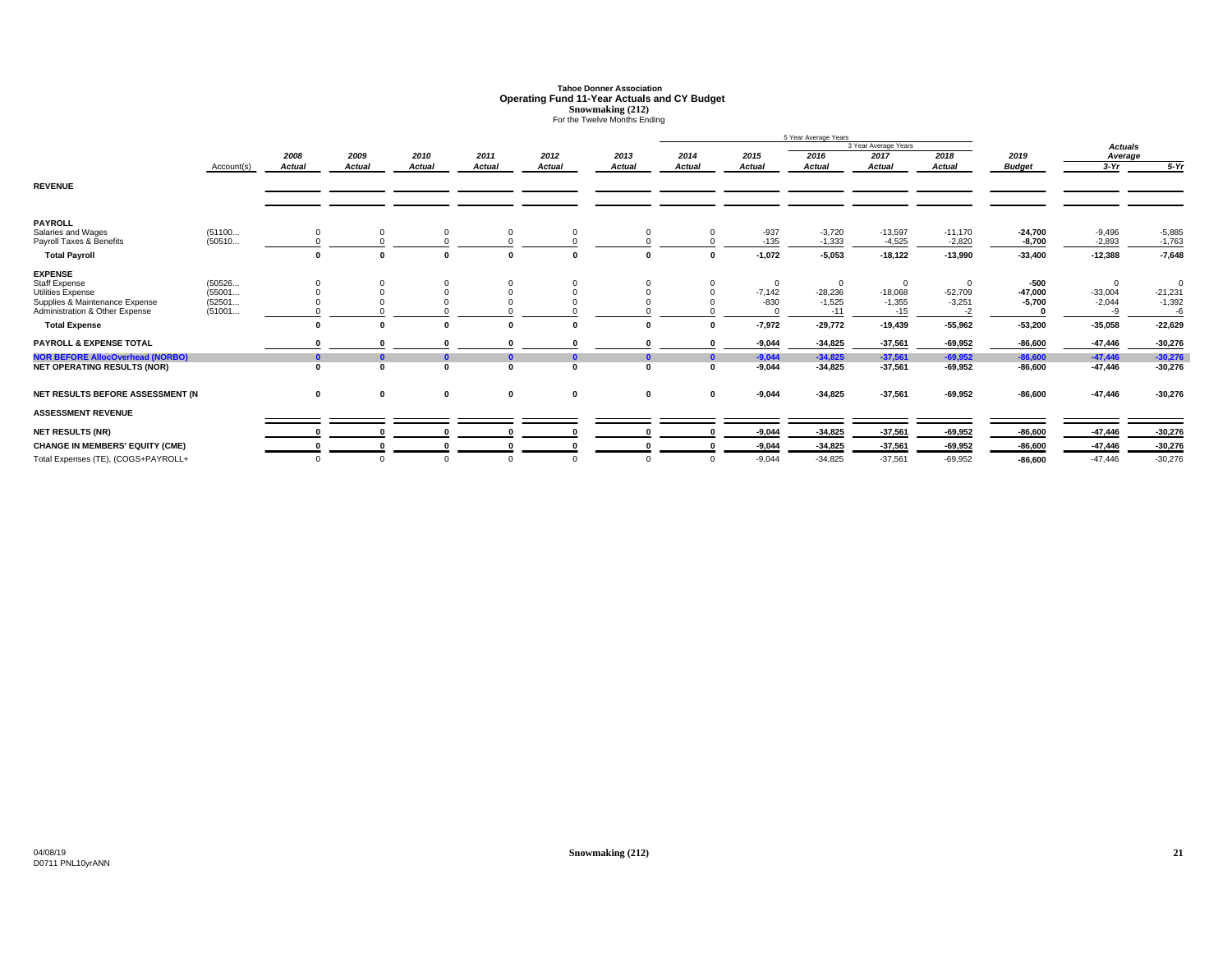# **Tahoe Donner AssociationOperating Fund 11-Year Actuals and CY Budget<br>
<b>Ski Retail (214)**<br>
For the Twelve Months Ending

|                                                                  |                  |                    |                    |                    |                    |                    |                    |                  |                  | 5 Year Average Years |                      |                    |                    |                  |                    |
|------------------------------------------------------------------|------------------|--------------------|--------------------|--------------------|--------------------|--------------------|--------------------|------------------|------------------|----------------------|----------------------|--------------------|--------------------|------------------|--------------------|
|                                                                  |                  |                    |                    |                    |                    |                    |                    |                  |                  |                      | 3 Year Average Years |                    |                    | <b>Actuals</b>   |                    |
|                                                                  |                  | 2008               | 2009               | 2010               | 2011               | 2012               | 2013               | 2014             | 2015             | 2016                 | 2017                 | 2018               | 2019               | Average          |                    |
|                                                                  | Account(s)       | <b>Actual</b>      | <b>Actual</b>      | <b>Actual</b>      | <b>Actual</b>      | <b>Actual</b>      | <b>Actual</b>      | <b>Actual</b>    | <b>Actual</b>    | <b>Actual</b>        | <b>Actual</b>        | <b>Actual</b>      | <b>Budget</b>      | $3-Yr$           | $5-Yr$             |
| <b>REVENUE</b>                                                   |                  |                    |                    |                    |                    |                    |                    |                  |                  |                      |                      |                    |                    |                  |                    |
| Food and Beverage                                                | (33000           | $\Omega$           | $\Omega$           | $\Omega$           | $\Omega$           | $\Omega$           | $\Omega$           | $\Omega$         | $\Omega$         | $\Omega$             | $-58$                |                    | $\Omega$           | $-19$            | $-12$              |
| <b>Retail Product</b>                                            | (36015           | 182,073            | 170,495            | 145,153            | 93,089             | 86,870             | 84,724             | 29,334           | 44,277           | 131,573              | 150,213              | 125,530            | 134,000            | 135,772          | 96,186             |
| Other Revenue                                                    | (37009           | 12,645             | 13,493             | 14,894             | 11,353             | 8,360              | 9,967              | 955              | 3,663            | 13,116               | 14,701               | 10,004             | 13,000             | 12,607           | 8,488              |
| <b>Total Revenue</b>                                             |                  | 194,718            | 183,988            | 160,047            | 104,442            | 95,230             | 94,691             | 30,289           | 47,940           | 144,689              | 164,857              | 135,533            | 147,000            | 148,360          | 104,662            |
| COST OF GOODS SOLD (COGS)                                        | (40000           | $-109,332$         | $-111,315$         | $-91,338$          | $-56,521$          | $-49,690$          | $-44,193$          | $-15.887$        | $-21,853$        | $-63,907$            | $-74,265$            | $-58,807$          | $-66.000$          | $-65,660$        | $-46,944$          |
| <b>GROSS MARGIN (GM)</b>                                         |                  | 85,386             | 72,673             | 68,710             | 47,920             | 45,540             | 50,499             | 14,403           | 26,087           | 80,782               | 90,591               | 76,727             | 81,000             | 82,700           | 57,718             |
| <b>PAYROLL</b>                                                   |                  |                    |                    |                    |                    |                    |                    |                  |                  |                      |                      |                    |                    |                  |                    |
| Salaries and Wages                                               | (51100           | $-55,146$          | $-46,862$          | $-36,312$          | $-38,470$          | $-36,833$          | $-38,978$          | $-25,197$        | $-21,315$        | $-31,886$            | $-30,792$            | $-27,510$          | $-32,700$          | $-30,063$        | $-27,340$          |
| Payroll Taxes & Benefits                                         | (50510           | $-16,398$          | $-16,710$          | $-14,294$          | $-15,036$          | $-14,937$          | $-15,717$          | $-17,137$        | $-8,937$         | $-12,786$            | $-14,094$            | $-11,853$          | $-13,300$          | $-12,911$        | $-12,962$          |
| <b>Total Payroll</b>                                             |                  | $-71,544$          | $-63,571$          | $-50,607$          | $-53,506$          | $-51,770$          | $-54,696$          | $-42,335$        | $-30,253$        | $-44,672$            | $-44,886$            | $-39,363$          | $-46,000$          | $-42,974$        | $-40,302$          |
| <b>EXPENSE</b>                                                   |                  |                    |                    |                    |                    |                    |                    |                  |                  |                      |                      |                    |                    |                  |                    |
| <b>Staff Expense</b>                                             | (50526           | $-199$             | $-172$             | $\mathbf 0$        | $\Omega$           | $\mathbf 0$        | $\Omega$           | $\mathbf 0$      | $\Omega$         | $\mathbf 0$          | $\mathbf 0$          |                    | $\Omega$           | $\Omega$         | $\Omega$           |
| <b>Utilities Expense</b>                                         | (55001           | $-286$             | $-316$             | $-359$             | $-390$             | $-432$             | $-539$             | $-686$           | $-989$<br>$-624$ | $-715$               | $-777$<br>$-220$     |                    | $-1,200$           | $-497$<br>$-224$ | $-634$             |
| Supplies & Maintenance Expense<br>Administration & Other Expense | (52501<br>(51001 | $-510$<br>$-4,797$ | $-412$<br>$-4,403$ | $-797$<br>$-5,921$ | $-137$<br>$-4,483$ | $-221$<br>$-3,381$ | $-471$<br>$-2.911$ | $-329$<br>$-537$ | $-1,124$         | 91<br>$-8,355$       | $-4,732$             | $-545$<br>$-3,765$ | $-480$<br>$-4,620$ | $-5,617$         | $-325$<br>$-3,703$ |
|                                                                  |                  |                    |                    |                    |                    |                    |                    |                  |                  |                      |                      |                    |                    |                  |                    |
| <b>Total Expense</b>                                             |                  | $-5,792$           | $-5,303$           | $-7,077$           | $-5,009$           | $-4,034$           | $-3,921$           | $-1,552$         | $-2,737$         | $-8,979$             | $-5,729$             | $-4,310$           | $-6,300$           | $-6,339$         | $-4,661$           |
| <b>PAYROLL &amp; EXPENSE TOTAL</b>                               |                  | $-77,336$          | $-68,875$          | $-57,684$          | $-58,515$          | $-55,804$          | $-58,616$          | $-43,887$        | $-32,990$        | $-53,650$            | $-50,615$            | $-43,672$          | $-52,300$          | $-49,313$        | $-44,963$          |
| <b>NOR BEFORE AllocOverhead (NORBO)</b>                          |                  | 8.050              | 3,798              | 11,026             | $-10,595$          | $-10,264$          | $-8,117$           | $-29.484$        | $-6.903$         | 27,131               | 39,976               | 33,054             | 28,700             | 33,387           | 12,755             |
| <b>NET OPERATING RESULTS (NOR)</b>                               |                  | 8,050              | 3,798              | 11,026             | $-10,595$          | $-10,264$          | $-8,117$           | $-29,484$        | $-6,903$         | 27,131               | 39,976               | 33,054             | 28,700             | 33,387           | 12,755             |
| NET RESULTS BEFORE ASSESSMENT (N                                 |                  | 8,050              | 3,798              | 11,026             | $-10,595$          | $-10,264$          | $-8,117$           | $-29,484$        | $-6,903$         | 27,131               | 39,976               | 33,054             | 28,700             | 33,387           | 12,755             |
| <b>ASSESSMENT REVENUE</b>                                        |                  |                    |                    |                    |                    |                    |                    |                  |                  |                      |                      |                    |                    |                  |                    |
| <b>NET RESULTS (NR)</b>                                          |                  | 8,050              | 3,798              | 11,026             | $-10,595$          | $-10,264$          | $-8,117$           | $-29,484$        | $-6,903$         | 27,131               | 39,976               | 33,054             | 28,700             | 33,387           | 12,755             |
| <b>CHANGE IN MEMBERS' EQUITY (CME)</b>                           |                  | 8,050              | 3,798              | 11,026             | $-10,595$          | $-10,264$          | $-8,117$           | $-29,484$        | $-6,903$         | 27,131               | 39,976               | 33,054             | 28,700             | 33,387           | 12,755             |
| Total Expenses (TE), (COGS+PAYROLL+                              |                  | $-186,668$         | $-180,189$         | $-149,022$         | $-115,036$         | $-105,494$         | $-102,809$         | $-59,773$        | $-54,843$        | $-117,558$           | $-124,881$           | $-102,479$         | $-118,300$         | $-114,972$       | $-91,907$          |
|                                                                  |                  |                    |                    |                    |                    |                    |                    |                  |                  |                      |                      |                    |                    |                  |                    |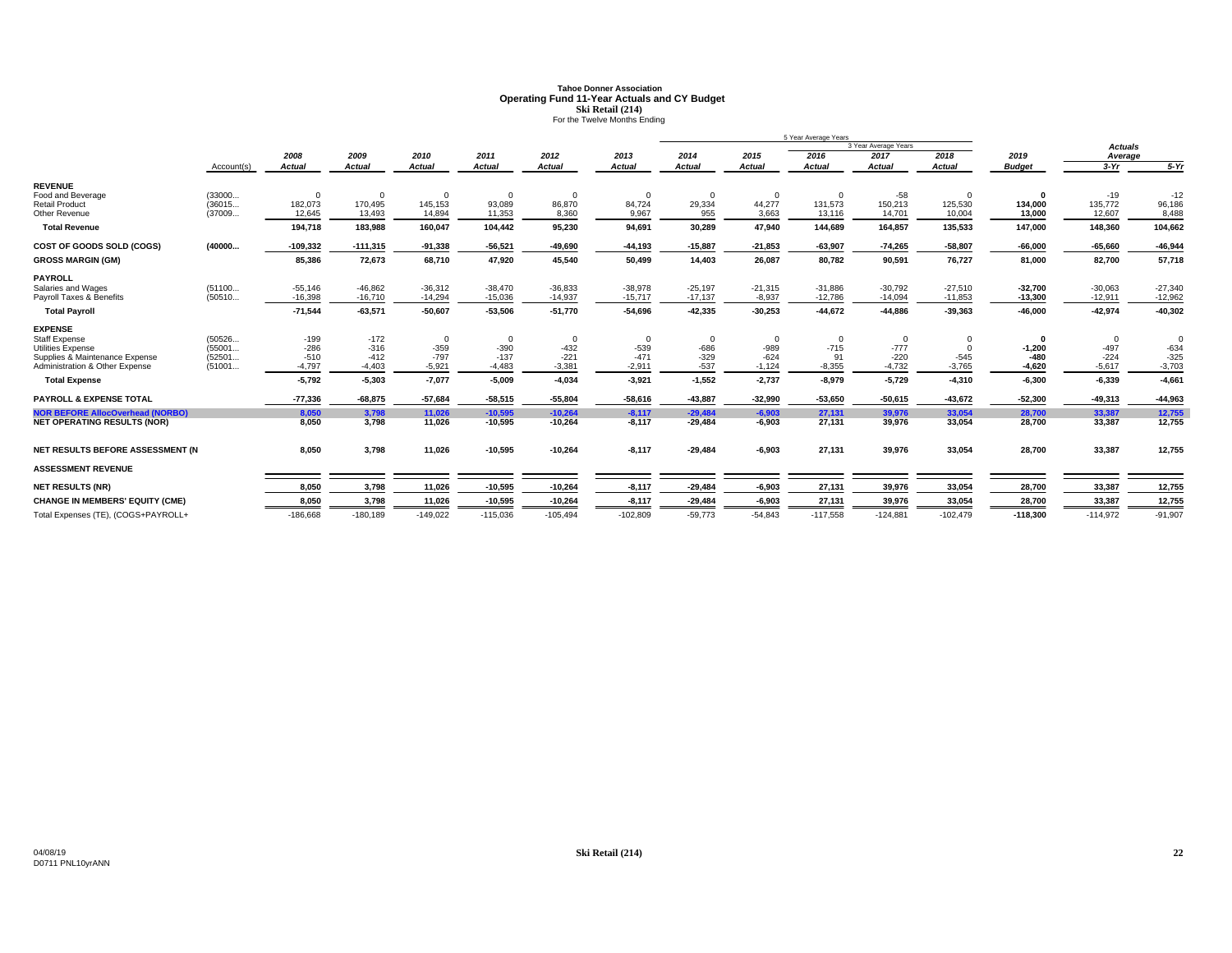# **Tahoe Donner AssociationOperating Fund 11-Year Actuals and CY Budget<br>
<b>Ski Rental (215)**<br>
For the Twelve Months Ending

|                                         |            |               |                |               |               |               |               | 5 Year Average Years |               |               |                      |               |               |                |            |
|-----------------------------------------|------------|---------------|----------------|---------------|---------------|---------------|---------------|----------------------|---------------|---------------|----------------------|---------------|---------------|----------------|------------|
|                                         |            |               |                |               |               |               |               |                      |               |               | 3 Year Average Years |               |               | <b>Actuals</b> |            |
|                                         |            | 2008          | 2009           | 2010          | 2011          | 2012          | 2013          | 2014                 | 2015          | 2016          | 2017                 | 2018          | 2019          | Average        |            |
|                                         | Account(s) | <b>Actual</b> | <b>Actual</b>  | <b>Actual</b> | <b>Actual</b> | <b>Actual</b> | <b>Actual</b> | <b>Actual</b>        | <b>Actual</b> | <b>Actual</b> | <b>Actual</b>        | <b>Actual</b> | <b>Budget</b> | $3-Yr$         | $5-Yr$     |
| <b>REVENUE</b>                          |            |               |                |               |               |               |               |                      |               |               |                      |               |               |                |            |
| <b>Retail Product</b>                   | (36015     | $\mathbf 0$   | $\overline{0}$ | $-377$        | $-635$        | $-323$        | $-1,099$      | $-505$               | $-73$         | $-1,194$      | $-918$               | $-1,708$      | $\mathbf{0}$  | $-1.274$       | $-880$     |
| Lessons & Rental                        | (35010     | 428,702       | 441,839        | 534,039       | 390,753       | 379,510       | 483,595       | 121,970              | 233,649       | 752,029       | 714,659              | 649,109       | 796,000       | 705,266        | 494,283    |
| Other Revenue                           | (37009     | 6,691         | 7,154          | 3,556         | 2,200         | 5,654         | 1,591         | 1,265                | 2,432         | 7,295         | 5,534                | 5,274         | 4.000         | 6,034          | 4,360      |
| <b>Total Revenue</b>                    |            | 435,393       | 448,993        | 537,219       | 392,317       | 384,842       | 484,087       | 122,730              | 236,008       | 758,129       | 719,275              | 652,675       | 800,000       | 710,026        | 497,763    |
| COST OF GOODS SOLD (COGS)               | (40000     |               |                |               |               |               |               |                      |               |               | 45                   |               |               | 15             |            |
| <b>GROSS MARGIN (GM)</b>                |            | 435,393       | 448,993        | 537,219       | 392,317       | 384,842       | 484,087       | 122,730              | 236,008       | 758,129       | 719,320              | 652,675       | 800,000       | 710,041        | 497,772    |
| <b>PAYROLL</b>                          |            |               |                |               |               |               |               |                      |               |               |                      |               |               |                |            |
| Salaries and Wages                      | (51100     | $-88.897$     | $-81,095$      | $-105,500$    | $-82,156$     | $-75,810$     | $-83,405$     | $-32.822$            | $-51.065$     | $-103,641$    | $-97,166$            | $-100,594$    | $-117.600$    | $-100.467$     | $-77,058$  |
| Pavroll Taxes & Benefits                | (50510     | $-17.128$     | $-27.081$      | $-30.810$     | $-21,407$     | $-22,618$     | $-22.773$     | $-14.272$            | $-21.362$     | $-41.698$     | $-32,757$            | $-23,728$     | $-28,800$     | $-32.727$      | $-26,763$  |
| <b>Total Payroll</b>                    |            | $-106,025$    | $-108,176$     | $-136,310$    | $-103,562$    | $-98,428$     | $-106,178$    | $-47,095$            | $-72,427$     | $-145,338$    | $-129,923$           | $-124,322$    | $-146,400$    | $-133,194$     | $-103,821$ |
| <b>EXPENSE</b>                          |            |               |                |               |               |               |               |                      |               |               |                      |               |               |                |            |
| <b>Staff Expense</b>                    | (50526     | $-2,087$      | $-3,010$       | $-1,343$      | $-2,688$      | $-1,407$      | $-568$        | $-774$               | $-786$        | $-303$        | $-549$               | $-261$        | $-2,050$      | $-371$         | $-534$     |
| Supplies & Maintenance Expense          | (52501     | $-4,232$      | $-3,854$       | $-5,180$      | $-3,804$      | $-4,340$      | $-2,675$      | $-119$               | $-1,092$      | $-2,183$      | $-2,474$             | $-1,354$      | $-5,840$      | $-2,004$       | $-1,444$   |
| Administration & Other Expense          | (51001     | $-13,154$     | $-12,339$      | $-14,808$     | $-13,518$     | $-9,688$      | $-13,727$     | $-1,920$             | $-5,821$      | $-18,309$     | $-16,244$            | $-11,149$     | $-16,210$     | $-15,234$      | $-10,689$  |
| <b>Total Expense</b>                    |            | $-19,473$     | $-19,203$      | $-21,331$     | $-20,010$     | $-15,434$     | $-16,969$     | $-2,813$             | $-7,698$      | $-20,794$     | $-19,267$            | $-12,764$     | $-24,100$     | $-17,609$      | $-12,667$  |
| <b>PAYROLL &amp; EXPENSE TOTAL</b>      |            | $-125.498$    | $-127,379$     | $-157,642$    | $-123,572$    | $-113,862$    | $-123.147$    | -49.907              | $-80,125$     | $-166.133$    | $-149,190$           | $-137,086$    | $-170,500$    | $-150.803$     | $-116,488$ |
| <b>NOR BEFORE AllocOverhead (NORBO)</b> |            | 309.895       | 321,614        | 379,577       | 268,746       | 270,979       | 360.940       | 72.823               | 155.883       | 591.997       | 570,130              | 515,589       | 629.500       | 559.238        | 381,284    |
| <b>NET OPERATING RESULTS (NOR)</b>      |            | 309,895       | 321,614        | 379,577       | 268,746       | 270,979       | 360,940       | 72,823               | 155,883       | 591,997       | 570,130              | 515,589       | 629,500       | 559,238        | 381,284    |
| NET RESULTS BEFORE ASSESSMENT (N        |            | 309,895       | 321,614        | 379,577       | 268,746       | 270,979       | 360,940       | 72,823               | 155,883       | 591,997       | 570,130              | 515,589       | 629,500       | 559,238        | 381,284    |
|                                         |            |               |                |               |               |               |               |                      |               |               |                      |               |               |                |            |
| <b>ASSESSMENT REVENUE</b>               |            |               |                |               |               |               |               |                      |               |               |                      |               |               |                |            |
| <b>NET RESULTS (NR)</b>                 |            | 309,895       | 321,614        | 379,577       | 268,746       | 270,979       | 360,940       | 72,823               | 155,883       | 591,997       | 570,130              | 515,589       | 629,500       | 559,238        | 381,284    |
| <b>CHANGE IN MEMBERS' EQUITY (CME)</b>  |            | 309,895       | 321,614        | 379,577       | 268,746       | 270,979       | 360,940       | 72,823               | 155,883       | 591,997       | 570,130              | 515,589       | 629,500       | 559,238        | 381,284    |
| Total Expenses (TE), (COGS+PAYROLL+     |            | $-125.498$    | $-127.379$     | $-157.642$    | $-123.572$    | $-113.862$    | $-123.147$    | $-49.907$            | $-80.125$     | $-166.133$    | $-149.144$           | $-137.086$    | $-170.500$    | $-150.788$     | $-116.479$ |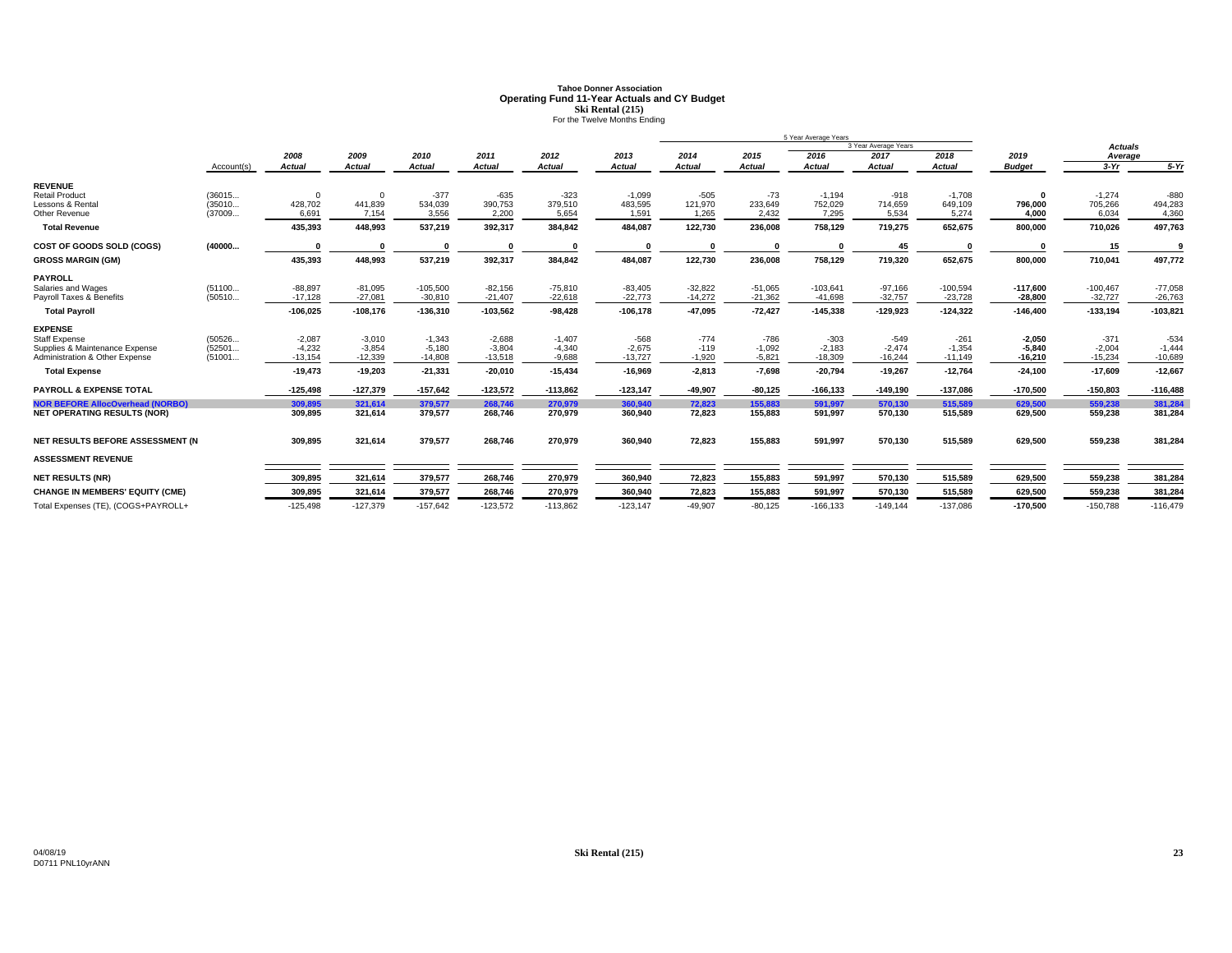# **Tahoe Donner AssociationOperating Fund 11-Year Actuals and CY Budget<br>
Ski School (220)<br>
For the Twelve Months Ending**

|                                         |            |               |            |            |               |               |               | 5 Year Average Years |              |               |                      |            |               |                |            |
|-----------------------------------------|------------|---------------|------------|------------|---------------|---------------|---------------|----------------------|--------------|---------------|----------------------|------------|---------------|----------------|------------|
|                                         |            |               |            |            |               |               |               |                      |              |               | 3 Year Average Years |            |               | <b>Actuals</b> |            |
|                                         |            | 2008          | 2009       | 2010       | 2011          | 2012          | 2013          | 2014                 | 2015         | 2016          | 2017                 | 2018       | 2019          | Average        |            |
|                                         | Account(s) | <b>Actual</b> | Actual     | Actual     | <b>Actual</b> | <b>Actual</b> | <b>Actual</b> | <b>Actual</b>        | Actual       | <b>Actual</b> | <b>Actual</b>        | Actual     | <b>Budget</b> | $3-Yr$         | $5-Yr$     |
| <b>REVENUE</b>                          |            |               |            |            |               |               |               |                      |              |               |                      |            |               |                |            |
| Direct Access & Use Fees                | (35020     | 38,025        | 10,964     | 16,749     | 22,395        | 12,524        | 8,570         | $\Omega$             | 302          | 10,550        | 14,515               | 15,804     | 14,000        | 13,623         | 8,234      |
| <b>Retail Product</b>                   | (36015     | $\Omega$      | $\Omega$   | $-80$      | $\Omega$      | $\Omega$      | $\Omega$      | $\Omega$             | $\mathbf{0}$ | $-144$        | $\Omega$             | $\Omega$   | $\Omega$      | $-48$          | $-29$      |
| Lessons & Rental                        | (35010     | 249,775       | 277,131    | 365,770    | 335,821       | 292,557       | 419,413       | 111,915              | 227,062      | 788,800       | 870,957              | 912,185    | 938.000       | 857,314        | 582,184    |
| Other Revenue                           | (37009     | $-2,637$      | $-2,383$   | $-5,635$   | $-1,605$      | $-562$        | $-4,383$      | $-240$               | $\Omega$     |               |                      |            |               | $\Omega$       | $-48$      |
| <b>Total Revenue</b>                    |            | 285,163       | 285,712    | 376,804    | 356,611       | 304,519       | 423,599       | 111,675              | 227,364      | 799,206       | 885,472              | 927,989    | 952,000       | 870,889        | 590,341    |
| <b>GROSS MARGIN (GM)</b>                |            | 285,163       | 285,712    | 376,804    | 356,611       | 304,519       | 423,599       | 111,675              | 227,364      | 799,206       | 885,472              | 927,989    | 952,000       | 870,889        | 590,341    |
| <b>PAYROLL</b>                          |            |               |            |            |               |               |               |                      |              |               |                      |            |               |                |            |
| Salaries and Wages                      | (51100     | $-165.733$    | $-165.952$ | $-158.212$ | $-161.847$    | $-147.751$    | $-179.691$    | $-82,994$            | $-143.287$   | $-309.990$    | $-414.508$           | $-422.886$ | -427.600      | $-382.461$     | $-274.733$ |
| Payroll Taxes & Benefits                | (50510     | $-34,336$     | $-34,436$  | $-36,512$  | $-38,449$     | $-44,668$     | $-51,155$     | $-37,311$            | $-61,847$    | $-127.007$    | $-143,218$           | $-105,644$ | $-116.000$    | $-125,290$     | $-95,005$  |
| <b>Total Payroll</b>                    |            | $-200,068$    | $-200,388$ | $-194,724$ | $-200,296$    | $-192,419$    | $-230,847$    | $-120,305$           | $-205, 133$  | $-436,997$    | $-557,726$           | -528,530   | $-543,600$    | $-507,751$     | $-369,738$ |
| <b>EXPENSE</b>                          |            |               |            |            |               |               |               |                      |              |               |                      |            |               |                |            |
| <b>Staff Expense</b>                    | (50526     | $-5,818$      | $-5,363$   | $-2,834$   | $-1,087$      | $-1,910$      | $-4,563$      | $-1,630$             | $-882$       | $-3,786$      | $-7,366$             | $-2,586$   | $-8,150$      | $-4,579$       | $-3,250$   |
| <b>Utilities Expense</b>                | (55001     | $\Omega$      | $\Omega$   | $\Omega$   | $\Omega$      | $\Omega$      | $\sqrt{ }$    | $\Omega$             | $\Omega$     | $-198$        | $-776$               | $-588$     | $-750$        | $-520$         | $-312$     |
| Supplies & Maintenance Expense          | (52501     | $-3,630$      | $-4,869$   | $-3,232$   | $-3,984$      | $-2,835$      | $-1,494$      | $-2,354$             | $-2,314$     | $-5,264$      | $-3,683$             | $-5,356$   | $-11.850$     | $-4,768$       | $-3,794$   |
| Insurance Expense                       | 52025      | $\Omega$      | - 0        | $\Omega$   | $\Omega$      |               |               |                      | $\Omega$     | $-6.228$      | $\Omega$             | $\Omega$   |               | $-2.076$       | $-1,246$   |
| Administration & Other Expense          | (51001     | $-727$        | $-573$     | $-353$     | $-592$        | $-751$        | $-844$        | $-741$               | $-1,123$     | $-2.609$      | $-1,098$             | $-1,674$   | $-1,450$      | $-1,793$       | $-1,449$   |
| <b>Total Expense</b>                    |            | $-10,176$     | $-10,805$  | $-6,418$   | $-5,663$      | $-5,496$      | $-6,902$      | $-4,725$             | $-4,319$     | $-18,085$     | $-12,922$            | $-10,203$  | $-22,200$     | $-13,737$      | $-10,051$  |
| <b>PAYROLL &amp; EXPENSE TOTAL</b>      |            | $-210.244$    | $-211,193$ | $-201.142$ | $-205,959$    | $-197,915$    | $-237.749$    | $-125,030$           | $-209.453$   | $-455,082$    | -570,648             | $-538,734$ | $-565.800$    | $-521.488$     | $-379,789$ |
| <b>NOR BEFORE AllocOverhead (NORBO)</b> |            | 74,919        | 74,519     | 175,661    | 150.652       | 106,604       | 185.851       | $-13.355$            | 17,911       | 344,125       | 314,824              | 389,255    | 386.200       | 349,401        | 210,552    |
| <b>NET OPERATING RESULTS (NOR)</b>      |            | 74,919        | 74,519     | 175,661    | 150,652       | 106,604       | 185,851       | $-13,355$            | 17.911       | 344,125       | 314,824              | 389.255    | 386,200       | 349,401        | 210,552    |
| NET RESULTS BEFORE ASSESSMENT (N        |            | 74,919        | 74,519     | 175,661    | 150,652       | 106,604       | 185,851       | $-13,355$            | 17,911       | 344,125       | 314,824              | 389,255    | 386,200       | 349,401        | 210,552    |
| <b>ASSESSMENT REVENUE</b>               |            |               |            |            |               |               |               |                      |              |               |                      |            |               |                |            |
|                                         |            |               |            |            |               |               |               |                      |              |               |                      |            |               |                |            |
| <b>NET RESULTS (NR)</b>                 |            | 74,919        | 74,519     | 175,66     | 150,652       | 106,604       | 185,851       | $-13,355$            | 17,911       | 344,125       | 314,824              | 389,255    | 386,200       | 349,401        | 210,552    |
| <b>CHANGE IN MEMBERS' EQUITY (CME)</b>  |            | 74.919        | 74,519     | 175,661    | 150,652       | 106,604       | 185,851       | $-13,355$            | 17,911       | 344,125       | 314,824              | 389,255    | 386,200       | 349,401        | 210,552    |
| Total Expenses (TE), (COGS+PAYROLL+     |            | $-210,244$    | $-211,193$ | $-201,142$ | $-205,959$    | $-197,915$    | $-237,749$    | $-125,030$           | $-209,453$   | $-455,082$    | $-570,648$           | $-538,734$ | $-565,800$    | $-521,488$     | $-379,789$ |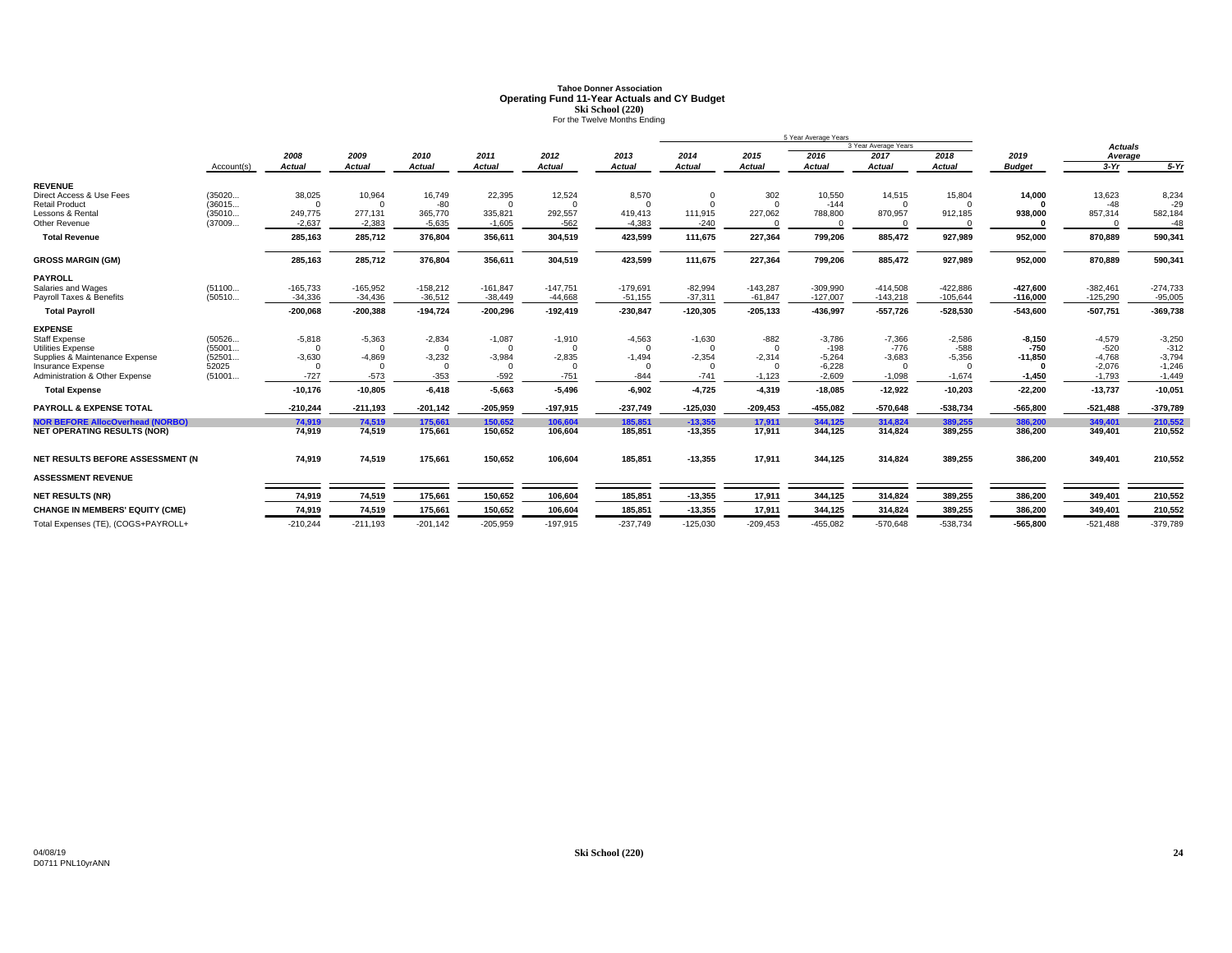# **Tahoe Donner AssociationOperating Fund 11-Year Actuals and CY Budget<br>
<b>Snowflakes (230)**<br>
For the Twelve Months Ending

|                                         |            |               |               |               |               |               |               |               |               | 5 Year Average Years |                      |            |               |                |             |
|-----------------------------------------|------------|---------------|---------------|---------------|---------------|---------------|---------------|---------------|---------------|----------------------|----------------------|------------|---------------|----------------|-------------|
|                                         |            |               |               |               |               |               |               |               |               |                      | 3 Year Average Years |            |               | <b>Actuals</b> |             |
|                                         |            | 2008          | 2009          | 2010          | 2011          | 2012          | 2013          | 2014          | 2015          | 2016                 | 2017                 | 2018       | 2019          | Average        |             |
|                                         | Account(s) | <b>Actual</b> | <b>Actual</b> | <b>Actual</b> | <b>Actual</b> | <b>Actual</b> | <b>Actual</b> | <b>Actual</b> | <b>Actual</b> | Actual               | <b>Actual</b>        | Actual     | <b>Budget</b> | $3-Yr$         | $5-Yr$      |
| <b>REVENUE</b>                          |            |               |               |               |               |               |               |               |               |                      |                      |            |               |                |             |
| Lessons & Rental                        | (35010     | 170,756       | 216,560       | 285,282       | 256,600       | 208,259       | 235,996       | 63,964        | 0             |                      |                      | $^{\circ}$ |               | 0              | 12,793      |
| Other Revenue                           | (37009     | $-445$        | $-407$        | $-685$        | $\Omega$      | $-33$         | $-264$        |               | $\Omega$      |                      |                      |            |               |                |             |
| <b>Total Revenue</b>                    |            | 170,311       | 216,153       | 284,597       | 256,600       | 208,226       | 235,732       | 63,964        | 0             |                      | $\sqrt{ }$           |            |               | $\mathbf 0$    | 12,793      |
| <b>GROSS MARGIN (GM)</b>                |            | 170,311       | 216,153       | 284,597       | 256,600       | 208,226       | 235,732       | 63,964        | $\pmb{0}$     |                      | $\Omega$             | $\Omega$   | $\Omega$      | $\pmb{0}$      | 12,793      |
| <b>PAYROLL</b>                          |            |               |               |               |               |               |               |               |               |                      |                      |            |               |                |             |
| Salaries and Wages                      | (51100     | $-75,994$     | $-92,758$     | $-106,629$    | $-96,040$     | $-57,764$     | $-64,517$     | $-33,153$     | $\mathbf 0$   |                      |                      |            |               | $\mathbf 0$    | $-6,631$    |
| Payroll Taxes & Benefits                | (50510     | $-22,195$     | $-23,530$     | $-31,776$     | $-28,494$     | $-13,210$     | $-16,324$     | $-14,513$     | $\Omega$      |                      |                      |            |               | $\Omega$       | $-2,903$    |
| <b>Total Payroll</b>                    |            | $-98,190$     | $-116,288$    | $-138,405$    | $-124,534$    | $-70,974$     | $-80, 841$    | $-47,666$     | $\mathbf 0$   |                      | $\Omega$             |            | $\Omega$      | $\mathbf{0}$   | $-9,533$    |
| <b>EXPENSE</b>                          |            |               |               |               |               |               |               |               |               |                      |                      |            |               |                |             |
| <b>Staff Expense</b>                    | (50526     | $-2,140$      | $-1,297$      | $-1,232$      | $-85$         | $-756$        | $-53$         | $\mathbf 0$   | $\Omega$      |                      |                      |            |               |                |             |
| Utilities Expense                       | (55001     | $\Omega$      | $\Omega$      | $\Omega$      | $-160$        | $\Omega$      |               | $\Omega$      | $\Omega$      |                      |                      |            |               |                | $\mathbf 0$ |
| Supplies & Maintenance Expense          | (52501     | $-2,357$      | $-1,096$      | $-859$        | $-832$        | $-1,154$      | $-1,558$      | $-55$         |               |                      |                      |            |               |                | $-11$       |
| Administration & Other Expense          | (51001     | $-1,269$      | $-890$        | $-327$        | $-729$        | $-116$        |               | $\Omega$      |               |                      |                      |            |               |                | $\Omega$    |
| <b>Total Expense</b>                    |            | $-5,766$      | $-3,283$      | $-2,418$      | $-1,806$      | $-2,026$      | $-1,610$      | $-55$         | $\mathbf 0$   |                      | $\mathbf{r}$         | $\Omega$   |               | $\Omega$       | $-11$       |
| <b>PAYROLL &amp; EXPENSE TOTAL</b>      |            | $-103,956$    | $-119,572$    | $-140,823$    | $-126,340$    | $-73,000$     | $-82,452$     | $-47,721$     |               |                      |                      |            |               |                | $-9,544$    |
| <b>NOR BEFORE AllocOverhead (NORBO)</b> |            | 66,355        | 96,582        | 143,774       | 130,260       | 135,226       | 153,280       | 16,243        | $\mathbf{0}$  |                      |                      |            | 0             | $\mathbf{0}$   | 3,249       |
| <b>NET OPERATING RESULTS (NOR)</b>      |            | 66,355        | 96,582        | 143,774       | 130,260       | 135,226       | 153,280       | 16,243        | 0             |                      | $\mathbf{r}$         | $\sqrt{2}$ | $\Omega$      | $\mathbf{0}$   | 3,249       |
| NET RESULTS BEFORE ASSESSMENT (N        |            | 66,355        | 96,582        | 143,774       | 130,260       | 135,226       | 153,280       | 16,243        | 0             | $\mathbf 0$          | $\mathbf 0$          | 0          | 0             | 0              | 3,249       |
|                                         |            |               |               |               |               |               |               |               |               |                      |                      |            |               |                |             |
| <b>ASSESSMENT REVENUE</b>               |            |               |               |               |               |               |               |               |               |                      |                      |            |               |                |             |
| <b>NET RESULTS (NR)</b>                 |            | 66,355        | 96,582        | 143,774       | 130,260       | 135,226       | 153,280       | 16,243        | $\mathbf{0}$  |                      |                      |            |               |                | 3,249       |
| <b>CHANGE IN MEMBERS' EQUITY (CME)</b>  |            | 66,355        | 96,582        | 143,774       | 130,260       | 135,226       | 153,280       | 16,243        | $\mathbf{0}$  |                      |                      |            |               | $\Omega$       | 3,249       |
| Total Expenses (TE), (COGS+PAYROLL+     |            | $-103,956$    | $-119,572$    | $-140,823$    | $-126,340$    | $-73,000$     | $-82.452$     | $-47.721$     | $\Omega$      |                      | $\Omega$             | $\Omega$   |               | $\Omega$       | $-9,544$    |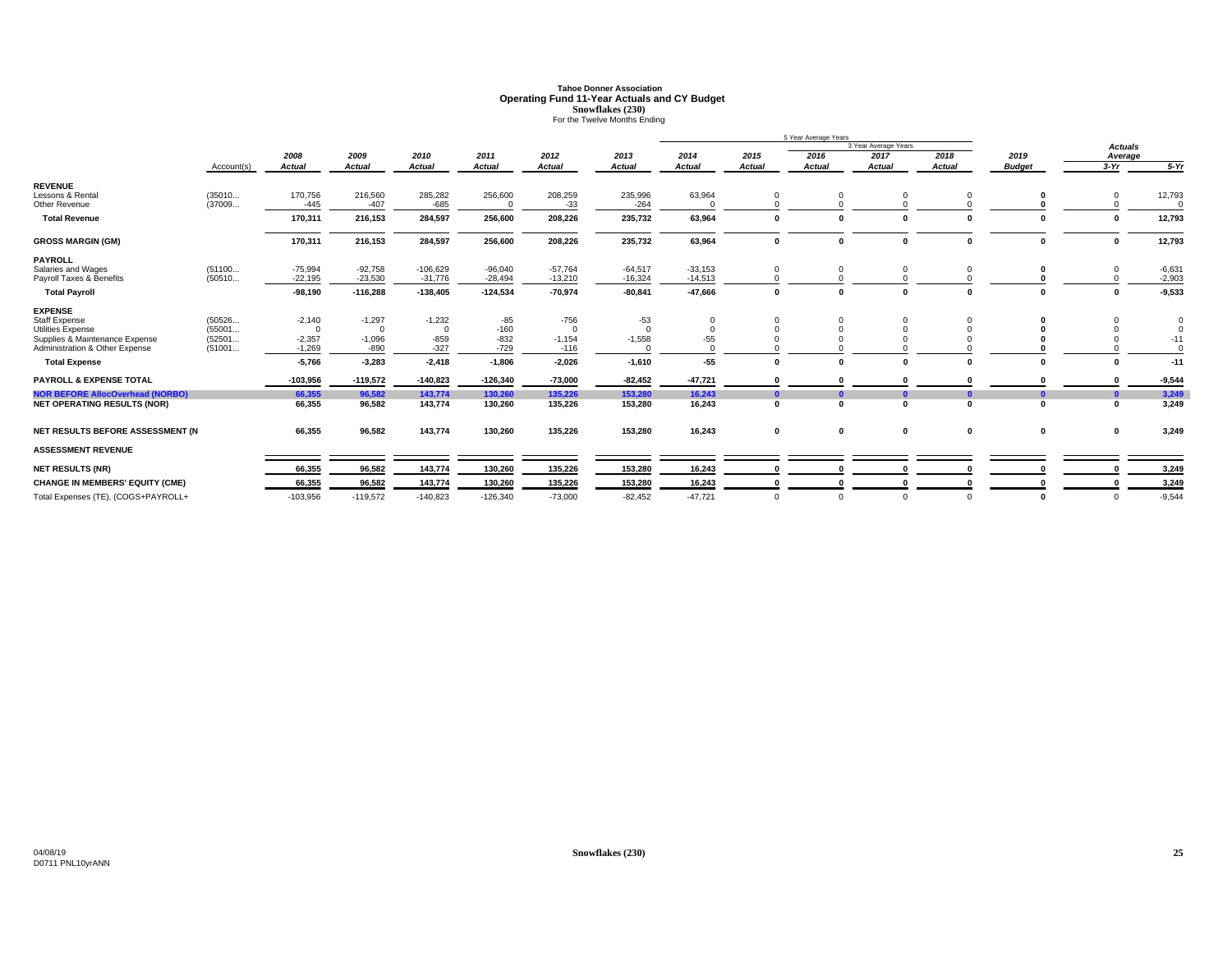# **Tahoe Donner AssociationOperating Fund 11-Year Actuals and CY Budget<br>
Ticket Office Administration (240)<br>
For the Twelve Months Ending**

|                                                     |                 |                       |                       |                       |                       |                     |               |                      |                       | 5 Year Average Years  |                       |                       |                         |                       |                     |
|-----------------------------------------------------|-----------------|-----------------------|-----------------------|-----------------------|-----------------------|---------------------|---------------|----------------------|-----------------------|-----------------------|-----------------------|-----------------------|-------------------------|-----------------------|---------------------|
|                                                     |                 |                       |                       |                       |                       |                     |               |                      |                       |                       | 3 Year Average Years  |                       |                         | <b>Actuals</b>        |                     |
|                                                     |                 | 2008                  | 2009                  | 2010                  | 2011                  | 2012                | 2013          | 2014                 | 2015                  | 2016                  | 2017                  | 2018                  | 2019                    | Average               |                     |
|                                                     | Account(s)      | Actual                | <b>Actual</b>         | <b>Actual</b>         | <b>Actual</b>         | <b>Actual</b>       | <b>Actual</b> | <b>Actual</b>        | <b>Actual</b>         | <b>Actual</b>         | Actual                | <b>Actual</b>         | <b>Budget</b>           | $3-Yr$                | $5-Yr$              |
| <b>REVENUE</b>                                      |                 |                       |                       |                       |                       |                     |               |                      |                       |                       |                       |                       |                         |                       |                     |
| Direct Access & Use Fees                            | (35020          | 867.791               | 890,442               | 1,092,425             | 783,838               | 692,359             | 827,630       | 194,171              | 455,015               | 1,316,140             | 1,368,415             | 1,232,829             | 1,462,800               | 1,305,795             | 913,314             |
| Food and Beverage                                   | (33000          |                       | $\Omega$              |                       |                       |                     |               |                      |                       |                       | $-86$                 |                       |                         | $-29$                 | $-17$               |
| <b>Retail Product</b>                               | (36015          |                       | $-165$                |                       |                       |                     |               | $\Omega$             | $\Omega$              | $-75$                 | $-92$                 |                       |                         | $-56$                 | $-33$               |
| Lessons & Rental                                    | (35010          | $\Omega$              | $\Omega$              |                       | $\Omega$              |                     |               | 132                  | $\Omega$              |                       | $\Omega$              |                       |                         | $\Omega$              | 26                  |
| Other Revenue                                       | (37009          | $-3,632$              | $-3,952$              | $-4,498$              | $-2,595$              | 5,197               | 6,265         | 10,074               | 6,237                 | 7,747                 | 5,730                 | 5,659                 | 2,200                   | 6,378                 | 7,089               |
| <b>Total Revenue</b>                                |                 | 864,159               | 886,325               | 1,087,927             | 781,243               | 697,555             | 833,895       | 204,376              | 461,252               | 1,323,812             | 1,373,967             | 1,238,488             | 1,465,000               | 1,312,089             | 920,379             |
| COST OF GOODS SOLD (COGS)                           | (40000          | $\Omega$              | $\sqrt{2}$            | 45                    |                       |                     |               | $\Omega$             | $\mathbf{0}$          |                       | $\mathbf{r}$          |                       | $\Omega$                |                       |                     |
| <b>GROSS MARGIN (GM)</b>                            |                 | 864,159               | 886,325               | 1,087,971             | 781,243               | 697,555             | 833,895       | 204,376              | 461,252               | 1,323,812             | 1,373,967             | 1,238,488             | 1,465,000               | 1,312,089             | 920,379             |
| <b>PAYROLL</b>                                      |                 |                       |                       |                       |                       |                     |               |                      |                       |                       |                       |                       |                         |                       |                     |
| Salaries and Wages                                  | (51100          | $-39,737$             | $-48.195$             | $-68,295$             | $-58,938$             | $-52,988$           | $-69.913$     | $-38.284$            | $-46.876$             | $-84.856$             | $-94.637$             | $-94,715$             | $-98.000$               | $-91.403$             | $-71.874$           |
| Payroll Taxes & Benefits                            | (50510          | $-7,953$              | $-7,867$              | $-11,246$             | $-9,482$              | $-11,387$           | $-15,713$     | $-16.047$            | $-18,977$             | $-33,629$             | $-33,117$             | $-22,200$             | $-25,500$               | $-29,649$             | $-24,794$           |
| <b>Total Payroll</b>                                |                 | $-47,690$             | $-56,062$             | $-79,541$             | $-68,420$             | $-64,375$           | $-85,626$     | $-54,331$            | $-65,853$             | $-118,485$            | $-127,754$            | $-116,915$            | $-123,500$              | $-121,051$            | $-96,668$           |
| <b>EXPENSE</b>                                      |                 |                       |                       |                       |                       |                     |               |                      |                       |                       |                       |                       |                         |                       |                     |
| <b>Staff Expense</b>                                | (50526          | $-447$                | $-63$                 | $-150$                | 41                    | $-355$              | $-120$        | $-56$                | $-63$                 | $-27$                 | $-467$                | $-262$                | -800                    | $-252$                | $-175$              |
| Supplies & Maintenance Expense                      | (52501          | $-3,587$              | $-12,096$             | $-13,586$             | $-10,747$             | $-10,357$           | $-3,294$      | $-9,327$             | $-2,593$              | $-10,303$             | $-11,050$             | $-8,049$              | $-9.450$                | $-9,801$              | $-8,264$            |
| Insurance Expense<br>Administration & Other Expense | 52025<br>(51001 | $\Omega$<br>$-21,644$ | $\Omega$<br>$-25,327$ | $\Omega$<br>$-35,174$ | $\Omega$<br>$-29,956$ | $\cap$<br>$-19,372$ | $-28,843$     | $\Omega$<br>$-7,698$ | $\Omega$<br>$-13,498$ | $-3,184$<br>$-36,308$ | $\Omega$<br>$-42,564$ | $\Omega$<br>$-45,170$ | $\sqrt{2}$<br>$-56,050$ | $-1.061$<br>$-41,347$ | $-637$<br>$-29,048$ |
| <b>Total Expense</b>                                |                 | $-25,678$             | $-37,486$             | $-48,909$             | $-40,662$             | $-30,085$           | $-32,257$     | $-17,082$            | $-16, 153$            | $-49,822$             | $-54,082$             | $-53,480$             | $-66,300$               | $-52,461$             | $-38,124$           |
|                                                     |                 |                       |                       |                       |                       |                     |               |                      |                       |                       |                       |                       |                         |                       |                     |
| <b>PAYROLL &amp; EXPENSE TOTAL</b>                  |                 | $-73,368$             | $-93,548$             | $-128,451$            | $-109,082$            | $-94,460$           | $-117,883$    | $-71,413$            | $-82,006$             | $-168,307$            | $-181,835$            | $-170,395$            | $-189,800$              | $-173,513$            | $-134,791$          |
| <b>NOR BEFORE AllocOverhead (NORBO)</b>             |                 | 790.791               | 792.778               | 959.521               | 672.161               | 603.096             | 716,012       | 132.963              | 379.246               | 1.155.505             | 1.192.132             | 1.068.093             | 1.275.200               | 1,138,577             | 785.588             |
| <b>NET OPERATING RESULTS (NOR)</b>                  |                 | 790,791               | 792,778               | 959,521               | 672,161               | 603,096             | 716,012       | 132,963              | 379,246               | 1,155,505             | 1,192,132             | 1,068,093             | 1,275,200               | 1,138,577             | 785,588             |
| NET RESULTS BEFORE ASSESSMENT (N                    |                 | 790,791               | 792,778               | 959,521               | 672,161               | 603,096             | 716,012       | 132,963              | 379,246               | 1,155,505             | 1,192,132             | 1,068,093             | 1,275,200               | 1,138,577             | 785,588             |
|                                                     |                 |                       |                       |                       |                       |                     |               |                      |                       |                       |                       |                       |                         |                       |                     |
| <b>ASSESSMENT REVENUE</b>                           |                 |                       |                       |                       |                       |                     |               |                      |                       |                       |                       |                       |                         |                       |                     |
| <b>NET RESULTS (NR)</b>                             |                 | 790,791               | 792,778               | 959,521               | 672,161               | 603,096             | 716,012       | 132,963              | 379,246               | 1,155,505             | 1,192,132             | 1,068,093             | 1,275,200               | 1,138,577             | 785,588             |
| <b>CHANGE IN MEMBERS' EQUITY (CME)</b>              |                 | 790,791               | 792,778               | 959,521               | 672,161               | 603,096             | 716.012       | 132.963              | 379,246               | 1,155,505             | 1,192,132             | 1,068,093             | 1,275,200               | 1,138,577             | 785,588             |
| Total Expenses (TE), (COGS+PAYROLL+                 |                 | $-73,368$             | $-93,548$             | $-128,406$            | $-109,082$            | $-94,460$           | $-117,883$    | $-71,413$            | $-82,006$             | $-168,307$            | $-181,835$            | $-170,395$            | $-189,800$              | $-173,513$            | $-134,791$          |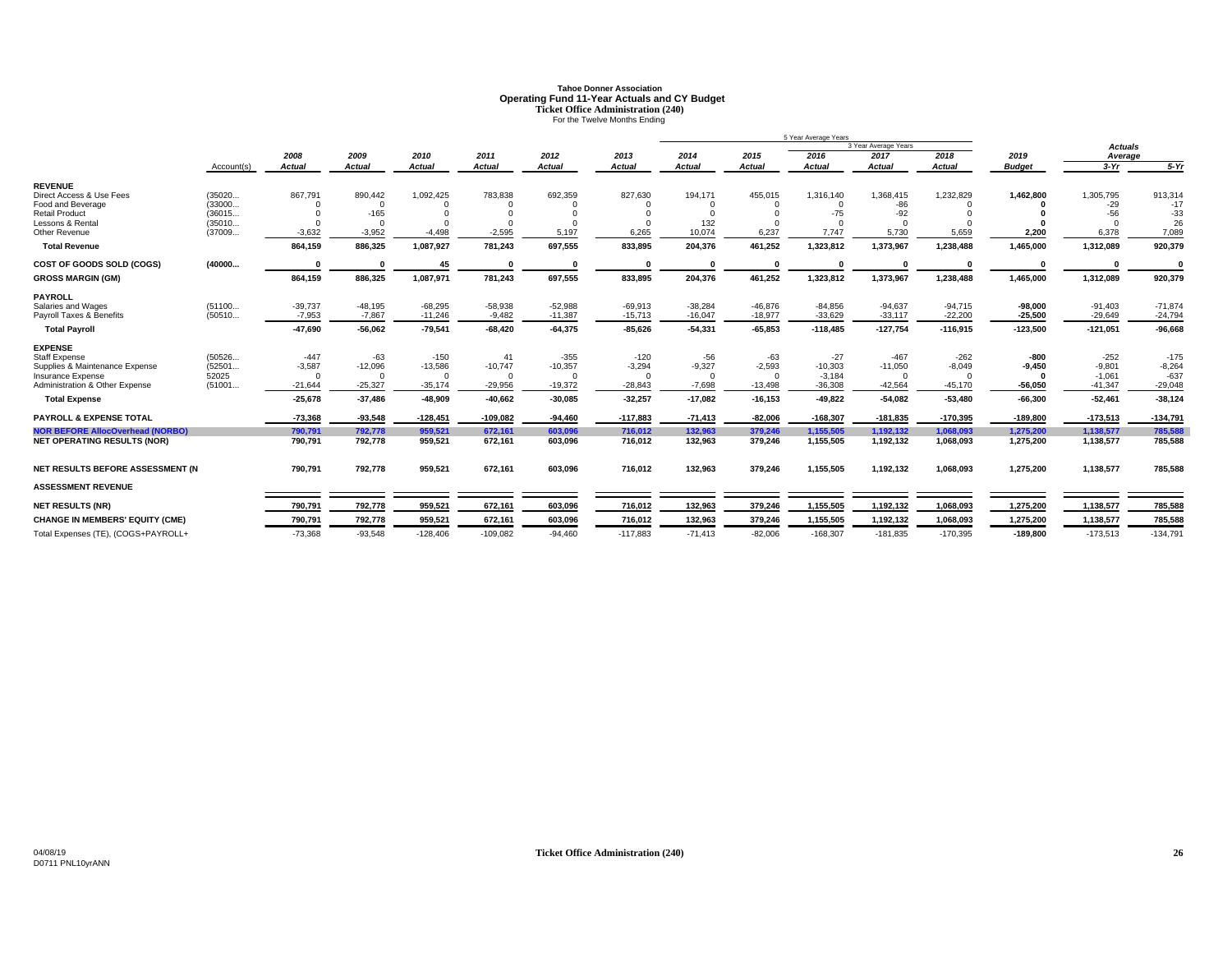# **Tahoe Donner AssociationOperating Fund 11-Year Actuals and CY Budget<br>
<b>Snowplay (216)**<br>
For the Twelve Months Ending

|                                                                                                                                                                                         |                                                         | 5 Year Average Years                                               |                                                                                    |                                                                      |                                                                      |                                                                     |                                                                        |                                                                       |                                                                      |                                                                         |                                                                         |                                                                      |                                                                        |                                                                      |                                                                      |
|-----------------------------------------------------------------------------------------------------------------------------------------------------------------------------------------|---------------------------------------------------------|--------------------------------------------------------------------|------------------------------------------------------------------------------------|----------------------------------------------------------------------|----------------------------------------------------------------------|---------------------------------------------------------------------|------------------------------------------------------------------------|-----------------------------------------------------------------------|----------------------------------------------------------------------|-------------------------------------------------------------------------|-------------------------------------------------------------------------|----------------------------------------------------------------------|------------------------------------------------------------------------|----------------------------------------------------------------------|----------------------------------------------------------------------|
|                                                                                                                                                                                         |                                                         | 2008                                                               | 2009                                                                               | 2010                                                                 | 2011                                                                 | 2012                                                                | 2013                                                                   | 2014                                                                  | 2015                                                                 | 2016                                                                    | 3 Year Average Years<br>2017                                            | 2018                                                                 | 2019                                                                   | <b>Actuals</b><br>Average                                            |                                                                      |
|                                                                                                                                                                                         | Account(s)                                              | <b>Actual</b>                                                      | <b>Actual</b>                                                                      | <b>Actual</b>                                                        | <b>Actual</b>                                                        | <b>Actual</b>                                                       | <b>Actual</b>                                                          | <b>Actual</b>                                                         | <b>Actual</b>                                                        | Actual                                                                  | <b>Actual</b>                                                           | <b>Actual</b>                                                        | <b>Budget</b>                                                          | $3-Yr$                                                               | $5-Yr$                                                               |
| <b>REVENUE</b><br><b>Recreation Fee</b><br>Direct Access & Use Fees<br>Food and Beverage<br><b>Retail Product</b><br>Other Revenue<br><b>Total Revenue</b><br>COST OF GOODS SOLD (COGS) | 36053<br>(35020<br>(33000<br>(36015<br>(37009<br>(40000 | $\Omega$<br>34.790<br>34,790                                       | $\Omega$<br>45.773<br>$\Omega$<br>$^{\circ}$<br>$\Omega$<br>45,773<br>$\mathbf{0}$ | $\Omega$<br>97.480<br>$\Omega$<br>$-18$<br>97,462                    | $\Omega$<br>97,603<br>$\Omega$<br>$\Omega$<br>$-132$<br>97,471       | 10,005<br>82.363<br>$\Omega$<br>3,337<br>$\Omega$<br>95,706<br>-860 | 19,478<br>137.253<br>$\Omega$<br>4,498<br>161,229<br>$-1,786$          | 7,087<br>61.093<br>$\overline{0}$<br>1,560<br>150<br>69,890<br>$-511$ | 10,013<br>105,874<br>7,574<br>2,785<br>$\cap$<br>126,246<br>$-3,465$ | 28,022<br>238.419<br>19,486<br>4,239<br>$\Omega$<br>290,166<br>$-6,895$ | 24,458<br>223,801<br>11,676<br>3,606<br>$\Omega$<br>263,541<br>$-5,365$ | 10,455<br>178.919<br>10,969<br>1,229<br>201,572<br>$-3,553$          | 23.000<br>246.100<br>10.100<br>2.800<br>282,000<br>$-4,000$            | 20,978<br>213.713<br>14,044<br>3,024<br>251,760<br>$-5,271$          | 16,007<br>161,621<br>9,941<br>2,684<br>30<br>190,283<br>$-3,958$     |
| <b>GROSS MARGIN (GM)</b>                                                                                                                                                                |                                                         | 34,790                                                             | 45,773                                                                             | 97,462                                                               | 97,471                                                               | 94,846                                                              | 159,443                                                                | 69,379                                                                | 122,781                                                              | 283,271                                                                 | 258,176                                                                 | 198,019                                                              | 278,000                                                                | 246,489                                                              | 186,325                                                              |
| <b>PAYROLL</b><br>Salaries and Wages<br>Payroll Taxes & Benefits<br><b>Total Payroll</b>                                                                                                | (51100<br>(50510                                        | $-10,676$<br>$-1,987$<br>$-12,663$                                 | $-8,572$<br>$-1,625$<br>$-10,197$                                                  | $-21,024$<br>$-3,994$<br>$-25,019$                                   | $-24,482$<br>$-4,588$<br>$-29,070$                                   | $-18,488$<br>$-5,047$<br>$-23,535$                                  | $-33,250$<br>$-9,163$<br>$-42,413$                                     | $-10,935$<br>$-5,086$<br>$-16,021$                                    | $-17,484$<br>$-7,268$<br>$-24,752$                                   | $-44,325$<br>$-17,369$<br>-61,695                                       | $-70,956$<br>$-21,051$<br>$-92,007$                                     | $-72,562$<br>$-18,722$<br>$-91,284$                                  | $-93,700$<br>$-24,300$<br>$-118,000$                                   | $-62,615$<br>$-19,047$<br>$-81,662$                                  | $-43,253$<br>$-13,899$<br>$-57,152$                                  |
| <b>EXPENSE</b><br><b>Staff Expense</b><br>Utilities Expense<br>Supplies & Maintenance Expense<br>Insurance Expense<br>Administration & Other Expense<br><b>Total Expense</b>            | (50526<br>(55001<br>(52501<br>52025<br>(51001           | $-20$<br>$\Omega$<br>$-8,669$<br>$-2.342$<br>$\Omega$<br>$-11,031$ | $-119$<br>$\Omega$<br>$-3,705$<br>$-2,400$<br>$\Omega$<br>$-6,224$                 | $-1,106$<br>$\Omega$<br>$-13,874$<br>$-2,548$<br>$-252$<br>$-17,781$ | $-2,780$<br>$-156$<br>$-18,182$<br>$-3,000$<br>$-2,637$<br>$-26,755$ | $-266$<br>$-160$<br>$-14,256$<br>$-2,600$<br>$-1,845$<br>$-19,127$  | $-1,233$<br>$-1,220$<br>$-22,352$<br>$-5,000$<br>$-2,945$<br>$-32,749$ | $-142$<br>$-1,191$<br>$-8,974$<br>$-3,142$<br>$-859$<br>$-14,308$     | 35<br>$-1,934$<br>$-15,079$<br>$-3,359$<br>$-2,749$<br>$-23,086$     | $-352$<br>$-8,094$<br>$-27,275$<br>$-4,720$<br>$-6,194$<br>$-46,635$    | $-926$<br>$-7,129$<br>$-17,071$<br>$-4,600$<br>$-6,734$<br>$-36,460$    | $-143$<br>$-7,160$<br>$-17,484$<br>$-4,200$<br>$-5,181$<br>$-34,168$ | $-1.500$<br>$-7.600$<br>$-24,900$<br>$-4.200$<br>$-5,700$<br>$-43,900$ | $-474$<br>$-7,461$<br>$-20,610$<br>$-4,507$<br>$-6,036$<br>$-39,088$ | $-306$<br>$-5,101$<br>$-17,177$<br>$-4,004$<br>$-4,344$<br>$-30,931$ |
| <b>PAYROLL &amp; EXPENSE TOTAL</b>                                                                                                                                                      |                                                         | $-23,694$                                                          | $-16,421$                                                                          | $-42,799$                                                            |                                                                      | $-42,662$                                                           | $-75,162$                                                              | $-30,329$                                                             | $-47,838$                                                            | $-108,330$                                                              | $-128,468$                                                              | $-125,452$                                                           | $-161,900$                                                             | $-120,750$                                                           | $-88,083$                                                            |
| <b>NOR BEFORE AllocOverhead (NORBO)</b><br>Allocated Overhead (OH)<br><b>NET OPERATING RESULTS (NOR)</b>                                                                                | 59025                                                   | 11,096<br>$-16,330$<br>$-5,234$                                    | 29,352<br>$\Omega$<br>29,352                                                       | 54,662<br>$\overline{0}$<br>54,662                                   | $-55,825$<br>41,646<br>$\Omega$<br>41,646                            | 52,184<br>$\Omega$<br>52,184                                        | 84,281<br>$\Omega$<br>84,281                                           | 39,051<br>$\Omega$<br>39,051                                          | 74,943<br>$\Omega$<br>74,943                                         | 174,941<br>$\Omega$<br>174,941                                          | 129,708<br>$\Omega$<br>129,708                                          | 72,567<br>$\Omega$<br>72,567                                         | 116.100<br>$-56,700$<br>59,400                                         | 125,739<br>$\Omega$<br>125,739                                       | 98,242<br>98,242                                                     |
| NET RESULTS BEFORE ASSESSMENT (N                                                                                                                                                        |                                                         | $-5,234$                                                           | 29,352                                                                             | 54,662                                                               | 41,646                                                               | 52,184                                                              | 84,281                                                                 | 39,051                                                                | 74,943                                                               | 174,941                                                                 | 129,708                                                                 | 72,567                                                               | 59,400                                                                 | 125,739                                                              | 98,242                                                               |
| <b>ASSESSMENT REVENUE</b>                                                                                                                                                               |                                                         |                                                                    |                                                                                    |                                                                      |                                                                      |                                                                     |                                                                        |                                                                       |                                                                      |                                                                         |                                                                         |                                                                      |                                                                        |                                                                      |                                                                      |
| <b>NET RESULTS (NR)</b>                                                                                                                                                                 |                                                         | $-5,234$                                                           | 29,352                                                                             | 54,662                                                               | 41,646                                                               | 52,184                                                              | 84,281                                                                 | 39,051                                                                | 74,943                                                               | 174,941                                                                 | 129,708                                                                 | 72,567                                                               | 59,400                                                                 | 125,739                                                              | 98,242                                                               |
| <b>CHANGE IN MEMBERS' EQUITY (CME)</b>                                                                                                                                                  |                                                         | $-5,234$                                                           | 29,352                                                                             | 54,662                                                               | 41,646                                                               | 52,184                                                              | 84,281                                                                 | 39,051                                                                | 74,943                                                               | 174,941                                                                 | 129,708                                                                 | 72,567                                                               | 59,400                                                                 | 125,739                                                              | 98,242                                                               |
| Total Expenses (TE), (COGS+PAYROLL+                                                                                                                                                     |                                                         | $-23,694$                                                          | $-16,421$                                                                          | $-42,799$                                                            | $-55,825$                                                            | $-43,522$                                                           | $-76,948$                                                              | $-30,839$                                                             | $-51,304$                                                            | $-115,225$                                                              | $-133,832$                                                              | $-129,005$                                                           | $-165.900$                                                             | $-126,021$                                                           | $-92,041$                                                            |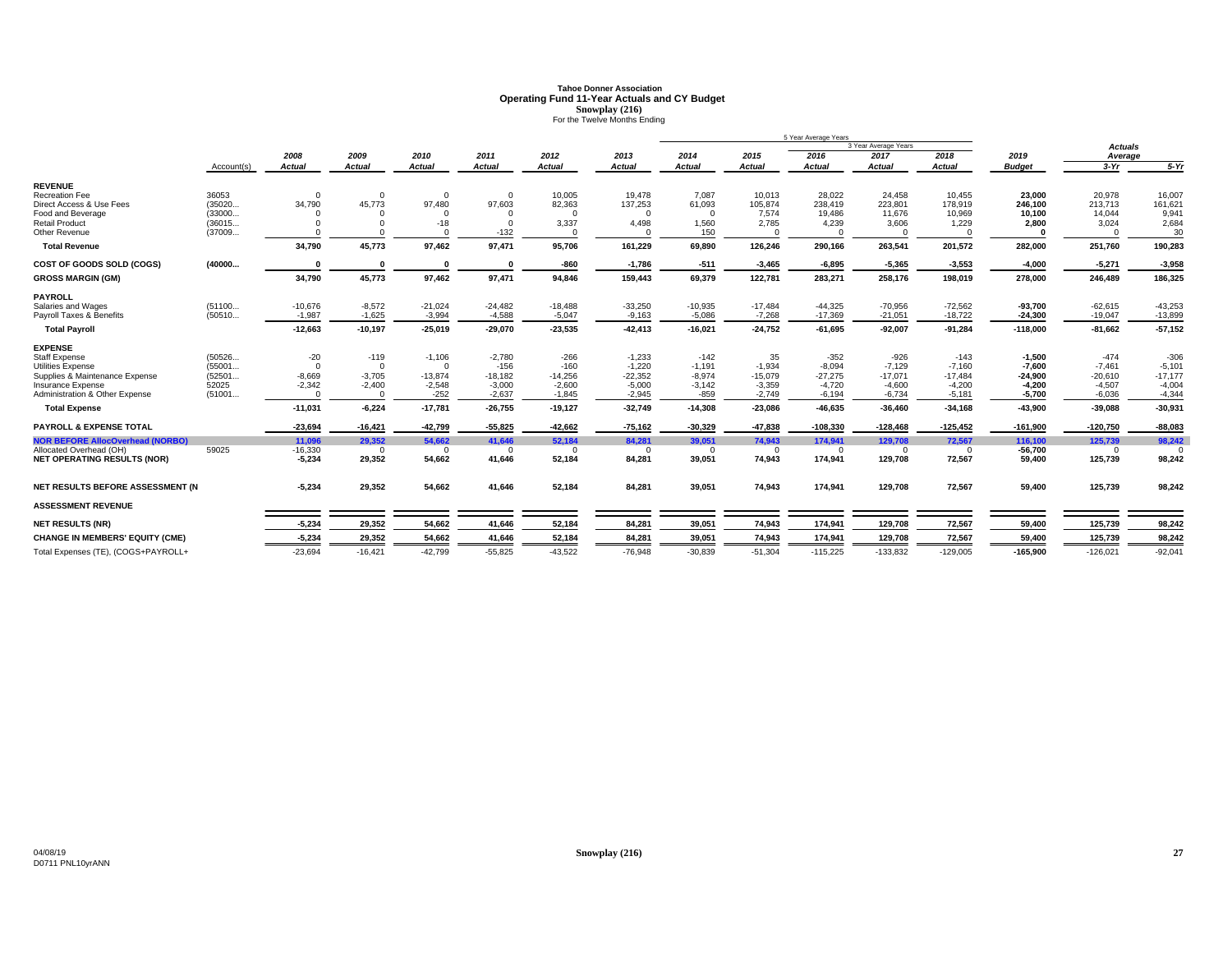# **Tahoe Donner AssociationOperating Fund 11-Year Actuals and CY Budget<br>
Campground (100)<br>
For the Twelve Months Ending**

|                                         |            |               |               |               |               |               |               |               |           | 5 Year Average Years |                      |               |               |                |           |
|-----------------------------------------|------------|---------------|---------------|---------------|---------------|---------------|---------------|---------------|-----------|----------------------|----------------------|---------------|---------------|----------------|-----------|
|                                         |            |               |               |               |               |               |               |               |           |                      | 3 Year Average Years |               |               | <b>Actuals</b> |           |
|                                         |            | 2008          | 2009          | 2010          | 2011          | 2012          | 2013          | 2014          | 2015      | 2016                 | 2017                 | 2018          | 2019          | Average        |           |
|                                         | Account(s) | <b>Actual</b> | <b>Actual</b> | <b>Actual</b> | <b>Actual</b> | <b>Actual</b> | <b>Actual</b> | <b>Actual</b> | Actual    | <b>Actual</b>        | <b>Actual</b>        | <b>Actual</b> | <b>Budget</b> | $3-Yr$         | $5-Yr$    |
| <b>REVENUE</b>                          |            |               |               |               |               |               |               |               |           |                      |                      |               |               |                |           |
| Direct Access & Use Fees                | (35020     | 35,219        | 31,088        | 34,877        | 42,608        | 39,724        | 45,626        | 51,847        | 52,545    | 58,870               | 64,025               | 85,642        | 69,300        | 69,512         | 62,586    |
| Other Revenue                           | (37009     | 444           | 180           | 202           | 85            | 207           | 301           | 197           | 184       | 172                  | 208                  | 1,115         | 700           | 498            | 375       |
| <b>Total Revenue</b>                    |            | 35,663        | 31,268        | 35,079        | 42,693        | 39,931        | 45,927        | 52,044        | 52,729    | 59,042               | 64,233               | 86,757        | 70,000        | 70,011         | 62,961    |
| <b>GROSS MARGIN (GM)</b>                |            | 35.663        | 31.268        | 35,079        | 42.693        | 39,931        | 45,927        | 52.044        | 52.729    | 59,042               | 64.233               | 86,757        | 70.000        | 70,011         | 62,961    |
| <b>PAYROLL</b>                          |            |               |               |               |               |               |               |               |           |                      |                      |               |               |                |           |
| Salaries and Wages                      | (51100     | $-34,884$     | $-31,689$     | $-28,388$     | $-23,414$     | $-24,563$     | $-25,889$     | $-25,836$     | $-26,967$ | $-29,138$            | $-33,429$            | $-34,606$     | $-35,100$     | $-32,391$      | $-29,995$ |
| Payroll Taxes & Benefits                | (50510     | $-7,007$      | $-6,221$      | $-5,377$      | $-4,565$      | $-4,888$      | $-5.090$      | $-5.419$      | $-6.163$  | $-5,560$             | $-6,305$             | $-6,470$      | $-7,600$      | $-6,111$       | $-5,983$  |
| <b>Total Payroll</b>                    |            | $-41,890$     | $-37,910$     | $-33,765$     | $-27,980$     | $-29,451$     | $-30,980$     | $-31,255$     | $-33,130$ | $-34,697$            | $-39,734$            | $-41,075$     | $-42,700$     | $-38,502$      | $-35,978$ |
| <b>EXPENSE</b>                          |            |               |               |               |               |               |               |               |           |                      |                      |               |               |                |           |
| <b>Staff Expense</b>                    | (50526     | $\Omega$      | $-75$         | $-226$        | $\Omega$      | $-479$        | $-604$        | $-464$        | $-389$    | $\Omega$             | $-37$                | $\Omega$      | -90           | $-12$          | $-178$    |
| Utilities Expense                       | (55001     | $-21.074$     | $-19,541$     | $-21,327$     | $-22,369$     | $-21,986$     | $-23,545$     | $-22,560$     | $-25,305$ | $-25,559$            | $-25,286$            | $-28,049$     | $-27.680$     | $-26,298$      | $-25,352$ |
| Supplies & Maintenance Expense          | (52501     | $-10.725$     | $-6.048$      | $-3,727$      | $-2,302$      | $-2,617$      | $-5.456$      | $-4.546$      | $-3.783$  | $-3,308$             | $-4.587$             | $-6,610$      | $-3.400$      | $-4,835$       | $-4,567$  |
| Insurance Expense                       | 52025      | $-703$        | $-600$        | $-600$        | $-600$        | $-600$        | $-600$        | $-524$        | $-600$    | $-607$               | $-600$               | $-600$        | $-600$        | $-602$         | $-586$    |
| Administration & Other Expense          | (51001     | $-2,465$      | $-1,500$      | $-1,406$      | $-1,336$      | $-682$        | $-1,699$      | $-1,657$      | $-1.172$  | $-1,599$             | $-1,679$             | $-359$        | $-1,030$      | $-1,212$       | $-1,293$  |
| <b>Total Expense</b>                    |            | $-34,968$     | $-27,763$     | $-27,285$     | $-26,607$     | $-26,364$     | $-31,905$     | $-29,751$     | $-31,250$ | $-31,073$            | $-32,189$            | $-35,618$     | $-32,800$     | $-32,960$      | $-31,976$ |
| <b>PAYROLL &amp; EXPENSE TOTAL</b>      |            | $-76,859$     | $-65.673$     | $-61,050$     | $-54,586$     | $-55,815$     | $-62.885$     | $-61.006$     | $-64,380$ | $-65.770$            | $-71,923$            | $-76,693$     | $-75,500$     | $-71.462$      | $-67,954$ |
| <b>NOR BEFORE AllocOverhead (NORBO)</b> |            | $-41,196$     | $-34,405$     | $-25,972$     | $-11,894$     | $-15,884$     | $-16,958$     | $-8,962$      | $-11,651$ | $-6,728$             | $-7,690$             | 10,064        | $-5,500$      | $-1,451$       | $-4,993$  |
| Allocated Overhead (OH)                 | 59025      | $-21,113$     | $\Omega$      | $\Omega$      | $\Omega$      | $\Omega$      |               | $\Omega$      | $\Omega$  | $\Omega$             | $\Omega$             | $\Omega$      | $-36,100$     | $\Omega$       | $\Omega$  |
| <b>NET OPERATING RESULTS (NOR)</b>      |            | $-62,309$     | $-34,405$     | $-25,972$     | $-11,894$     | $-15,884$     | $-16,958$     | $-8,962$      | $-11,651$ | $-6,728$             | $-7,690$             | 10,064        | $-41,600$     | $-1,451$       | $-4,993$  |
| NET RESULTS BEFORE ASSESSMENT (N        |            | $-62,309$     | $-34.405$     | $-25,972$     | $-11,894$     | $-15,884$     | $-16,958$     | $-8.962$      | $-11,651$ | $-6,728$             | $-7,690$             | 10,064        | $-41,600$     | $-1,451$       | $-4,993$  |
| <b>ASSESSMENT REVENUE</b>               |            |               |               |               |               |               |               |               |           |                      |                      |               |               |                |           |
| <b>NET RESULTS (NR)</b>                 |            | $-62,309$     | $-34,405$     | $-25,972$     | $-11,894$     | $-15,884$     | $-16,958$     | $-8,962$      | $-11,651$ | $-6,728$             | $-7,690$             | 10,064        | $-41,600$     | $-1,451$       | $-4,993$  |
| <b>CHANGE IN MEMBERS' EQUITY (CME)</b>  |            | $-62,309$     | $-34,405$     | $-25,972$     | $-11,894$     | $-15,884$     | $-16,958$     | $-8,962$      | $-11,651$ | $-6,728$             | $-7,690$             | 10,064        | $-41,600$     | $-1,451$       | $-4,993$  |
| Total Expenses (TE), (COGS+PAYROLL+     |            | $-76.859$     | $-65.673$     | $-61.050$     | $-54.586$     | $-55.815$     | $-62.885$     | $-61.006$     | $-64.380$ | $-65.770$            | $-71.923$            | $-76.693$     | $-75.500$     | $-71.462$      | $-67,954$ |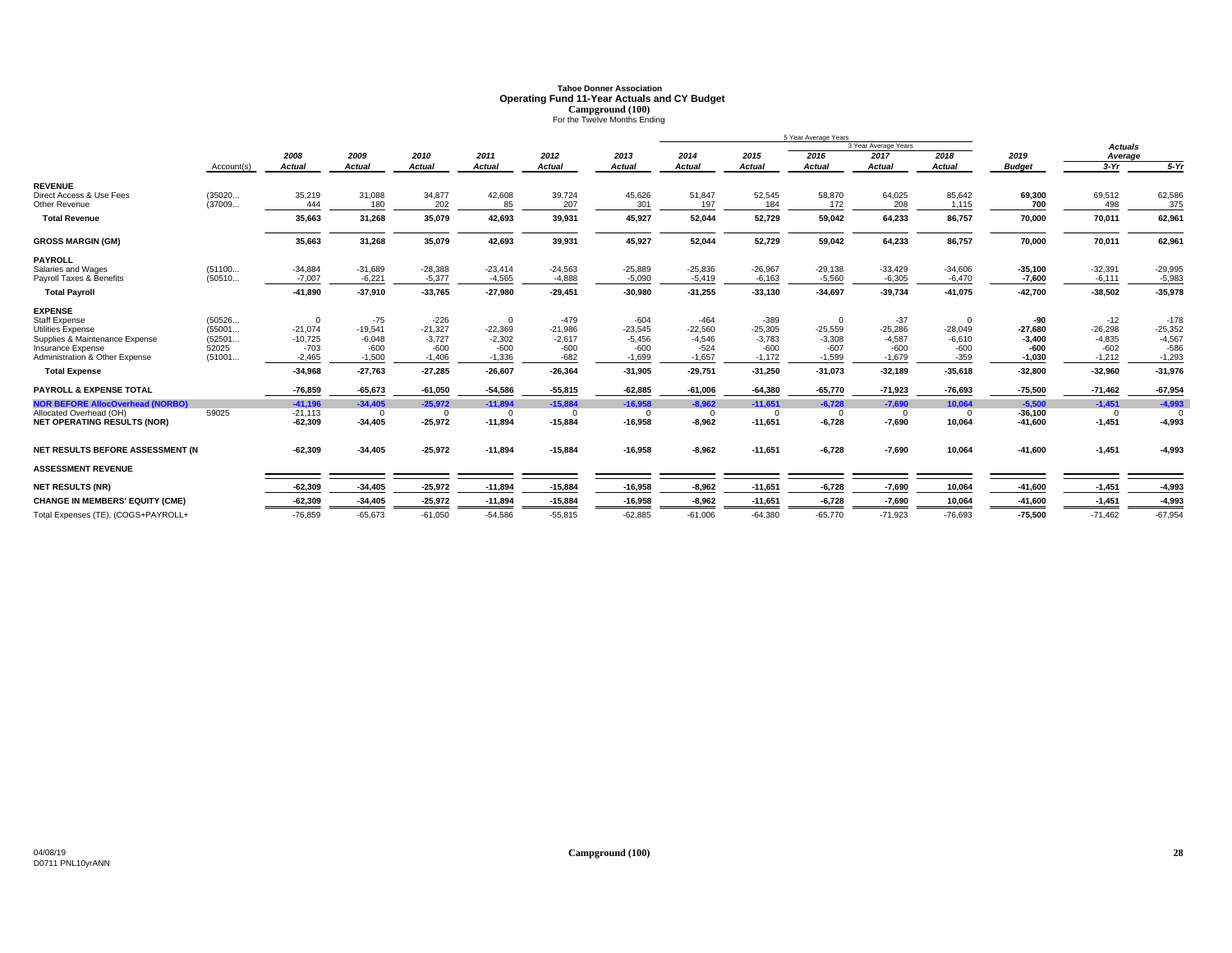# **Tahoe Donner AssociationOperating Fund 11-Year Actuals and CY Budget<br>
<b>Equestrian (080)**<br>
For the Twelve Months Ending

|                                         |            |               |            |               |               |               |                |               |            | 5 Year Average Years |                      |            |               |                |             |
|-----------------------------------------|------------|---------------|------------|---------------|---------------|---------------|----------------|---------------|------------|----------------------|----------------------|------------|---------------|----------------|-------------|
|                                         |            |               |            |               |               |               |                |               |            |                      | 3 Year Average Years |            |               | <b>Actuals</b> |             |
|                                         |            | 2008          | 2009       | 2010          | 2011          | 2012          | 2013           | 2014          | 2015       | 2016                 | 2017                 | 2018       | 2019          | Average        |             |
|                                         | Account(s) | <b>Actual</b> | Actual     | <b>Actual</b> | <b>Actual</b> | <b>Actual</b> | <b>Actual</b>  | <b>Actual</b> | Actual     | <b>Actual</b>        | <b>Actual</b>        | Actual     | <b>Budget</b> | $3-Yr$         | $5-Yr$      |
| <b>REVENUE</b>                          |            |               |            |               |               |               |                |               |            |                      |                      |            |               |                |             |
| Direct Access & Use Fees                | (35020     | 79.971        | 77.141     | 81,312        | 61,702        | 71,018        | 73,394         | $\Omega$      | 83.390     | 112.594              | 115.028              | 120,706    | 142.000       | 116,109        | 86,344      |
| <b>Retail Product</b>                   | (36015     | 8.960         | 7.174      | 5,020         | 4.949         | 7.848         | 7.602          |               | 5.921      | 9.089                | 8.428                | 12,432     | 12.200        | 9.983          | 7,174       |
| Lessons & Rental                        | (35010     | 86,336        | 80,722     | 69,759        | 66,792        | 16,920        | 59,895         | 12,918        | 58,621     | 64,747               | 71,986               | 92,456     | 100,800       | 76,396         | 60,146      |
| Other Revenue                           | (37009     | $-1,479$      | $-899$     | $-90$         | $\Omega$      | $-210$        |                |               | $\Omega$   | 350                  | 320                  | 1,800      |               | 823            | 494         |
| <b>Total Revenue</b>                    |            | 173,787       | 164,138    | 156,001       | 133,443       | 95,576        | 140,891        | 12,918        | 147,932    | 186,780              | 195,762              | 227,394    | 255,000       | 203,312        | 154,157     |
| COST OF GOODS SOLD (COGS)               | (40000     | $-5,907$      | $-5,572$   | $-3,244$      | $-3,621$      | $-4,785$      | $-4,730$       |               | $-3,393$   | $-4,694$             | $-6,111$             | $-6,040$   | $-6,500$      | $-5,615$       | $-4,048$    |
| <b>GROSS MARGIN (GM)</b>                |            | 167,880       | 158,566    | 152,757       | 129,822       | 90,791        | 136,161        | 12,918        | 144,539    | 182,086              | 189,650              | 221,354    | 248,500       | 197,697        | 150,109     |
| <b>PAYROLL</b>                          |            |               |            |               |               |               |                |               |            |                      |                      |            |               |                |             |
| Salaries and Wages                      | (51100     | $-134,931$    | $-130,121$ | $-122,808$    | $-121,910$    | $-106,918$    | $-118,070$     | $-68,595$     | $-118,628$ | $-133,560$           | $-153,373$           | $-158,382$ | $-168,500$    | $-148,439$     | $-126,508$  |
| Payroll Taxes & Benefits                | (50510     | $-38,535$     | $-37,513$  | $-33,202$     | $-31,952$     | $-28,146$     | $-30,673$      | $-20,159$     | $-32,371$  | $-40,070$            | $-46,039$            | $-44,680$  | -50,900       | $-43,597$      | $-36,664$   |
| <b>Total Payroll</b>                    |            | $-173,466$    | $-167,633$ | $-156,011$    | $-153,861$    | $-135,064$    | $-148,743$     | $-88,754$     | $-150,999$ | $-173,630$           | $-199,412$           | $-203,063$ | $-219,400$    | $-192,035$     | $-163, 172$ |
| <b>EXPENSE</b>                          |            |               |            |               |               |               |                |               |            |                      |                      |            |               |                |             |
| <b>Staff Expense</b>                    | (50526     | $-4.166$      | $-2.856$   | $-2.084$      | $-1.982$      | $-1.261$      | $-1.959$       | $-239$        | $-1.239$   | $-873$               | $-1.729$             | $-1.227$   | $-1.450$      | $-1.276$       | $-1,061$    |
| <b>Utilities Expense</b>                | (55001     | $-22,753$     | $-27.439$  | $-26,902$     | $-21,191$     | $-16,705$     | $-17.601$      | $-10,564$     | $-12,514$  | $-18.208$            | $-15.791$            | $-19,387$  | $-18.980$     | $-17,796$      | $-15,293$   |
| Supplies & Maintenance Expense          | (52501     | $-84.649$     | $-60.413$  | $-57,737$     | $-50,509$     | $-47,737$     | $-49,552$      | $-33.418$     | $-50,303$  | $-53.955$            | $-59,536$            | $-65,843$  | $-57.620$     | $-59.778$      | $-52,611$   |
| Insurance Expense                       | 52025      | $-5,246$      | $-5,400$   | $-4,200$      | $-4,400$      | $-4,200$      | $-4,800$       | $-4.713$      | $-5,400$   | $-5,906$             | $-5,400$             | $-6,000$   | $-6,600$      | $-5,769$       | $-5,484$    |
| Administration & Other Expense          | (51001     | $-7.298$      | $-9.447$   | $-8,455$      | $-7,271$      | $-4,982$      | $-8.022$       | $-1.718$      | $-4.561$   | $-12.962$            | $-10,931$            | $-10,400$  | $-9.450$      | $-11,431$      | $-8,114$    |
| <b>Total Expense</b>                    |            | $-124, 112$   | $-105,555$ | $-99,378$     | $-85,353$     | $-74,885$     | $-81,934$      | $-50,652$     | $-74,017$  | $-91,905$            | $-93,387$            | $-102,857$ | $-94,100$     | $-96,050$      | $-82,564$   |
| <b>PAYROLL &amp; EXPENSE TOTAL</b>      |            | $-297,578$    | $-273.188$ | $-255.388$    | $-239,214$    | $-209.949$    | $-230,676$     | $-139.406$    | $-225,016$ | $-265,535$           | $-292.800$           | $-305,920$ | $-313,500$    | $-288.085$     | $-245,735$  |
| <b>NOR BEFORE AllocOverhead (NORBO)</b> |            | $-129.698$    | $-114.622$ | $-102.632$    | $-109,392$    | $-119,158$    | $-94.515$      | $-126.488$    | $-80,477$  | $-83,449$            | $-103.149$           | $-84,566$  | $-65,000$     | $-90,388$      | $-95,626$   |
| Allocated Overhead (OH)                 | 59025      | $-65,011$     | $\Omega$   | $\Omega$      | $\Omega$      | $\mathbf{0}$  | $\overline{0}$ | $\Omega$      | $\Omega$   | $\overline{0}$       | $\Omega$             | $\Omega$   | $-75,500$     | $\mathbf{0}$   |             |
| <b>NET OPERATING RESULTS (NOR)</b>      |            | $-194,709$    | $-114,622$ | $-102,632$    | $-109,392$    | $-119,158$    | $-94,515$      | $-126,488$    | $-80,477$  | $-83,449$            | $-103,149$           | $-84,566$  | $-140,500$    | $-90,388$      | $-95,626$   |
| NET RESULTS BEFORE ASSESSMENT (N        |            | $-194,709$    | $-114,622$ | $-102,632$    | $-109,392$    | $-119,158$    | $-94,515$      | $-126,488$    | $-80,477$  | $-83.449$            | $-103,149$           | $-84,566$  | $-140,500$    | $-90,388$      | $-95,626$   |
| <b>ASSESSMENT REVENUE</b>               |            |               |            |               |               |               |                |               |            |                      |                      |            |               |                |             |
|                                         |            |               |            |               |               |               |                |               |            |                      |                      |            |               |                |             |
| <b>NET RESULTS (NR)</b>                 |            | $-194,709$    | $-114,622$ | $-102,632$    | $-109,392$    | $-119,158$    | $-94,515$      | $-126,488$    | $-80,477$  | $-83,449$            | $-103,149$           | $-84,566$  | $-140,500$    | $-90,388$      | $-95,626$   |
| <b>CHANGE IN MEMBERS' EQUITY (CME)</b>  |            | $-194,709$    | $-114,622$ | $-102,632$    | $-109,392$    | $-119,158$    | $-94,515$      | $-126,488$    | $-80,477$  | $-83,449$            | $-103,149$           | $-84,566$  | $-140,500$    | $-90,388$      | $-95,626$   |
| Total Expenses (TE), (COGS+PAYROLL+     |            | $-303,485$    | $-278,760$ | $-258,633$    | $-242,835$    | $-214,734$    | $-235,406$     | $-139,406$    | $-228,409$ | $-270,229$           | $-298,911$           | $-311,960$ | $-320,000$    | $-293,700$     | $-249,783$  |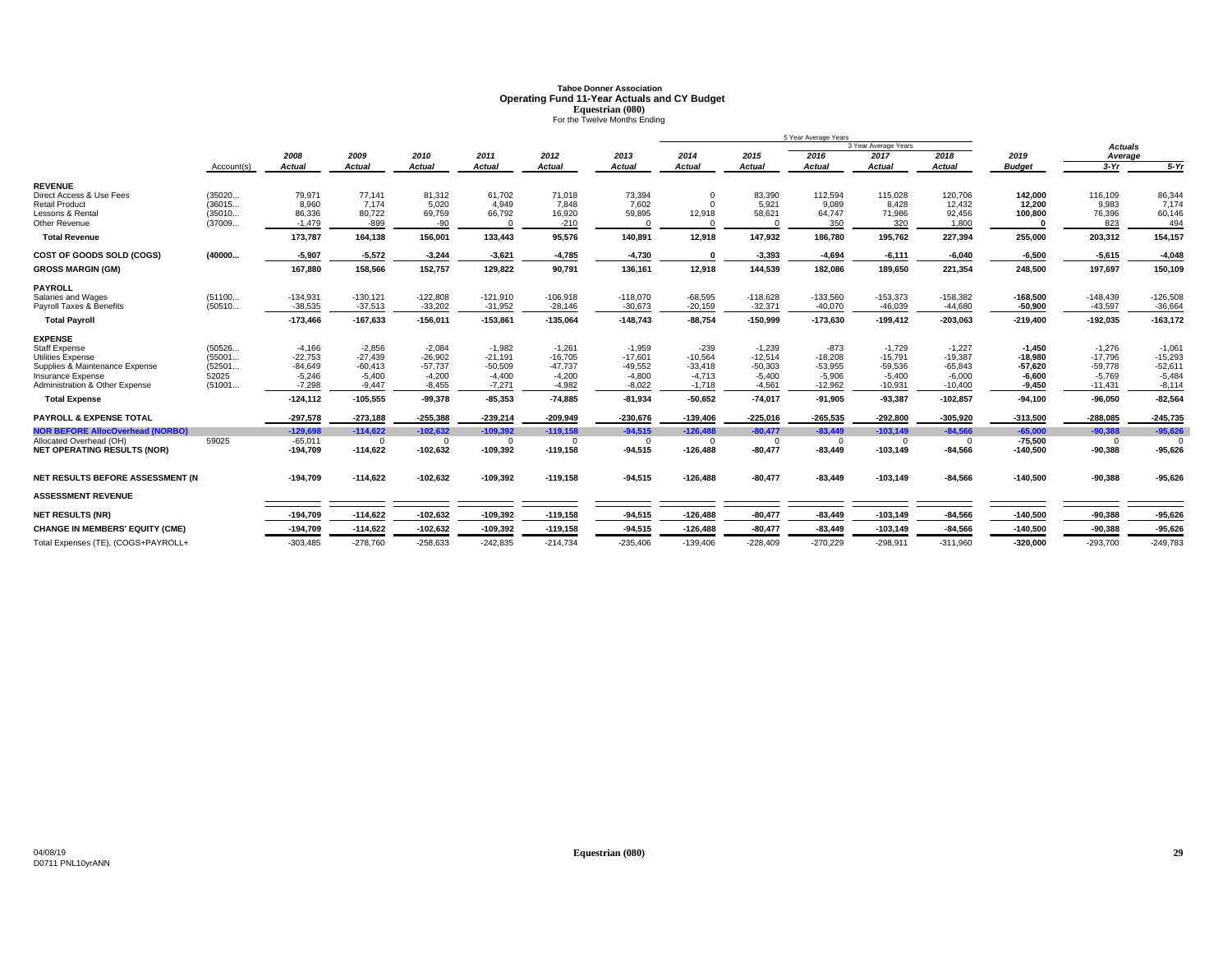# **Tahoe Donner AssociationOperating Fund 11-Year Actuals and CY Budget<br>
Trails (051)<br>
For the Twelve Months Ending**

|                                         |            |               |               |               |               |               |               |               |           | 5 Year Average Years |                      |               |               |                |           |
|-----------------------------------------|------------|---------------|---------------|---------------|---------------|---------------|---------------|---------------|-----------|----------------------|----------------------|---------------|---------------|----------------|-----------|
|                                         |            |               |               |               |               |               |               |               |           |                      | 3 Year Average Years |               |               | <b>Actuals</b> |           |
|                                         |            | 2008          | 2009          | 2010          | 2011          | 2012          | 2013          | 2014          | 2015      | 2016                 | 2017                 | 2018          | 2019          | Average        |           |
|                                         | Account(s) | <b>Actual</b> | <b>Actual</b> | <b>Actual</b> | <b>Actual</b> | <b>Actual</b> | <b>Actual</b> | <b>Actual</b> | Actual    | <b>Actual</b>        | <b>Actual</b>        | <b>Actual</b> | <b>Budget</b> | $3-Yr$         | $5-Yr$    |
| <b>REVENUE</b>                          |            |               |               |               |               |               |               |               |           |                      |                      |               |               |                |           |
| Direct Access & Use Fees                | (35020     |               | $\Omega$      |               |               | $\Omega$      | $\Omega$      | $\Omega$      | 103       | 307                  | 951                  | 504           | 1,000         | 587            | 373       |
| <b>Total Revenue</b>                    |            | $\Omega$      | $\mathbf{0}$  |               |               | n             |               | $\mathbf 0$   | 103       | 307                  | 951                  | 504           | 1,000         | 587            | 373       |
| <b>GROSS MARGIN (GM)</b>                |            | $\mathbf{0}$  | $\bf{0}$      |               |               | $\Omega$      | 0             | $\mathbf{0}$  | 103       | 307                  | 951                  | 504           | 1,000         | 587            | 373       |
| <b>PAYROLL</b>                          |            |               |               |               |               |               |               |               |           |                      |                      |               |               |                |           |
| Salaries and Wages                      | (51100     |               | $\mathbf 0$   |               |               |               | 0             | $-47,506$     | $-49,660$ | $-75,744$            | $-68,284$            | $-98,902$     | $-122,300$    | $-80,977$      | $-68,019$ |
| Payroll Taxes & Benefits                | (50510     |               |               |               |               |               |               | $-21,734$     | $-18,767$ | $-23,140$            | $-16,940$            | $-21,642$     | $-33,800$     | $-20,574$      | $-20,445$ |
| <b>Total Payroll</b>                    |            | $\Omega$      | $\Omega$      |               |               |               | $\Omega$      | $-69,240$     | $-68,428$ | $-98,884$            | $-85,224$            | $-120,545$    | $-156, 100$   | $-101,551$     | $-88,464$ |
| <b>EXPENSE</b>                          |            |               |               |               |               |               |               |               |           |                      |                      |               |               |                |           |
| <b>Staff Expense</b>                    | (50526     |               |               |               |               |               |               | $-17$         | $-1,434$  | $-1,424$             | $-1,685$             | $-2,235$      | $-1,060$      | $-1,781$       | $-1,359$  |
| <b>Utilities Expense</b>                | (55001     |               |               |               |               |               |               | $-630$        | $-315$    | $-809$               | $-427$               | $-1,786$      | $-660$        | $-1,007$       | $-793$    |
| Supplies & Maintenance Expense          | (52501     |               |               |               |               |               |               | 9,191         | 3,974     | $-4,146$             | $-11,167$            | $-12,490$     | $-7,160$      | $-9,268$       | $-2,928$  |
| Insurance Expense                       | 52025      |               |               |               |               |               |               | $-3,142$      | $-3,600$  | $-3.187$             | $-3,600$             | $-4,800$      | $-4.800$      | $-3,862$       | $-3,666$  |
| Administration & Other Expense          | (51001     |               |               |               |               |               |               | $-409$        | $-373$    | $-1,019$             | $-314$               | $-6,448$      | $-3,320$      | $-2,594$       | $-1,713$  |
| <b>Total Expense</b>                    |            | $\mathbf{r}$  | $\Omega$      |               |               |               |               | 4,993         | $-1,749$  | $-10,584$            | $-17,194$            | $-27,760$     | $-17,000$     | $-18,513$      | $-10,459$ |
| <b>PAYROLL &amp; EXPENSE TOTAL</b>      |            |               | $\mathbf{0}$  |               |               |               | $\sqrt{2}$    | $-64.248$     | $-70,177$ | $-109,468$           | $-102,418$           | $-148,304$    | $-173,100$    | $-120,063$     | $-98,923$ |
| <b>NOR BEFORE AllocOverhead (NORBO)</b> |            | $\sqrt{2}$    |               |               |               |               | $\mathbf{r}$  | $-64,248$     | $-70,074$ | $-109,161$           | $-101,467$           | $-147,800$    | $-172,100$    | $-119,476$     | $-98,550$ |
| Allocated Overhead (OH)                 | 59025      | $\Omega$      | $\mathbf 0$   | $\Omega$      |               | $\Omega$      | $\Omega$      | $\Omega$      | $\Omega$  | $\Omega$             | $\Omega$             | $\Omega$      | $-61.600$     | $\Omega$       | $\Omega$  |
| <b>NET OPERATING RESULTS (NOR)</b>      |            | $\Omega$      | $\Omega$      |               |               | n             | <sup>0</sup>  | $-64,248$     | $-70,074$ | $-109,161$           | $-101,467$           | $-147,800$    | $-233.700$    | $-119,476$     | $-98,550$ |
| NET RESULTS BEFORE ASSESSMENT (N        |            | 0             | 0             | $\mathbf{0}$  | $\mathbf{0}$  | $\mathbf 0$   | 0             | $-64,248$     | $-70,074$ | $-109,161$           | $-101,467$           | $-147,800$    | $-233,700$    | $-119,476$     | $-98,550$ |
| <b>ASSESSMENT REVENUE</b>               |            |               |               |               |               |               |               |               |           |                      |                      |               |               |                |           |
|                                         |            |               |               |               |               |               | $\Omega$      |               |           |                      |                      |               |               |                |           |
| <b>NET RESULTS (NR)</b>                 |            |               | O             |               |               |               |               | $-64,248$     | $-70,074$ | $-109,161$           | $-101,467$           | $-147,800$    | $-233,700$    | $-119,476$     | $-98,550$ |
| <b>CHANGE IN MEMBERS' EQUITY (CME)</b>  |            |               | O             |               |               |               |               | $-64,248$     | $-70,074$ | $-109,161$           | $-101,467$           | $-147,800$    | $-233,700$    | $-119,476$     | $-98,550$ |
| Total Expenses (TE), (COGS+PAYROLL+     |            | $\Omega$      | $\Omega$      | $\Omega$      |               | $\Omega$      | $\Omega$      | $-64.248$     | $-70.177$ | $-109.468$           | $-102.418$           | $-148.304$    | $-173.100$    | $-120.063$     | $-98,923$ |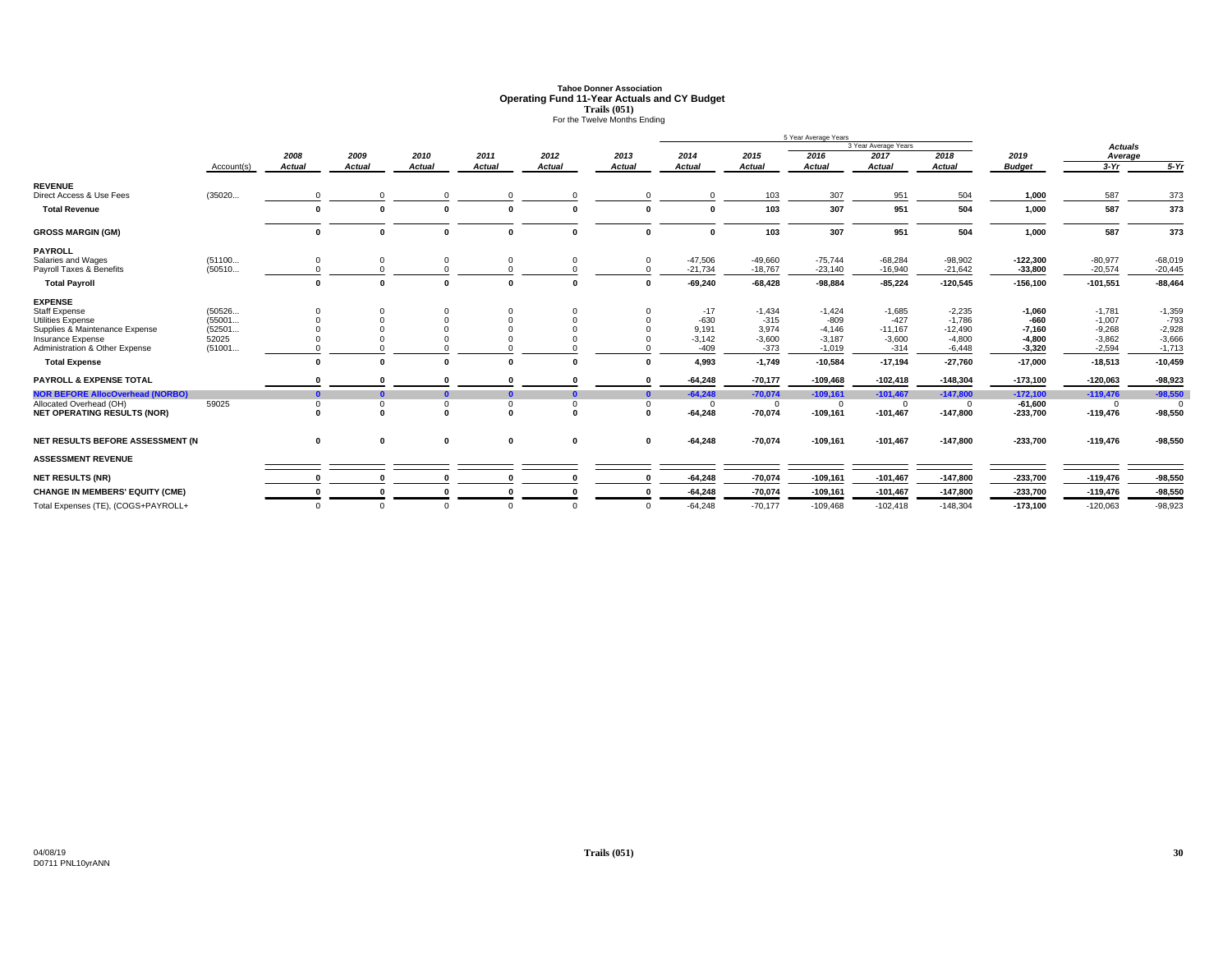# **Tahoe Donner AssociationOperating Fund 11-Year Actuals and CY Budget<br>Bikeworks (141)<br>For the Twelve Months Ending**

|                                         |            |               |               |               |               |               |               |               |               | 5 Year Average Years |                      |                |               |                |           |
|-----------------------------------------|------------|---------------|---------------|---------------|---------------|---------------|---------------|---------------|---------------|----------------------|----------------------|----------------|---------------|----------------|-----------|
|                                         |            |               |               |               |               |               |               |               |               |                      | 3 Year Average Years |                |               | <b>Actuals</b> |           |
|                                         |            | 2008          | 2009          | 2010          | 2011          | 2012          | 2013          | 2014          | 2015          | 2016                 | 2017                 | 2018           | 2019          | Average        |           |
|                                         | Account(s) | <b>Actual</b> | <b>Actual</b> | <b>Actual</b> | <b>Actual</b> | <b>Actual</b> | <b>Actual</b> | <b>Actual</b> | <b>Actual</b> | <b>Actual</b>        | <b>Actual</b>        | <b>Actual</b>  | <b>Budget</b> | $3-Yr$         | $5-Yr$    |
| <b>REVENUE</b>                          |            |               |               |               |               |               |               |               |               |                      |                      |                |               |                |           |
| Food and Beverage                       | (33000     | $\Omega$      | $\Omega$      | $\Omega$      | $\Omega$      |               |               | $\Omega$      | $^{\circ}$    | $-10$                | $\overline{0}$       | $\overline{0}$ | $\mathbf{0}$  | $-3$           | $-2$      |
| <b>Retail Product</b>                   | (36015     | $\Omega$      |               |               | $\Omega$      |               | $\Omega$      | $\Omega$      | 28,583        | 35,424               | 59,043               | 43,488         | 52,000        | 45,985         | 33,307    |
| Lessons & Rental                        | (35010     |               |               |               |               |               | $\Omega$      | $\Omega$      | 22,673        | 34,245               | 32,904               | 42,751         | 44.000        | 36,634         | 26,515    |
| Other Revenue                           | (37009     |               |               |               |               |               |               |               | 14,168        | 17,229               | 18,208               | 20,648         | 21.000        | 18,695         | 14,051    |
| <b>Total Revenue</b>                    |            | $\Omega$      | $\Omega$      |               |               |               |               | $\Omega$      | 65,424        | 86,888               | 110,155              | 106,887        | 117.000       | 101,310        | 73,871    |
| COST OF GOODS SOLD (COGS)               | (40000     |               |               |               |               |               |               | $\Omega$      | $-21,098$     | $-28,589$            | $-44,402$            | $-33,280$      | $-39,000$     | $-35,424$      | $-25,474$ |
| <b>GROSS MARGIN (GM)</b>                |            | $\mathbf{0}$  | $\Omega$      |               |               |               |               | $\mathbf{0}$  | 44,326        | 58,299               | 65,753               | 73,607         | 78,000        | 65,886         | 48,397    |
| <b>PAYROLL</b>                          |            |               |               |               |               |               |               |               |               |                      |                      |                |               |                |           |
| Salaries and Wages                      | (51100     | $\mathbf 0$   |               |               | $\Omega$      |               |               | $\mathbf 0$   | $-31,755$     | $-37,808$            | $-38,800$            | $-46,322$      | $-45,800$     | $-40,977$      | $-30,937$ |
| Payroll Taxes & Benefits                | (50510     | $\Omega$      |               |               |               |               |               | $\Omega$      | $-9,081$      | $-9,152$             | $-9,700$             | $-10,521$      | $-11,700$     | $-9,791$       | $-7,691$  |
| <b>Total Payroll</b>                    |            | $\mathbf{0}$  | $\sqrt{2}$    |               |               |               |               | $\sqrt{2}$    | $-40,836$     | $-46,960$            | $-48,500$            | $-56,843$      | $-57,500$     | $-50,768$      | $-38,628$ |
| <b>EXPENSE</b>                          |            |               |               |               |               |               |               |               |               |                      |                      |                |               |                |           |
| <b>Staff Expense</b>                    | (50526     | $\Omega$      |               |               | $\Omega$      |               |               | $\Omega$      | $-101$        | $-1,445$             | $-2,520$             | $-30$          | -800          | $-1,332$       | $-819$    |
| <b>Utilities Expense</b>                | (55001     |               |               |               |               |               |               |               | $\Omega$      | $-6,901$             | $-5,806$             | $-5,641$       | $-6,580$      | $-6,116$       | $-3,670$  |
| Supplies & Maintenance Expense          | (52501     |               |               |               |               |               |               |               | $-1.748$      | $-3,151$             | $-2,096$             | $-3,629$       | $-1,500$      | $-2,959$       | $-2,125$  |
| Insurance Expense                       | 52025      |               |               |               |               |               |               |               | $-1.800$      | $-3,237$             | $-1.800$             | $-2,400$       | $-2.400$      | $-2,479$       | $-1,847$  |
| Administration & Other Expense          | (51001     |               |               |               |               |               |               |               | $-1,849$      | $-2,607$             | $-7,764$             | $-3,744$       | $-4,920$      | $-4,705$       | $-3,193$  |
| <b>Total Expense</b>                    |            | $\Omega$      | $\mathbf{r}$  |               |               |               |               | $\Omega$      | $-5,498$      | $-17,340$            | $-19,986$            | $-15,445$      | $-16,200$     | $-17,590$      | $-11,654$ |
| <b>PAYROLL &amp; EXPENSE TOTAL</b>      |            |               |               |               |               |               |               |               | $-46,334$     | $-64,301$            | $-68,486$            | $-72,288$      | $-73,700$     | $-68,358$      | $-50,282$ |
| <b>NOR BEFORE AllocOverhead (NORBO)</b> |            | $\mathbf{a}$  |               |               |               |               |               | $\mathbf{a}$  | $-2,008$      | $-6,001$             | $-2,733$             | 1,318          | 4.300         | $-2,472$       | $-1,885$  |
| Allocated Overhead (OH)                 | 59025      | $\mathbf 0$   |               | U             | $\Omega$      |               | $\Omega$      | $\Omega$      | $^{\circ}$    | $\Omega$             | $\overline{0}$       | $\overline{0}$ | $-33,800$     | $^{\circ}$     |           |
| <b>NET OPERATING RESULTS (NOR)</b>      |            | $\sqrt{2}$    | $\Omega$      | $\sqrt{2}$    | $\sqrt{2}$    | $\sqrt{2}$    | n             | $\mathbf{0}$  | $-2.008$      | $-6,001$             | $-2,733$             | 1,318          | $-29.500$     | $-2,472$       | $-1,885$  |
| NET RESULTS BEFORE ASSESSMENT (N        |            | $\mathbf 0$   | 0             | $\mathbf 0$   | $\mathbf 0$   | $\mathbf 0$   | 0             | $\mathbf 0$   | $-2,008$      | $-6,001$             | $-2,733$             | 1,318          | $-29,500$     | $-2,472$       | $-1,885$  |
|                                         |            |               |               |               |               |               |               |               |               |                      |                      |                |               |                |           |
| <b>ASSESSMENT REVENUE</b>               |            |               |               |               |               |               |               |               |               |                      |                      |                |               |                |           |
| <b>NET RESULTS (NR)</b>                 |            |               |               |               |               |               |               | $\mathbf{0}$  | $-2,008$      | $-6,001$             | $-2,733$             | 1,318          | $-29,500$     | $-2,472$       | $-1,885$  |
| <b>CHANGE IN MEMBERS' EQUITY (CME)</b>  |            |               |               |               |               |               |               | $\Omega$      | $-2,008$      | $-6,001$             | $-2,733$             | 1,318          | $-29,500$     | $-2,472$       | $-1,885$  |
| Total Expenses (TE), (COGS+PAYROLL+     |            | $\Omega$      | $\Omega$      | $\Omega$      | $\Omega$      | $\Omega$      | $\Omega$      | $\Omega$      | $-67,432$     | $-92,889$            | $-112,888$           | $-105,569$     | $-112,700$    | $-103,782$     | $-75,756$ |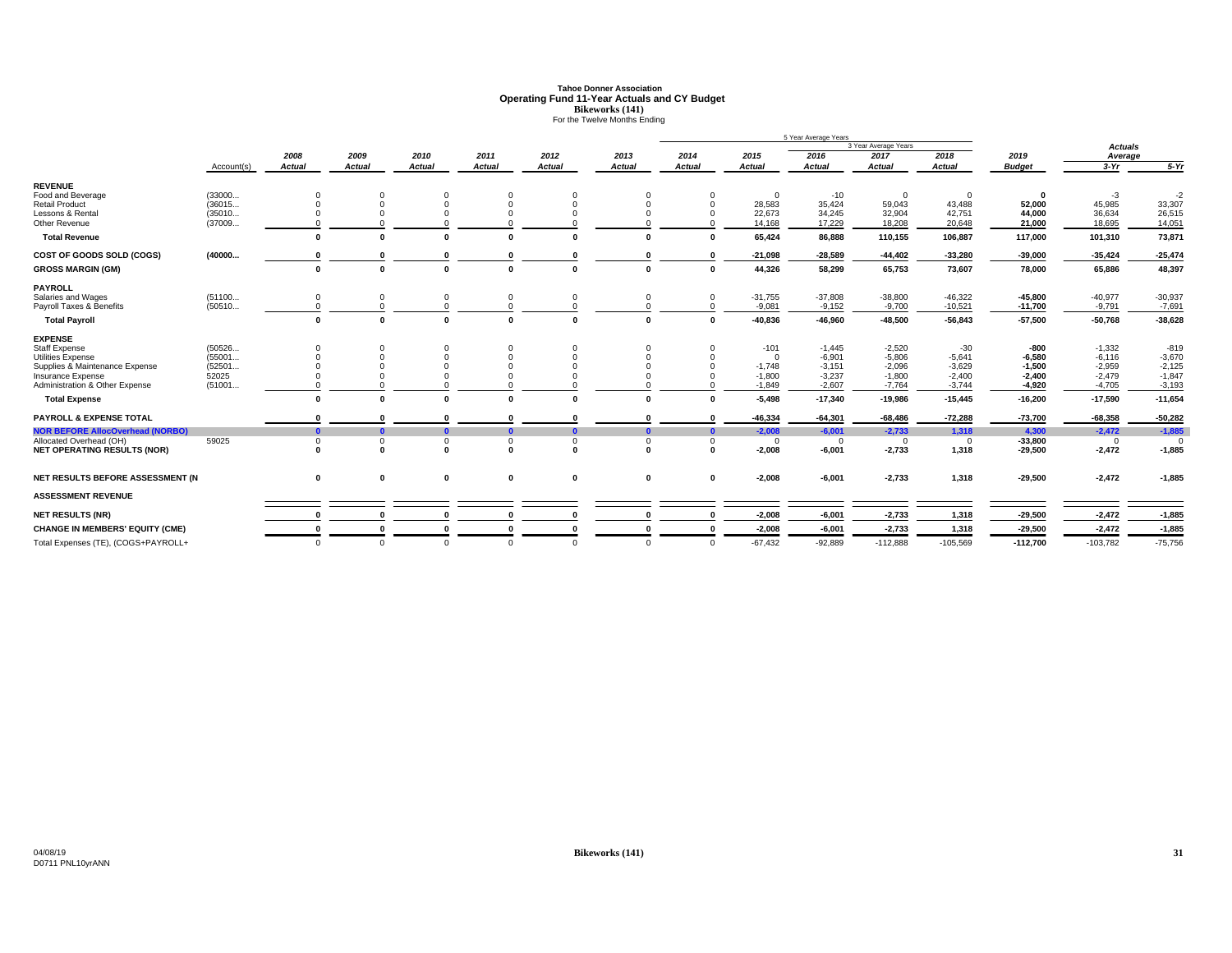# **Tahoe Donner AssociationOperating Fund 11-Year Actuals and CY Budget Lodge and Summer F&B Combined** For the Twelve Months Ending

|                                                            |                  |                         |                         |                         |                         |                         |                         |                         |                         | 5 Year Average Years    |                         |                         |                         |                         |                         |
|------------------------------------------------------------|------------------|-------------------------|-------------------------|-------------------------|-------------------------|-------------------------|-------------------------|-------------------------|-------------------------|-------------------------|-------------------------|-------------------------|-------------------------|-------------------------|-------------------------|
|                                                            |                  |                         |                         |                         |                         |                         |                         |                         |                         |                         | 3 Year Average Years    |                         |                         | <b>Actuals</b>          |                         |
|                                                            |                  | 2008                    | 2009                    | 2010                    | 2011                    | 2012                    | 2013                    | 2014                    | 2015                    | 2016                    | 2017                    | 2018                    | 2019                    | Average                 |                         |
|                                                            | Account(s)       | Actual                  | Actual                  | <b>Actual</b>           | <b>Actual</b>           | <b>Actual</b>           | <b>Actual</b>           | <b>Actual</b>           | Actual                  | <b>Actual</b>           | <b>Actual</b>           | Actual                  | <b>Budget</b>           | $3-Yr$                  | $5-Yr$                  |
| <b>REVENUE</b>                                             |                  |                         |                         |                         |                         |                         |                         |                         |                         |                         |                         |                         |                         |                         |                         |
| Food and Beverage                                          | (33000           | 1,299,555               | 1,209,039               | 1,418,199               | 1,601,805               | 1,774,236               | 1,993,139               | 2,185,555               | 2,198,292               | 2,540,238               | 2,667,209               | 2,763,868               | 2,881,000               | 2,657,105               | 2,471,032               |
| <b>Retail Product</b>                                      | (36015           | $-22,051$               | 94,991                  | 65,267                  |                         |                         | $\Omega$                |                         | $\Omega$                |                         | $\Omega$                | $\Omega$                | $\Omega$                | $\Omega$                |                         |
| Other Revenue                                              | (37009           | $-12,669$               | 231                     |                         |                         |                         |                         |                         |                         |                         | 16,411                  | 28,991                  | 19,000                  | 15,134                  | 9,080                   |
| <b>Total Revenue</b>                                       |                  | 1,264,836               | 1.304.262               | 1,483,466               | 1.601.805               | 1,774,236               | 1.993.139               | 2,185,555               | 2,198,292               | 2,540,238               | 2,683,620               | 2.792.859               | 2,900,000               | 2,672,239               | 2,480,113               |
| COST OF GOODS SOLD (COGS)                                  | (40000           | $-443,521$              | $-428,633$              | $-511,748$              | $-537,743$              | $-587,256$              | $-657,676$              | $-685,951$              | $-708,505$              | $-792,055$              | $-825,351$              | $-796,467$              | $-810,000$              | $-804,624$              | $-761,666$              |
| <b>GROSS MARGIN (GM)</b>                                   |                  | 821,314                 | 875,629                 | 971,718                 | 1,064,062               | 1,186,980               | 1,335,463               | 1,499,604               | 1,489,787               | 1,748,183               | 1,858,269               | 1,996,392               | 2,090,000               | 1,867,615               | 1,718,447               |
| <b>PAYROLL</b>                                             |                  |                         |                         |                         |                         |                         |                         |                         |                         |                         |                         |                         |                         |                         |                         |
| Salaries and Wages                                         | (51100           | $-584,316$              | $-641,320$              | $-676,051$              | $-693,845$              | $-730,655$              | $-857,092$              | $-925,832$              | $-973,483$              | $-1,113,516$            | $-1,214,319$            | $-1,190,171$            | $-1,206,500$            | $-1,172,669$            | $-1,083,464$            |
| Payroll Taxes & Benefits                                   | (50510           | $-129,029$              | $-140,228$              | $-150,870$              | $-140,276$              | $-166,361$              | $-184,049$              | $-253,251$              | $-278,589$              | $-300,626$              | $-349,653$              | $-324,573$              | $-367,200$              | $-324,951$              | $-301,338$              |
| <b>Total Pavroll</b>                                       |                  | $-713,344$              | $-781,548$              | $-826,921$              | $-834,122$              | $-897,017$              | $-1,041,141$            | $-1,179,083$            | $-1,252,072$            | $-1,414,142$            | $-1,563,971$            | $-1,514,744$            | $-1,573,700$            | $-1,497,619$            | $-1,384,803$            |
| <b>EXPENSE</b>                                             |                  |                         |                         |                         |                         |                         |                         |                         |                         |                         |                         |                         |                         |                         |                         |
| Contract Labor Expense                                     | 50201            | $-198$                  | $\Omega$                | $\Omega$                | $\Omega$                | $\Omega$                | $\Omega$                | $\Omega$                | $\Omega$                | $\Omega$                | $\Omega$                | $\Omega$                | 0                       | $\Omega$                | $\Omega$                |
| <b>Staff Expense</b>                                       | (50526           | $-21.885$               | $-21.644$               | $-20.468$               | $-21,662$               | $-26,333$               | $-27.910$               | $-26.291$               | $-24.821$               | $-27.731$               | $-56.394$               | $-54,484$               | $-61.150$               | $-46.203$               | $-37,944$               |
| <b>Utilities Expense</b><br>Supplies & Maintenance Expense | (55001<br>(52501 | $-87.177$<br>$-163.968$ | $-73.784$<br>$-131.942$ | $-76.796$<br>$-124.889$ | $-76.006$<br>$-123,828$ | $-74.429$<br>$-136,019$ | $-83,578$<br>$-159,544$ | $-78.962$<br>$-157,287$ | $-82,295$<br>$-162,049$ | $-85.597$<br>$-195.676$ | $-85.370$<br>$-180.017$ | $-88.119$<br>$-185,431$ | $-92.510$               | $-86,362$<br>$-187.041$ | $-84,068$<br>$-176,092$ |
| Insurance Expense                                          | 52025            | $-16,801$               | $-16,200$               | $-12,969$               | $-13,200$               | $-9,746$                | $-16,500$               | $-14,140$               | $-16,200$               | $-20.180$               | $-17.200$               | $-18,600$               | $-176,980$<br>$-18.600$ | $-18.660$               | $-17,264$               |
| <b>Administration &amp; Other Expense</b>                  | (51001           | $-47,124$               | $-83.671$               | $-90.769$               | $-103,014$              | $-111,585$              | $-131.410$              | $-130,105$              | $-135.724$              | $-154.908$              | $-177,682$              | $-166,976$              | $-175,060$              | $-166,522$              | $-153,079$              |
| <b>Total Expense</b>                                       |                  | $-337,153$              | $-327,242$              | $-325,892$              | $-337,709$              | $-358,113$              | $-418,941$              | $-406,784$              | $-421,089$              | $-484,092$              | $-516,663$              | $-513,610$              | $-524,300$              | $-504,788$              | $-468, 448$             |
| <b>PAYROLL &amp; EXPENSE TOTAL</b>                         |                  | $-1,050,497$            | $-1.108.790$            | $-1,152,813$            | $-1, 171, 831$          | $-1,255,130$            | $-1.460.082$            | $-1,585,867$            | $-1,673,161$            | $-1,898,234$            | $-2,080,634$            | $-2,028,354$            | $-2.098.000$            | $-2,002,407$            | $-1,853,250$            |
| <b>NOR BEFORE AllocOverhead (NORBO)</b>                    |                  | $-229.183$              | $-233.161$              | $-181,096$              | $-107,769$              | $-68,150$               | $-124.619$              | $-86,263$               | $-183.374$              | $-150.051$              | $-222.365$              | $-31,962$               | $-8.000$                | $-134,793$              | $-134,803$              |
| Allocated Overhead (OH)                                    | 59025            | $-189,859$              | $\Omega$                | $\Omega$                | $\Omega$                | $\Omega$                | $\overline{0}$          | $\Omega$                | $\Omega$                | $\Omega$                | $\Omega$                | $\Omega$                | -468,200                | $^{\circ}$              |                         |
| <b>NET OPERATING RESULTS (NOR)</b>                         |                  | $-419,042$              | $-233,161$              | $-181,096$              | $-107,769$              | $-68,150$               | $-124,619$              | $-86,263$               | $-183,374$              | $-150,051$              | $-222,365$              | $-31,962$               | $-476,200$              | $-134,793$              | $-134,803$              |
| NET RESULTS BEFORE ASSESSMENT (N                           |                  |                         |                         |                         |                         |                         |                         |                         |                         |                         |                         |                         |                         |                         |                         |
|                                                            |                  | $-419,042$              | $-233,161$              | $-181,096$              | $-107,769$              | $-68,150$               | $-124,619$              | $-86,263$               | $-183,374$              | $-150,051$              | $-222,365$              | $-31,962$               | $-476,200$              | $-134,793$              | $-134,803$              |
| <b>ASSESSMENT REVENUE</b>                                  |                  |                         |                         |                         |                         |                         |                         |                         |                         |                         |                         |                         |                         |                         |                         |
| <b>NET RESULTS (NR)</b>                                    |                  | $-419.042$              | $-233,161$              | -181,096                | $-107,769$              | $-68,150$               | $-124,619$              | $-86,263$               | $-183,374$              | $-150,051$              | $-222,365$              | $-31,962$               | $-476,200$              | $-134,793$              | $-134,803$              |
| <b>CHANGE IN MEMBERS' EQUITY (CME)</b>                     |                  | $-419,042$              | $-233,161$              | $-181,096$              | $-107,769$              | $-68,150$               | $-124,619$              | $-86,263$               | $-183,374$              | $-150,051$              | $-222,365$              | $-31,962$               | $-476,200$              | $-134,793$              | $-134,803$              |
| Total Expenses (TE), (COGS+PAYROLL+                        |                  | $-1,494,019$            | $-1,537,423$            | $-1,664,562$            | $-1,709,574$            | $-1,842,386$            | $-2,117,758$            | $-2,271,817$            | $-2,381,666$            | $-2,690,289$            | $-2,905,985$            | $-2,824,821$            | $-2.908.000$            | $-2,807,032$            | $-2,614,916$            |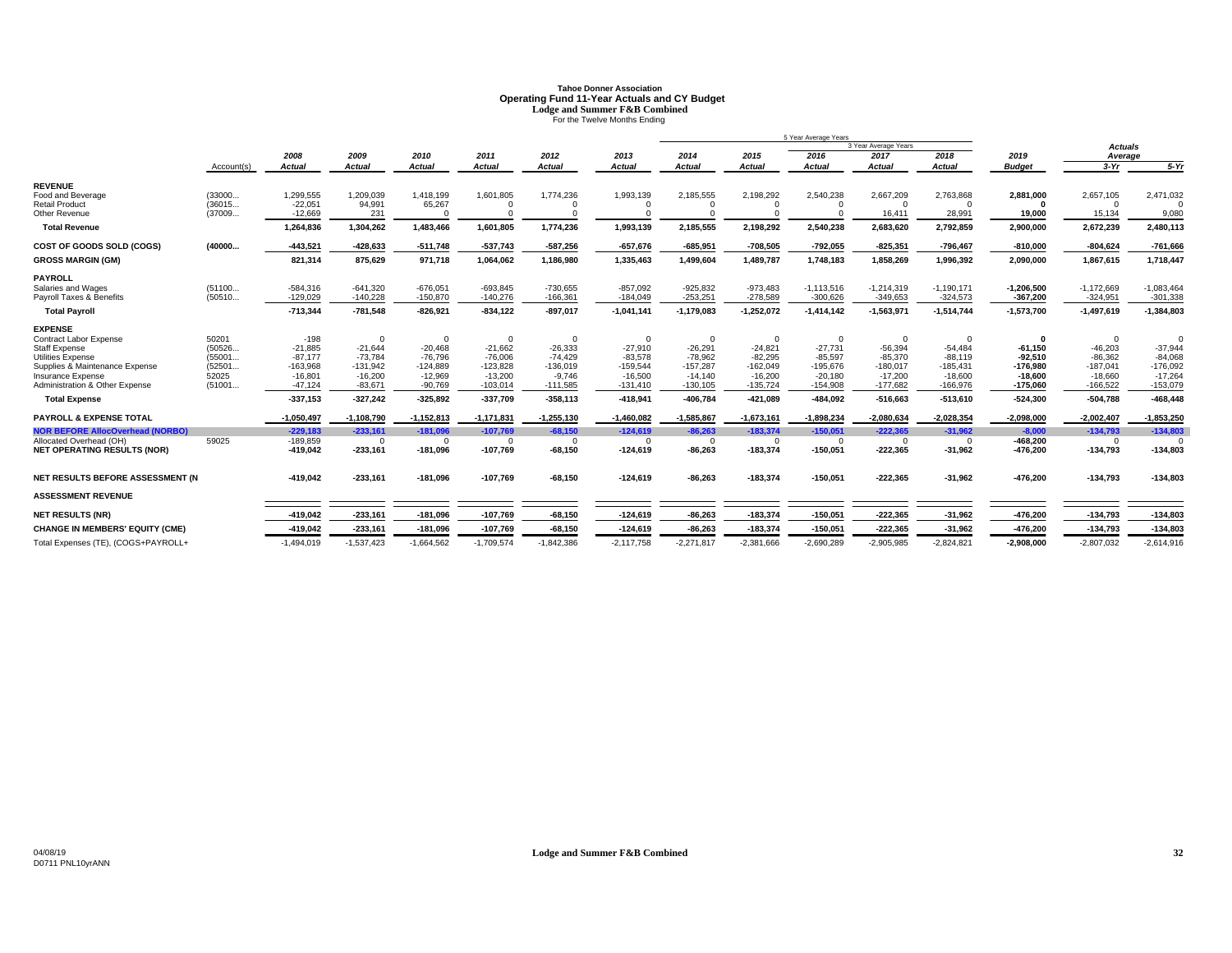# **Tahoe Donner AssociationOperating Fund 11-Year Actuals and CY Budget<br>
The Lodge (128)<br>
For the Twelve Months Ending**

|                                                     |                  |                        |                        |                        |                        |                         |                         |                         |                         | 5 Year Average Years   |                        |                         |                         |                         |                         |
|-----------------------------------------------------|------------------|------------------------|------------------------|------------------------|------------------------|-------------------------|-------------------------|-------------------------|-------------------------|------------------------|------------------------|-------------------------|-------------------------|-------------------------|-------------------------|
|                                                     |                  |                        |                        |                        |                        |                         |                         |                         |                         |                        | 3 Year Average Years   |                         |                         | <b>Actuals</b>          |                         |
|                                                     |                  | 2008                   | 2009                   | 2010                   | 2011                   | 2012                    | 2013                    | 2014                    | 2015                    | 2016                   | 2017                   | 2018                    | 2019                    | Average                 |                         |
|                                                     | Account(s)       | <b>Actual</b>          | <b>Actual</b>          | Actual                 | <b>Actual</b>          | <b>Actual</b>           | <b>Actual</b>           | <b>Actual</b>           | Actual                  | <b>Actual</b>          | <b>Actual</b>          | <b>Actual</b>           | <b>Budget</b>           | $3-Yr$                  | $5-Yr$                  |
| <b>REVENUE</b>                                      |                  |                        |                        |                        |                        |                         |                         |                         |                         |                        |                        |                         |                         |                         |                         |
| Food and Beverage<br><b>Retail Product</b>          | (33000<br>(36015 | 1.194.198<br>$-22,051$ | 1,155,714<br>$\Omega$  | 1,329,246              | 1,464,248              | 1,621,754               | 1,825,480               | 2,001,709               | 1,997,593               | 2,312,246              | 2,444,853              | 2,534,642               | 2,630,000               | 2,430,580               | 2,258,209               |
| Other Revenue                                       | (37009           | $-12.669$              | 231                    |                        |                        |                         |                         |                         |                         |                        |                        |                         |                         |                         |                         |
| <b>Total Revenue</b>                                |                  | 1,159,479              | 1,155,945              | 1,329,246              | 1,464,248              | 1,621,754               | 1,825,480               | 2.001.709               | 1,997,593               | 2,312,246              | 2.444.853              | 2,534,642               | 2,630,000               | 2,430,580               | 2,258,209               |
| COST OF GOODS SOLD (COGS)                           | (40000           | $-392,201$             | $-370,987$             | $-449,179$             | $-484,090$             | $-528,576$              | $-592,279$              | $-625,873$              | $-636,962$              | $-716,951$             | $-749,702$             | $-725,279$              | $-740,000$              | $-730,644$              | $-690,954$              |
| <b>GROSS MARGIN (GM)</b>                            |                  | 767,278                | 784,958                | 880,067                | 980,158                | 1,093,178               | 1,233,200               | 1,375,836               | 1,360,630               | 1,595,295              | 1,695,151              | 1,809,363               | 1,890,000               | 1,699,936               | 1,567,255               |
| <b>PAYROLL</b>                                      |                  |                        |                        |                        |                        |                         |                         |                         |                         |                        |                        |                         |                         |                         |                         |
| Salaries and Wages                                  | (51100           | $-504,149$             | $-507,536$             | $-551,864$             | $-578,872$             | $-596,028$              | $-682, 127$             | $-788,147$              | $-825,372$              | $-959,933$             | $-1,044,169$           | $-1,054,334$            | $-1,050,000$            | $-1,019,479$            | $-934,391$              |
| Payroll Taxes & Benefits                            | (50510           | $-117,690$             | $-121,274$             | $-133,296$             | $-128,162$             | $-148,268$              | $-162,508$              | $-228,470$              | $-250,576$              | $-269,787$             | $-314,282$             | $-295,175$              | $-326,100$              | $-293,081$              | $-271,658$              |
| <b>Total Pavroll</b>                                |                  | $-621,838$             | $-628,810$             | $-685.160$             | $-707,033$             | $-744,297$              | $-844,635$              | $-1,016,617$            | $-1,075,948$            | $-1,229,720$           | $-1,358,452$           | $-1,349,509$            | $-1,376,100$            | $-1,312,560$            | $-1,206,049$            |
| <b>EXPENSE</b>                                      |                  |                        |                        |                        |                        |                         |                         |                         |                         |                        |                        |                         |                         |                         |                         |
| <b>Contract Labor Expense</b>                       | 50201            | $-198$                 | $\Omega$               | $\Omega$               | $\Omega$               | $\Omega$                |                         | $\Omega$                | $\Omega$                | $\Omega$               | $\overline{0}$         | $\Omega$                | $\Omega$                | $\Omega$                | $\Omega$                |
| <b>Staff Expense</b>                                | (50526           | $-21.168$<br>$-87.177$ | $-21.444$              | $-20.280$<br>$-76.796$ | $-20,569$              | $-20,675$               | $-20,740$               | $-20,113$               | $-18.852$               | $-22.332$<br>$-85.527$ | $-20.865$<br>$-85.370$ | $-19.760$               | $-22.100$               | $-20.986$               | $-20.384$               |
| Utilities Expense<br>Supplies & Maintenance Expense | (55001<br>(52501 | $-139.213$             | $-73,784$<br>$-94.777$ | $-91,927$              | $-76,006$<br>$-94,330$ | $-74.429$<br>$-103,064$ | $-83,578$<br>$-120,769$ | $-78,962$<br>$-123,549$ | $-82,295$<br>$-128,207$ | $-162.299$             | $-145.136$             | $-88,091$<br>$-152,643$ | $-92.510$<br>$-143,820$ | $-86.329$<br>$-153,359$ | $-84,049$<br>$-142,367$ |
| <b>Insurance Expense</b>                            | 52025            | $-16,801$              | $-15.600$              | $-12,369$              | $-12,600$              | $-9,146$                | $-15,900$               | $-13,617$               | $-15,600$               | $-19,351$              | $-16,600$              | $-18,000$               | $-18.000$               | $-17.984$               | $-16,634$               |
| Administration & Other Expense                      | (51001           | $-42.969$              | $-78.230$              | $-85,171$              | $-94,026$              | $-103,573$              | $-120.533$              | $-119,991$              | $-119,518$              | $-139,972$             | $-160,618$             | $-152,537$              | $-157,470$              | $-151,043$              | $-138,527$              |
| <b>Total Expense</b>                                |                  | $-307,526$             | $-283,834$             | $-286,543$             | $-297,531$             | $-310,887$              | $-361,519$              | $-356,232$              | $-364,472$              | $-429,480$             | $-428,589$             | -431,032                | $-433,900$              | $-429,700$              | $-401,96$               |
| <b>PAYROLL &amp; EXPENSE TOTAL</b>                  |                  | $-929.364$             | $-912.644$             | $-971.703$             | $-1,004,564$           | $-1,055,183$            | $-1.206.154$            | $-1,372,849$            | $-1,440,420$            | $-1,659,200$           | $-1,787,040$           | $-1,780,541$            | $-1,810,000$            | $-1,742,261$            | $-1,608,010$            |
| <b>NOR BEFORE AllocOverhead (NORBO)</b>             |                  | $-162.086$             | $-127.685$             | $-91,636$              | $-24,406$              | 37,994                  | 27,047                  | 2.987                   | $-79,790$               | $-63,905$              | $-91,890$              | 28,822                  | 80,000                  | $-42.324$               | $-40,755$               |
| Allocated Overhead (OH)                             | 59025            | $-179,526$             | $\Omega$               | $\Omega$               | $\Omega$               | $\Omega$                | $\Omega$                | $\Omega$                | $\Omega$                | $\Omega$               | $\Omega$               | $\Omega$                | $-417,000$              | $\Omega$                |                         |
| <b>NET OPERATING RESULTS (NOR)</b>                  |                  | $-341,612$             | $-127,685$             | $-91,636$              | $-24,406$              | 37,994                  | 27,047                  | 2,987                   | $-79,790$               | $-63,905$              | $-91,890$              | 28,822                  | $-337,000$              | $-42,324$               | $-40,755$               |
| NET RESULTS BEFORE ASSESSMENT (N                    |                  | $-341,612$             | $-127,685$             | $-91,636$              | $-24,406$              | 37,994                  | 27,047                  | 2,987                   | $-79,790$               | $-63,905$              | $-91,890$              | 28,822                  | $-337,000$              | $-42,324$               | $-40,755$               |
| <b>ASSESSMENT REVENUE</b>                           |                  |                        |                        |                        |                        |                         |                         |                         |                         |                        |                        |                         |                         |                         |                         |
|                                                     |                  |                        |                        |                        |                        |                         |                         |                         |                         |                        |                        |                         |                         |                         |                         |
| <b>NET RESULTS (NR)</b>                             |                  | $-341,612$             | $-127,685$             | $-91,636$              | $-24,406$              | 37,994                  | 27,047                  | 2,987                   | $-79,790$               | $-63,905$              | $-91,890$              | 28,822                  | $-337,000$              | $-42,324$               | $-40,755$               |
| <b>CHANGE IN MEMBERS' EQUITY (CME)</b>              |                  | $-341,612$             | $-127,685$             | $-91,636$              | $-24,406$              | 37,994                  | 27,047                  | 2,987                   | $-79,790$               | $-63,905$              | $-91,890$              | 28,822                  | $-337,000$              | $-42,324$               | $-40,755$               |
| Total Expenses (TE), (COGS+PAYROLL+                 |                  | $-1,321,565$           | $-1,283,631$           | $-1,420,882$           | $-1,488,654$           | $-1,583,760$            | $-1,798,433$            | $-1,998,722$            | $-2,077,382$            | $-2,376,152$           | $-2,536,743$           | $-2,505,820$            | $-2,550,000$            | $-2,472,905$            | $-2,298,964$            |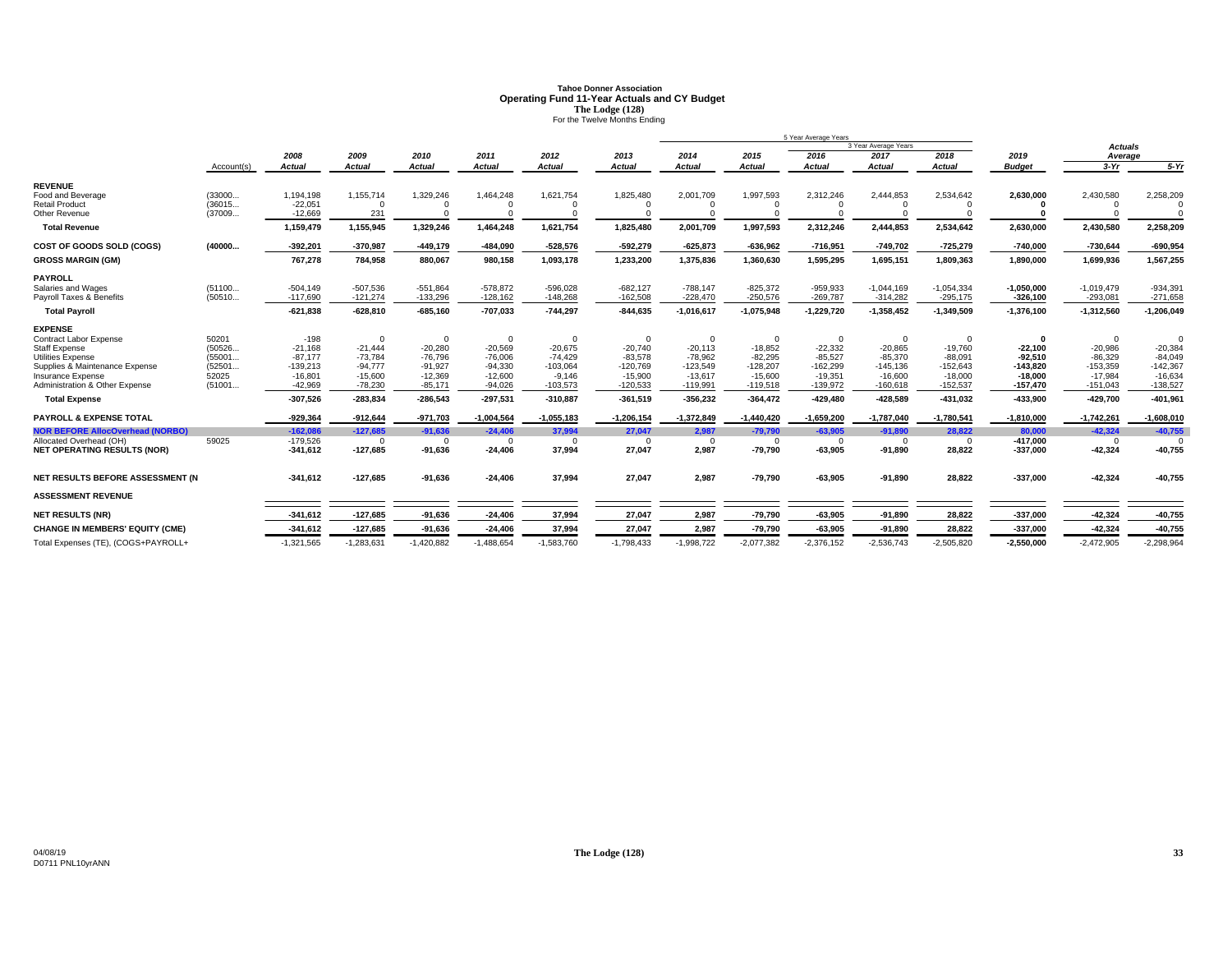# **Tahoe Donner AssociationOperating Fund 11-Year Actuals and CY Budget**<br>
Summer Food and Beverage (170)<br>
For the Twelve Months Ending

|                                                                                                                                                             |                                               |                                                         |                                                       |                                           |                                                         |                                                         |                                                          |                                                          |                                                          | 5 Year Average Years                                  |                                                           |                                                        |                                             |                                                        |                                                        |
|-------------------------------------------------------------------------------------------------------------------------------------------------------------|-----------------------------------------------|---------------------------------------------------------|-------------------------------------------------------|-------------------------------------------|---------------------------------------------------------|---------------------------------------------------------|----------------------------------------------------------|----------------------------------------------------------|----------------------------------------------------------|-------------------------------------------------------|-----------------------------------------------------------|--------------------------------------------------------|---------------------------------------------|--------------------------------------------------------|--------------------------------------------------------|
|                                                                                                                                                             |                                               |                                                         |                                                       |                                           |                                                         |                                                         |                                                          |                                                          |                                                          |                                                       | 3 Year Average Years                                      |                                                        |                                             | <b>Actuals</b>                                         |                                                        |
|                                                                                                                                                             |                                               | 2008                                                    | 2009                                                  | 2010                                      | 2011                                                    | 2012                                                    | 2013                                                     | 2014                                                     | 2015                                                     | 2016                                                  | 2017                                                      | 2018                                                   | 2019                                        | Average                                                |                                                        |
|                                                                                                                                                             | Account(s)                                    | <b>Actual</b>                                           | <b>Actual</b>                                         | Actual                                    | <b>Actual</b>                                           | <b>Actual</b>                                           | <b>Actual</b>                                            | <b>Actual</b>                                            | <b>Actual</b>                                            | <b>Actual</b>                                         | <b>Actual</b>                                             | <b>Actual</b>                                          | <b>Budget</b>                               | $3-Yr$                                                 | $5-Yr$                                                 |
| <b>REVENUE</b><br>Food and Beverage                                                                                                                         | (33000                                        | 105,357                                                 | 53,325                                                | 88,953                                    | 137,557                                                 | 152,482                                                 | 167,660                                                  | 183,846                                                  | 200,699                                                  | 227,992                                               | 222,356                                                   | 229,226                                                | 251,000                                     | 226,525                                                | 212,824                                                |
| <b>Retail Product</b><br>Other Revenue                                                                                                                      | (36015<br>(37009                              | $\Omega$<br>$\Omega$                                    | 94,991<br>$\Omega$                                    | 65,267                                    | $\Omega$<br>$\Omega$                                    |                                                         |                                                          | $\Omega$                                                 | $\Omega$<br>$\Omega$                                     | $\Omega$                                              | $\Omega$<br>16,411                                        | $\Omega$<br>28,991                                     | $\Omega$<br>19,000                          | $\Omega$<br>15,134                                     | 9,080                                                  |
| <b>Total Revenue</b>                                                                                                                                        |                                               | 105,357                                                 | 148,316                                               | 154,220                                   | 137,557                                                 | 152,482                                                 | 167,660                                                  | 183,846                                                  | 200,699                                                  | 227,992                                               | 238,767                                                   | 258,217                                                | 270,000                                     | 241,659                                                | 221,904                                                |
| COST OF GOODS SOLD (COGS)                                                                                                                                   | (40000                                        | $-51,321$                                               | $-57,646$                                             | $-62,569$                                 | $-53,653$                                               | $-58,680$                                               | $-65,397$                                                | $-60,077$                                                | $-71,542$                                                | $-75,103$                                             | $-75,649$                                                 | $-71,188$                                              | $-70,000$                                   | $-73,980$                                              | $-70,712$                                              |
| <b>GROSS MARGIN (GM)</b>                                                                                                                                    |                                               | 54,036                                                  | 90,671                                                | 91,651                                    | 83,904                                                  | 93,802                                                  | 102,263                                                  | 123,768                                                  | 129,157                                                  | 152,888                                               | 163,119                                                   | 187,029                                                | 200,000                                     | 167,679                                                | 151,192                                                |
| <b>PAYROLL</b><br>Salaries and Wages<br>Payroll Taxes & Benefits                                                                                            | (51100<br>(50510                              | $-80,167$<br>$-11,339$                                  | $-133.784$<br>$-18,954$                               | $-124,187$<br>$-17,574$                   | $-114,973$<br>$-12,115$                                 | $-134,627$<br>$-18,093$                                 | $-174,965$<br>$-21,541$                                  | $-137,685$<br>$-24,780$                                  | $-148.110$<br>$-28,013$                                  | $-153,583$<br>$-30,839$                               | $-170,150$<br>$-35,370$                                   | $-135,837$<br>$-29,398$                                | $-156.500$<br>$-41,100$                     | $-153,190$<br>$-31,869$                                | $-149,073$<br>$-29,680$                                |
| <b>Total Pavroll</b>                                                                                                                                        |                                               | $-91.506$                                               | $-152,738$                                            | $-141,761$                                | $-127,088$                                              | $-152,720$                                              | $-196,506$                                               | $-162,466$                                               | $-176, 124$                                              | $-184,422$                                            | $-205,520$                                                | $-165,235$                                             | $-197.600$                                  | $-185,059$                                             | $-178,753$                                             |
| <b>EXPENSE</b><br><b>Staff Expense</b><br><b>Utilities Expense</b><br>Supplies & Maintenance Expense<br>Insurance Expense<br>Administration & Other Expense | (50526<br>(55001<br>(52501<br>52025<br>(51001 | $-717$<br>$\Omega$<br>$-24,755$<br>$\Omega$<br>$-4,156$ | $-200$<br>$\Omega$<br>$-37,166$<br>$-600$<br>$-5,442$ | $-188$<br>$-32,962$<br>$-600$<br>$-5,598$ | $-1,093$<br>$\Omega$<br>$-29,498$<br>$-600$<br>$-8,987$ | $-5,658$<br>$\Omega$<br>$-32,955$<br>$-600$<br>$-8,013$ | $-7,169$<br>$\Omega$<br>$-38.775$<br>$-600$<br>$-10,877$ | $-6,177$<br>$\Omega$<br>$-33,737$<br>$-524$<br>$-10,114$ | $-5,970$<br>$\Omega$<br>$-33,842$<br>$-600$<br>$-16,206$ | $-5,399$<br>$-70$<br>$-33,377$<br>$-829$<br>$-14,937$ | $-35,529$<br>$\Omega$<br>$-34,881$<br>$-600$<br>$-17,064$ | $-34,724$<br>$-27$<br>$-32,788$<br>$-600$<br>$-14,439$ | $-39,050$<br>$-33,160$<br>-600<br>$-17,590$ | $-25,217$<br>$-33$<br>$-33,682$<br>$-676$<br>$-15,480$ | $-17,560$<br>$-20$<br>$-33,725$<br>$-630$<br>$-14,552$ |
| <b>Total Expense</b>                                                                                                                                        |                                               | $-29,627$                                               | $-43,408$                                             | $-39,349$                                 | $-40,179$                                               | $-47,226$                                               | $-57,422$                                                | $-50,552$                                                | $-56,618$                                                | $-54,612$                                             | $-88,074$                                                 | $-82,578$                                              | $-90,400$                                   | $-75,088$                                              | $-66,487$                                              |
| PAYROLL & EXPENSE TOTAL                                                                                                                                     |                                               | $-121,133$                                              | $-196, 146$                                           | $-181,110$                                | $-167,267$                                              | $-199,946$                                              | $-253,928$                                               | $-213,018$                                               | $-232,742$                                               | $-239,034$                                            | $-293,594$                                                | $-247,813$                                             | $-288,000$                                  | $-260,147$                                             | $-245,240$                                             |
| <b>NOR BEFORE AllocOverhead (NORBO)</b><br>Allocated Overhead (OH)<br><b>NET OPERATING RESULTS (NOR)</b>                                                    | 59025                                         | $-67.097$<br>$-10,333$<br>$-77,430$                     | $-105.476$<br>$\Omega$<br>$-105,476$                  | $-89,459$<br>$\Omega$<br>$-89.459$        | $-83.363$<br>$\Omega$<br>$-83,363$                      | $-106.144$<br>$\Omega$<br>$-106, 144$                   | $-151.665$<br>$\Omega$<br>$-151,665$                     | $-89.249$<br>$\Omega$<br>$-89.249$                       | $-103.585$<br>$\Omega$<br>$-103,585$                     | $-86,145$<br>$\Omega$<br>$-86.145$                    | $-130.475$<br>$\Omega$<br>$-130,475$                      | $-60.784$<br>$\Omega$<br>$-60,784$                     | $-88.000$<br>$-51.200$<br>$-139.200$        | $-92,468$<br>$^{\circ}$<br>$-92,468$                   | $-94,048$<br>$\Omega$<br>$-94,048$                     |
| NET RESULTS BEFORE ASSESSMENT (N                                                                                                                            |                                               | $-77,430$                                               | $-105,476$                                            | $-89,459$                                 | $-83,363$                                               | $-106, 144$                                             | $-151,665$                                               | $-89.249$                                                | $-103,585$                                               | $-86.145$                                             | $-130,475$                                                | $-60,784$                                              | $-139,200$                                  | $-92,468$                                              | $-94,048$                                              |
| <b>ASSESSMENT REVENUE</b>                                                                                                                                   |                                               |                                                         |                                                       |                                           |                                                         |                                                         |                                                          |                                                          |                                                          |                                                       |                                                           |                                                        |                                             |                                                        |                                                        |
| <b>NET RESULTS (NR)</b>                                                                                                                                     |                                               | $-77,430$                                               | $-105,476$                                            | $-89,459$                                 | $-83,363$                                               | $-106, 144$                                             | $-151,665$                                               | $-89,249$                                                | $-103,585$                                               | $-86, 145$                                            | $-130,475$                                                | $-60,784$                                              | $-139,200$                                  | $-92,468$                                              | $-94,048$                                              |
| <b>CHANGE IN MEMBERS' EQUITY (CME)</b>                                                                                                                      |                                               | $-77.430$                                               | $-105,476$                                            | $-89,459$                                 | $-83,363$                                               | $-106, 144$                                             | $-151,665$                                               | $-89,249$                                                | $-103,585$                                               | $-86, 145$                                            | $-130,475$                                                | $-60,784$                                              | $-139,200$                                  | $-92,468$                                              | $-94,048$                                              |
| Total Expenses (TE), (COGS+PAYROLL+                                                                                                                         |                                               | $-172,453$                                              | $-253,792$                                            | $-243,679$                                | $-220,920$                                              | $-258,626$                                              | $-319,325$                                               | $-273,095$                                               | $-304,284$                                               | $-314,137$                                            | $-369,243$                                                | $-319,001$                                             | $-358,000$                                  | $-334,127$                                             | $-315,952$                                             |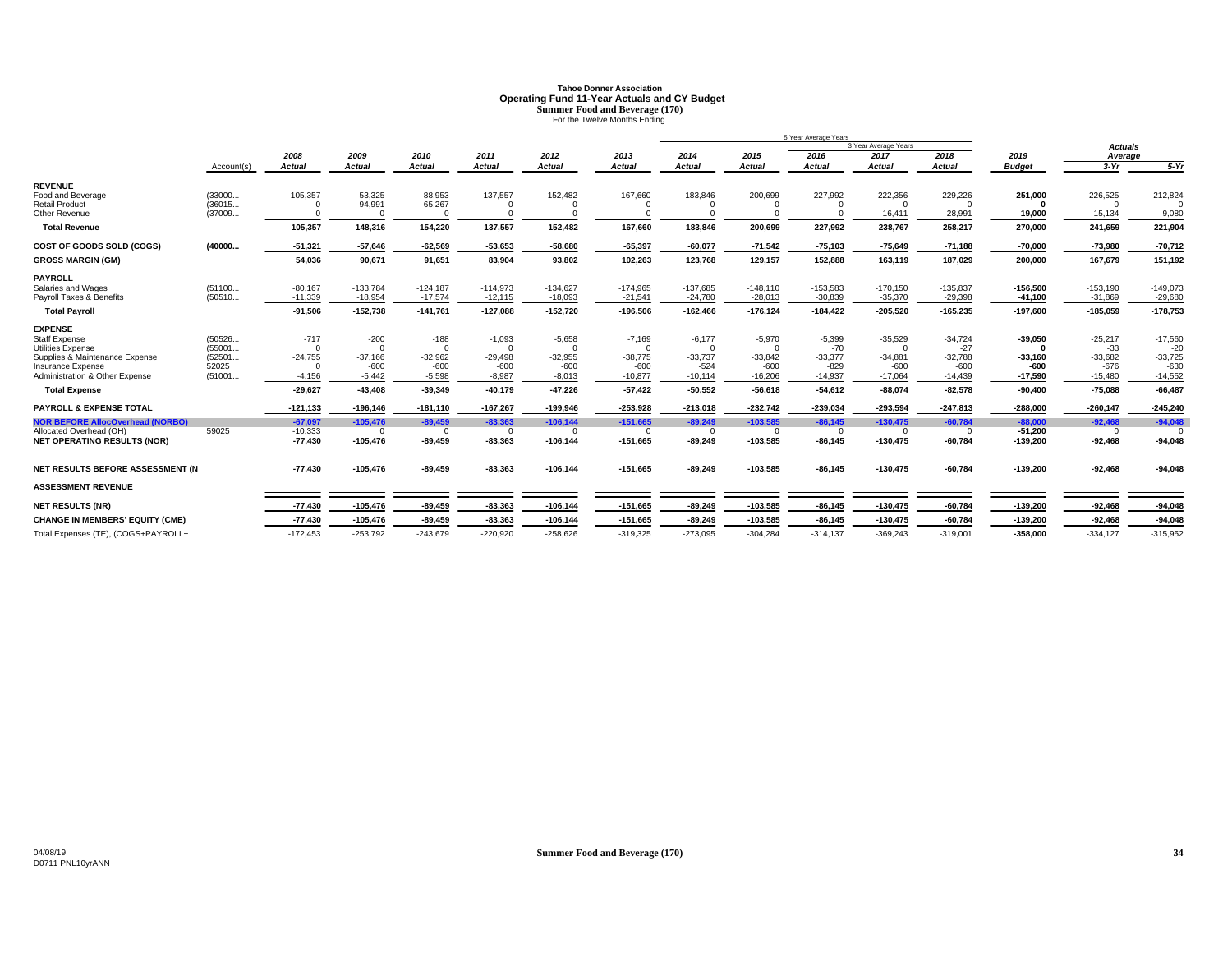# **Tahoe Donner AssociationOperating Fund 11-Year Actuals and CY Budget<br>Pizza on the Hill (150)<br>For the Twelve Months Ending**

|                                                                                                                                                                    |                                               |                                                         |                                                         |                                                            |                                                           |                                                           |                                                            |                                                            |                                                            | 5 Year Average Years                                       |                                                            |                                                            |                                                            |                                                            |                                                            |
|--------------------------------------------------------------------------------------------------------------------------------------------------------------------|-----------------------------------------------|---------------------------------------------------------|---------------------------------------------------------|------------------------------------------------------------|-----------------------------------------------------------|-----------------------------------------------------------|------------------------------------------------------------|------------------------------------------------------------|------------------------------------------------------------|------------------------------------------------------------|------------------------------------------------------------|------------------------------------------------------------|------------------------------------------------------------|------------------------------------------------------------|------------------------------------------------------------|
|                                                                                                                                                                    |                                               |                                                         |                                                         |                                                            |                                                           |                                                           |                                                            |                                                            |                                                            |                                                            | 3 Year Average Years                                       |                                                            |                                                            | <b>Actuals</b>                                             |                                                            |
|                                                                                                                                                                    |                                               | 2008                                                    | 2009                                                    | 2010                                                       | 2011                                                      | 2012                                                      | 2013                                                       | 2014                                                       | 2015                                                       | 2016                                                       | 2017                                                       | 2018                                                       | 2019                                                       | Average                                                    |                                                            |
|                                                                                                                                                                    | Account(s)                                    | Actual                                                  | <b>Actual</b>                                           | <b>Actual</b>                                              | <b>Actual</b>                                             | <b>Actual</b>                                             | <b>Actual</b>                                              | <b>Actual</b>                                              | <b>Actual</b>                                              | <b>Actual</b>                                              | <b>Actual</b>                                              | <b>Actual</b>                                              | <b>Budget</b>                                              | $3-Yr$                                                     | $5-Yr$                                                     |
| <b>REVENUE</b><br>Food and Beverage                                                                                                                                | (33000                                        | 142,389                                                 | 207.640                                                 | 260,761                                                    | 257,309                                                   | 265,598                                                   | 308,785                                                    | 347,020                                                    | 473,254                                                    | 518,060                                                    | 518,002                                                    | 590,922                                                    | 603.000                                                    | 542,328                                                    | 489,452                                                    |
| <b>Retail Product</b><br>Other Revenue                                                                                                                             | (36015<br>(37009                              | $-7,716$<br>$-3,163$                                    | $-14,324$<br>$-14,768$                                  | $-5,312$<br>$-4.289$                                       | $\Omega$<br>$-20$                                         | $\Omega$<br>$\Omega$                                      |                                                            | $\Omega$                                                   | $\Omega$<br>$\Omega$                                       |                                                            |                                                            |                                                            |                                                            | $\Omega$                                                   |                                                            |
| <b>Total Revenue</b>                                                                                                                                               |                                               | 131,510                                                 | 178,548                                                 | 251,161                                                    | 257,288                                                   | 265,598                                                   | 308,785                                                    | 347.020                                                    | 473,254                                                    | 518,060                                                    | 518,002                                                    | 590,922                                                    | 603.000                                                    | 542,328                                                    | 489,452                                                    |
| COST OF GOODS SOLD (COGS)                                                                                                                                          | (40000                                        | $-43,177$                                               | $-67,807$                                               | $-98,144$                                                  | $-90,107$                                                 | $-79,646$                                                 | $-116,583$                                                 | $-108,255$                                                 | $-134,980$                                                 | $-155,956$                                                 | $-168,174$                                                 | $-175,579$                                                 | $-166,600$                                                 | $-166,570$                                                 | $-148,589$                                                 |
| <b>GROSS MARGIN (GM)</b>                                                                                                                                           |                                               | 88,333                                                  | 110,741                                                 | 153,017                                                    | 167,181                                                   | 185,952                                                   | 192,201                                                    | 238,765                                                    | 338,275                                                    | 362,103                                                    | 349,828                                                    | 415,343                                                    | 436,400                                                    | 375,758                                                    | 340,863                                                    |
| <b>PAYROLL</b><br>Salaries and Wages                                                                                                                               | (51100                                        | $-99,659$                                               | $-126,490$                                              | $-153,783$                                                 | $-145,236$                                                | $-141, 115$                                               | $-164,808$                                                 | $-168,149$                                                 | $-240,469$                                                 | $-240,173$                                                 | $-266,031$                                                 | $-322,471$                                                 | $-301,600$                                                 | $-276,225$                                                 | $-247,458$                                                 |
| Payroll Taxes & Benefits                                                                                                                                           | (50510                                        | $-29,389$                                               | $-32,417$                                               | $-34,537$                                                  | $-30,595$                                                 | $-36,219$                                                 | $-40,244$                                                  | $-46,975$                                                  | $-72,640$                                                  | $-73,957$                                                  | $-78,026$                                                  | $-82,422$                                                  | $-86,700$                                                  | $-78,135$                                                  | $-70,804$                                                  |
| <b>Total Payroll</b>                                                                                                                                               |                                               | $-129,048$                                              | $-158,907$                                              | $-188,320$                                                 | $-175,831$                                                | $-177,334$                                                | $-205,053$                                                 | $-215, 124$                                                | $-313,109$                                                 | $-314,130$                                                 | $-344,057$                                                 | $-404,893$                                                 | $-388,300$                                                 | $-354,360$                                                 | $-318,262$                                                 |
| <b>EXPENSE</b><br><b>Staff Expense</b><br><b>Utilities Expense</b><br>Supplies & Maintenance Expense<br><b>Insurance Expense</b><br>Administration & Other Expense | (50526<br>(55001<br>(52501<br>52025<br>(51001 | $-753$<br>$-3,168$<br>$-16,037$<br>$-1,773$<br>$-4,887$ | $-769$<br>$-3.763$<br>$-25,199$<br>$-2,400$<br>$-8,698$ | $-6,224$<br>$-5,842$<br>$-29,766$<br>$-1,237$<br>$-11,876$ | $-4,753$<br>$-5,994$<br>$-22,021$<br>$-1,200$<br>$-9,872$ | $-5.249$<br>$-6,560$<br>$-19,891$<br>$-1,200$<br>$-8,983$ | $-5,637$<br>$-6,326$<br>$-27,632$<br>$-1,200$<br>$-10,930$ | $-4.743$<br>$-6,367$<br>$-26,487$<br>$-1,047$<br>$-10,353$ | $-5.654$<br>$-6.518$<br>$-46.457$<br>$-1,200$<br>$-17,966$ | $-6,513$<br>$-4.829$<br>$-40.028$<br>$-4,238$<br>$-20,110$ | $-7,510$<br>$-4.877$<br>$-37.731$<br>$-3,400$<br>$-23,514$ | $-7,660$<br>$-6,087$<br>$-43,979$<br>$-2,400$<br>$-24,756$ | $-7,600$<br>$-6.800$<br>$-37.000$<br>$-2.400$<br>$-27,500$ | $-7,228$<br>$-5,264$<br>$-40,579$<br>$-3,346$<br>$-22,793$ | $-6,416$<br>$-5,735$<br>$-38,936$<br>$-2,457$<br>$-19,340$ |
| <b>Total Expense</b>                                                                                                                                               |                                               | $-26,618$                                               | $-40,830$                                               | $-54,945$                                                  | $-43,840$                                                 | $-41,883$                                                 | $-51,725$                                                  | $-48.998$                                                  | $-77,795$                                                  | $-75,717$                                                  | $-77,032$                                                  | $-84,881$                                                  | $-81,300$                                                  | $-79,210$                                                  | $-72,885$                                                  |
| PAYROLL & EXPENSE TOTAL                                                                                                                                            |                                               | $-155,666$                                              | $-199,737$                                              | $-243,265$                                                 | $-219,671$                                                | $-219,217$                                                | $-256,777$                                                 | $-264, 122$                                                | $-390,903$                                                 | $-389,847$                                                 | $-421,089$                                                 | $-489,774$                                                 | $-469,600$                                                 | $-433,570$                                                 | $-391,147$                                                 |
| <b>NOR BEFORE AllocOverhead (NORBO)</b><br>Allocated Overhead (OH)<br><b>NET OPERATING RESULTS (NOR)</b>                                                           | 59025                                         | $-67,332$<br>$-31,750$<br>$-99,082$                     | $-88.996$<br>$\Omega$<br>$-88,996$                      | $-90,249$<br>$-90,249$                                     | $-52,491$<br>$\Omega$<br>$-52,491$                        | $-33,265$<br>$\Omega$<br>$-33,265$                        | $-64,576$<br>$-64,576$                                     | $-25,357$<br>$\Omega$<br>$-25,357$                         | $-52,629$<br>$^{\circ}$<br>$-52,629$                       | $-27,743$<br>$\Omega$<br>$-27,743$                         | $-71,261$<br>$\Omega$<br>$-71,261$                         | $-74,431$<br>$\Omega$<br>$-74,431$                         | $-33,200$<br>$-118,500$<br>$-151,700$                      | $-57,812$<br>$^{\circ}$<br>$-57,812$                       | $-50,284$<br>$\Omega$<br>$-50,284$                         |
| NET RESULTS BEFORE ASSESSMENT (N                                                                                                                                   |                                               | $-99,082$                                               | $-88,996$                                               | $-90,249$                                                  | $-52,491$                                                 | $-33,265$                                                 | $-64,576$                                                  | $-25,357$                                                  | $-52,629$                                                  | $-27,743$                                                  | $-71,261$                                                  | $-74,431$                                                  | $-151,700$                                                 | $-57,812$                                                  | $-50,284$                                                  |
| <b>ASSESSMENT REVENUE</b>                                                                                                                                          |                                               |                                                         |                                                         |                                                            |                                                           |                                                           |                                                            |                                                            |                                                            |                                                            |                                                            |                                                            |                                                            |                                                            |                                                            |
| <b>NET RESULTS (NR)</b>                                                                                                                                            |                                               | $-99,082$                                               | $-88,996$                                               | $-90,249$                                                  | $-52,491$                                                 | $-33,265$                                                 | $-64,576$                                                  | $-25,357$                                                  | $-52,629$                                                  | $-27,743$                                                  | $-71,261$                                                  | $-74,431$                                                  | $-151,700$                                                 | $-57,812$                                                  | $-50,284$                                                  |
| <b>CHANGE IN MEMBERS' EQUITY (CME)</b>                                                                                                                             |                                               | $-99,082$                                               | $-88,996$                                               | $-90,249$                                                  | $-52,491$                                                 | $-33,265$                                                 | $-64,576$                                                  | $-25,357$                                                  | $-52,629$                                                  | $-27,743$                                                  | $-71,261$                                                  | $-74,431$                                                  | $-151,700$                                                 | $-57,812$                                                  | $-50,284$                                                  |
| Total Expenses (TE), (COGS+PAYROLL+                                                                                                                                |                                               | $-198,842$                                              | $-267,544$                                              | $-341,409$                                                 | $-309,779$                                                | $-298,863$                                                | $-373,361$                                                 | $-372,377$                                                 | $-525,883$                                                 | $-545,803$                                                 | $-589,263$                                                 | $-665,353$                                                 | $-636,200$                                                 | $-600, 140$                                                | $-539,736$                                                 |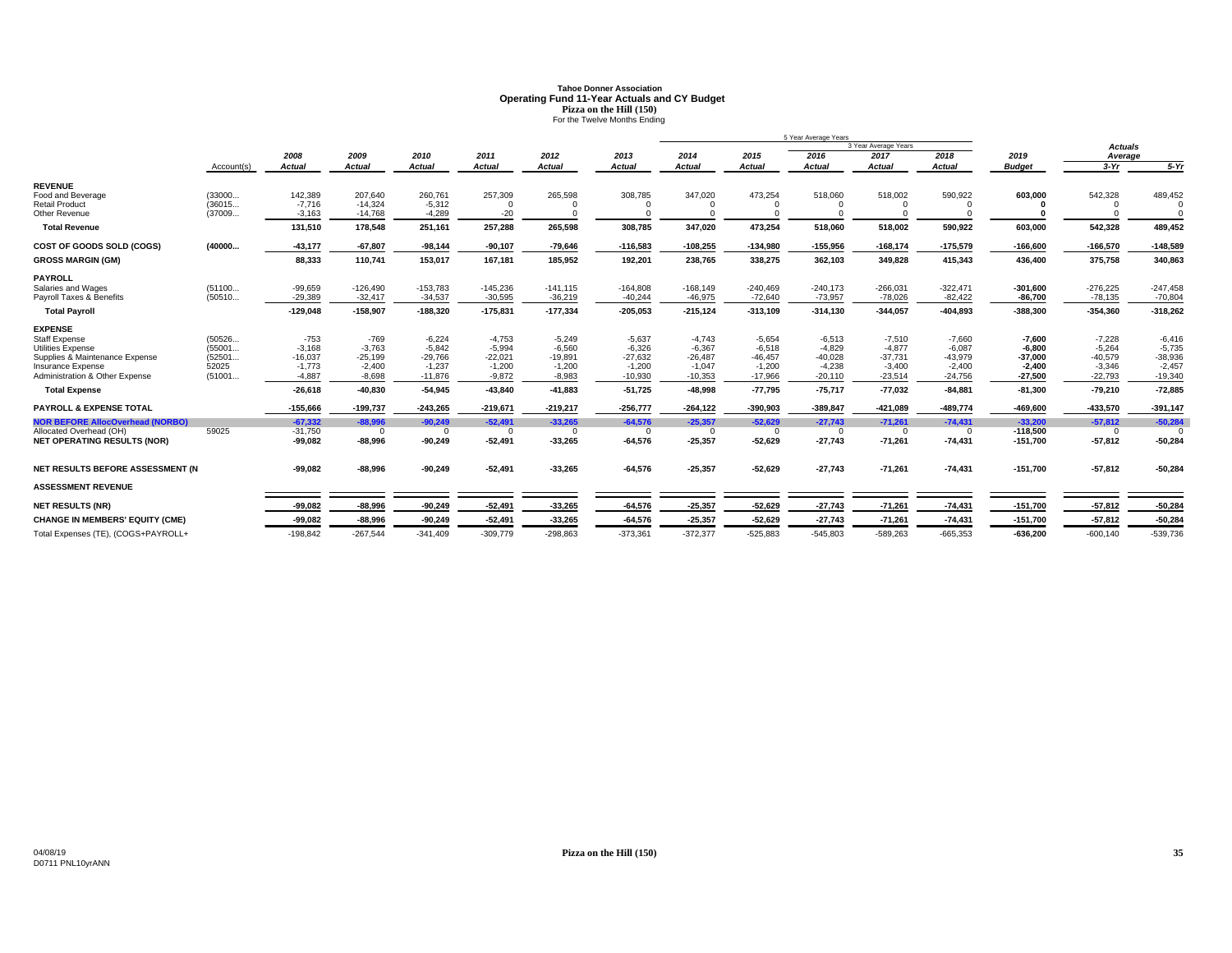# **Tahoe Donner AssociationOperating Fund 11-Year Actuals and CY Budget<br>Alder Creek Cafe (155)<br>For the Twelve Months Ending**

|                                         |            |              |               |               |               |               |               |               |               | 5 Year Average Years |                      |               |               |                |            |
|-----------------------------------------|------------|--------------|---------------|---------------|---------------|---------------|---------------|---------------|---------------|----------------------|----------------------|---------------|---------------|----------------|------------|
|                                         |            |              |               |               |               |               |               |               |               |                      | 3 Year Average Years |               |               | <b>Actuals</b> |            |
|                                         |            | 2008         | 2009          | 2010          | 2011          | 2012          | 2013          | 2014          | 2015          | 2016                 | 2017                 | 2018          | 2019          | Average        |            |
|                                         | Account(s) | Actual       | <b>Actual</b> | <b>Actual</b> | <b>Actual</b> | <b>Actual</b> | <b>Actual</b> | <b>Actual</b> | <b>Actual</b> | <b>Actual</b>        | <b>Actual</b>        | <b>Actual</b> | <b>Budget</b> | $3-Yr$         | $5-Yr$     |
| <b>REVENUE</b>                          |            |              |               |               |               |               |               |               |               |                      |                      |               |               |                |            |
| Food and Beverage                       | (33000     | $\mathbf 0$  |               |               | 0             |               |               | $\Omega$      | 66,626        | 350,965              | 396,641              | 383,192       | 450,000       | 376,933        | 239,485    |
| <b>Retail Product</b>                   | (36015     |              |               |               |               |               |               | $\Omega$      | $\Omega$      | 2,733                | 3,040                | 4,700         |               | 3,491          | 2,095      |
| <b>Total Revenue</b>                    |            | $\Omega$     | $\mathbf{r}$  |               |               |               |               | $\Omega$      | 66,626        | 353,697              | 399,681              | 387,892       | 450.000       | 380,423        | 241,579    |
| COST OF GOODS SOLD (COGS)               | (40000     |              |               |               |               |               |               | 0             | $-29,590$     | $-119,884$           | $-143,323$           | $-138,213$    | $-144,000$    | $-133,807$     | $-86,202$  |
| <b>GROSS MARGIN (GM)</b>                |            | 0            |               |               |               |               |               | $\mathbf{0}$  | 37,036        | 233,814              | 256,358              | 249,679       | 306,000       | 246,617        | 155,377    |
| <b>PAYROLL</b>                          |            |              |               |               |               |               |               |               |               |                      |                      |               |               |                |            |
| Salaries and Wages                      | (51100     | 0            |               |               | $\Omega$      |               |               | $\mathbf 0$   | $-34,367$     | $-177,324$           | $-226,437$           | $-225,845$    | $-247,500$    | $-209,869$     | $-132,795$ |
| Payroll Taxes & Benefits                | (50510     | $\Omega$     |               |               | $\Omega$      |               |               | $\Omega$      | $-7,311$      | $-40,820$            | $-58,276$            | $-55,966$     | $-67,800$     | $-51,687$      | $-32,475$  |
| <b>Total Payroll</b>                    |            | $\mathbf{0}$ | $\Omega$      |               |               |               |               | $\mathbf{0}$  | $-41,678$     | $-218,144$           | $-284,713$           | $-281,811$    | $-315,300$    | $-261,556$     | $-165,269$ |
| <b>EXPENSE</b>                          |            |              |               |               |               |               |               |               |               |                      |                      |               |               |                |            |
| <b>Staff Expense</b>                    | (50526     |              |               |               | $\Omega$      |               |               |               | $-13$         | $-4,322$             | $-8,259$             | $-8,833$      | $-9.200$      | $-7,138$       | $-4,285$   |
| <b>Utilities Expense</b>                | (55001     |              |               |               |               |               |               |               | $\Omega$      | $-9,261$             | $-12,125$            | $-17,163$     | $-16,450$     | $-12,849$      | $-7,710$   |
| Supplies & Maintenance Expense          | (52501     |              |               |               |               |               |               |               | $-6,290$      | $-32,855$            | $-42,801$            | $-36,553$     | $-35,710$     | $-37,403$      | $-23,700$  |
| Insurance Expense                       | 52025      |              |               |               |               |               |               |               | $\Omega$      | $-4,546$             | $-3,400$             | $-2,400$      | $-2,400$      | $-3,449$       | $-2,069$   |
| Administration & Other Expense          | (51001     |              |               |               |               |               |               |               | $-514$        | $-7,039$             | $-9,962$             | $-12,448$     | $-10,540$     | $-9,816$       | $-5,993$   |
| <b>Total Expense</b>                    |            | $\Omega$     | $\sqrt{2}$    |               |               |               |               | $\Omega$      | $-6,817$      | $-58,022$            | $-76,547$            | $-77,397$     | $-74,300$     | $-70,655$      | $-43,757$  |
| <b>PAYROLL &amp; EXPENSE TOTAL</b>      |            |              |               |               |               |               |               | $\Omega$      | $-48,495$     | $-276,167$           | $-361,260$           | $-359,208$    | $-389,600$    | $-332,212$     | $-209,026$ |
| <b>NOR BEFORE AllocOverhead (NORBO)</b> |            | $\mathbf{0}$ | n             |               |               |               |               | $\bullet$     | $-11,459$     | $-42,353$            | $-104,902$           | $-109,529$    | $-83,600$     | $-85,595$      | $-53,649$  |
| Allocated Overhead (OH)                 | 59025      | $\mathbf 0$  | $\Omega$      | $\Omega$      | $\Omega$      | $\Omega$      | $\Omega$      | $\Omega$      | $\Omega$      | $\Omega$             | $\Omega$             |               | $-88,100$     | $\Omega$       | $\Omega$   |
| <b>NET OPERATING RESULTS (NOR)</b>      |            | $\sqrt{2}$   | - 0           |               | $\sqrt{2}$    | $\sqrt{2}$    | n             | $\Omega$      | $-11.459$     | $-42,353$            | $-104,902$           | $-109,529$    | $-171,700$    | $-85,595$      | $-53,649$  |
| NET RESULTS BEFORE ASSESSMENT (N        |            | 0            | 0             | 0             | 0             | $\mathbf 0$   | 0             | $\mathbf{0}$  | $-11,459$     | $-42,353$            | $-104,902$           | $-109,529$    | $-171,700$    | $-85,595$      | $-53,649$  |
|                                         |            |              |               |               |               |               |               |               |               |                      |                      |               |               |                |            |
| <b>ASSESSMENT REVENUE</b>               |            |              |               |               |               |               |               |               |               |                      |                      |               |               |                |            |
| <b>NET RESULTS (NR)</b>                 |            |              |               |               |               |               |               | $\sqrt{2}$    | $-11,459$     | $-42,353$            | $-104,902$           | $-109,529$    | $-171,700$    | $-85,595$      | $-53,649$  |
| <b>CHANGE IN MEMBERS' EQUITY (CME)</b>  |            |              |               |               |               |               |               |               | $-11,459$     | $-42,353$            | $-104,902$           | $-109,529$    | $-171,700$    | $-85,595$      | $-53,649$  |
| Total Expenses (TE), (COGS+PAYROLL+     |            | $\Omega$     | $\Omega$      | $\Omega$      | $\Omega$      | $\Omega$      | $\Omega$      | $\Omega$      | $-78.085$     | $-396.050$           | $-504.583$           | $-497.421$    | -533.600      | $-466.018$     | $-295,228$ |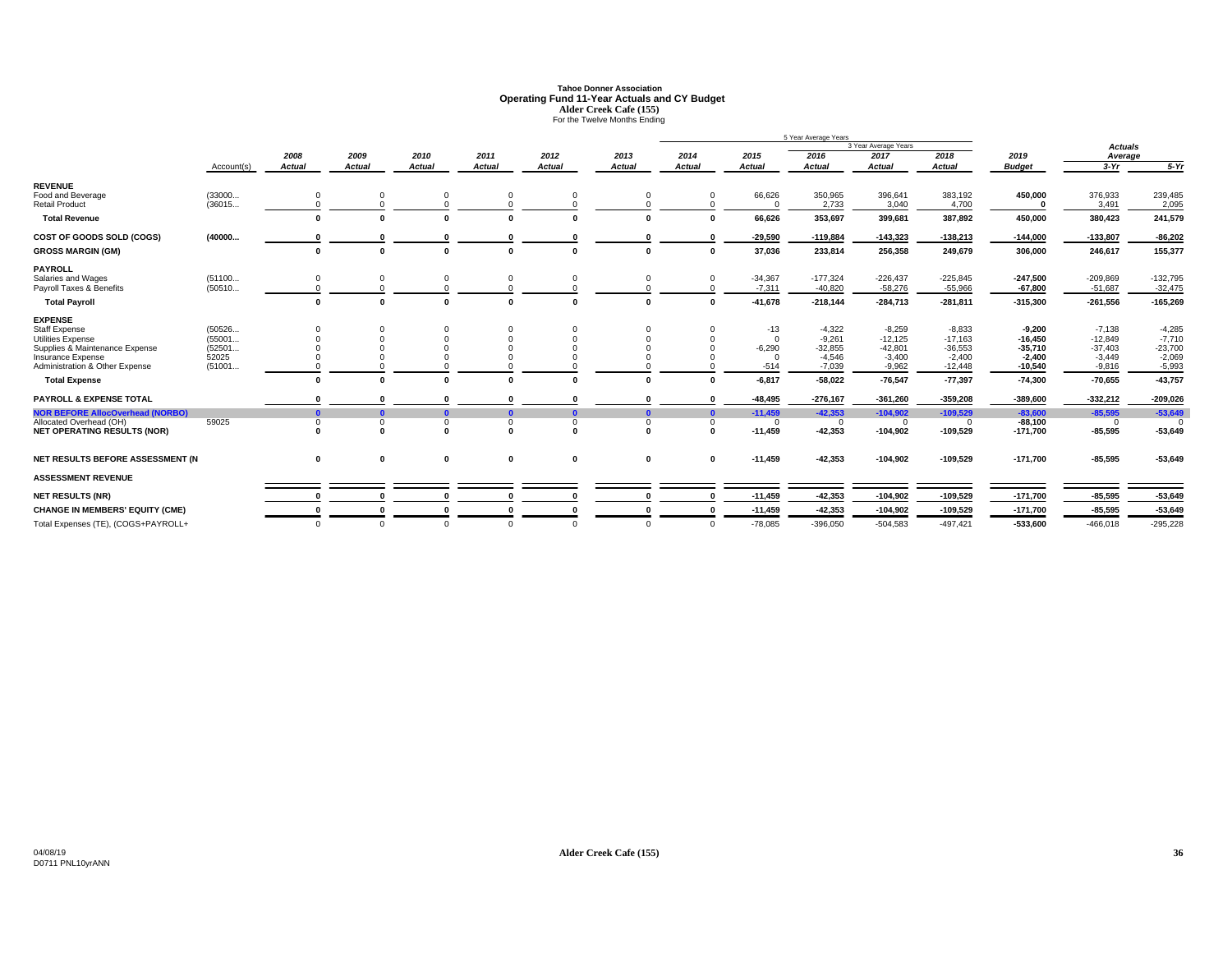# **Tahoe Donner AssociationOperating Fund 11-Year Actuals and CY Budget**<br> **Homeowners Association Consolidated**<br>
For the Twelve Months Ending

|                                                |                  |                            |                            |                            |                            |                            |                            |                            |                            | 5 Year Average Years       |                            |                            |                            |                            |                            |
|------------------------------------------------|------------------|----------------------------|----------------------------|----------------------------|----------------------------|----------------------------|----------------------------|----------------------------|----------------------------|----------------------------|----------------------------|----------------------------|----------------------------|----------------------------|----------------------------|
|                                                |                  |                            |                            |                            |                            |                            |                            |                            |                            |                            | 3 Year Average Years       |                            |                            | <b>Actuals</b>             |                            |
|                                                | Account(s)       | 2008<br>Actual             | 2009<br>Actual             | 2010<br>Actual             | 2011<br><b>Actual</b>      | 2012<br>Actual             | 2013<br><b>Actual</b>      | 2014<br>Actual             | 2015<br><b>Actual</b>      | 2016<br>Actual             | 2017<br>Actual             | 2018<br>Actual             | 2019<br><b>Budget</b>      | Average<br>$3-Yr$          | $5-Yr$                     |
|                                                |                  |                            |                            |                            |                            |                            |                            |                            |                            |                            |                            |                            |                            |                            |                            |
| <b>REVENUE</b>                                 |                  |                            |                            |                            |                            |                            |                            |                            |                            |                            |                            |                            |                            |                            |                            |
| Food and Beverage                              | (33000           | $\Omega$                   | $\Omega$                   | $-7,316$                   | $-7.770$                   | $-1.513$                   | $-3.167$                   | $\Omega$                   | $-2.100$                   | $\Omega$                   | $-6.534$                   | $-7.985$                   | $-2.000$                   | $-4.840$                   | $-3,324$                   |
| <b>Retail Product</b>                          | (36015           | 41,499                     | 33,962                     | 49,172                     | 39,624                     | 15,271                     | 40,263<br>$\Omega$         | 23,414                     | 42,536                     | 30,781                     | 37,904                     | 54,924                     | 19,100                     | 41,203                     | 37,912                     |
| Lessons & Rental<br><b>Other Revenue</b>       | (35010<br>(37009 | $\Omega$<br>538.460        | $\Omega$<br>580,234        | 487,434                    | $\Omega$<br>543,505        | $\Omega$<br>490,149        | 566,116                    | 553,085                    | $\Omega$<br>566.857        | $\Omega$<br>681,896        | $\Omega$<br>656,137        | 12,650<br>765,564          | 12,000<br>656,900          | 4,217<br>701,199           | 2,530<br>644,708           |
| <b>Total Revenue</b>                           |                  | 579,959                    | 614,196                    | 529,291                    | 575,359                    | 503,906                    | 603,212                    | 576,499                    | 607,293                    | 712,678                    | 687,508                    | 825,153                    | 686,000                    | 741,780                    | 681,826                    |
|                                                |                  | -8                         |                            |                            |                            |                            |                            | $\sqrt{2}$                 | $\mathbf{r}$               |                            | $\mathbf{r}$               |                            | $\sqrt{ }$                 | $\sqrt{2}$                 | O                          |
| COST OF GOODS SOLD (COGS)                      | (40000           |                            | $-2,592$                   |                            | $-160$                     |                            |                            |                            |                            |                            |                            |                            |                            |                            |                            |
| <b>GROSS MARGIN (GM)</b>                       |                  | 579,951                    | 611,604                    | 529,291                    | 575,199                    | 503,906                    | 603,212                    | 576,499                    | 607,293                    | 712,678                    | 687,508                    | 825,153                    | 686,000                    | 741,780                    | 681,826                    |
| <b>PAYROLL</b>                                 |                  |                            |                            |                            |                            |                            |                            |                            |                            |                            |                            |                            |                            |                            |                            |
| Salaries and Wages<br>Payroll Taxes & Benefits | (51100<br>(50510 | $-2,617,608$<br>$-708,170$ | $-2,734,241$<br>$-779,229$ | $-2,783,583$<br>$-757,306$ | $-2,828,493$<br>$-744,270$ | $-2,957,437$<br>$-758,425$ | $-3,180,334$<br>$-846,488$ | $-3,178,730$<br>$-848,734$ | $-3,326,412$<br>$-857,318$ | $-3,443,652$<br>$-881,053$ | $-3,531,708$<br>$-885,309$ | $-4,004,533$<br>$-943,165$ | -4.095.000<br>$-1,142,500$ | $-3,659,964$<br>$-903,176$ | $-3,497,007$<br>$-883.116$ |
| <b>Total Payroll</b>                           |                  | $-3,325,778$               | $-3,513,470$               | $-3,540,889$               | $-3,572,762$               | $-3,715,862$               | $-4,026,822$               | $-4,027,464$               | $-4, 183, 731$             | $-4,324,706$               | $-4,417,017$               | -4,947,698                 | $-5,237,500$               | $-4,563,140$               | $-4,380,123$               |
| <b>EXPENSE</b>                                 |                  |                            |                            |                            |                            |                            |                            |                            |                            |                            |                            |                            |                            |                            |                            |
| Contract Labor Expense                         | 50201            | $-206,477$                 | $\Omega$                   |                            | $\Omega$                   | $\Omega$                   |                            | $\Omega$                   | $\Omega$                   | $\Omega$                   | $-40,110$                  | $-3,799$                   | 0                          | $-14,636$                  | $-8,782$                   |
| <b>Staff Expense</b>                           | (50526           | $-145.417$                 | $-204.741$                 | $-144,007$                 | $-121,721$                 | $-108,493$                 | $-117,200$                 | $-85,539$                  | $-113,084$                 | $-141.063$                 | $-170.149$                 | $-167.978$                 | $-200.220$                 | $-159,730$                 | $-135.563$                 |
| Utilities Expense                              | (55001           | $-186.529$                 | $-181,465$                 | $-199.913$                 | $-213,211$                 | $-210,571$                 | $-224, 142$                | $-249,503$                 | $-257,663$                 | $-246,150$                 | $-258,221$                 | $-213.947$                 | $-235,710$                 | $-239,439$                 | $-245,097$                 |
| Supplies & Maintenance Expense                 | (52501           | $-258,665$                 | $-514.661$                 | $-542,368$                 | $-604,793$                 | $-189,595$                 | $-482,234$                 | $-113,067$                 | $-323,794$                 | $-518,692$                 | -475,228                   | $-652,559$                 | -656.852                   | $-548,826$                 | $-416,668$                 |
| Insurance Expense                              | 52025            | $-154.275$                 | $-159.371$                 | $-116.970$                 | $-112,133$                 | $-119.829$                 | $-146,643$                 | $-136,864$                 | $-155,382$                 | $-132.504$                 | $-145.335$                 | $-170.875$                 | $-269.000$                 | $-149.571$                 | $-148,192$                 |
| Administration & Other Expense                 | (51001           | $-644,221$                 | $-705,811$                 | $-584,268$                 | $-556,542$                 | $-598,710$                 | $-696, 175$                | $-549,617$                 | $-691,288$                 | -721,681                   | $-834,419$                 | $-865,221$                 | -947,918                   | $-807, 107$                | $-732,445$                 |
| <b>Total Expense</b>                           |                  | $-1,595,584$               | $-1,766,049$               | $-1,587,526$               | $-1,608,400$               | $-1,227,198$               | $-1,666,394$               | $-1, 134, 589$             | $-1,541,211$               | $-1,760,090$               | $-1,923,461$               | $-2,074,378$               | $-2,309,700$               | $-1,919,310$               | $-1,686,746$               |
| <b>PAYROLL &amp; EXPENSE TOTAL</b>             |                  | -4,921,362                 | $-5,279,519$               | $-5,128,415$               | $-5,181,162$               | $-4,943,060$               | $-5,693,216$               | $-5,162,053$               | $-5,724,942$               | $-6,084,796$               | $-6,340,478$               | $-7,022,076$               | $-7,547,200$               | $-6,482,450$               | $-6,066,869$               |
| <b>NOR BEFORE AllocOverhead (NORBO)</b>        |                  | $-4,341,411$               | $-4,667,915$               | $-4,599,125$               | $-4,605,963$               | $-4,439,154$               | $-5,090,003$               | $-4.585.554$               | $-5,117,649$               | $-5,372,118$               | $-5.652.970$               | $-6,196,923$               | $-6,861,200$               | $-5,740,671$               | $-5,385,043$               |
| Allocated Overhead (OH)                        | 59025            | 1,440,581                  | $\Omega$                   |                            | $\Omega$                   | $\Omega$                   |                            | $\Omega$                   | $\Omega$                   | $\Omega$                   | $\Omega$                   | $\Omega$                   | 2,964,300                  | $\Omega$                   |                            |
| <b>NET OPERATING RESULTS (NOR)</b>             |                  | $-2,900,830$               | $-4,667,915$               | $-4,599,125$               | $-4,605,963$               | $-4,439,154$               | $-5,090,003$               | $-4,585,554$               | $-5,117,649$               | $-5,372,118$               | $-5,652,970$               | $-6,196,923$               | $-3,896,900$               | $-5,740,671$               | $-5,385,043$               |
| Contributions to Capital Funds                 | (31010           | $-3,169,000$               | $-3,269,000$               | $-3,914,000$               | $-4,110,000$               | $-4,401,000$               | $-4,621,000$               | $-4,906,000$               | $-5,217,000$               | $-5,346,000$               | $-5,988,000$               | $-6,214,000$               | $-7,023,000$               | $-5,849,333$               | $-5,534,200$               |
| <b>NET RESULTS BEFORE ASSESSMENT (N)</b>       |                  | $-6,069,830$               | $-7,936,915$               | $-8,513,125$               | $-8,715,963$               | $-8.840.154$               | $-9.711.003$               | $-9.491.554$               | $-10.334.649$              | $-10.718.118$              | $-11.640.970$              | $-12.410.923$              | $-10.919.900$              | $-11.590.004$              | $-10,919,243$              |
| <b>ASSESSMENT REVENUE</b>                      |                  |                            |                            |                            |                            |                            |                            |                            |                            |                            |                            |                            |                            |                            |                            |
| Operating Fund Assessment Contribution         | (30110           | 4,276,337                  | 4,493,800                  | 4,498,192                  | 4,498,000                  | 4,498,000                  | 5,117,855                  | 5,447,600                  | 6,430,800                  | 6,953,045                  | 6,310,700                  | 6,084,700                  | 5.696.000                  | 6,449,482                  | 6,245,369                  |
| Replacement Reserve Fund Assessment Co         | 31010            | 2,138,289                  | 2,162,000                  | 2,251,000                  | 2,330,000                  | 2,589,000                  | 2,809,000                  | 3,094,000                  | 3,405,000                  | 3,534,000                  | 3,852,000                  | 4,013,000                  | 4.661.000                  | 3,799,667                  | 3,579,600                  |
| NMEFF Fund Assessment Contribution             | 31020            | 107.700                    | 162,000                    | 162.000                    | 162,000                    | 194.000                    | 194.000                    | 194.000                    | 194,000                    | 194.000                    | 194.000                    | 194.000                    | 194.000                    | 194.000                    | 194.000                    |
| Development Fund Assessment Contribution       | 31015            | 923,011                    | 945,000                    | 1,501,000                  | 1,618,000                  | 1,618,000                  | 1,618,000                  | 1,618,000                  | 1,618,000                  | 1,618,000                  | 1,942,000                  | 2,007,000                  | 2,168,000                  | 1,855,667                  | 1,760,600                  |
| TOTAL ASSESSMENT REVENUE (AREV)                |                  | 7,445,337                  | 7,762,800                  | 8,412,192                  | 8,608,000                  | 8,899,000                  | 9,738,855                  | 10,353,600                 | 11,647,800                 | 12,299,045                 | 12,298,700                 | 12,298,700                 | 12,719,000                 | 12,298,815                 | 11,779,569                 |
| <b>NET RESULTS (NR)</b>                        |                  | 1,375,507                  | $-174, 115$                | $-100,933$                 | $-107,963$                 | 58,846                     | 27,852                     | 862,046                    | 1,313,151                  | 1,580,927                  | 657,730                    | $-112,223$                 | 1,799,100                  | 708,811                    | 860,326                    |
| <b>CHANGE IN MEMBERS' EQUITY (CME)</b>         |                  | 1,375,507                  | $-174, 115$                | $-100,933$                 | $-107,963$                 | 58,846                     | 27,852                     | 862,046                    | 1,313,151                  | 1,580,927                  | 657,730                    | $-112,223$                 | 1,799,100                  | 708,81                     | 860,326                    |
| Total Expenses (TE), (COGS+PAYROLL+            |                  | $-4.921.370$               | $-5.282.111$               | $-5.128.415$               | $-5.181.322$               | $-4.943.060$               | $-5.693.216$               | $-5.162.053$               | $-5.724.942$               | $-6.084.796$               | $-6.340.478$               | $-7.022.076$               | $-7.547.200$               | $-6.482.450$               | $-6.066.869$               |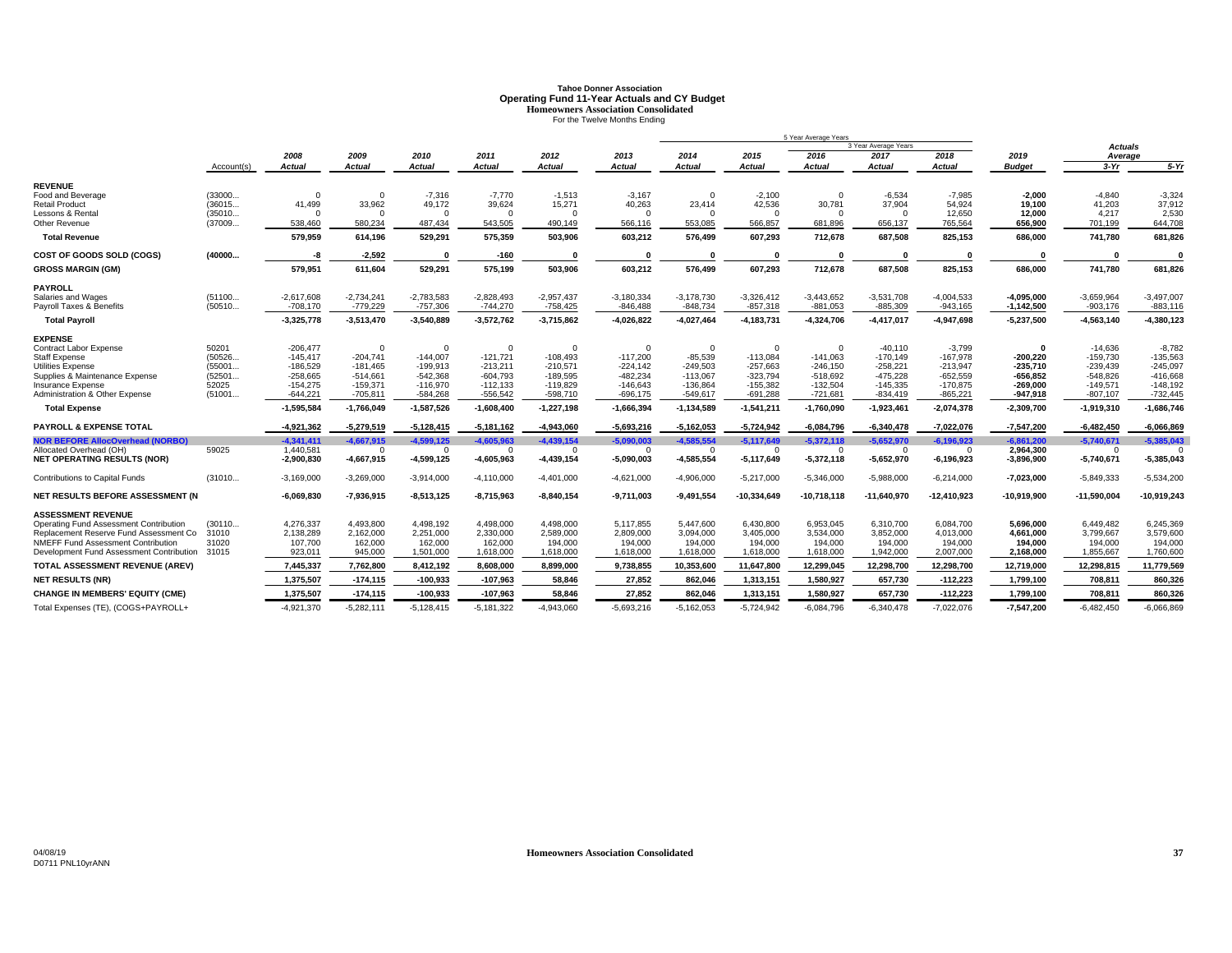# **Tahoe Donner AssociationOperating Fund 11-Year Actuals and CY Budget<br>
<b>General (005)**<br>For the Twelve Months Ending

|                                                                    |                 |                         |                        |                        |                        |                        |                         |                         |                         | 5 Year Average Years   |                         |                         |                         |                            |                         |
|--------------------------------------------------------------------|-----------------|-------------------------|------------------------|------------------------|------------------------|------------------------|-------------------------|-------------------------|-------------------------|------------------------|-------------------------|-------------------------|-------------------------|----------------------------|-------------------------|
|                                                                    |                 |                         |                        |                        |                        |                        |                         |                         |                         |                        | 3 Year Average Years    |                         |                         | <b>Actuals</b>             |                         |
|                                                                    |                 | 2008                    | 2009                   | 2010                   | 2011                   | 2012                   | 2013                    | 2014                    | 2015                    | 2016                   | 2017                    | 2018                    | 2019                    | Average                    |                         |
|                                                                    | Account(s)      | Actual                  | Actual                 | Actual                 | <b>Actual</b>          | <b>Actual</b>          | <b>Actual</b>           | <b>Actual</b>           | <b>Actual</b>           | Actual                 | Actual                  | Actual                  | <b>Budget</b>           | $3-Yr$                     | $5-Yr$                  |
| <b>REVENUE</b>                                                     |                 |                         |                        |                        |                        |                        |                         |                         |                         |                        |                         |                         |                         |                            |                         |
| COST OF GOODS SOLD (COGS)                                          | (40000          | -2                      | $\Omega$               |                        |                        |                        |                         |                         |                         |                        |                         |                         |                         |                            |                         |
| <b>GROSS MARGIN (GM)</b>                                           |                 | $-2$                    | $\Omega$               |                        |                        | $\sqrt{2}$             | $\Omega$                | $\Omega$                | $\Omega$                | $\Omega$               | $\sqrt{2}$              |                         | $\mathbf{a}$            | $\Omega$                   |                         |
| <b>PAYROLL</b>                                                     |                 |                         |                        |                        |                        |                        |                         |                         |                         |                        |                         |                         |                         |                            |                         |
| Salaries and Wages                                                 | (51100          | $-66,177$               | $-54,679$              | $-68,302$              | $-25,875$              | $-27,546$              | $-31,448$               | $-32,936$               | $-33,671$               | $-35,774$              | $-41,162$               | $-36,824$               | $-65,800$               | $-37,920$                  | $-36,073$               |
| Payroll Taxes & Benefits                                           | (50510          | $-25,395$               | $-19,649$              | $-18,991$              | $-2,733$               | $-4,088$               | $-7,982$                | $-7,178$                | $-9,470$                | $-8,109$               | $-4,228$                | $-3,215$                | $-7,800$                | $-5,184$                   | $-6,440$                |
| <b>Total Pavroll</b>                                               |                 | $-91,572$               | $-74.328$              | $-87,293$              | $-28,608$              | $-31,634$              | $-39,431$               | $-40,115$               | $-43,141$               | $-43.882$              | $-45,391$               | $-40.039$               | $-73.600$               | $-43,104$                  | $-42,514$               |
| <b>EXPENSE</b>                                                     |                 |                         |                        |                        |                        |                        |                         |                         |                         |                        |                         |                         |                         |                            |                         |
| <b>Staff Expense</b>                                               | (50526          | $-2,390$                | $-55,906$              | $-442$                 | $-120$                 | $-142$                 | $\Omega$                | $\Omega$                | $\Omega$                | $\Omega$               | $-307$                  | -81                     |                         | $-129$                     | $-78$                   |
| Utilities Expense                                                  | (55001          | $-64.851$               | $-65.096$              | $-66,930$              | $-67,491$              | $-62.732$              | $-62,809$               | $-62,388$               | $-65,037$               | $-65.597$              | $-67.738$               | $-73,838$               | $-80.020$               | $-69,058$                  | $-66,920$               |
| Supplies & Maintenance Expense<br>Insurance Expense                | (52501<br>52025 | $-30,336$<br>$-110.289$ | $-8,270$<br>$-113.771$ | $-12,305$<br>$-81.346$ | $-24,960$<br>$-77,133$ | $-29,584$<br>$-85.120$ | $-34,558$<br>$-105,843$ | $-35,917$<br>$-101.252$ | $-37,729$<br>$-114.582$ | $-37,520$<br>$-95.530$ | $-56,433$<br>$-104.535$ | $-46,822$<br>$-124,075$ | $-49,880$<br>$-222.200$ | $-46,925$<br>$-108,047$    | $-42,884$<br>$-107,995$ |
| Administration & Other Expense                                     | (51001          | $-345,470$              | $-430.884$             | $-323,281$             | $-274,557$             | $-313,965$             | $-370,020$              | $-245,370$              | $-382,870$              | $-396,131$             | $-505,549$              | $-548,287$              | $-634,900$              | $-483,322$                 | $-415,64'$              |
| <b>Total Expense</b>                                               |                 | $-553,337$              | $-673,926$             | $-484,304$             | $-444,261$             | $-491,543$             | $-573,229$              | $-444,927$              | $-600,217$              | $-594,778$             | $-734,563$              | $-793,103$              | $-987,000$              | $-707,481$                 | $-633,518$              |
| <b>PAYROLL &amp; EXPENSE TOTAL</b>                                 |                 | $-644,909$              | $-748,254$             | $-571,598$             | $-472,868$             | $-523,177$             | $-612,660$              | $-485,042$              | $-643,358$              | $-638,660$             | $-779,953$              | $-833,142$              | $-1,060,600$            | $-750,585$                 | $-676,031$              |
|                                                                    |                 | $-644.911$              |                        |                        | $-472.868$             |                        | $-612.660$              | $-485.042$              |                         | $-638.660$             | $-779.953$              |                         | $-1.060.600$            |                            |                         |
| <b>NOR BEFORE AllocOverhead (NORBO)</b><br>Allocated Overhead (OH) | 59025           | $-8,752$                | $-748,254$<br>$\Omega$ | $-571,598$<br>$\Omega$ | $\Omega$               | $-523,177$<br>$\Omega$ | $\Omega$                | $\overline{0}$          | $-643,358$<br>$\Omega$  | $\mathbf{0}$           | $\overline{0}$          | $-833,142$<br>$\Omega$  | $-1,207,200$            | $-750,585$<br>$\mathbf{0}$ | $-676,031$<br>$\Omega$  |
| <b>NET OPERATING RESULTS (NOR)</b>                                 |                 | $-653,663$              | $-748,254$             | $-571,598$             | $-472,868$             | $-523,177$             | $-612,660$              | $-485,042$              | $-643,358$              | $-638,660$             | $-779,953$              | $-833,142$              | $-2,267,800$            | $-750,585$                 | $-676,031$              |
| <b>Contributions to Capital Funds</b>                              | (31010          | $-3,169,000$            | $-3,269,000$           | $-3,914,000$           | $-4,110,000$           | $-4,401,000$           | $-4,621,000$            | $-4,906,000$            | $-5,217,000$            | $-5,346,000$           | $-5,988,000$            | $-6,214,000$            | $-7,023,000$            | $-5,849,333$               | $-5,534,200$            |
| NET RESULTS BEFORE ASSESSMENT (N                                   |                 | $-3,822,663$            | $-4,017,254$           | $-4,485,598$           | $-4,582,868$           | $-4,924,177$           | $-5,233,660$            | $-5,391,042$            | $-5,860,358$            | $-5,984,660$           | $-6,767,953$            | $-7,047,142$            | $-9,290,800$            | $-6,599,918$               | $-6,210,231$            |
| <b>ASSESSMENT REVENUE</b>                                          |                 |                         |                        |                        |                        |                        |                         |                         |                         |                        |                         |                         |                         |                            |                         |
| Operating Fund Assessment Contribution                             | (30110          | 4,276,339               | 4,493,800              | 4,498,192              | 4,498,000              | 4,498,000              | 5,117,855               | 5,447,600               | 6,430,800               | 6,953,045              | 6,310,700               | 6,084,700               | 5,696,000               | 6,449,482                  | 6,245,369               |
| Replacement Reserve Fund Assessment Co                             | 31010           | 2,138,289               | 2.162.000              | 2.251.000              | 2,330,000              | 2,589,000              | 2,809,000               | 3.094.000               | 3,405,000               | 3,534,000              | 3.852.000               | 4,013,000               | 4.661.000               | 3,799,667                  | 3,579,600               |
| NMEFF Fund Assessment Contribution                                 | 31020           | 107.700                 | 162.000                | 162,000                | 162,000                | 194.000                | 194,000                 | 194.000                 | 194.000                 | 194,000                | 194,000                 | 194,000                 | 194.000                 | 194.000                    | 194.000                 |
| Development Fund Assessment Contribution                           | 31015           | 923,011                 | 945,000                | 1,501,000              | 1,618,000              | 1,618,000              | 1,618,000               | 1,618,000               | 1,618,000               | 1,618,000              | 1,942,000               | 2,007,000               | 2,168,000               | 1,855,667                  | 1,760,600               |
| TOTAL ASSESSMENT REVENUE (AREV)                                    |                 | 7,445,339               | 7,762,800              | 8,412,192              | 8,608,000              | 8,899,000              | 9,738,855               | 10,353,600              | 11,647,800              | 12,299,045             | 12,298,700              | 12,298,700              | 12,719,000              | 12,298,815                 | 11,779,569              |
| <b>NET RESULTS (NR)</b>                                            |                 | 3,622,676               | 3,745,546              | 3,926,594              | 4,025,132              | 3,974,823              | 4,505,195               | 4,962,558               | 5,787,442               | 6,314,385              | 5,530,747               | 5,251,558               | 3,428,200               | 5,698,897                  | 5,569,338               |
| <b>CHANGE IN MEMBERS' EQUITY (CME)</b>                             |                 | 3,622,676               | 3,745,546              | 3,926,594              | 4,025,132              | 3,974,823              | 4,505,195               | 4,962,558               | 5,787,442               | 6,314,385              | 5,530,747               | 5,251,558               | 3,428,200               | 5,698,897                  | 5,569,338               |
| Total Expenses (TE), (COGS+PAYROLL+                                |                 | $-644,911$              | $-748,254$             | $-571.598$             | $-472,868$             | $-523,177$             | $-612,660$              | $-485,042$              | $-643,358$              | $-638,660$             | $-779.953$              | $-833,142$              | $-1.060.600$            | $-750,585$                 | $-676,031$              |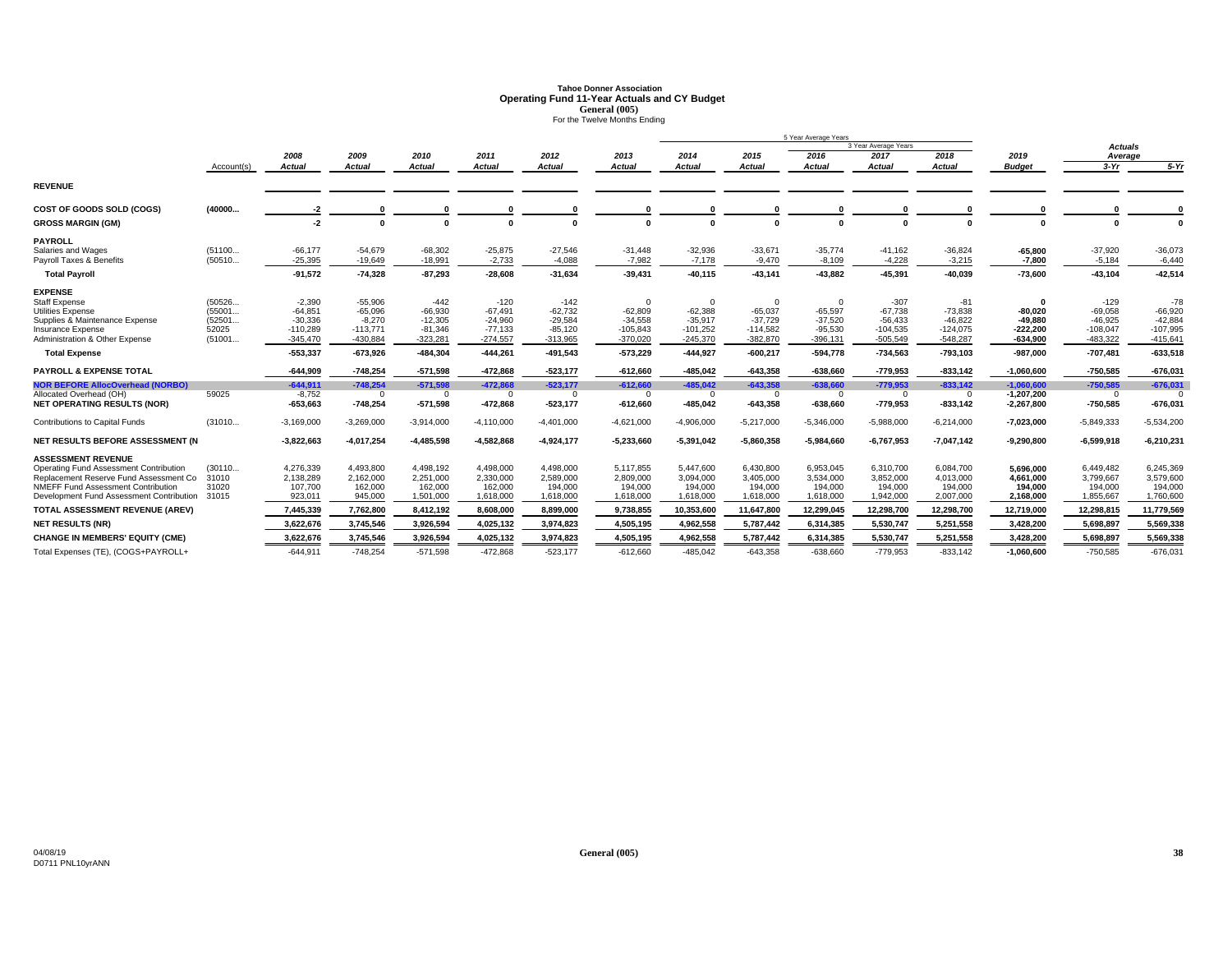# **Tahoe Donner AssociationOperating Fund 11-Year Actuals and CY Budget<br>
<b>Administration (010)**<br>
For the Twelve Months Ending

|                                         |            |                |                |               |               |                |                       |                       |                       | 5 Year Average Years |                      |              |                       |                   |             |
|-----------------------------------------|------------|----------------|----------------|---------------|---------------|----------------|-----------------------|-----------------------|-----------------------|----------------------|----------------------|--------------|-----------------------|-------------------|-------------|
|                                         |            |                |                |               |               |                |                       |                       |                       |                      | 3 Year Average Years |              |                       | Actuals           |             |
|                                         |            | 2008           | 2009           | 2010          | 2011          | 2012           | 2013<br><b>Actual</b> | 2014<br><b>Actual</b> | 2015<br><b>Actual</b> | 2016                 | 2017                 | 2018         | 2019<br><b>Budget</b> | Average<br>$3-Yr$ | $5-Yr$      |
|                                         | Account(s) | <b>Actual</b>  | <b>Actual</b>  | <b>Actual</b> | <b>Actual</b> | <b>Actual</b>  |                       |                       |                       | <b>Actual</b>        | <b>Actual</b>        | Actual       |                       |                   |             |
| <b>REVENUE</b>                          |            |                |                |               |               |                |                       |                       |                       |                      |                      |              |                       |                   |             |
| Food and Beverage                       | (33000     | 0              | $\overline{0}$ | $-7,316$      | $-7,770$      | $-1,513$       | $-3,167$              | $\Omega$              | $-2,100$              | $\overline{0}$       | $-6,534$             | $-7,985$     | $-2,000$              | $-4,840$          | $-3,324$    |
| <b>Retail Product</b>                   | (36015     | $-9$           | $\Omega$       |               | $\Omega$      | $\overline{0}$ | $\Omega$              | $\Omega$              | $\Omega$              | $\Omega$             | $\Omega$             | $\Omega$     | $\Omega$              | $\Omega$          |             |
| Other Revenue                           | (37009     | 220,351        | 221,059        | 211,996       | 197,052       | 209,201        | 213,304               | 216,094               | 225,776               | 315,704              | 267,558              | 253,014      | 186.000               | 278,758           | 255,629     |
| <b>Total Revenue</b>                    |            | 220,342        | 221,059        | 204,681       | 189,282       | 207,687        | 210,138               | 216,094               | 223,676               | 315,704              | 261,024              | 245,029      | 184,000               | 273,919           | 252,305     |
| COST OF GOODS SOLD (COGS)               | (40000     | -6             |                |               | O             |                |                       |                       | $\mathbf{0}$          |                      | $\Omega$             |              | 0                     | $\mathbf{0}$      |             |
| <b>GROSS MARGIN (GM)</b>                |            | 220,336        | 221,059        | 204,681       | 189,282       | 207,687        | 210,138               | 216,094               | 223,676               | 315,704              | 261,024              | 245,029      | 184,000               | 273,919           | 252,305     |
| <b>PAYROLL</b>                          |            |                |                |               |               |                |                       |                       |                       |                      |                      |              |                       |                   |             |
| Salaries and Wages                      | (51100     | $-459,843$     | $-564,098$     | $-498,829$    | $-506,061$    | $-609,074$     | $-562,952$            | $-642,280$            | $-598,898$            | $-704,356$           | $-612,073$           | $-739,368$   | $-533,600$            | $-685,266$        | $-659,395$  |
| Payroll Taxes & Benefits                | (50510     | $-83,873$      | $-109,250$     | $-99,398$     | $-108,258$    | $-117,874$     | $-127,890$            | $-144,692$            | $-129,665$            | $-132,212$           | $-141,435$           | $-142,724$   | $-134,600$            | $-138,790$        | $-138,145$  |
| <b>Total Payroll</b>                    |            | $-543,717$     | $-673,349$     | $-598,228$    | $-614,319$    | $-726,948$     | $-690,842$            | $-786,972$            | $-728,563$            | $-836,568$           | $-753,509$           | $-882,092$   | $-668,200$            | $-824,056$        | $-797,54'$  |
| <b>EXPENSE</b>                          |            |                |                |               |               |                |                       |                       |                       |                      |                      |              |                       |                   |             |
| Contract Labor Expense                  | 50201      | $\overline{0}$ | $\overline{0}$ | $\Omega$      | $\Omega$      | $\overline{0}$ | $\mathbf 0$           | $\Omega$              | $\mathbf 0$           | $\overline{0}$       | $\Omega$             | $-1,474$     | $\mathbf{0}$          | $-491$            | $-295$      |
| <b>Staff Expense</b>                    | (50526     | $-8,905$       | $-8,111$       | $-4,537$      | $-5,338$      | $-5,672$       | $-11,538$             | $-11,971$             | $-12,262$             | $-14,309$            | $-14,394$            | $-31,890$    | $-44,400$             | $-20,198$         | $-16,965$   |
| Utilities Expense                       | (55001     | $-10,824$      | $-10,569$      | $-10,865$     | $-14,650$     | $-11,683$      | $-11,792$             | $-12,197$             | $-15,967$             | $-9,920$             | $-11,151$            | $-6,875$     | $-8,300$              | $-9,315$          | $-11,222$   |
| Supplies & Maintenance Expense          | (52501     | $-32,774$      | $-36,479$      | $-30,695$     | $-36,653$     | $-40,778$      | $-50,159$             | $-42,573$             | $-42,854$             | $-46,553$            | $-50,941$            | $-47,491$    | $-44,590$             | $-48,329$         | $-46,083$   |
| Insurance Expense                       | 52025      | $-4,276$       | $-4,800$       | $-3,711$      | $-3,600$      | $-3,629$       | $-3,600$              | $-4,190$              | $-4,800$              | $-4,246$             | $-4,800$             | $-4,800$     | $-4,800$              | $-4,615$          | $-4,567$    |
| Administration & Other Expense          | (51001     | $-23,957$      | $-10,991$      | $-4,577$      | $-1,671$      | $-9,034$       | $-15,621$             | $-16,574$             | $-20,685$             | $-25,529$            | $-24,794$            | $-44,977$    | $-38,910$             | $-31,767$         | $-26,512$   |
| <b>Total Expense</b>                    |            | $-80.736$      | $-70.950$      | $-54,384$     | $-61,912$     | $-70,796$      | $-92,710$             | $-87.505$             | $-96.567$             | $-100,557$           | $-106,081$           | $-137,507$   | $-141.000$            | $-114.715$        | $-105,644$  |
| <b>PAYROLL &amp; EXPENSE TOTAL</b>      |            | $-624,453$     | $-744,298$     | $-652,612$    | $-676,231$    | $-797,743$     | $-783,552$            | $-874,477$            | $-825,130$            | $-937,126$           | $-859,589$           | $-1,019,599$ | $-809,200$            | $-938,771$        | $-903,184$  |
| <b>NOR BEFORE AllocOverhead (NORBO)</b> |            | $-404, 116$    | $-523.239$     | $-447,932$    | $-486,949$    | $-590,056$     | $-573,414$            | $-658,383$            | $-601,454$            | $-621,422$           | $-598,566$           | $-774,570$   | $-625,200$            | $-664,852$        | $-650,879$  |
| Allocated Overhead (OH)                 | 59025      | 428,046        | - 0            | $\Omega$      | $\Omega$      | $\Omega$       | $\overline{0}$        | $\Omega$              | $\mathbf{0}$          | $\overline{0}$       | $\Omega$             | $\Omega$     | 625,200               | $\mathbf{0}$      | $\Omega$    |
| <b>NET OPERATING RESULTS (NOR)</b>      |            | 23,930         | $-523,239$     | -447,932      | -486,949      | $-590,056$     | $-573,414$            | $-658,383$            | $-601,454$            | $-621,422$           | $-598,566$           | $-774,570$   |                       | $-664,852$        | $-650,879$  |
| NET RESULTS BEFORE ASSESSMENT (N        |            | 23,930         | $-523,239$     | $-447,932$    | $-486,949$    | $-590,056$     | $-573,414$            | $-658,383$            | $-601,454$            | $-621,422$           | $-598,566$           | $-774,570$   | 0                     | $-664,852$        | $-650,879$  |
|                                         |            |                |                |               |               |                |                       |                       |                       |                      |                      |              |                       |                   |             |
| <b>ASSESSMENT REVENUE</b>               |            |                |                |               |               |                |                       |                       |                       |                      |                      |              |                       |                   |             |
| Operating Fund Assessment Contribution  | (30110     | $-2$           | $\Omega$       |               |               |                |                       |                       | $\Omega$              |                      |                      | $\Omega$     |                       | $\Omega$          |             |
| TOTAL ASSESSMENT REVENUE (AREV)         |            | -2             | $\Omega$       |               |               |                |                       |                       | $\mathbf{0}$          |                      |                      |              |                       | $\mathbf{r}$      |             |
| <b>NET RESULTS (NR)</b>                 |            | 23,928         | $-523,239$     | $-447,932$    | -486,949      | $-590,056$     | $-573,414$            | $-658,383$            | $-601,454$            | $-621,422$           | $-598,566$           | $-774,570$   |                       | $-664,852$        | $-650,879$  |
| <b>CHANGE IN MEMBERS' EQUITY (CME)</b>  |            | 23,928         | $-523,239$     | $-447,932$    | $-486,949$    | $-590,056$     | $-573,414$            | $-658,383$            | $-601,454$            | $-621,422$           | $-598,566$           | $-774,570$   |                       | $-664,852$        | $-650,879$  |
| Total Expenses (TE), (COGS+PAYROLL+     |            | $-624,459$     | $-744,298$     | $-652,612$    | $-676,231$    | $-797,743$     | $-783,552$            | $-874,477$            | $-825,130$            | $-937,126$           | $-859,589$           | $-1,019,599$ | $-809,200$            | $-938,771$        | $-903, 184$ |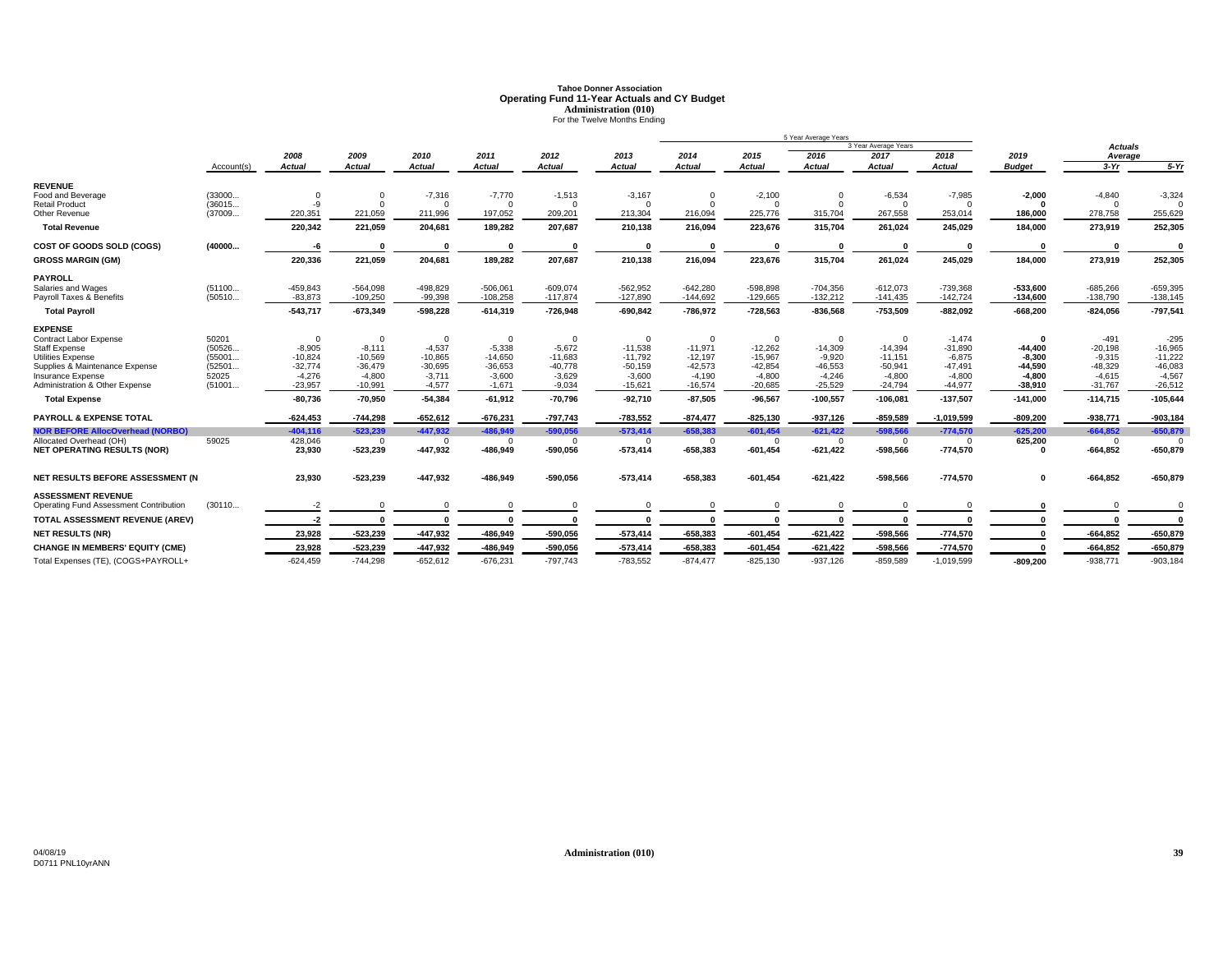# **Tahoe Donner AssociationOperating Fund 11-Year Actuals and CY Budget<br>
Communications (015)<br>
For the Twelve Months Ending**

|                                                                  |                  |                         |                         |                         |                         |                         |                         |                         |                         | 5 Year Average Years    |                         |                         |                         |                         |                         |
|------------------------------------------------------------------|------------------|-------------------------|-------------------------|-------------------------|-------------------------|-------------------------|-------------------------|-------------------------|-------------------------|-------------------------|-------------------------|-------------------------|-------------------------|-------------------------|-------------------------|
|                                                                  |                  |                         |                         |                         |                         |                         |                         |                         |                         |                         | 3 Year Average Years    |                         |                         | <b>Actuals</b>          |                         |
|                                                                  |                  | 2008                    | 2009                    | 2010                    | 2011                    | 2012                    | 2013                    | 2014                    | 2015                    | 2016                    | 2017                    | 2018                    | 2019                    | Average                 |                         |
|                                                                  | Account(s)       | <b>Actual</b>           | <b>Actual</b>           | <b>Actual</b>           | <b>Actual</b>           | <b>Actual</b>           | <b>Actual</b>           | <b>Actual</b>           | Actual                  | <b>Actual</b>           | <b>Actual</b>           | <b>Actual</b>           | <b>Budget</b>           | $3-Yr$                  | $5-Yr$                  |
| <b>REVENUE</b>                                                   |                  |                         |                         |                         |                         |                         |                         |                         |                         |                         |                         |                         |                         |                         |                         |
| Other Revenue                                                    | (37009           | 182,777                 | 178,834                 | 191,756                 | 193,858                 | 186,248                 | 171,171                 | 209,636                 | 197,557                 | 178,278                 | 184,934                 | 202,366                 | 210,000                 | 188,526                 | 194,554                 |
| <b>Total Revenue</b>                                             |                  | 182,777                 | 178,834                 | 191,756                 | 193,858                 | 186,248                 | 171,171                 | 209,636                 | 197,557                 | 178,278                 | 184,934                 | 202,366                 | 210,000                 | 188,526                 | 194,554                 |
| <b>GROSS MARGIN (GM)</b>                                         |                  | 182,777                 | 178,834                 | 191,756                 | 193,858                 | 186,248                 | 171,171                 | 209,636                 | 197,557                 | 178,278                 | 184,934                 | 202,366                 | 210,000                 | 188,526                 | 194,554                 |
| <b>PAYROLL</b>                                                   |                  |                         |                         |                         |                         |                         |                         |                         |                         |                         |                         |                         |                         |                         |                         |
| Salaries and Wages                                               | (51100           | $-143,977$              | $-147.243$              | $-194,582$              | $-213,366$              | $-200,888$              | $-281,226$              | $-282,276$              | $-292,559$              | $-302,215$              | $-304,680$              | $-374,039$              | $-395,200$              | $-326,978$              | $-311,154$              |
| Pavroll Taxes & Benefits                                         | (50510           | $-34.859$               | $-54.624$               | $-64,407$               | $-60,732$               | $-59,796$               | $-68.981$               | $-65.885$               | $-64.941$               | $-66.644$               | $-62.734$               | $-68,458$               | $-88,900$               | $-65.945$               | $-65,732$               |
| <b>Total Payroll</b>                                             |                  | $-178,836$              | $-201,867$              | $-258,989$              | $-274,098$              | $-260,684$              | $-350,207$              | $-348,160$              | $-357,500$              | $-368,859$              | $-367,414$              | $-442,497$              | $-484,100$              | $-392,923$              | $-376,886$              |
| <b>EXPENSE</b>                                                   |                  |                         |                         |                         |                         |                         |                         |                         |                         |                         |                         |                         |                         |                         |                         |
| <b>Staff Expense</b>                                             | (50526           | $-728$                  | $-557$                  | $-1,402$                | $-3,574$                | $-2,440$                | $-7,857$                | $-2,061$                | $-2,086$                | $-4,096$                | $-1,577$                | $-1,524$                | $-7,360$                | $-2,399$                | $-2,269$                |
| Utilities Expense                                                | (55001           |                         | $\Omega$                | $-840$                  | $-943$                  | $-2.826$                | $-2,594$                | $-3.091$                | $-2.252$                | $-2.488$                | $-1.807$                | $-1.814$                | $-2.520$                | $-2.036$                | $-2.29'$                |
| Supplies & Maintenance Expense<br>Administration & Other Expense | (52501<br>(51001 | $-17,417$<br>$-157,588$ | $-15,387$<br>$-173.280$ | $-17,921$<br>$-166.420$ | $-30,258$<br>$-182,836$ | $-30,295$<br>$-201,690$ | $-28,741$<br>$-219.725$ | $-24,927$<br>$-202,064$ | $-25,815$<br>$-200,456$ | $-22,728$<br>$-206,380$ | $-37,358$<br>$-204,595$ | $-88,987$<br>$-161,351$ | $-73,412$<br>$-176,308$ | $-49,691$<br>$-190,775$ | $-39,963$<br>$-194,969$ |
| <b>Total Expense</b>                                             |                  | $-175,734$              | $-189,224$              | $-186,583$              | $-217,612$              | $-237,251$              | $-258,917$              | $-232,144$              | $-230,609$              | $-235,692$              | $-245,336$              | $-253,676$              | $-259,600$              | $-244,901$              | $-239,491$              |
|                                                                  |                  |                         |                         |                         |                         |                         |                         |                         |                         |                         |                         |                         |                         |                         |                         |
| <b>PAYROLL &amp; EXPENSE TOTAL</b>                               |                  | $-354,570$              | $-391,091$              | $-445.572$              | $-491,710$              | $-497,934$              | $-609, 125$             | $-580,304$              | $-588,109$              | $-604,550$              | $-612,750$              | $-696, 173$             | $-743.700$              | $-637,825$              | $-616,377$              |
| <b>NOR BEFORE AllocOverhead (NORBO)</b>                          |                  | $-171,793$              | $-212,258$              | $-253,816$              | $-297,853$              | $-311,686$              | $-437,953$              | $-370,668$              | $-390,552$              | $-426,273$              | $-427,816$              | $-493.807$              | $-533,700$              | $-449,299$              | $-421,823$              |
| Allocated Overhead (OH)                                          | 59025            | 104,026                 | $\Omega$                | $\Omega$                | $\Omega$                | $\Omega$                | $\Omega$                | $\Omega$                | $\mathbf{0}$            | $\Omega$                | $\Omega$                | $\Omega$                | 533,700                 | $^{\circ}$              |                         |
| <b>NET OPERATING RESULTS (NOR)</b>                               |                  | $-67,767$               | $-212,258$              | $-253,816$              | $-297,853$              | $-311,686$              | $-437,953$              | $-370,668$              | $-390,552$              | $-426,273$              | $-427,816$              | $-493,807$              |                         | $-449,299$              | $-421,823$              |
| NET RESULTS BEFORE ASSESSMENT (N                                 |                  | $-67,767$               | $-212,258$              | $-253,816$              | $-297,853$              | $-311,686$              | $-437,953$              | $-370,668$              | $-390,552$              | $-426,273$              | $-427,816$              | $-493,807$              | $\mathbf{0}$            | $-449,299$              | $-421,823$              |
| <b>ASSESSMENT REVENUE</b>                                        |                  |                         |                         |                         |                         |                         |                         |                         |                         |                         |                         |                         |                         |                         |                         |
| <b>NET RESULTS (NR)</b>                                          |                  | $-67,767$               | $-212,258$              | $-253,816$              | $-297,853$              | $-311,686$              | -437,953                | $-370,668$              | $-390,552$              | $-426,273$              | $-427,816$              | $-493,807$              |                         | $-449,299$              | $-421,823$              |
| <b>CHANGE IN MEMBERS' EQUITY (CME)</b>                           |                  | $-67.767$               | $-212,258$              | $-253.816$              | $-297,853$              | $-311,686$              | $-437,953$              | $-370,668$              | $-390,552$              | $-426,273$              | $-427,816$              | $-493,807$              |                         | $-449,299$              | $-421,823$              |
| Total Expenses (TE), (COGS+PAYROLL+                              |                  | $-354.570$              | $-391.091$              | $-445.572$              | $-491.710$              | -497.934                | $-609.125$              | $-580.304$              | $-588.109$              | $-604.550$              | $-612.750$              | $-696.173$              | $-743.700$              | $-637.825$              | $-616,377$              |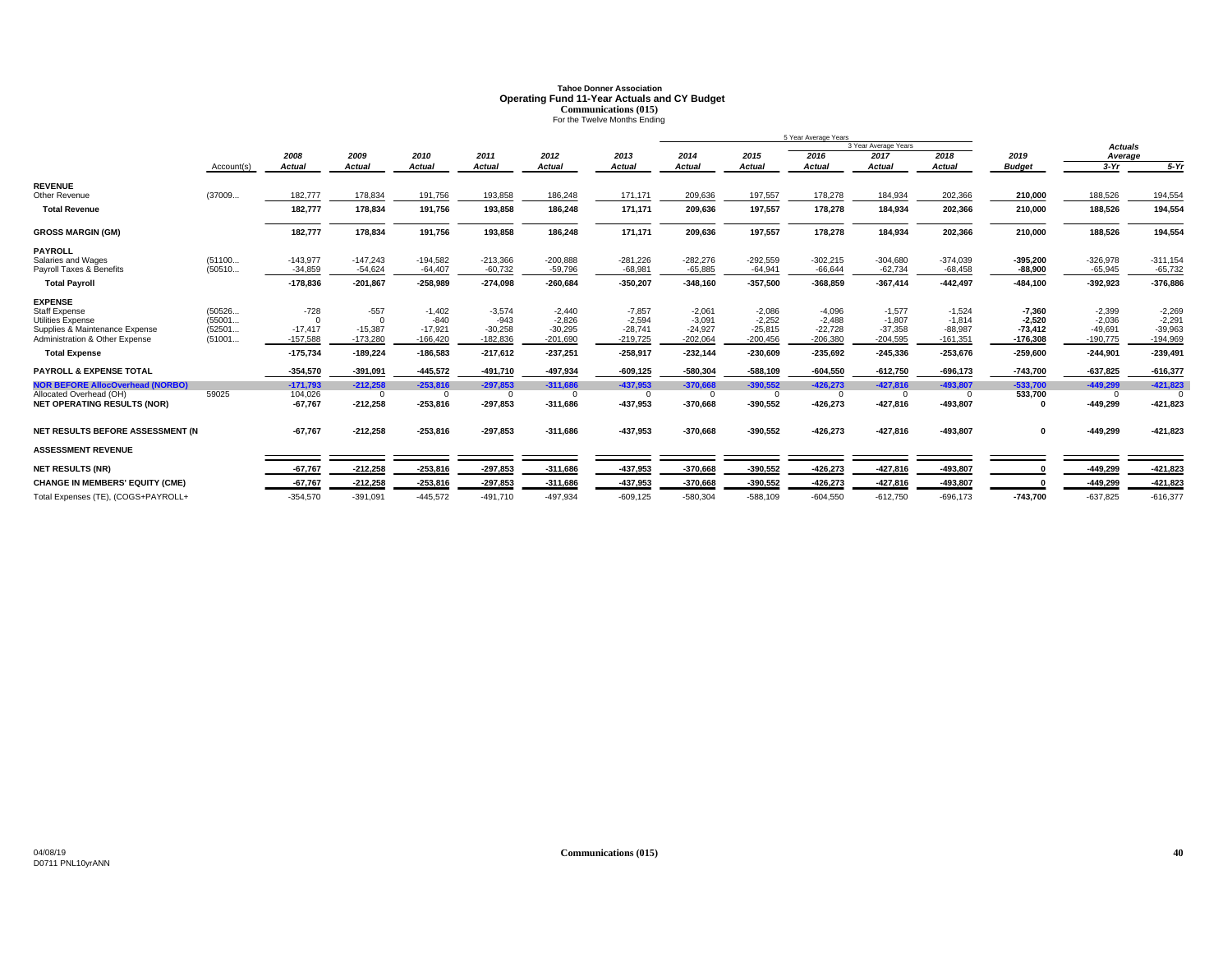# **Tahoe Donner AssociationOperating Fund 11-Year Actuals and CY Budget<br>Member Services (040)<br>For the Twelve Months Ending**

|                                                            |                  |                      |                       |                      |                       |                       |                       | 5 Year Average Years |                     |                     |                      |                     |                        |                     |                     |
|------------------------------------------------------------|------------------|----------------------|-----------------------|----------------------|-----------------------|-----------------------|-----------------------|----------------------|---------------------|---------------------|----------------------|---------------------|------------------------|---------------------|---------------------|
|                                                            |                  |                      |                       |                      |                       |                       |                       |                      |                     |                     | 3 Year Average Years |                     |                        | <b>Actuals</b>      |                     |
|                                                            |                  | 2008                 | 2009                  | 2010                 | 2011                  | 2012                  | 2013                  | 2014                 | 2015                | 2016                | 2017                 | 2018                | 2019                   | Average             |                     |
|                                                            | Account(s)       | Actual               | <b>Actual</b>         | <b>Actual</b>        | <b>Actual</b>         | <b>Actual</b>         | <b>Actual</b>         | Actual               | <b>Actual</b>       | <b>Actual</b>       | <b>Actual</b>        | <b>Actual</b>       | <b>Budget</b>          | $3-Yr$              | $5-Yr$              |
| <b>REVENUE</b>                                             |                  |                      |                       |                      |                       |                       |                       |                      |                     |                     |                      |                     |                        |                     |                     |
| <b>Retail Product</b>                                      | (36015           | 1,643                | 2,392                 | 2,426                | 4,727                 | 6,243                 | 8,940                 | 11,314               | 10,047              | 17,165              | 13,911               | 13,207              | 14.100                 | 14,761              | 13,129              |
| Lessons & Rental<br>Other Revenue                          | (35010<br>(37009 | $\Omega$<br>19,209   | $\Omega$<br>20,165    | $\Omega$<br>21,007   | $\Omega$<br>18,833    | $\Omega$<br>19,767    | $\Omega$<br>17.733    | $\Omega$<br>19,750   | $\Omega$<br>17,398  | $\Omega$<br>19,578  | $\Omega$<br>19,429   | 12,650<br>6,522     | 12,000<br>7,900        | 4,217<br>15,176     | 2,530<br>16,535     |
| <b>Total Revenue</b>                                       |                  | 20,852               | 22,558                | 23,433               | 23,560                | 26,010                | 26,673                | 31,064               | 27,445              | 36,743              | 33,340               | 32,379              | 34.000                 | 34,154              | 32,194              |
| COST OF GOODS SOLD (COGS)                                  | (40000           | $\sqrt{ }$           | $-2,592$              | $\sqrt{ }$           | $-160$                | $\Omega$              | O                     | - 0                  | $\Omega$            | $\Omega$            | - 0                  |                     | $\Omega$               | $\sqrt{2}$          | $\Omega$            |
|                                                            |                  |                      |                       |                      |                       |                       |                       |                      |                     |                     |                      |                     |                        |                     |                     |
| <b>GROSS MARGIN (GM)</b>                                   |                  | 20,852               | 19,966                | 23,433               | 23,400                | 26,010                | 26,673                | 31,064               | 27,445              | 36,743              | 33,340               | 32,379              | 34,000                 | 34,154              | 32,194              |
| <b>PAYROLL</b>                                             |                  |                      |                       |                      |                       |                       |                       |                      |                     |                     |                      |                     |                        |                     |                     |
| Salaries and Wages                                         | (51100           | $-129,611$           | $-133,709$            | $-120,683$           | $-131,973$            | $-132,462$            | $-154,357$            | $-159, 104$          | $-154,516$          | $-141.786$          | $-153,397$           | $-162,884$          | $-175,600$             | $-152,689$          | $-154,337$          |
| Payroll Taxes & Benefits                                   | (50510           | $-35,893$            | $-51,734$             | $-45,894$            | $-44,402$             | $-35,301$             | $-38,849$             | $-43,335$            | $-42,285$           | $-39,653$           | $-40,995$            | $-46,544$           | $-66,900$              | $-42,397$           | $-42,562$           |
| <b>Total Payroll</b>                                       |                  | $-165,504$           | $-185,443$            | $-166,578$           | $-176,375$            | $-167,763$            | $-193,206$            | $-202,439$           | $-196,801$          | $-181,439$          | $-194,392$           | $-209,428$          | $-242,500$             | $-195,086$          | $-196,900$          |
| <b>EXPENSE</b>                                             |                  |                      |                       |                      |                       |                       |                       |                      |                     |                     |                      |                     |                        |                     |                     |
| <b>Contract Labor Expense</b>                              | 50201            | $\mathbf{0}$         | $\overline{0}$        | $\Omega$             | $\Omega$              | $\Omega$              | $\Omega$              | $\mathbf{0}$         | $\Omega$            | $\Omega$            | $\overline{0}$       | $-705$              | $\mathbf{0}$           | $-235$              | $-141$              |
| <b>Staff Expense</b>                                       | (50526           | $-394$               | $-528$                | $-51$                | $-161$                | -98                   | $-1,849$              | $-1,069$             | $-478$              | $-1,922$            | $-1,120$             | $-1,048$            | $-3,380$               | $-1,363$            | $-1,127$            |
| <b>Utilities Expense</b><br>Supplies & Maintenance Expense | (55001<br>(52501 | $\Omega$<br>$-8,143$ | $\Omega$<br>$-12,229$ | $\Omega$<br>$-7,240$ | $\Omega$<br>$-10,641$ | $\Omega$<br>$-12,503$ | $\Omega$<br>$-22,410$ | $-30$<br>$-18,213$   | $-360$<br>$-21,064$ | $-360$<br>$-24,564$ | $-360$<br>$-28,156$  | $-360$<br>$-22,058$ | $-360$                 | $-360$<br>$-24,926$ | $-294$<br>$-22,811$ |
| Administration & Other Expense                             | (51001           | $-10,576$            | $-10,612$             | $-9,381$             | $-10,410$             | $-10,867$             | $-14,134$             | $-13,023$            | $-14,374$           | $-12,356$           | $-13,531$            | $-11,071$           | $-27.320$<br>$-10,940$ | $-12,319$           | $-12,871$           |
| <b>Total Expense</b>                                       |                  | $-19,114$            | $-23,369$             | $-16,672$            | $-21,213$             | $-23,468$             | $-38,393$             | $-32,335$            | $-36,276$           | $-39,201$           | $-43,167$            | $-35,242$           | $-42.000$              | $-39,203$           | $-37,244$           |
|                                                            |                  |                      |                       |                      |                       |                       |                       |                      |                     |                     |                      |                     |                        |                     |                     |
| <b>PAYROLL &amp; EXPENSE TOTAL</b>                         |                  | $-184,617$           | $-208,812$            | $-183,250$           | $-197,588$            | $-191,231$            | $-231,599$            | $-234,774$           | $-233,077$          | $-220,640$          | $-237,559$           | $-244,669$          | $-284,500$             | $-234,289$          | $-234,144$          |
| <b>NOR BEFORE AllocOverhead (NORBO)</b>                    |                  | $-163,765$           | $-188,846$            | $-159,816$           | $-174,188$            | $-165,221$            | $-204,926$            | $-203,709$           | $-205,632$          | $-183,897$          | $-204,219$           | $-212,291$          | $-250,500$             | $-200,136$          | $-201,950$          |
| Allocated Overhead (OH)                                    | 59025            | 69,501               | $\Omega$              | $\Omega$             | $\Omega$              | $\Omega$              | $\Omega$              | $\Omega$             | $\Omega$            | $\Omega$            | $\Omega$             |                     | 250,500                | $\Omega$            | $\Omega$            |
| <b>NET OPERATING RESULTS (NOR)</b>                         |                  | $-94,264$            | $-188,846$            | $-159,816$           | $-174,188$            | $-165,221$            | $-204,926$            | $-203,709$           | $-205,632$          | $-183,897$          | $-204,219$           | $-212,291$          | $\Omega$               | $-200, 136$         | $-201,950$          |
| NET RESULTS BEFORE ASSESSMENT (N                           |                  | $-94,264$            | $-188,846$            | $-159,816$           | $-174,188$            | $-165,221$            | $-204,926$            | $-203,709$           | $-205,632$          | $-183,897$          | $-204,219$           | $-212,291$          | $\mathbf 0$            | $-200, 136$         | $-201,950$          |
| <b>ASSESSMENT REVENUE</b>                                  |                  |                      |                       |                      |                       |                       |                       |                      |                     |                     |                      |                     |                        |                     |                     |
| <b>NET RESULTS (NR)</b>                                    |                  | $-94,264$            | $-188,846$            | $-159,816$           | $-174,188$            | $-165,221$            | $-204,926$            | $-203,709$           | $-205,632$          | $-183,897$          | $-204,219$           | $-212,291$          |                        | $-200, 136$         | $-201,950$          |
| <b>CHANGE IN MEMBERS' EQUITY (CME)</b>                     |                  | $-94,264$            | $-188,846$            | $-159,816$           | $-174,188$            | $-165,221$            | $-204,926$            | $-203,709$           | $-205,632$          | $-183,897$          | $-204,219$           | $-212,291$          |                        | $-200, 136$         | $-201,950$          |
| Total Expenses (TE), (COGS+PAYROLL+                        |                  | $-184,617$           | $-211,404$            | $-183,250$           | $-197,748$            | $-191,231$            | $-231,599$            | $-234,774$           | $-233,077$          | $-220,640$          | $-237,559$           | $-244,669$          | $-284,500$             | $-234,289$          | $-234,144$          |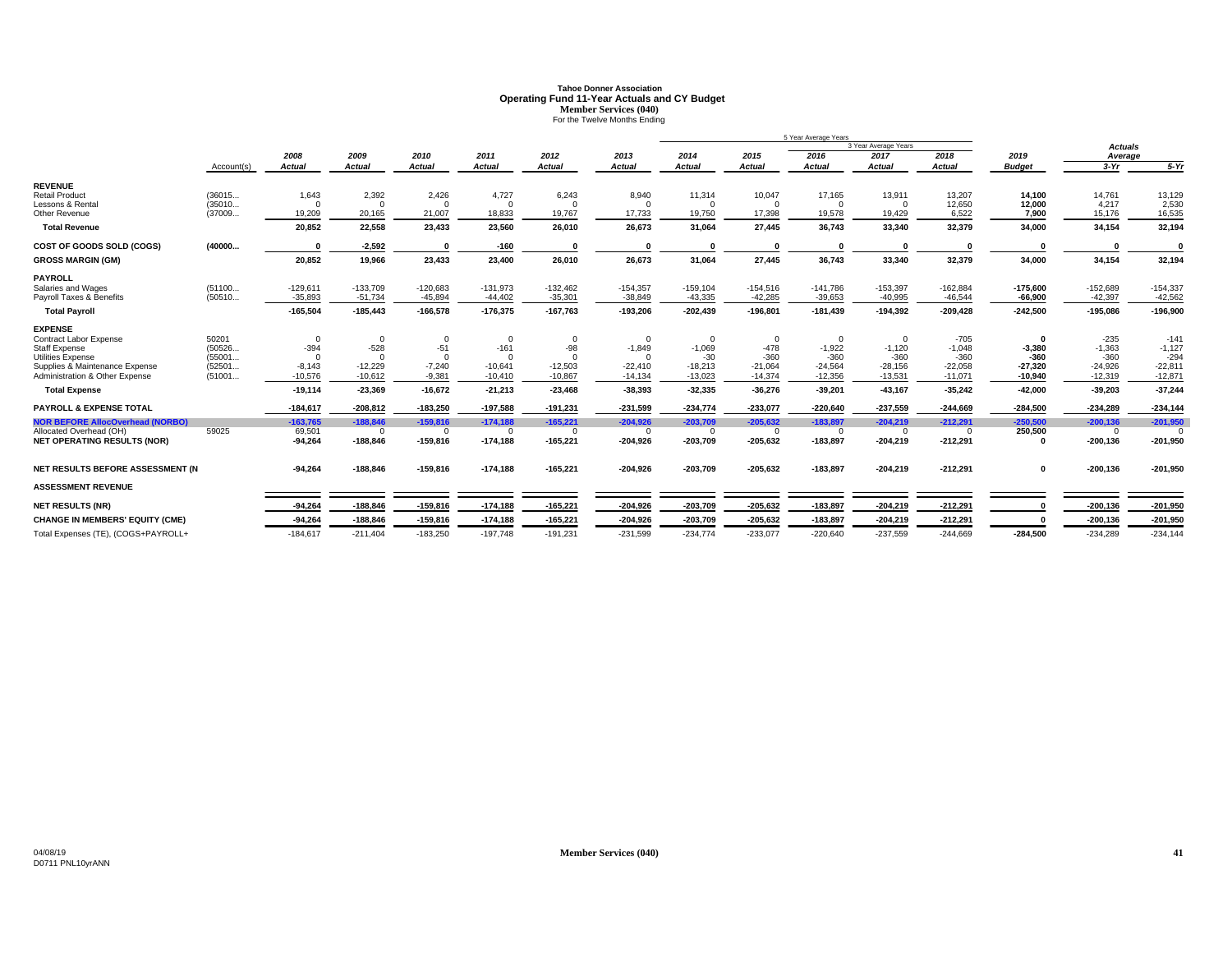# **Tahoe Donner AssociationOperating Fund 11-Year Actuals and CY Budget<br>ASO (020)<br>For the Twelve Months Ending**

|                                         |            |               |               |            |               |            |               |            | 5 Year Average Years |            |                      |               |               |                |            |
|-----------------------------------------|------------|---------------|---------------|------------|---------------|------------|---------------|------------|----------------------|------------|----------------------|---------------|---------------|----------------|------------|
|                                         |            |               |               |            |               |            |               |            |                      |            | 3 Year Average Years |               |               | <b>Actuals</b> |            |
|                                         |            | 2008          | 2009          | 2010       | 2011          | 2012       | 2013          | 2014       | 2015                 | 2016       | 2017                 | 2018          | 2019          | Average        |            |
|                                         | Account(s) | <b>Actual</b> | <b>Actual</b> | Actual     | <b>Actual</b> | Actual     | <b>Actual</b> | Actual     | <b>Actual</b>        | Actual     | <b>Actual</b>        | <b>Actual</b> | <b>Budget</b> | $3-Yr$         | $5-Yr$     |
| <b>REVENUE</b>                          |            |               |               |            |               |            |               |            |                      |            |                      |               |               |                |            |
| Other Revenue                           | (37009     | 88,928        | 88,589        | 61,279     | 56,176        | 47,646     | 87,803        | 105,933    | 123,951              | 119,238    | 176,661              | 201,683       | 196,000       | 165,861        | 145,493    |
| <b>Total Revenue</b>                    |            | 88.928        | 88,589        | 61,279     | 56,176        | 47,646     | 87,803        | 105,933    | 123,951              | 119,238    | 176,661              | 201,683       | 196,000       | 165,861        | 145,493    |
| <b>GROSS MARGIN (GM)</b>                |            | 88,928        | 88,589        | 61,279     | 56,176        | 47,646     | 87,803        | 105,933    | 123,951              | 119,238    | 176,661              | 201,683       | 196,000       | 165,861        | 145,493    |
| <b>PAYROLL</b>                          |            |               |               |            |               |            |               |            |                      |            |                      |               |               |                |            |
| Salaries and Wages                      | (51100     | $-204,553$    | $-185,904$    | $-127,951$ | $-131,568$    | $-124,931$ | $-127,739$    | $-148,219$ | $-174,838$           | $-193,768$ | $-216,468$           | $-266,042$    | $-299.000$    | $-225,426$     | $-199,867$ |
| Payroll Taxes & Benefits                | (50510     | $-65.582$     | $-58.576$     | $-35.700$  | $-43,194$     | $-42,792$  | $-44.445$     | $-44.345$  | $-45.309$            | $-65.013$  | $-63,917$            | $-79,474$     | $-97.800$     | $-69,468$      | $-59,612$  |
| <b>Total Payroll</b>                    |            | $-270,135$    | $-244,480$    | $-163,652$ | $-174,761$    | $-167,724$ | $-172,184$    | $-192,564$ | $-220,147$           | $-258,781$ | $-280,385$           | $-345,517$    | $-396,800$    | $-294,894$     | $-259,479$ |
| <b>EXPENSE</b>                          |            |               |               |            |               |            |               |            |                      |            |                      |               |               |                |            |
| <b>Staff Expense</b>                    | (50526     | $-263$        | $-174$        | $-351$     | $-92$         | $-108$     | $-178$        | $-1,439$   | $-936$               | $-1,812$   | $-1,658$             | $-4,842$      | $-5,840$      | $-2,771$       | $-2,137$   |
| Utilities Expense                       | (55001     | $-1,130$      | $-1,050$      | $-1.210$   | $-1.242$      | $-1,525$   | $-1.276$      | $-1.264$   | $-1,024$             | $-671$     | $-2,288$             | $-928$        | $-2.520$      | $-1,296$       | $-1,235$   |
| Supplies & Maintenance Expense          | (52501     | $-9.107$      | $-7.467$      | $-7,309$   | $-7,803$      | $-6,793$   | $-7,762$      | $-7.937$   | $-8.643$             | $-8,576$   | $-14,679$            | $-10,589$     | $-23.410$     | $-11,281$      | $-10,085$  |
| Insurance Expense                       | 52025      | $-1,576$      | $-1,200$      | -990       | $-1,200$      | $-1,080$   | $-1,200$      | $-1,047$   | $-1,200$             | $-1,061$   | $-1,200$             | $-1,200$      | $-1,200$      | $-1,154$       | $-1,142$   |
| Administration & Other Expense          | (51001     | $-6,620$      | $-5,420$      | $-3,204$   | $-3,428$      | $-1,765$   | $-3,927$      | $-2,550$   | $-4,619$             | $-5,526$   | $-7,344$             | $-13,491$     | $-7,830$      | $-8,787$       | $-6,706$   |
| <b>Total Expense</b>                    |            | $-18.696$     | $-15,311$     | $-13.064$  | $-13,765$     | $-11.272$  | $-14.343$     | $-14.237$  | $-16.422$            | $-17.647$  | $-27,169$            | $-31,049$     | $-40.800$     | $-25,288$      | $-21,305$  |
| <b>PAYROLL &amp; EXPENSE TOTAL</b>      |            | $-288,831$    | $-259.791$    | $-176,716$ | $-188,527$    | $-178,996$ | $-186.528$    | $-206.801$ | $-236.569$           | $-276,428$ | $-307,554$           | $-376,566$    | $-437.600$    | $-320.183$     | $-280,784$ |
| <b>NOR BEFORE AllocOverhead (NORBO)</b> |            | $-199.903$    | $-171.202$    | $-115.437$ | $-132.351$    | $-131,350$ | $-98.725$     | $-100.869$ | $-112.618$           | $-157,190$ | $-130.893$           | $-174.883$    | $-241.600$    | $-154.322$     | $-135,291$ |
| Allocated Overhead (OH)                 | 59025      | $-40,040$     |               |            | $\Omega$      | $\Omega$   |               | $\Omega$   |                      | $\Omega$   |                      |               | $-124.100$    | $\Omega$       |            |
| <b>NET OPERATING RESULTS (NOR)</b>      |            | $-239,943$    | $-171,202$    | $-115,437$ | $-132,351$    | $-131,350$ | $-98,725$     | $-100,869$ | $-112,618$           | $-157,190$ | $-130,893$           | $-174,883$    | $-365,700$    | $-154,322$     | $-135,291$ |
| NET RESULTS BEFORE ASSESSMENT (N        |            | $-239,943$    | $-171,202$    | $-115,437$ | $-132,351$    | $-131,350$ | -98,725       | $-100,869$ | $-112,618$           | $-157,190$ | $-130,893$           | $-174,883$    | $-365,700$    | $-154,322$     | $-135,291$ |
| <b>ASSESSMENT REVENUE</b>               |            |               |               |            |               |            |               |            |                      |            |                      |               |               |                |            |
| <b>NET RESULTS (NR)</b>                 |            | $-239,943$    | $-171,202$    | $-115,437$ | $-132,351$    | $-131,350$ | $-98,725$     | $-100,869$ | $-112,618$           | $-157,190$ | $-130,893$           | $-174,883$    | $-365,700$    | $-154,322$     | $-135,291$ |
| <b>CHANGE IN MEMBERS' EQUITY (CME)</b>  |            | $-239,943$    | $-171,202$    | $-115,437$ | $-132,351$    | $-131,350$ | $-98,725$     | $-100,869$ | $-112,618$           | $-157,190$ | $-130,893$           | $-174,883$    | $-365,700$    | $-154,322$     | $-135,291$ |
| Total Expenses (TE), (COGS+PAYROLL+     |            | $-288,831$    | $-259.791$    | $-176.716$ | $-188.527$    | $-178.996$ | $-186.528$    | $-206.801$ | $-236.569$           | $-276.428$ | $-307.554$           | $-376.566$    | $-437.600$    | $-320.183$     | $-280.784$ |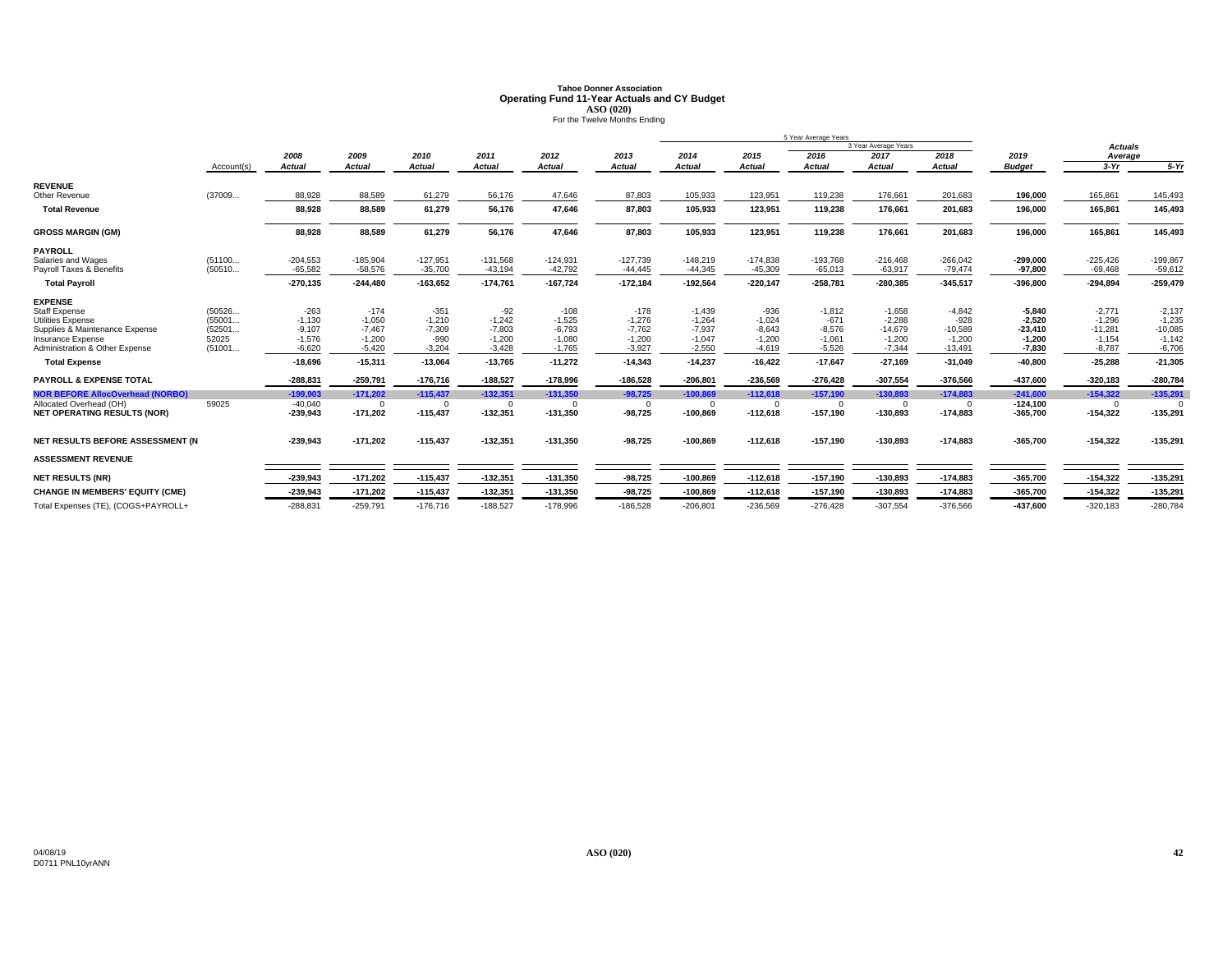# **Tahoe Donner AssociationOperating Fund 11-Year Actuals and CY Budget<br>MIS (025)<br>For the Twelve Months Ending**

|                                                                  |            |               |                       |                        |               |               | 5 Year Average Years  |                       |               |                       |                        |               |                       |                |            |
|------------------------------------------------------------------|------------|---------------|-----------------------|------------------------|---------------|---------------|-----------------------|-----------------------|---------------|-----------------------|------------------------|---------------|-----------------------|----------------|------------|
|                                                                  |            |               |                       |                        |               |               |                       |                       |               |                       | 3 Year Average Years   |               |                       | <b>Actuals</b> |            |
|                                                                  |            | 2008          | 2009                  | 2010                   | 2011          | 2012          | 2013                  | 2014                  | 2015          | 2016                  | 2017                   | 2018          | 2019                  | Average        |            |
|                                                                  | Account(s) | <b>Actual</b> | Actual                | <b>Actual</b>          | <b>Actual</b> | <b>Actual</b> | <b>Actual</b>         | Actual                | <b>Actual</b> | <b>Actual</b>         | <b>Actual</b>          | <b>Actual</b> | <b>Budget</b>         | $3-Yr$         | $5-Yr$     |
| <b>REVENUE</b>                                                   |            |               |                       |                        |               |               |                       |                       |               |                       |                        |               |                       |                |            |
|                                                                  |            |               |                       |                        |               |               |                       |                       |               |                       |                        |               |                       |                |            |
|                                                                  |            |               |                       |                        |               |               |                       |                       |               |                       |                        |               |                       |                |            |
| <b>PAYROLL</b>                                                   |            |               |                       |                        |               |               |                       |                       |               |                       |                        |               |                       |                |            |
| Salaries and Wages                                               | (51100     | $-220,141$    | $-225,455$            | $-214.430$             | $-244,473$    | $-245,831$    | $-260,665$            | $-279,603$            | $-295.559$    | $-322.252$            | $-339.624$             | $-381,068$    | $-399.600$            | $-347,648$     | $-323,621$ |
| Pavroll Taxes & Benefits                                         | (50510     | $-45,737$     | $-60.802$             | $-54,035$              | $-53,396$     | $-55,172$     | $-60,984$             | $-66.077$             | $-67.781$     | $-70,727$             | $-68,358$              | $-86,205$     | $-101.200$            | $-75,096$      | $-71,830$  |
| <b>Total Payroll</b>                                             |            | $-265,877$    | $-286,257$            | $-268,465$             | -297,868      | $-301,003$    | $-321,648$            | $-345,680$            | $-363,340$    | $-392,978$            | $-407,982$             | $-467,273$    | $-500,800$            | $-422,744$     | $-395,451$ |
| <b>EXPENSE</b>                                                   |            |               |                       |                        |               |               |                       |                       |               |                       |                        |               |                       |                |            |
| <b>Staff Expense</b>                                             | (50526     | $-9.753$      | $-4.787$              | $-8,157$               | $-8,170$      | $-6.006$      | $-4,195$              | $-111$                | $-2.199$      | $-2.784$              | $-4.971$               | $-5,741$      | $-4.740$              | $-4.499$       | $-3,161$   |
| <b>Utilities Expense</b>                                         | (55001     | $-51,341$     | $-53,302$             | $-66,604$              | $-65,941$     | $-74.944$     | $-82,821$             | $-116,051$            | $-124.293$    | $-119,833$            | $-129.484$             | $-95,968$     | $-97.200$             | $-115,095$     | $-117,126$ |
| Supplies & Maintenance Expense<br>Administration & Other Expense | (52501     | $-51.604$     | $-43,497$<br>$-6.384$ | $-56, 152$<br>$-9.285$ | $-61,144$     | $-56,989$     | $-63,189$<br>$-5.869$ | $-53,777$<br>$-2.385$ | $-63,794$     | $-60.176$<br>$-3.723$ | $-63.771$<br>$-12.899$ | $-53,468$     | $-68,530$<br>$-6.130$ | $-59,138$      | $-58,997$  |
|                                                                  | (51001     | $-6,411$      |                       |                        | $-1,840$      | $-3,509$      |                       |                       | $-2,988$      |                       |                        | $-9,356$      |                       | $-8,659$       | $-6,270$   |
| <b>Total Expense</b>                                             |            | $-119,109$    | $-107,970$            | $-140,198$             | $-137,096$    | $-141,448$    | $-156,075$            | $-172,325$            | $-193,274$    | $-186,516$            | $-211,126$             | $-164,533$    | $-176,600$            | $-187,392$     | $-185,555$ |
| <b>PAYROLL &amp; EXPENSE TOTAL</b>                               |            | $-384,986$    | $-394,228$            | $-408,663$             | $-434,964$    | $-442,451$    | $-477,723$            | $-518,005$            | $-556,614$    | $-579,495$            | $-619,108$             | $-631,806$    | $-677,400$            | $-610, 136$    | $-581,005$ |
| <b>NOR BEFORE AllocOverhead (NORBO)</b>                          |            | $-384,986$    | $-394.228$            | $-408.663$             | $-434,964$    | $-442,451$    | $-477,723$            | $-518,005$            | $-556,614$    | $-579,495$            | $-619,108$             | $-631,806$    | $-677,400$            | $-610,136$     | $-581,005$ |
| Allocated Overhead (OH)                                          | 59025      | 399,803       | $\Omega$              | $\Omega$               |               | $\Omega$      | $\Omega$              | $\Omega$              | $\Omega$      | $\Omega$              | $\Omega$               |               | 677,400               | $\Omega$       |            |
| <b>NET OPERATING RESULTS (NOR)</b>                               |            | 14.817        | $-394.228$            | $-408,663$             | $-434,964$    | $-442,451$    | $-477,723$            | $-518,005$            | $-556,614$    | $-579,495$            | $-619,108$             | $-631,806$    |                       | $-610, 136$    | $-581,005$ |
|                                                                  |            |               |                       |                        |               |               |                       |                       |               |                       |                        |               |                       |                |            |
| NET RESULTS BEFORE ASSESSMENT (N                                 |            | 14,817        | $-394,228$            | -408,663               | -434,964      | $-442,451$    | $-477,723$            | $-518,005$            | $-556,614$    | $-579,495$            | $-619,108$             | $-631,806$    | $\mathbf 0$           | $-610, 136$    | $-581,005$ |
| <b>ASSESSMENT REVENUE</b>                                        |            |               |                       |                        |               |               |                       |                       |               |                       |                        |               |                       |                |            |
| <b>NET RESULTS (NR)</b>                                          |            | 14,817        | $-394,228$            | $-408,663$             | -434,964      | $-442,451$    | $-477,723$            | $-518,005$            | $-556,614$    | $-579,495$            | $-619,108$             | $-631,806$    |                       | $-610, 136$    | $-581,005$ |
| <b>CHANGE IN MEMBERS' EQUITY (CME)</b>                           |            | 14,817        | $-394,228$            | $-408,663$             | $-434,964$    | $-442,451$    | $-477,723$            | $-518,005$            | $-556,614$    | $-579,495$            | $-619,108$             | $-631,806$    |                       | $-610, 136$    | $-581,005$ |
| Total Expenses (TE), (COGS+PAYROLL+                              |            | $-384,986$    | $-394,228$            | $-408,663$             | $-434,964$    | $-442,451$    | $-477,723$            | $-518,005$            | $-556,614$    | $-579,495$            | $-619, 108$            | $-631,806$    | $-677,400$            | $-610, 136$    | $-581,005$ |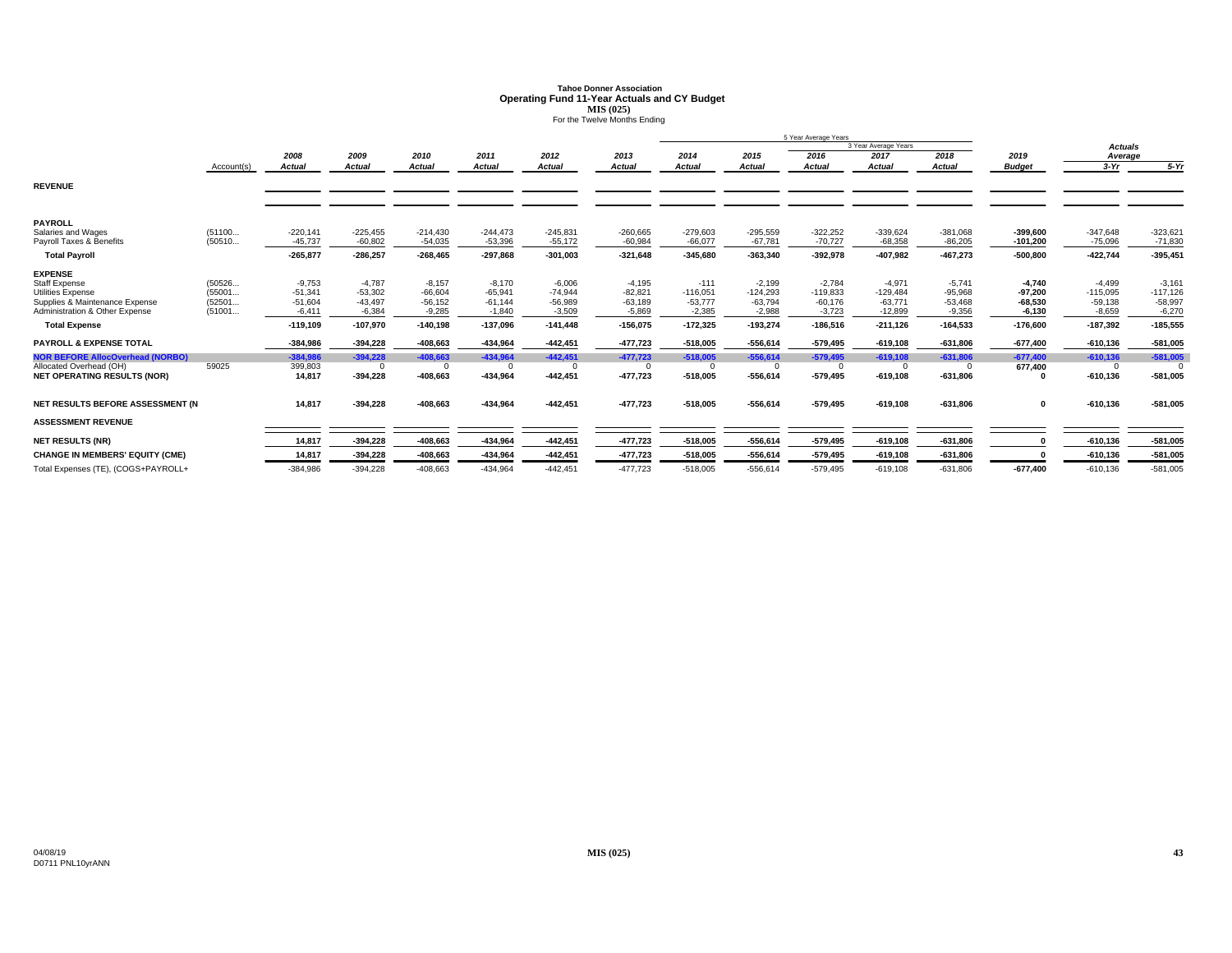# **Tahoe Donner AssociationOperating Fund 11-Year Actuals and CY Budget<br>Accounting (030)<br>For the Twelve Months Ending**

|                                                                  |                  |                        |                        |                        |                        |                        |                        |                        |                        | 5 Year Average Years   |                        |                        |                        |                        |                        |
|------------------------------------------------------------------|------------------|------------------------|------------------------|------------------------|------------------------|------------------------|------------------------|------------------------|------------------------|------------------------|------------------------|------------------------|------------------------|------------------------|------------------------|
|                                                                  |                  |                        |                        |                        |                        |                        |                        |                        |                        |                        | 3 Year Average Years   |                        |                        | <b>Actuals</b>         |                        |
|                                                                  |                  | 2008                   | 2009                   | 2010                   | 2011                   | 2012                   | 2013                   | 2014                   | 2015                   | 2016                   | 2017                   | 2018                   | 2019                   | Average                |                        |
|                                                                  | Account(s)       | <b>Actual</b>          | <b>Actual</b>          | <b>Actual</b>          | <b>Actual</b>          | <b>Actual</b>          | <b>Actual</b>          | Actual                 | <b>Actual</b>          | <b>Actual</b>          | <b>Actual</b>          | <b>Actual</b>          | <b>Budget</b>          | $3-Yr$                 | $5-Yr$                 |
| <b>REVENUE</b>                                                   |                  |                        |                        |                        |                        |                        |                        |                        |                        |                        |                        |                        |                        |                        |                        |
| Other Revenue                                                    | (37009           | 695                    | 1,830                  | 1,396                  | 1,306                  | 1,687                  | 1,990                  | 1,672                  | 2,175                  | 5,100                  | 5,910                  | 6,287                  | 6,000                  | 5,765                  | 4,229                  |
| <b>Total Revenue</b>                                             |                  | 695                    | 1,830                  | 1,396                  | 1,306                  | 1,687                  | 1,990                  | 1,672                  | 2,175                  | 5,100                  | 5,910                  | 6,287                  | 6,000                  | 5,765                  | 4,229                  |
| <b>GROSS MARGIN (GM)</b>                                         |                  | 695                    | 1,830                  | 1,396                  | 1,306                  | 1,687                  | 1,990                  | 1,672                  | 2,175                  | 5,100                  | 5,910                  | 6,287                  | 6,000                  | 5,765                  | 4,229                  |
| <b>PAYROLL</b>                                                   |                  |                        |                        |                        |                        |                        |                        |                        |                        |                        |                        |                        |                        |                        |                        |
| Salaries and Wages                                               | (51100           | $-347,002$             | $-365.576$             | $-374,227$             | $-424.443$             | $-425,181$             | $-455,810$             | $-449.249$             | $-469.688$             | $-510.887$             | $-507.082$             | $-546,769$             | $-575.800$             | $-521,579$             | $-496.735$             |
| Payroll Taxes & Benefits                                         | (50510           | $-80,968$              | $-103,191$             | $-102,205$             | $-112,426$             | $-112,654$             | $-140,291$             | $-129,279$             | $-141,118$             | $-140, 134$            | $-141,902$             | $-140,904$             | $-166,400$             | $-140,980$             | $-138,667$             |
| <b>Total Payroll</b>                                             |                  | $-427,970$             | $-468,767$             | $-476, 431$            | $-536,869$             | $-537,835$             | $-596, 101$            | $-578,528$             | $-610,806$             | $-651,021$             | $-648,984$             | $-687,673$             | $-742,200$             | $-662,559$             | $-635,402$             |
| <b>EXPENSE</b>                                                   |                  |                        |                        |                        |                        |                        |                        |                        |                        |                        |                        |                        |                        |                        |                        |
| <b>Staff Expense</b>                                             | (50526           | $-4,615$               | $-4.748$               | $-5,104$               | $-4,621$               | $-4,037$               | $-5,308$               | $-1.848$               | $-3,398$               | $-12,875$              | $-5,012$               | $-3,449$               | $-7,200$               | $-7,112$               | $-5,316$               |
| Utilities Expense                                                | (55001           | $-2.124$               | $-2.604$               | $-3,274$               | $-3,940$               | $-5,133$               | $-5,942$               | $-6.073$               | $-6.441$               | $-5.730$               | $-4.218$               | $-1,910$               | $-6.260$               | $-3.953$               | $-4.875$               |
| Supplies & Maintenance Expense<br>Administration & Other Expense | (52501<br>(51001 | $-19,771$<br>$-64,433$ | $-18,149$<br>$-42,980$ | $-21,995$<br>$-47,281$ | $-20,854$<br>$-45,715$ | $-18,851$<br>$-35,881$ | $-16,203$<br>$-36,655$ | $-11,020$<br>$-40,658$ | $-13,404$<br>$-34,983$ | $-15,550$<br>$-43,037$ | $-14,513$<br>$-38,474$ | $-21,422$<br>$-52,748$ | $-25,940$<br>$-39,600$ | $-17,162$<br>$-44,753$ | $-15,182$<br>$-41,980$ |
| <b>Total Expense</b>                                             |                  | $-90.942$              | $-68.480$              | $-77.655$              |                        |                        |                        | $-59.599$              | $-58.226$              |                        | $-62.217$              |                        | $-79.000$              |                        |                        |
|                                                                  |                  |                        |                        |                        | $-75,128$              | $-63,902$              | $-64,109$              |                        |                        | $-77,192$              |                        | $-79,531$              |                        | $-72,980$              | $-67,353$              |
| <b>PAYROLL &amp; EXPENSE TOTAL</b>                               |                  | $-518,912$             | $-537,247$             | $-554,086$             | $-611,997$             | $-601,737$             | $-660,209$             | $-638,126$             | $-669,031$             | $-728,212$             | $-711,201$             | $-767,203$             | $-821,200$             | -735,539               | $-702,755$             |
| <b>NOR BEFORE AllocOverhead (NORBO)</b>                          |                  | $-518,217$             | $-535.417$             | $-552.690$             | $-610,691$             | $-600,050$             | $-658.219$             | $-636.455$             | $-666,856$             | $-723,113$             | $-705,291$             | $-760,917$             | $-815,200$             | $-729,774$             | $-698,526$             |
| Allocated Overhead (OH)                                          | 59025            | 419,557                | $\Omega$               | $\Omega$               | $\Omega$               | $\Omega$               | $\Omega$               | $\mathbf{0}$           | $^{\circ}$             | $^{\circ}$             | $\overline{0}$         |                        | 815,200                | $^{\circ}$             |                        |
| <b>NET OPERATING RESULTS (NOR)</b>                               |                  | $-98,660$              | $-535,417$             | $-552,690$             | $-610,691$             | $-600,050$             | $-658,219$             | $-636,455$             | $-666,856$             | $-723, 113$            | $-705,291$             | $-760,917$             | $\Omega$               | $-729,774$             | $-698,526$             |
| NET RESULTS BEFORE ASSESSMENT (N                                 |                  | $-98.660$              | $-535.417$             | $-552,690$             | $-610,691$             | $-600.050$             | $-658.219$             | $-636.455$             | $-666.856$             | $-723,113$             | $-705,291$             | $-760,917$             | $\mathbf{0}$           | $-729,774$             | $-698,526$             |
| <b>ASSESSMENT REVENUE</b>                                        |                  |                        |                        |                        |                        |                        |                        |                        |                        |                        |                        |                        |                        |                        |                        |
| <b>NET RESULTS (NR)</b>                                          |                  | $-98,660$              | $-535,417$             | $-552,690$             | $-610,691$             | $-600,050$             | $-658,219$             | $-636,455$             | $-666,856$             | $-723, 113$            | $-705,291$             | $-760,917$             |                        | $-729,774$             | $-698,526$             |
| <b>CHANGE IN MEMBERS' EQUITY (CME)</b>                           |                  | $-98.660$              | $-535,417$             | $-552.690$             | $-610,691$             | $-600,050$             | $-658.219$             | $-636.455$             | $-666.856$             | $-723, 113$            | $-705,291$             | $-760,917$             |                        | $-729,774$             | $-698,526$             |
| Total Expenses (TE), (COGS+PAYROLL+                              |                  | $-518.912$             | $-537.247$             | $-554.086$             | $-611.997$             | $-601.737$             | $-660.209$             | $-638.126$             | $-669.031$             | $-728.212$             | $-711.201$             | $-767.203$             | $-821.200$             | $-735.539$             | $-702,755$             |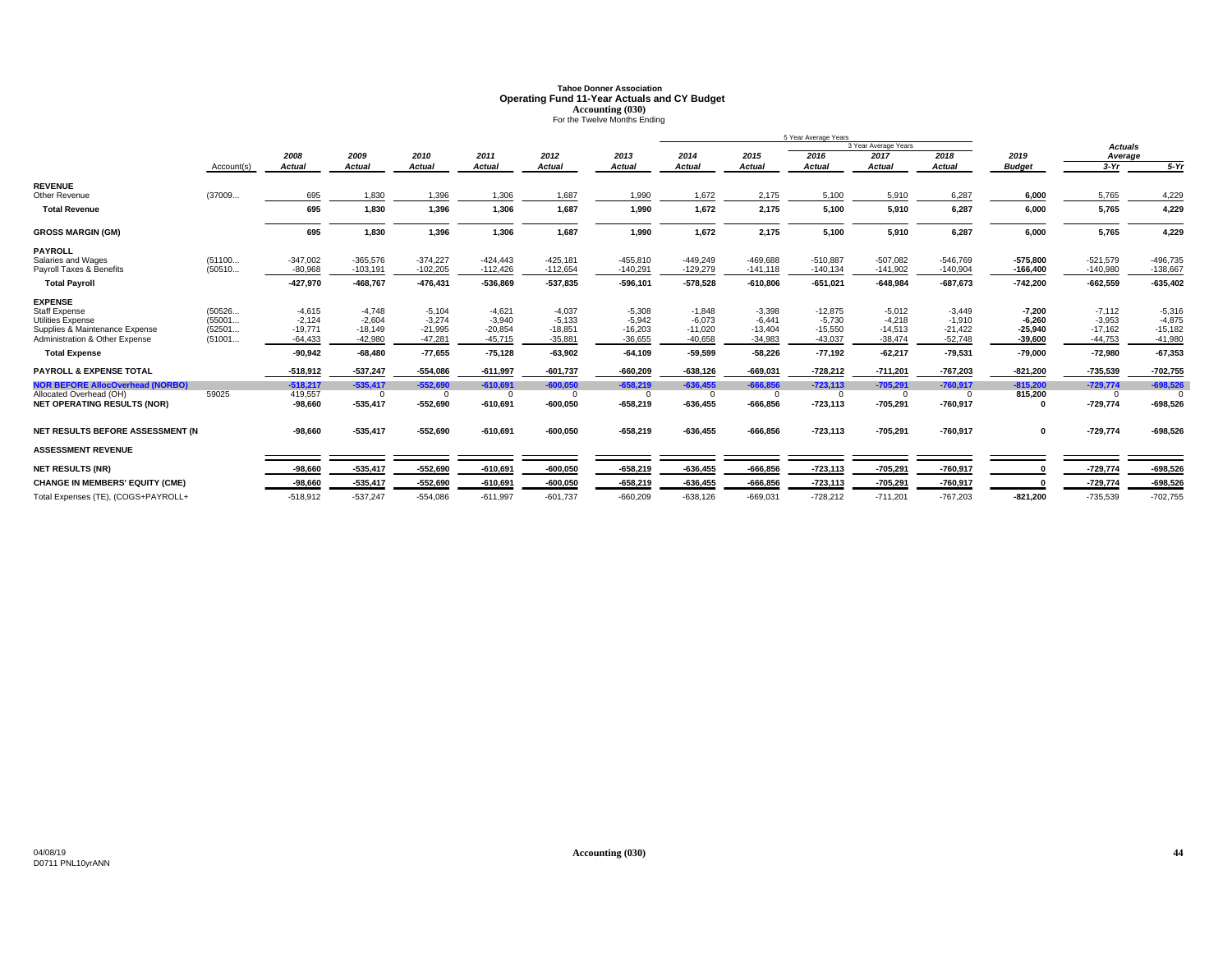# **Tahoe Donner AssociationOperating Fund 11-Year Actuals and CY Budget<br>Human Resources (035)<br>For the Twelve Months Ending**

|                                                                                                                                                                                                                         |                                               |                                                                             |                                                                                        |                                                                           |                                                                                      |                                                                                      |                                                                                       |                                                                                      |                                                                                          | 5 Year Average Years                                                                |                                                                                       |                                                                                       |                                                                              |                                                                                       |                                                                                      |
|-------------------------------------------------------------------------------------------------------------------------------------------------------------------------------------------------------------------------|-----------------------------------------------|-----------------------------------------------------------------------------|----------------------------------------------------------------------------------------|---------------------------------------------------------------------------|--------------------------------------------------------------------------------------|--------------------------------------------------------------------------------------|---------------------------------------------------------------------------------------|--------------------------------------------------------------------------------------|------------------------------------------------------------------------------------------|-------------------------------------------------------------------------------------|---------------------------------------------------------------------------------------|---------------------------------------------------------------------------------------|------------------------------------------------------------------------------|---------------------------------------------------------------------------------------|--------------------------------------------------------------------------------------|
|                                                                                                                                                                                                                         |                                               |                                                                             |                                                                                        |                                                                           |                                                                                      |                                                                                      |                                                                                       |                                                                                      |                                                                                          |                                                                                     | 3 Year Average Years                                                                  |                                                                                       |                                                                              | <b>Actuals</b>                                                                        |                                                                                      |
|                                                                                                                                                                                                                         |                                               | 2008                                                                        | 2009                                                                                   | 2010                                                                      | 2011                                                                                 | 2012                                                                                 | 2013                                                                                  | 2014                                                                                 | 2015                                                                                     | 2016                                                                                | 2017                                                                                  | 2018                                                                                  | 2019                                                                         | Average                                                                               |                                                                                      |
|                                                                                                                                                                                                                         | Account(s)                                    | <b>Actual</b>                                                               | Actual                                                                                 | <b>Actual</b>                                                             | <b>Actual</b>                                                                        | <b>Actual</b>                                                                        | <b>Actual</b>                                                                         | <b>Actual</b>                                                                        | <b>Actual</b>                                                                            | <b>Actual</b>                                                                       | <b>Actual</b>                                                                         | Actual                                                                                | <b>Budget</b>                                                                | $3-Yr$                                                                                | $5-Yr$                                                                               |
| <b>REVENUE</b>                                                                                                                                                                                                          |                                               |                                                                             |                                                                                        |                                                                           |                                                                                      |                                                                                      |                                                                                       |                                                                                      |                                                                                          |                                                                                     |                                                                                       |                                                                                       |                                                                              |                                                                                       |                                                                                      |
| <b>PAYROLL</b><br>Salaries and Wages<br>Payroll Taxes & Benefits                                                                                                                                                        | (51100<br>(50510                              | $-127,585$<br>$-41,553$                                                     | $-153,630$<br>$-39.060$                                                                | $-144.244$<br>$-37,172$                                                   | $-131,019$<br>$-35,262$                                                              | $-128,729$<br>$-34,869$                                                              | $-136,977$<br>$-36.922$                                                               | $-131,159$<br>$-31,844$                                                              | $-143,192$<br>$-33,112$                                                                  | $-162,298$<br>$-38.859$                                                             | $-158,280$<br>$-38,466$                                                               | $-207,854$<br>$-45,842$                                                               | $-221.600$<br>$-64,400$                                                      | $-176, 144$<br>$-41,056$                                                              | $-160,556$<br>$-37,625$                                                              |
| <b>Total Payroll</b>                                                                                                                                                                                                    |                                               | $-169, 137$                                                                 | $-192,690$                                                                             | $-181,416$                                                                | $-166,281$                                                                           | $-163,598$                                                                           | $-173,899$                                                                            | $-163,003$                                                                           | $-176,305$                                                                               | $-201, 157$                                                                         | $-196,746$                                                                            | $-253,696$                                                                            | $-286,000$                                                                   | $-217,200$                                                                            | $-198,181$                                                                           |
| <b>EXPENSE</b><br>Contract Labor Expense<br><b>Staff Expense</b><br>Utilities Expense<br>Supplies & Maintenance Expense<br>Administration & Other Expense<br><b>Total Expense</b><br><b>PAYROLL &amp; EXPENSE TOTAL</b> | 50201<br>(50526<br>(55001<br>(52501<br>(51001 | $-103,262$<br>$-1,173$<br>$-8.699$<br>$-19,833$<br>$-132,967$<br>$-302.104$ | $\Omega$<br>$-119,364$<br>$-805$<br>$-10.781$<br>$-16,073$<br>$-147.023$<br>$-339.713$ | $-112,058$<br>$-564$<br>$-9.924$<br>$-10,585$<br>$-133,130$<br>$-314,547$ | $\Omega$<br>$-89,419$<br>$-740$<br>$-6,604$<br>$-19,638$<br>$-116,401$<br>$-282,682$ | $\Omega$<br>$-80,149$<br>$-1,084$<br>$-6,615$<br>$-4,544$<br>$-92,392$<br>$-255,990$ | $\Omega$<br>$-72,883$<br>$-1,325$<br>$-7.414$<br>$-11.267$<br>$-92.889$<br>$-266.787$ | $\Omega$<br>$-55,618$<br>$-1,324$<br>$-7,134$<br>$-6,713$<br>$-70,788$<br>$-233.791$ | $\mathbf 0$<br>$-79,747$<br>$-1,012$<br>$-6.184$<br>$-10,460$<br>$-97,404$<br>$-273,708$ | $\Omega$<br>$-89,715$<br>$-935$<br>$-8,691$<br>$-7,309$<br>$-106,649$<br>$-307.806$ | $-40,110$<br>$-121,584$<br>$-801$<br>$-9.114$<br>$-4,150$<br>$-175,758$<br>$-372,504$ | $-1,620$<br>$-103,840$<br>$-510$<br>$-10,750$<br>$-3,549$<br>$-120,269$<br>$-373,965$ | $-109, 100$<br>$-1.080$<br>$-11.820$<br>$-4,400$<br>$-126.400$<br>$-412,400$ | $-13,910$<br>$-105,046$<br>$-748$<br>$-9,518$<br>$-5,003$<br>$-134,225$<br>$-351,425$ | $-8,346$<br>$-90,101$<br>$-916$<br>$-8,374$<br>$-6,436$<br>$-114, 173$<br>$-312,355$ |
| <b>NOR BEFORE AllocOverhead (NORBO)</b><br>Allocated Overhead (OH)<br><b>NET OPERATING RESULTS (NOR)</b>                                                                                                                | 59025                                         | $-302.104$<br>272,168<br>$-29,936$                                          | $-339.713$<br>$\Omega$<br>$-339,713$                                                   | $-314.547$<br>$\Omega$<br>$-314,547$                                      | $-282.682$<br>$\Omega$<br>$-282,682$                                                 | $-255.990$<br>$\Omega$<br>$-255,990$                                                 | $-266.787$<br>$\Omega$<br>$-266,787$                                                  | $-233.791$<br>$\Omega$<br>$-233,791$                                                 | $-273,708$<br>$^{\circ}$<br>$-273,708$                                                   | $-307.806$<br>$^{\circ}$<br>$-307,806$                                              | $-372,504$<br>$\Omega$<br>$-372,504$                                                  | $-373.965$<br>$\Omega$<br>$-373,965$                                                  | $-412.400$<br>412,400<br>0                                                   | $-351.425$<br>$^{\circ}$<br>$-351,425$                                                | $-312,355$<br>$-312,355$                                                             |
| NET RESULTS BEFORE ASSESSMENT (N                                                                                                                                                                                        |                                               | $-29.936$                                                                   | $-339,713$                                                                             | $-314,547$                                                                | $-282,682$                                                                           | $-255,990$                                                                           | $-266,787$                                                                            | $-233,791$                                                                           | $-273,708$                                                                               | $-307,806$                                                                          | $-372,504$                                                                            | $-373,965$                                                                            | 0                                                                            | $-351,425$                                                                            | $-312,355$                                                                           |
| <b>ASSESSMENT REVENUE</b>                                                                                                                                                                                               |                                               |                                                                             |                                                                                        |                                                                           |                                                                                      |                                                                                      |                                                                                       |                                                                                      |                                                                                          |                                                                                     |                                                                                       |                                                                                       |                                                                              |                                                                                       |                                                                                      |
| <b>NET RESULTS (NR)</b>                                                                                                                                                                                                 |                                               | $-29.936$                                                                   | $-339,713$                                                                             | $-314,547$                                                                | $-282,682$                                                                           | $-255,990$                                                                           | $-266,787$                                                                            | $-233,791$                                                                           | $-273,708$                                                                               | $-307,806$                                                                          | $-372,504$                                                                            | $-373,965$                                                                            |                                                                              | $-351,425$                                                                            | $-312,355$                                                                           |
| <b>CHANGE IN MEMBERS' EQUITY (CME)</b>                                                                                                                                                                                  |                                               | $-29.936$                                                                   | $-339,713$                                                                             | $-314,547$                                                                | $-282,682$                                                                           | $-255,990$                                                                           | $-266.787$                                                                            | $-233,791$                                                                           | $-273,708$                                                                               | $-307,806$                                                                          | $-372,504$                                                                            | $-373,965$                                                                            |                                                                              | $-351.425$                                                                            | $-312,355$                                                                           |
| Total Expenses (TE), (COGS+PAYROLL+                                                                                                                                                                                     |                                               | $-302, 104$                                                                 | $-339.713$                                                                             | $-314.547$                                                                | $-282.682$                                                                           | $-255.990$                                                                           | $-266.787$                                                                            | $-233.791$                                                                           | $-273.708$                                                                               | $-307.806$                                                                          | $-372.504$                                                                            | $-373.965$                                                                            | $-412.400$                                                                   | $-351.425$                                                                            | $-312,355$                                                                           |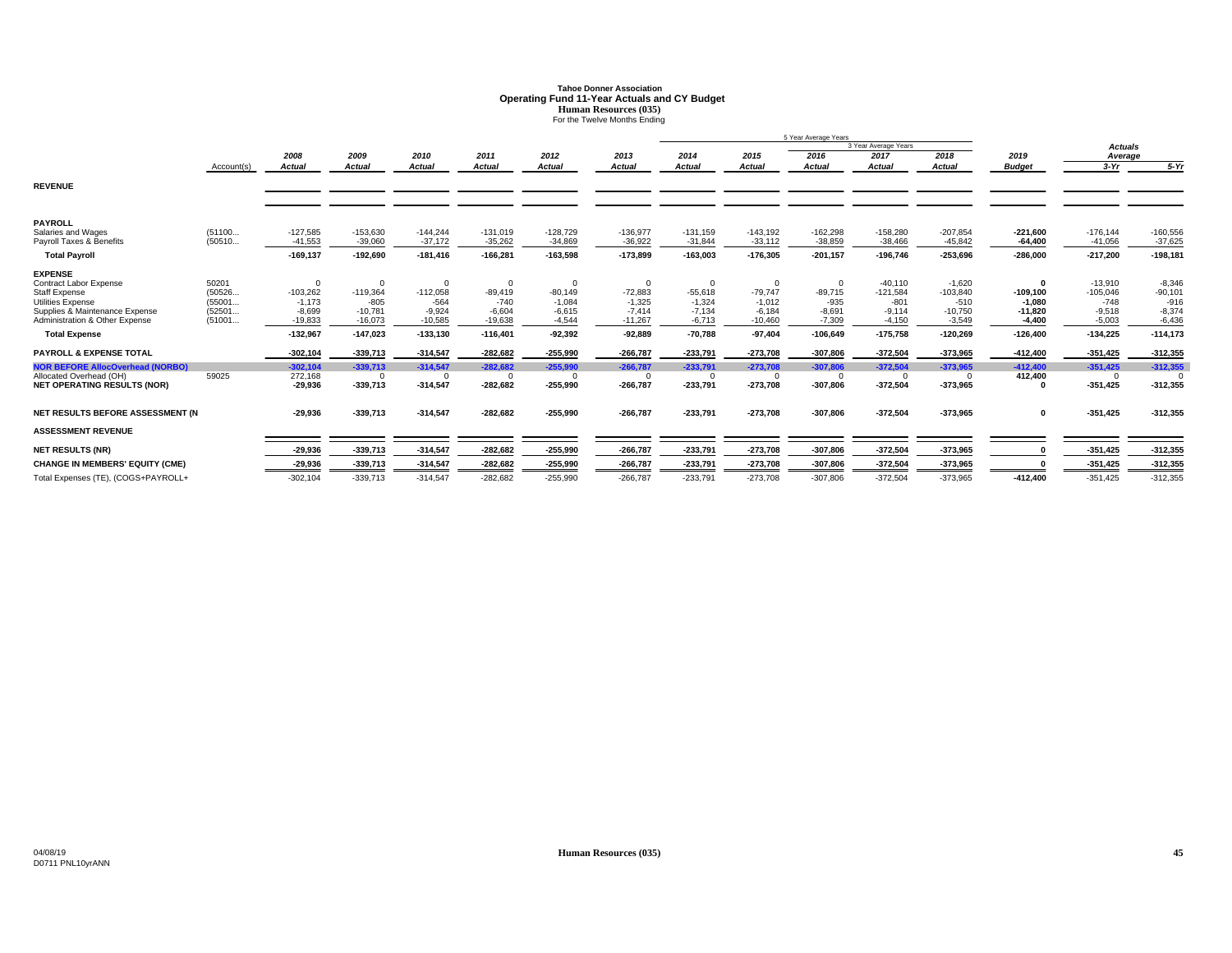# **Tahoe Donner AssociationOperating Fund 11-Year Actuals and CY Budget<br>
Facility Administration (165)<br>
For the Twelve Months Ending**

|                                                                                                                                                                                                                                                                                          |                                                        |                                                                                                          |                                                                                                |                                                                                  |                                                                                          |                                                                                                |                                                                                    |                                                                                                |                                                                                                  | 5 Year Average Years                                                                  |                                                                                        |                                                                                                               |                                                                                                   |                                                                                                     |                                                                                  |
|------------------------------------------------------------------------------------------------------------------------------------------------------------------------------------------------------------------------------------------------------------------------------------------|--------------------------------------------------------|----------------------------------------------------------------------------------------------------------|------------------------------------------------------------------------------------------------|----------------------------------------------------------------------------------|------------------------------------------------------------------------------------------|------------------------------------------------------------------------------------------------|------------------------------------------------------------------------------------|------------------------------------------------------------------------------------------------|--------------------------------------------------------------------------------------------------|---------------------------------------------------------------------------------------|----------------------------------------------------------------------------------------|---------------------------------------------------------------------------------------------------------------|---------------------------------------------------------------------------------------------------|-----------------------------------------------------------------------------------------------------|----------------------------------------------------------------------------------|
|                                                                                                                                                                                                                                                                                          |                                                        |                                                                                                          |                                                                                                |                                                                                  |                                                                                          |                                                                                                |                                                                                    |                                                                                                |                                                                                                  |                                                                                       | 3 Year Average Years                                                                   |                                                                                                               |                                                                                                   | <b>Actuals</b>                                                                                      |                                                                                  |
|                                                                                                                                                                                                                                                                                          |                                                        | 2008                                                                                                     | 2009                                                                                           | 2010                                                                             | 2011                                                                                     | 2012                                                                                           | 2013                                                                               | 2014                                                                                           | 2015                                                                                             | 2016                                                                                  | 2017                                                                                   | 2018                                                                                                          | 2019                                                                                              | Average                                                                                             |                                                                                  |
|                                                                                                                                                                                                                                                                                          | Account(s)                                             | <b>Actual</b>                                                                                            | <b>Actual</b>                                                                                  | <b>Actual</b>                                                                    | <b>Actual</b>                                                                            | Actual                                                                                         | <b>Actual</b>                                                                      | Actual                                                                                         | Actual                                                                                           | <b>Actual</b>                                                                         | <b>Actual</b>                                                                          | <b>Actual</b>                                                                                                 | <b>Budget</b>                                                                                     | $3-Yr$                                                                                              | $5-Yr$                                                                           |
| <b>REVENUE</b>                                                                                                                                                                                                                                                                           |                                                        |                                                                                                          |                                                                                                |                                                                                  |                                                                                          |                                                                                                |                                                                                    |                                                                                                |                                                                                                  |                                                                                       |                                                                                        |                                                                                                               |                                                                                                   |                                                                                                     |                                                                                  |
| <b>PAYROLL</b><br>Salaries and Wages<br>Payroll Taxes & Benefits                                                                                                                                                                                                                         | (51100<br>(50510                                       | $-115,801$<br>$-44.206$                                                                                  | $-109,911$<br>$-34,394$                                                                        | $-186,969$<br>$-53,709$                                                          | $-157,344$<br>$-40,795$                                                                  | $-286,783$<br>$-63,088$                                                                        | $-315,139$<br>$-79.646$                                                            | $-324,484$<br>$-83,556$                                                                        | $-348,529$<br>$-84,655$                                                                          | $-155,535$<br>$-58.245$                                                               | $-199,911$<br>$-53,277$                                                                | $-241,691$<br>$-65,413$                                                                                       | $-238,800$<br>$-76,300$                                                                           | $-199,046$<br>$-58,978$                                                                             | $-254,030$<br>$-69,029$                                                          |
| <b>Total Payroll</b>                                                                                                                                                                                                                                                                     |                                                        | $-160,007$                                                                                               | $-144,304$                                                                                     | $-240,678$                                                                       | $-198,139$                                                                               | $-349,871$                                                                                     | $-394,784$                                                                         | $-408,040$                                                                                     | $-433, 184$                                                                                      | $-213,780$                                                                            | $-253,188$                                                                             | $-307,105$                                                                                                    | $-315,100$                                                                                        | $-258,024$                                                                                          | $-323,059$                                                                       |
| <b>EXPENSE</b><br><b>Staff Expense</b><br>Utilities Expense<br>Supplies & Maintenance Expense<br>Insurance Expense<br>Administration & Other Expense<br><b>Total Expense</b><br><b>PAYROLL &amp; EXPENSE TOTAL</b><br><b>NOR BEFORE AllocOverhead (NORBO)</b><br>Allocated Overhead (OH) | (50526<br>(55001<br>(52501<br>52025<br>(51001<br>59025 | $-905$<br>$-2,723$<br>$-2,618$<br>$-509$<br>$-2.712$<br>$-9.467$<br>$-169,474$<br>$-169.474$<br>$-9,333$ | $-573$<br>$-1,633$<br>$-1,501$<br>$-1.802$<br>$-5,509$<br>$-149,813$<br>$-149.813$<br>$\Omega$ | $-902$<br>$-2,673$<br>$-1,051$<br>$-882$<br>$-5,508$<br>$-246,187$<br>$-246,187$ | $-694$<br>$-2,425$<br>9,783<br>$-1,265$<br>5,399<br>$-192,739$<br>$-192,739$<br>$\Omega$ | $-3,377$<br>$-3,685$<br>127,217<br>$-1,005$<br>119,151<br>$-230,720$<br>$-230,720$<br>$\Omega$ | $-3,717$<br>$-4,783$<br>199,852<br>$-2,079$<br>189,273<br>$-205,511$<br>$-205.511$ | $-3,455$<br>$-3,897$<br>204,368<br>$-5,373$<br>191,643<br>$-216,397$<br>$-216.397$<br>$\Omega$ | $-6,994$<br>$-3,092$<br>219,382<br>$-5.330$<br>203,967<br>$-229,217$<br>$-229.217$<br>$^{\circ}$ | $-7,293$<br>$-3,576$<br>$-3,305$<br>$-6,831$<br>$-21,004$<br>$-234,784$<br>$-234,784$ | $-11,096$<br>$-3,891$<br>$-4,186$<br>$-7,485$<br>$-26,658$<br>$-279,845$<br>$-279.845$ | $-7,555$<br>$-3,635$<br>$-6,664$<br>$\Omega$<br>$-3,794$<br>$-21,648$<br>$-328,753$<br>$-328.753$<br>$\Omega$ | $-5,900$<br>$-4,200$<br>$-3,300$<br>$-11,400$<br>$-24.800$<br>$-339,900$<br>$-339.900$<br>339,900 | $-8,648$<br>$-3,701$<br>$-4,718$<br>$-6,037$<br>$-23,103$<br>$-281,127$<br>$-281.127$<br>$^{\circ}$ | $-7,278$<br>$-3,618$<br>81,919<br>$-5,763$<br>65,260<br>$-257,799$<br>$-257,799$ |
| <b>NET OPERATING RESULTS (NOR)</b>                                                                                                                                                                                                                                                       |                                                        | $-178,807$                                                                                               | $-149,813$                                                                                     | $-246,187$                                                                       | $-192,739$                                                                               | $-230,720$                                                                                     | $-205,511$                                                                         | $-216,397$                                                                                     | $-229,217$                                                                                       | $-234,784$                                                                            | $-279,845$                                                                             | $-328,753$                                                                                                    | $\Omega$                                                                                          | $-281,127$                                                                                          | $-257,799$                                                                       |
| NET RESULTS BEFORE ASSESSMENT (N                                                                                                                                                                                                                                                         |                                                        | $-178,807$                                                                                               | $-149,813$                                                                                     | $-246,187$                                                                       | $-192,739$                                                                               | $-230,720$                                                                                     | $-205,511$                                                                         | $-216,397$                                                                                     | $-229,217$                                                                                       | $-234,784$                                                                            | $-279,845$                                                                             | $-328,753$                                                                                                    | 0                                                                                                 | $-281,127$                                                                                          | $-257,799$                                                                       |
| <b>ASSESSMENT REVENUE</b>                                                                                                                                                                                                                                                                |                                                        |                                                                                                          |                                                                                                |                                                                                  |                                                                                          |                                                                                                |                                                                                    |                                                                                                |                                                                                                  |                                                                                       |                                                                                        |                                                                                                               |                                                                                                   |                                                                                                     |                                                                                  |
| <b>NET RESULTS (NR)</b>                                                                                                                                                                                                                                                                  |                                                        | $-178,807$                                                                                               | $-149,813$                                                                                     | $-246,187$                                                                       | $-192,739$                                                                               | $-230,720$                                                                                     | $-205,511$                                                                         | $-216,397$                                                                                     | $-229,217$                                                                                       | $-234,784$                                                                            | $-279,845$                                                                             | $-328,753$                                                                                                    |                                                                                                   | $-281,127$                                                                                          | $-257,799$                                                                       |
| <b>CHANGE IN MEMBERS' EQUITY (CME)</b>                                                                                                                                                                                                                                                   |                                                        | $-178,807$                                                                                               | $-149,813$                                                                                     | $-246,187$                                                                       | $-192,739$                                                                               | $-230,720$                                                                                     | $-205,511$                                                                         | $-216,397$                                                                                     | $-229,217$                                                                                       | $-234,784$                                                                            | $-279,845$                                                                             | $-328,753$                                                                                                    |                                                                                                   | $-281,127$                                                                                          | $-257,799$                                                                       |
| Total Expenses (TE), (COGS+PAYROLL+                                                                                                                                                                                                                                                      |                                                        | $-169,474$                                                                                               | $-149,813$                                                                                     | $-246, 187$                                                                      | $-192,739$                                                                               | $-230,720$                                                                                     | $-205,511$                                                                         | $-216,397$                                                                                     | $-229,217$                                                                                       | $-234,784$                                                                            | $-279,845$                                                                             | $-328,753$                                                                                                    | $-339,900$                                                                                        | $-281,127$                                                                                          | $-257,799$                                                                       |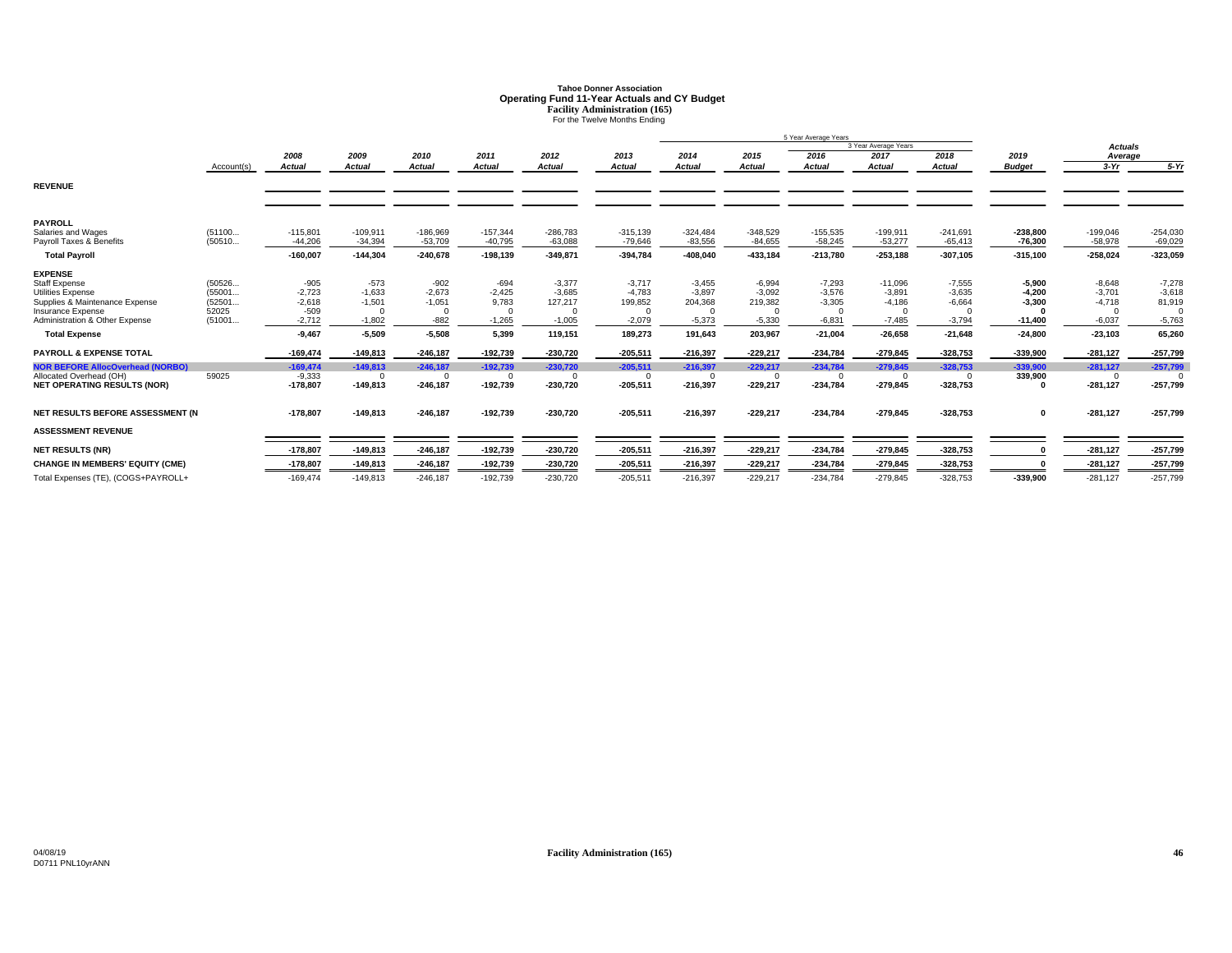# **Tahoe Donner AssociationOperating Fund 11-Year Actuals and CY Budget<br>
<b>Forestry (050)**<br>For the Twelve Months Ending

|                                                     |                 | 5 Year Average Years    |                         |                         |                         |                         |                         |                         |                         |                         |                         |                         |                         |                         |                         |
|-----------------------------------------------------|-----------------|-------------------------|-------------------------|-------------------------|-------------------------|-------------------------|-------------------------|-------------------------|-------------------------|-------------------------|-------------------------|-------------------------|-------------------------|-------------------------|-------------------------|
|                                                     |                 |                         |                         |                         |                         |                         |                         |                         |                         |                         | 3 Year Average Years    |                         |                         | <b>Actuals</b>          |                         |
|                                                     |                 | 2008                    | 2009                    | 2010                    | 2011                    | 2012                    | 2013                    | 2014                    | 2015                    | 2016                    | 2017                    | 2018                    | 2019                    | Average                 |                         |
|                                                     | Account(s)      | <b>Actual</b>           | Actual                  | <b>Actual</b>           | <b>Actual</b>           | <b>Actual</b>           | <b>Actual</b>           | <b>Actual</b>           | <b>Actual</b>           | <b>Actual</b>           | <b>Actual</b>           | <b>Actual</b>           | <b>Budget</b>           | $3-Yr$                  | $5-Yr$                  |
| <b>REVENUE</b>                                      |                 |                         |                         |                         |                         |                         |                         |                         |                         |                         |                         |                         |                         |                         |                         |
| <b>Retail Product</b>                               | (36015          | 39,864                  | 31,570                  | 46,746                  | 34,897                  | 9,028                   | 31,323                  | 12,100                  | 32,489                  | 13,616                  | 23,994                  | 41,717                  | 5,000                   | 26,442                  | 24,783                  |
| Other Revenue                                       | (37009          | 26,500                  | 69,756                  |                         | 76,280                  | 25,600                  | 74,114                  | $\Omega$                |                         | 44,000                  | 1,645                   | 95,693                  | 51,000                  | 47,113                  | 28,268                  |
| <b>Total Revenue</b>                                |                 | 66.364                  | 101,326                 | 46,746                  | 111,177                 | 34,628                  | 105.437                 | 12,100                  | 32,489                  | 57,616                  | 25,639                  | 137,410                 | 56.000                  | 73,555                  | 53,051                  |
| <b>GROSS MARGIN (GM)</b>                            |                 | 66,364                  | 101,326                 | 46,746                  | 111,177                 | 34,628                  | 105,437                 | 12,100                  | 32,489                  | 57,616                  | 25,639                  | 137,410                 | 56,000                  | 73,555                  | 53,051                  |
| <b>PAYROLL</b>                                      |                 |                         |                         |                         |                         |                         |                         |                         |                         |                         |                         |                         |                         |                         |                         |
| Salaries and Wages                                  | (51100          | $-309,434$              | $-331.657$              | $-362,573$              | $-375,229$              | $-354,489$              | $-407,933$              | $-324,718$              | $-348,055$              | $-421.786$              | $-448.270$              | $-471,053$              | $-597.400$              | $-447,036$              | $-402,776$              |
| Payroll Taxes & Benefits                            | (50510          | $-59,427$               | $-67,958$               | $-78,225$               | $-76,869$               | $-80,712$               | $-89,440$               | $-82,247$               | $-86,489$               | $-103,141$              | $-106,669$              | $-96,383$               | $-141,600$              | $-102,064$              | $-94,986$               |
| <b>Total Payroll</b>                                |                 | $-368,860$              | $-399,615$              | $-440,797$              | $-452,098$              | $-435,200$              | -497,373                | $-406,965$              | $-434,544$              | $-524,927$              | $-554,939$              | $-567,436$              | $-739,000$              | $-549,101$              | $-497,762$              |
| <b>EXPENSE</b>                                      |                 |                         |                         |                         |                         |                         |                         |                         |                         |                         |                         |                         |                         |                         |                         |
| <b>Contract Labor Expense</b>                       | 50201           | $-206,477$              | $\Omega$                | $\Omega$                | $\Omega$                | $\Omega$                | $\Omega$                | $\mathbf 0$             | $\Omega$                | $\Omega$                | $\Omega$                |                         | - 0                     | $\Omega$                |                         |
| <b>Staff Expense</b>                                | (50526          | $-3,294$                | $-2,364$                | $-2,356$                | $-3,757$                | $-3,365$                | $-4,906$                | $-1,453$                | $-742$                  | $-2,110$                | $-811$                  | $-2,075$                | $-3,600$                | $-1,666$                | $-1,438$                |
| <b>Utilities Expense</b>                            | (55001          | $-9,925$                | $-5,230$                | $-5,022$                | $-5,780$                | $-7,858$                | $-9,676$                | $-6,401$                | $-5,303$                | $-7,114$                | $-5,947$                | $-6,626$                | $-7,180$                | $-6,562$                | $-6,278$                |
| Supplies & Maintenance Expense<br>Insurance Expense | (52501<br>52025 | $-216,299$<br>$-17,514$ | $-392,767$<br>$-19,200$ | $-372,076$<br>$-14,843$ | $-415,326$<br>$-13,800$ | $-139,605$<br>$-14,400$ | $-466,379$<br>$-16,800$ | $-149,446$<br>$-12,569$ | $-381,470$<br>$-14,400$ | $-346,431$<br>$-13,622$ | $-252,138$<br>$-14,400$ | $-411,963$<br>$-16,800$ | $-359,220$<br>$-16,800$ | $-336,844$<br>$-14,941$ | $-308,290$<br>$-14,358$ |
| Administration & Other Expense                      | (51001          | $-3,182$                | $-4,026$                | $-5,404$                | $-6,579$                | $-7,957$                | $-8,301$                | $-6,774$                | $-6,711$                | $-7,450$                | $-7,133$                | $-9,155$                | $-9,300$                | $-7,913$                | $-7,445$                |
| <b>Total Expense</b>                                |                 | $-456,690$              | $-423,587$              | $-399,702$              | $-445,242$              | $-173,185$              | $-506,062$              | $-176,644$              | $-408,626$              | $-376,727$              | $-280,429$              | $-446,620$              | $-396,100$              | $-367,925$              | $-337,809$              |
| <b>PAYROLL &amp; EXPENSE TOTAL</b>                  |                 | $-825,550$              | $-823,202$              | $-840,499$              | $-897,340$              | $-608,386$              | $-1,003,435$            | $-583,609$              | $-843,170$              | $-901,653$              | $-835,369$              | $-1,014,055$            | $-1, 135, 100$          | $-917,026$              | $-835,571$              |
| <b>NOR BEFORE AllocOverhead (NORBO)</b>             |                 | $-759,186$              | $-721.876$              | $-793,753$              | $-786,163$              | $-573,758$              | $-897.997$              | $-571.509$              | $-810.681$              | $-844,037$              | $-809.730$              | $-876,645$              | $-1.079.100$            | $-843,471$              | $-782,521$              |
| Allocated Overhead (OH)                             | 59025           | $-94,904$               | $\Omega$                | $\Omega$                | $\Omega$                | $\Omega$                | $\Omega$                | $\Omega$                | $\Omega$                | $\Omega$                | $\Omega$                | $\Omega$                | $-184,300$              | $\Omega$                |                         |
| <b>NET OPERATING RESULTS (NOR)</b>                  |                 | $-854,090$              | $-721,876$              | $-793,753$              | $-786,163$              | $-573,758$              | $-897,997$              | $-571,509$              | $-810,681$              | $-844,037$              | $-809,730$              | $-876,645$              | $-1,263,400$            | $-843,471$              | $-782,521$              |
| NET RESULTS BEFORE ASSESSMENT (N                    |                 | $-854,090$              | $-721,876$              | $-793,753$              | $-786,163$              | $-573,758$              | $-897,997$              | $-571,509$              | $-810,681$              | $-844,037$              | $-809,730$              | $-876,645$              | $-1,263,400$            | $-843,471$              | $-782,521$              |
| <b>ASSESSMENT REVENUE</b>                           |                 |                         |                         |                         |                         |                         |                         |                         |                         |                         |                         |                         |                         |                         |                         |
| <b>NET RESULTS (NR)</b>                             |                 | $-854,090$              | $-721,876$              | $-793,753$              | $-786,163$              | $-573,758$              | $-897,997$              | $-571,509$              | $-810,681$              | $-844,037$              | $-809,730$              | $-876,645$              | $-1,263,400$            | $-843,471$              | $-782,521$              |
| <b>CHANGE IN MEMBERS' EQUITY (CME)</b>              |                 | $-854,090$              | $-721,876$              | $-793,753$              | $-786,163$              | $-573,758$              | $-897,997$              | $-571,509$              | $-810,681$              | $-844,037$              | $-809,730$              | $-876,645$              | $-1,263,400$            | $-843,471$              | $-782,521$              |
| Total Expenses (TE), (COGS+PAYROLL+                 |                 | $-825,550$              | $-823,202$              | $-840,499$              | $-897,340$              | $-608,386$              | $-1,003,435$            | $-583,609$              | $-843,170$              | $-901,653$              | $-835,369$              | $-1,014,055$            | $-1, 135, 100$          | $-917,026$              | $-835,571$              |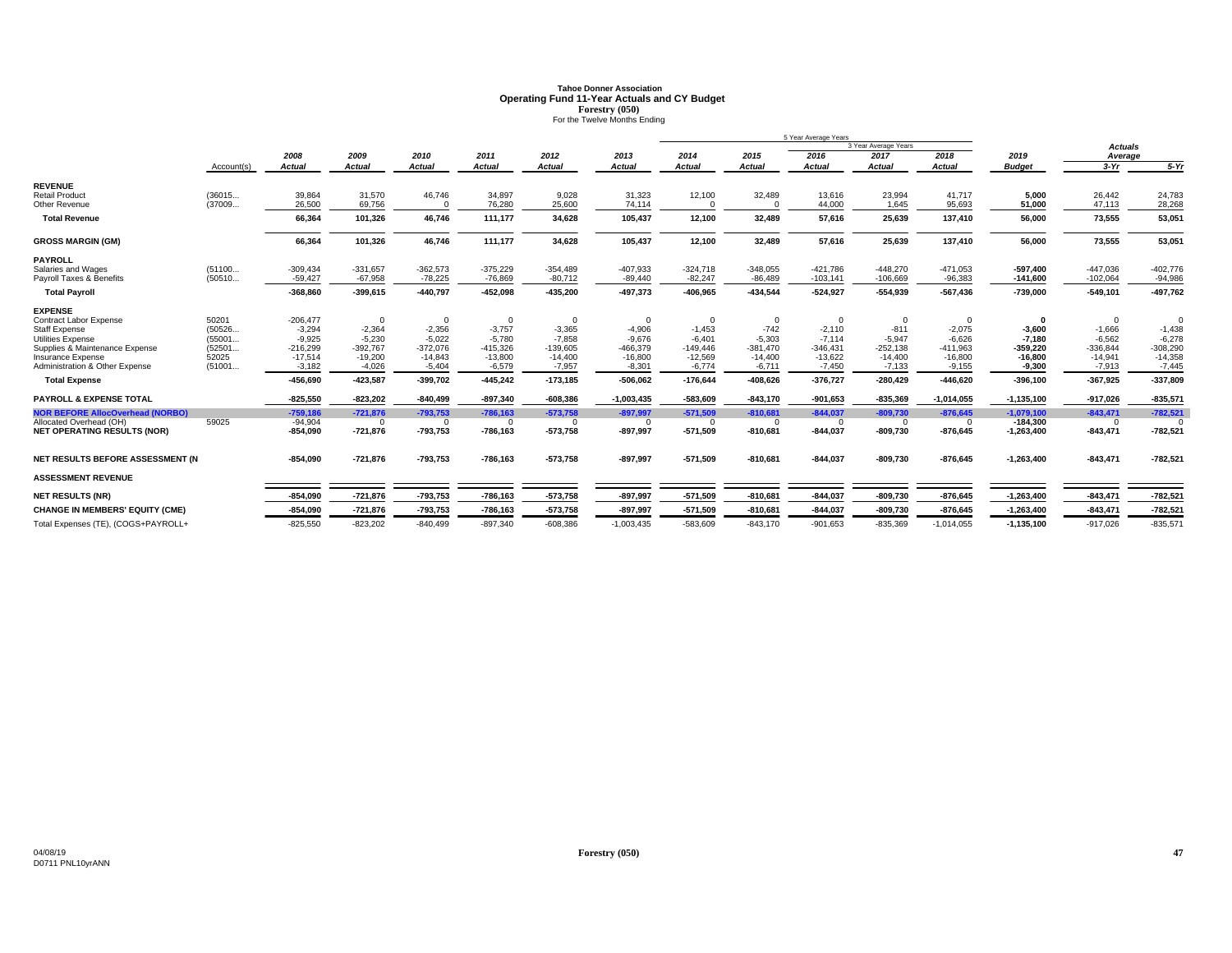# **Tahoe Donner AssociationOperating Fund 11-Year Actuals and CY Budget<br>
Vehicle Maintenance<br>
For the Twelve Months Ending**

|                                                                                                                                                                                                                                                                                                                                |                                                        |                                                                                                                            |                                                                                                                           |                                                                                                                        |                                                                                                                        |               |                   |                                                  |                                                          | 5 Year Average Years |                        |                      |                               |                                                         |              |
|--------------------------------------------------------------------------------------------------------------------------------------------------------------------------------------------------------------------------------------------------------------------------------------------------------------------------------|--------------------------------------------------------|----------------------------------------------------------------------------------------------------------------------------|---------------------------------------------------------------------------------------------------------------------------|------------------------------------------------------------------------------------------------------------------------|------------------------------------------------------------------------------------------------------------------------|---------------|-------------------|--------------------------------------------------|----------------------------------------------------------|----------------------|------------------------|----------------------|-------------------------------|---------------------------------------------------------|--------------|
|                                                                                                                                                                                                                                                                                                                                |                                                        |                                                                                                                            |                                                                                                                           |                                                                                                                        |                                                                                                                        |               |                   |                                                  |                                                          |                      | 3 Year Average Years   |                      |                               | <b>Actuals</b>                                          |              |
|                                                                                                                                                                                                                                                                                                                                |                                                        | 2008                                                                                                                       | 2009                                                                                                                      | 2010                                                                                                                   | 2011                                                                                                                   | 2012          | 2013              | 2014                                             | 2015                                                     | 2016                 | 2017                   | 2018                 | 2019                          | Average                                                 |              |
|                                                                                                                                                                                                                                                                                                                                | Account(s)                                             | <b>Actual</b>                                                                                                              | <b>Actual</b>                                                                                                             | <b>Actual</b>                                                                                                          | <b>Actual</b>                                                                                                          | <b>Actual</b> | <b>Actual</b>     | <b>Actual</b>                                    | <b>Actual</b>                                            | <b>Actual</b>        | <b>Actual</b>          | Actual               | <b>Budget</b>                 | $3-Yr$                                                  | $5-Yr$       |
| <b>REVENUE</b>                                                                                                                                                                                                                                                                                                                 |                                                        |                                                                                                                            |                                                                                                                           |                                                                                                                        |                                                                                                                        |               |                   |                                                  |                                                          |                      |                        |                      |                               |                                                         |              |
| <b>PAYROLL</b><br>Salaries and Wages                                                                                                                                                                                                                                                                                           | (51100                                                 | $-160, 156$                                                                                                                | $-150,365$                                                                                                                | $-153,383$                                                                                                             | $-87,059$                                                                                                              | $\Omega$      |                   |                                                  | 0                                                        |                      |                        |                      |                               |                                                         |              |
| Payroll Taxes & Benefits                                                                                                                                                                                                                                                                                                       | (50510                                                 | $-49,284$                                                                                                                  | $-57,147$                                                                                                                 | $-53,919$                                                                                                              | $-41,342$                                                                                                              |               |                   |                                                  |                                                          |                      |                        |                      |                               |                                                         |              |
| <b>Total Payroll</b>                                                                                                                                                                                                                                                                                                           |                                                        | $-209,440$                                                                                                                 | $-207,512$                                                                                                                | $-207,302$                                                                                                             | $-128,401$                                                                                                             |               |                   | 0                                                | $\mathbf{0}$                                             |                      | $\mathbf{0}$           |                      | 0                             |                                                         |              |
| <b>EXPENSE</b><br><b>Staff Expense</b><br>Utilities Expense<br>Supplies & Maintenance Expense<br>Insurance Expense<br>Administration & Other Expense<br><b>Total Expense</b><br><b>PAYROLL &amp; EXPENSE TOTAL</b><br><b>NOR BEFORE AllocOverhead (NORBO)</b><br>Allocated Overhead (OH)<br><b>NET OPERATING RESULTS (NOR)</b> | (50526<br>(55001<br>(52501<br>52025<br>(51001<br>59025 | $-9,767$<br>$-13,141$<br>26,821<br>$-3,922$<br>$-1,612$<br>$-1,621$<br>$-211,061$<br>$-211,061$<br>$-31,686$<br>$-242,747$ | $-5,830$<br>$-14,601$<br>23,422<br>$-3,600$<br>$-1,530$<br>$-2,139$<br>$-209,651$<br>$-209,651$<br>$\Omega$<br>$-209,651$ | $-6,780$<br>$-14,575$<br>32,900<br>$-3.711$<br>$-1,738$<br>6,096<br>$-201,206$<br>$-201,206$<br>$\Omega$<br>$-201,206$ | $-4,386$<br>$-14,740$<br>29,542<br>$-3,600$<br>$-2,351$<br>4,465<br>$-123,935$<br>$-123,935$<br>$\Omega$<br>$-123,935$ | $\Omega$      | 0<br>$\mathbf{r}$ | $\Omega$<br>$\mathbf{0}$<br>$\Omega$<br>$\Omega$ | $\mathbf{0}$<br>O<br>$\bf{0}$<br>$\mathbf 0$<br>$\bf{0}$ | $\mathbf 0$          | $\Omega$<br>$\sqrt{2}$ | $\Omega$<br>$\Omega$ | $\Omega$<br>0<br>$\mathbf{0}$ | $\sqrt{2}$<br>$\mathbf{0}$<br>$\mathbf 0$<br>$\sqrt{2}$ | $\mathbf{0}$ |
| NET RESULTS BEFORE ASSESSMENT (N                                                                                                                                                                                                                                                                                               |                                                        | $-242,747$                                                                                                                 | $-209,651$                                                                                                                | $-201,206$                                                                                                             | $-123,935$                                                                                                             | $\mathbf 0$   | 0                 | 0                                                | $\mathbf 0$                                              | $\mathbf 0$          | 0                      | 0                    | 0                             | 0                                                       |              |
| <b>ASSESSMENT REVENUE</b>                                                                                                                                                                                                                                                                                                      |                                                        |                                                                                                                            |                                                                                                                           |                                                                                                                        |                                                                                                                        |               |                   |                                                  |                                                          |                      |                        |                      |                               |                                                         |              |
| <b>NET RESULTS (NR)</b>                                                                                                                                                                                                                                                                                                        |                                                        | $-242,747$                                                                                                                 | $-209,651$                                                                                                                | $-201,206$                                                                                                             | $-123,935$                                                                                                             |               |                   |                                                  | 0                                                        |                      |                        |                      |                               |                                                         |              |
| <b>CHANGE IN MEMBERS' EQUITY (CME)</b>                                                                                                                                                                                                                                                                                         |                                                        | $-242,747$                                                                                                                 | $-209,651$                                                                                                                | $-201,206$                                                                                                             | $-123,935$                                                                                                             |               |                   |                                                  | 0                                                        |                      |                        |                      |                               |                                                         |              |
| Total Expenses (TE), (COGS+PAYROLL+                                                                                                                                                                                                                                                                                            |                                                        | $-211,061$                                                                                                                 | $-209,651$                                                                                                                | $-201,206$                                                                                                             | $-123,935$                                                                                                             | $\Omega$      | $\Omega$          | $\Omega$                                         | $\Omega$                                                 | $\Omega$             |                        | $\Omega$             | $\Omega$                      | $\Omega$                                                |              |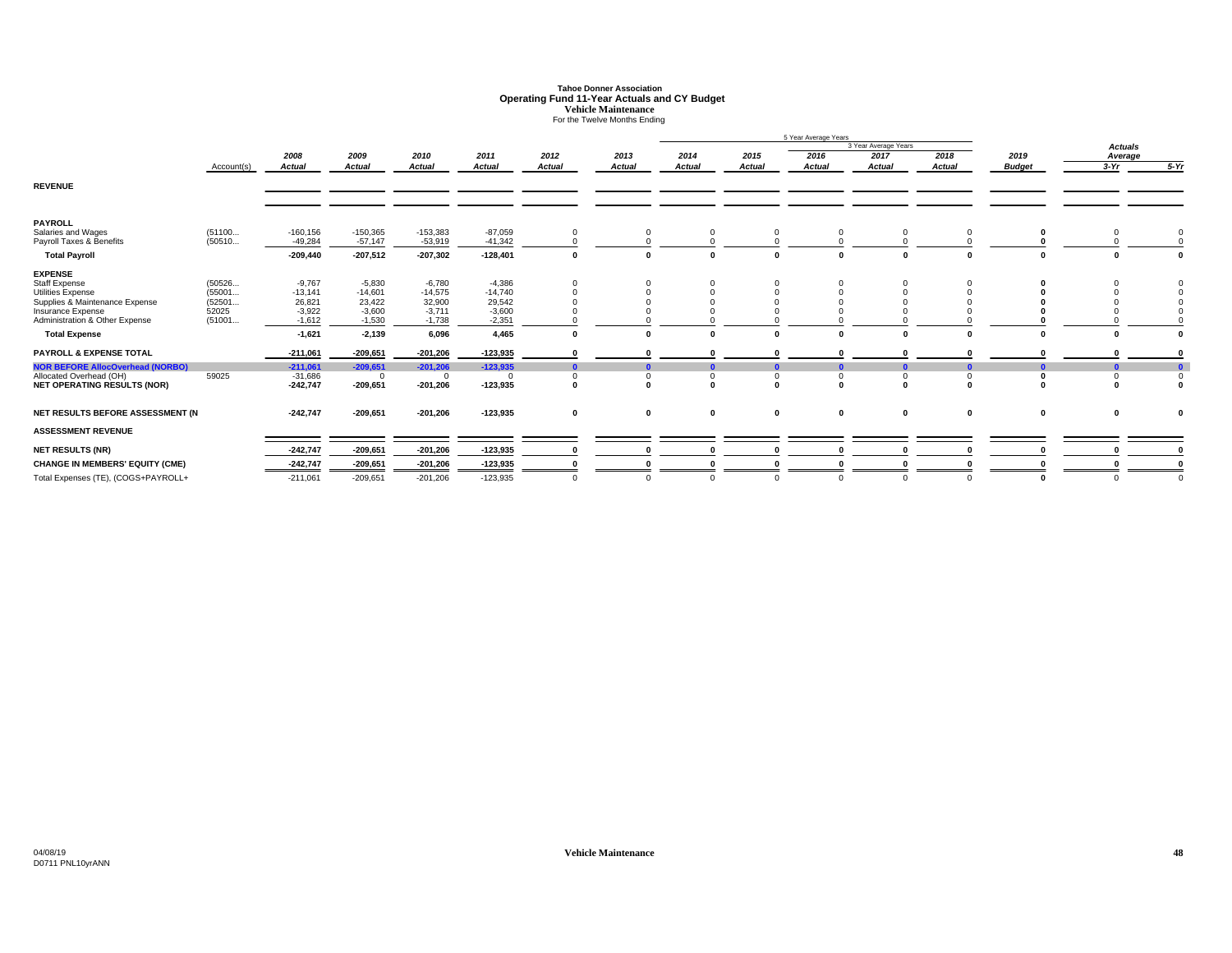# **Tahoe Donner AssociationOperating Fund 11-Year Actuals and CY Budget<br>Maintenance (160)<br>For the Twelve Months Ending**

|                                                                                                                                                                              |                                               | 5 Year Average Years                                                |                                                                      |                                                                          |                                                                          |                                                                       |                                                                       |                                                                       |                                                                      |                                                                      |                                                                       |                                                                   |                                                                       |                                                                      |                                                                      |
|------------------------------------------------------------------------------------------------------------------------------------------------------------------------------|-----------------------------------------------|---------------------------------------------------------------------|----------------------------------------------------------------------|--------------------------------------------------------------------------|--------------------------------------------------------------------------|-----------------------------------------------------------------------|-----------------------------------------------------------------------|-----------------------------------------------------------------------|----------------------------------------------------------------------|----------------------------------------------------------------------|-----------------------------------------------------------------------|-------------------------------------------------------------------|-----------------------------------------------------------------------|----------------------------------------------------------------------|----------------------------------------------------------------------|
|                                                                                                                                                                              |                                               |                                                                     |                                                                      |                                                                          |                                                                          |                                                                       |                                                                       |                                                                       |                                                                      | 3 Year Average Years                                                 |                                                                       |                                                                   |                                                                       | <b>Actuals</b>                                                       |                                                                      |
|                                                                                                                                                                              |                                               | 2008                                                                | 2009                                                                 | 2010                                                                     | 2011                                                                     | 2012                                                                  | 2013                                                                  | 2014                                                                  | 2015                                                                 | 2016                                                                 | 2017                                                                  | 2018                                                              | 2019                                                                  | Average                                                              |                                                                      |
|                                                                                                                                                                              | Account(s)                                    | <b>Actual</b>                                                       | Actual                                                               | <b>Actual</b>                                                            | <b>Actual</b>                                                            | Actual                                                                | <b>Actual</b>                                                         | <b>Actual</b>                                                         | Actual                                                               | <b>Actual</b>                                                        | <b>Actual</b>                                                         | <b>Actual</b>                                                     | <b>Budget</b>                                                         | $3-Yr$                                                               | $5-Yr$                                                               |
| <b>REVENUE</b>                                                                                                                                                               |                                               |                                                                     |                                                                      |                                                                          |                                                                          |                                                                       |                                                                       |                                                                       |                                                                      |                                                                      |                                                                       |                                                                   |                                                                       |                                                                      |                                                                      |
| <b>PAYROLL</b><br>Salaries and Wages                                                                                                                                         | (51100                                        | $-333,330$                                                          | $-312.014$                                                           | $-337.410$                                                               | $-400,083$                                                               | $-421,523$                                                            | $-446,088$                                                            | $-404,701$                                                            | $-466,906$                                                           | $-492.997$                                                           | $-550,759$                                                            | $-576,941$                                                        | $-592,600$                                                            | $-540,232$                                                           | $-498,461$                                                           |
| Payroll Taxes & Benefits                                                                                                                                                     | (50510                                        | $-141,393$                                                          | $-122,844$                                                           | $-113,649$                                                               | $-124,863$                                                               | $-152,079$                                                            | $-151,058$                                                            | $-150,297$                                                            | $-152,494$                                                           | $-158,318$                                                           | $-163,328$                                                            | $-168,002$                                                        | $-196,600$                                                            | $-163,216$                                                           | $-158,488$                                                           |
| <b>Total Pavroll</b>                                                                                                                                                         |                                               | $-474.723$                                                          | $-434.858$                                                           | $-451,060$                                                               | $-524,946$                                                               | $-573,602$                                                            | $-597.147$                                                            | $-554.998$                                                            | $-619.400$                                                           | $-651.315$                                                           | $-714.088$                                                            | $-744.943$                                                        | $-789.200$                                                            | $-703.448$                                                           | $-656,949$                                                           |
| <b>EXPENSE</b><br><b>Staff Expense</b><br>Utilities Expense<br>Supplies & Maintenance Expense<br>Insurance Expense<br>Administration & Other Expense<br><b>Total Expense</b> | (50526<br>(55001<br>(52501<br>52025<br>(51001 | $-1,140$<br>$-29,298$<br>111,282<br>$-16.189$<br>$-1,825$<br>62.829 | $-1,800$<br>$-26,577$<br>8.445<br>$-16,800$<br>$-1,829$<br>$-38.562$ | $-1.868$<br>$-27.357$<br>$-38,598$<br>$-12,369$<br>$-2,229$<br>$-82.421$ | $-1,388$<br>$-35,320$<br>$-29,875$<br>$-12,800$<br>$-6,252$<br>$-85,635$ | $-3,100$<br>$-39,102$<br>25,202<br>$-15,600$<br>$-8,494$<br>$-41.093$ | $-4,769$<br>$-41,124$<br>14,730<br>$-19.200$<br>$-8,576$<br>$-58.939$ | $-6,513$<br>$-36,785$<br>33,509<br>$-17.806$<br>$-8.132$<br>$-35.728$ | $-4.243$<br>$-32.883$<br>57,781<br>$-20,400$<br>$-7.813$<br>$-7.558$ | $-4.147$<br>$-29.926$<br>55,401<br>$-18,045$<br>$-7.410$<br>$-4,127$ | $-7,619$<br>$-30.536$<br>56,062<br>$-20,400$<br>$-8,464$<br>$-10.958$ | $-5,933$<br>$-21,481$<br>67,655<br>$-24,000$<br>$-7,443$<br>8.798 | $-8,700$<br>$-26.070$<br>30,570<br>$-24.000$<br>$-8.200$<br>$-36.400$ | $-5,900$<br>$-27.314$<br>59,706<br>$-20,815$<br>$-7.773$<br>$-2.096$ | $-5,691$<br>$-30,322$<br>54,081<br>$-20,130$<br>$-7,853$<br>$-9,915$ |
| PAYROLL & EXPENSE TOTAL                                                                                                                                                      |                                               | $-411,893$                                                          | $-473,420$                                                           | $-533,481$                                                               | $-610,581$                                                               | $-614,695$                                                            | $-656,086$                                                            | $-590,726$                                                            | $-626,958$                                                           | $-655,442$                                                           | $-725,045$                                                            | $-736, 144$                                                       | $-825,600$                                                            | $-705,544$                                                           | $-666,863$                                                           |
| <b>NOR BEFORE AllocOverhead (NORBO)</b><br>Allocated Overhead (OH)<br><b>NET OPERATING RESULTS (NOR)</b>                                                                     | 59025                                         | $-411.893$<br>$-67,805$<br>$-479,698$                               | $-473.420$<br>$\Omega$<br>$-473,420$                                 | $-533.481$<br>$\Omega$<br>$-533,481$                                     | $-610,581$<br>$-610,581$                                                 | $-614.695$<br>$\Omega$<br>$-614,695$                                  | $-656.086$<br>$\Omega$<br>$-656,086$                                  | $-590.726$<br>$\Omega$<br>$-590,726$                                  | $-626.958$<br>$^{\circ}$<br>$-626,958$                               | $-655.442$<br>$\Omega$<br>$-655,442$                                 | $-725.045$<br>$\Omega$<br>$-725,045$                                  | $-736.144$<br>$\Omega$<br>$-736,144$                              | $-825.600$<br>825,600<br>0                                            | $-705.544$<br>$^{\circ}$<br>$-705,544$                               | $-666,863$<br>$-666,863$                                             |
| NET RESULTS BEFORE ASSESSMENT (N                                                                                                                                             |                                               | -479,698                                                            | $-473,420$                                                           | $-533,481$                                                               | $-610,581$                                                               | $-614,695$                                                            | $-656,086$                                                            | -590,726                                                              | $-626,958$                                                           | $-655,442$                                                           | $-725,045$                                                            | $-736,144$                                                        | 0                                                                     | $-705,544$                                                           | $-666,863$                                                           |
| <b>ASSESSMENT REVENUE</b>                                                                                                                                                    |                                               |                                                                     |                                                                      |                                                                          |                                                                          |                                                                       |                                                                       |                                                                       |                                                                      |                                                                      |                                                                       |                                                                   |                                                                       |                                                                      |                                                                      |
| <b>NET RESULTS (NR)</b>                                                                                                                                                      |                                               | $-479,698$                                                          | $-473,420$                                                           | $-533,481$                                                               | $-610,581$                                                               | $-614,695$                                                            | $-656,086$                                                            | $-590,726$                                                            | $-626,958$                                                           | $-655,442$                                                           | $-725,045$                                                            | $-736,144$                                                        |                                                                       | $-705,544$                                                           | $-666,863$                                                           |
| <b>CHANGE IN MEMBERS' EQUITY (CME)</b>                                                                                                                                       |                                               | $-479.698$                                                          | $-473,420$                                                           | $-533,481$                                                               | $-610,581$                                                               | $-614.695$                                                            | $-656.086$                                                            | $-590.726$                                                            | $-626,958$                                                           | $-655,442$                                                           | $-725,045$                                                            | $-736, 144$                                                       |                                                                       | $-705,544$                                                           | $-666,863$                                                           |
| Total Expenses (TE), (COGS+PAYROLL+                                                                                                                                          |                                               | $-411.893$                                                          | $-473.420$                                                           | $-533.481$                                                               | $-610,581$                                                               | $-614.695$                                                            | $-656.086$                                                            | $-590.726$                                                            | $-626.958$                                                           | $-655.442$                                                           | $-725.045$                                                            | $-736.144$                                                        | $-825.600$                                                            | $-705,544$                                                           | $-666,863$                                                           |